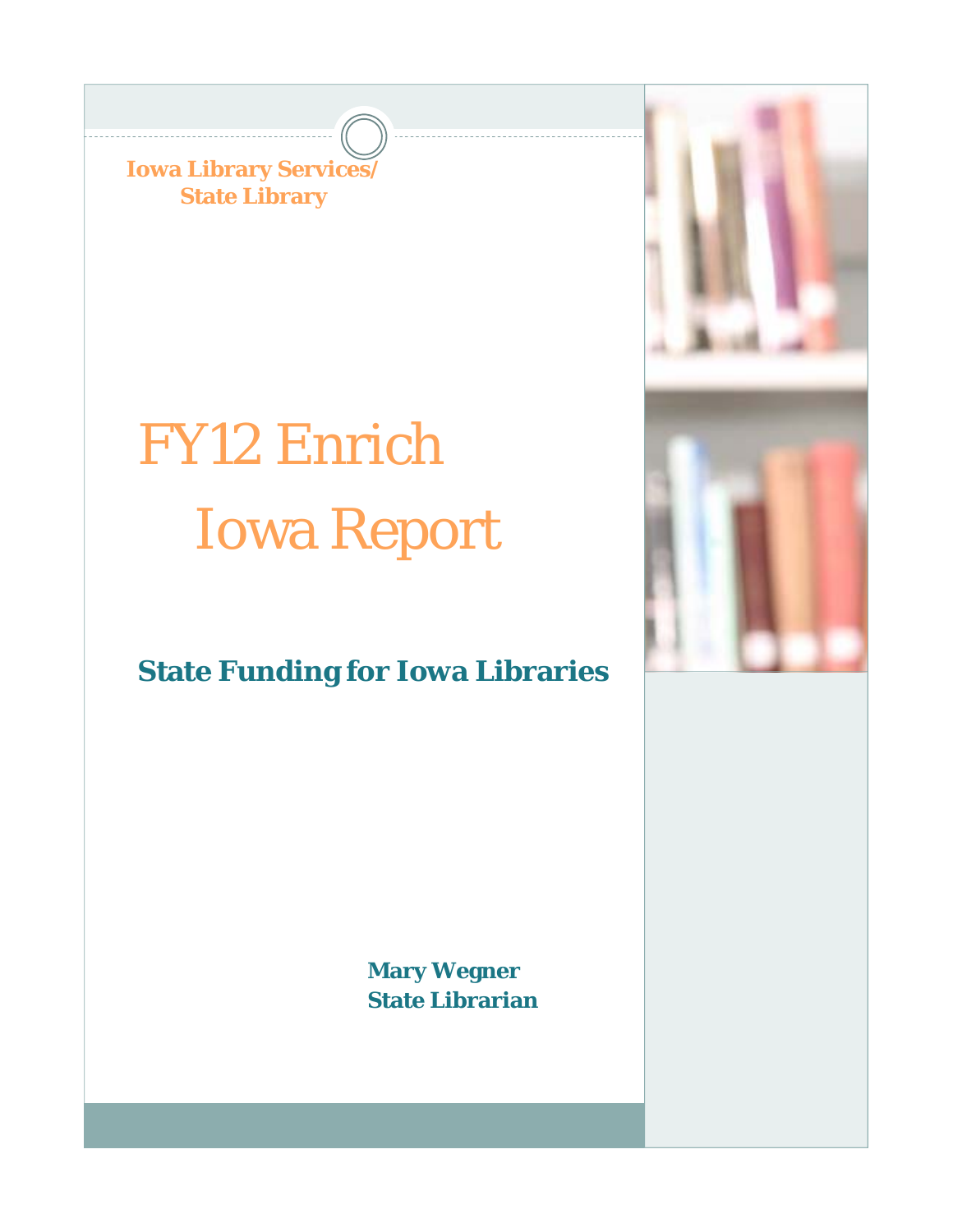

## LIBRARIES ENRICH IOWA

This report illustrates the significant role Enrich Iowa funding plays in the daily lives of Iowans:

- $\Rightarrow$  enhancing lifelong learning through libraries;
- $\Rightarrow$  improving library resources aimed at assisting job seekers;
- $\Rightarrow$  maintaining library hours to meet customers' needs;
- $\Rightarrow$  adding more computers and e-books; and
- $\Rightarrow$  providing safe, accessible library buildings.

*Springville Public Library—"Receiving this funding is very important to our library. We are a small town and struggle to make ends meet and still offer all we can. This money goes to the good of the community and is appreciated by our patrons one and all."* 

This Enrich Iowa report is submitted In accordance with 2012 Iowa Acts, Chapter 1132 Section 5(4)(b)

### THREE COMPONENTS OF ENRICH IOWA

Enrich Iowa comprises Direct State Aid, Open Access and Interlibrary Loan Reimbursement. In FY12, \$1,674,227 in state funding was distributed to Iowa libraries through Enrich Iowa, a reduction of \$571,854 (25%) from FY11.

- $\lozenge$  Direct State Aid helped 474 Iowa public libraries improve services, and add more books and computers. Direct State Aid funding has led to a 74% increase in the number of accredited Iowa public libraries, from 252 in FY02 to 346 in FY12. Direct State Aid funding in FY12 was \$610,916 , down from \$817,900 in FY11.
- $\Diamond$  Open Access makes it possible for Iowans to go into almost any library in the state and borrow books. The state reimburses the loaning library a small amount of the expense involved. In FY12, Iowans checked out 31% more library materials through Open Access, 4,157,126, than in FY02. State funds supported Open Access with \$802,496 in FY12, down from \$1,073,232 in FY11. 586 Iowa libraries participated in this program in FY12.
- $\Diamond$  If a library does not own a book a local customer needs, it can be borrowed from another library through the Interlibrary Loan Reimbursement (ILR) program. State funding helps offset the costs involved. Iowans borrowed 189,331 items through ILR in FY02 compared to 309,512 in FY12, a 64% increase. ILR was funded at \$260,815 in FY12, down from \$354,941 in FY11. 581 Iowa libraries participated in the program in FY12.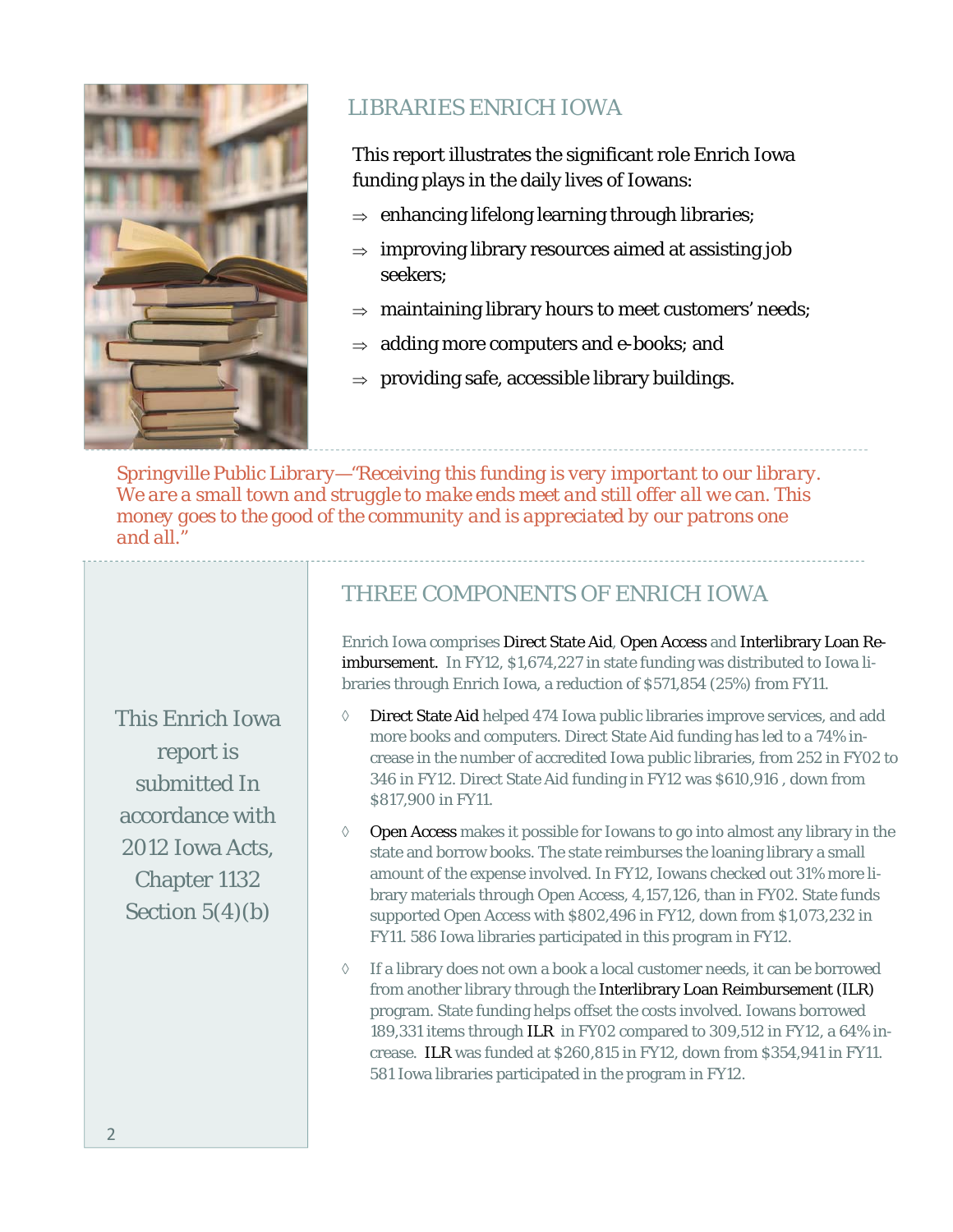

## RESOURCE SHARING AMONG IOWA LIBRARIES PUTS MORE LIBRARY MATERIALS IN THE HANDS OF MORE IOWANS.

Last year, Iowans checked out more than 12,400 items every day through Open Access and Interlibrary Loan Reimbursement programs.

Local libraries absorb more than 75% of the costs of the Open Access and Interlibrary Loan Reimbursement programs. Some libraries are concerned about whether they can continue to participate in these programs because the state reimbursement level is so low.



#### ENRICH IOWA MAKES A DIFFERENCE IN IOWANS' LIVES

*Alexander Public Library - "Direct State Aid went toward purchasing printed materials for our patrons. Without this funding we would not be able to do our Summer Reading Programs, story hour, or add new books or DVDs to our collection."* 

 *Stanhope Public Library - "The support and funding we receive from this great state of Iowa is necessary if we wish to continue to cultivate life-long learning and continue to enhance the quality of life for our entire community."* 

 *Bonaparte Public Library - "We've had three people who have completed their online classes so they were able to obtain their high school diplomas. We've had several more who are taking online college classes, use our computer to file federal forms, and to apply for college. These funds were used in numerous ways to help our customers."* 

 *their own computers and rely Hawkeye Public Library - "Without this funding, we wouldn't be able to keep up our computer support or our on-line card catalog. We have many families who don't have heavily on ours."*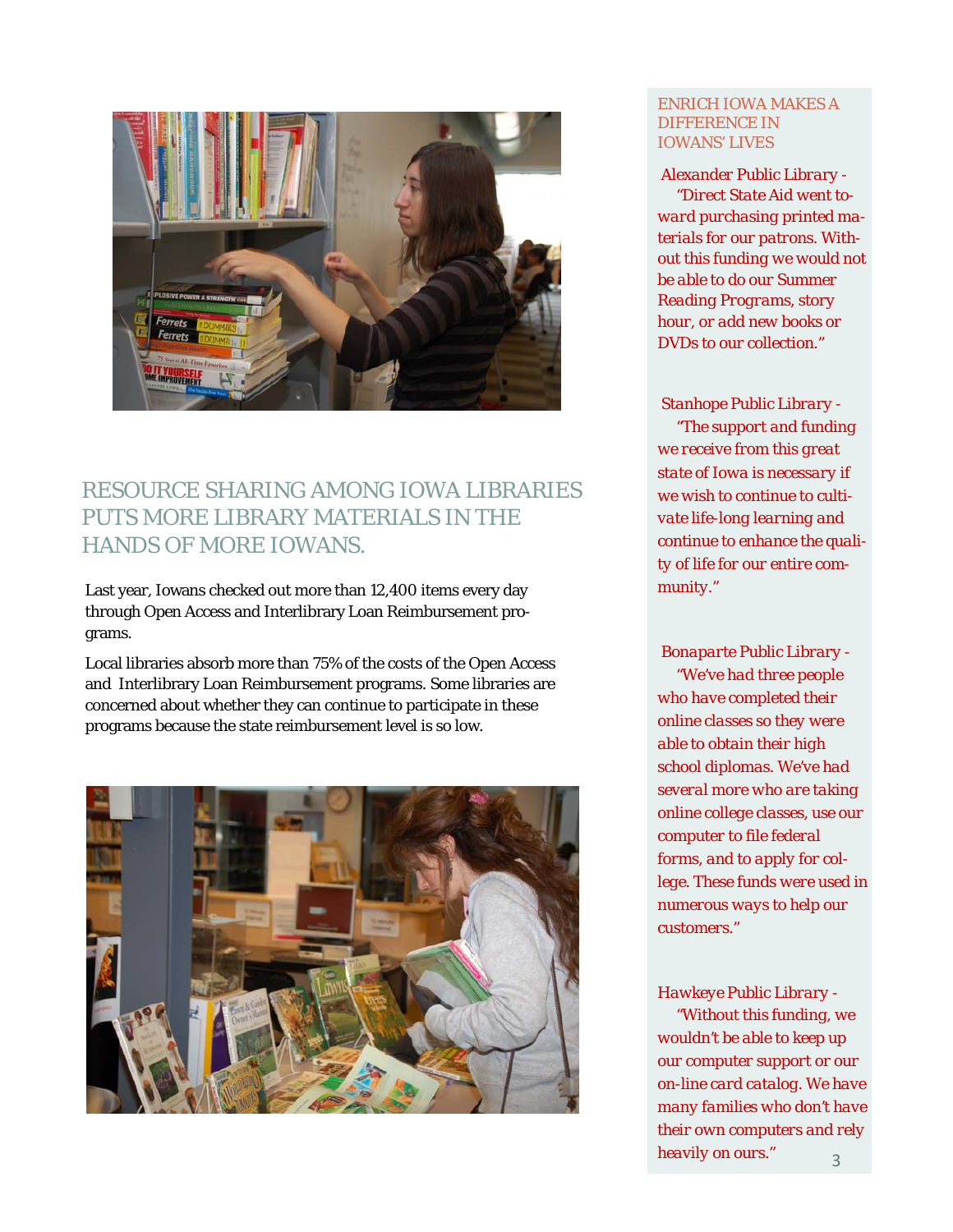## Open Access



Established in 1989, Open Access allows Iowa library customers from a participating library to check out library materials at all other participating libraries in the state.

The number of items checked out has increased 31% from FY02 to FY12.

Open Access funding in FY12 was \$802,496, down from \$1,073,232 in FY11.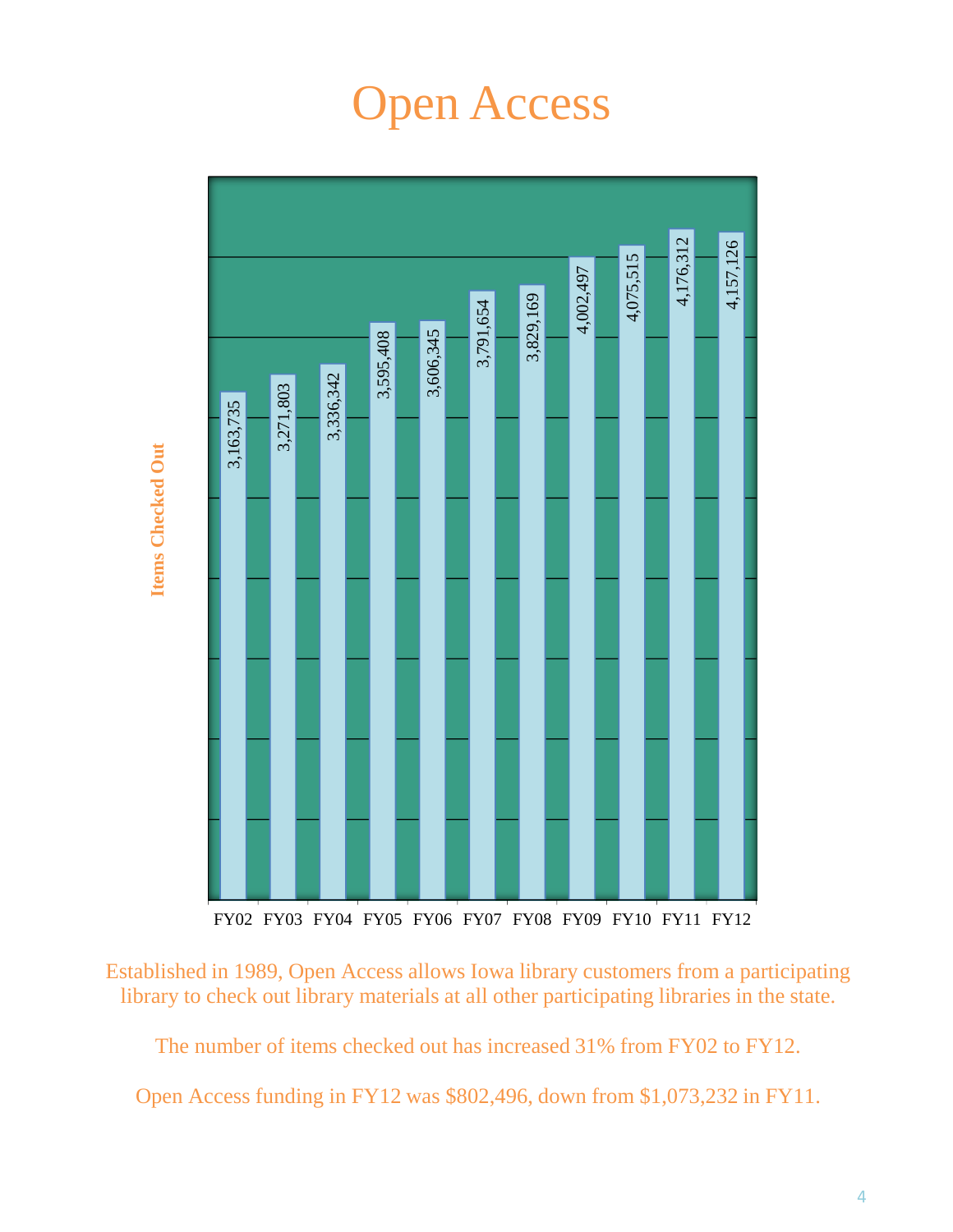## Interlibrary Loan Reimbursement



Interlibrary Loan Reimbursement provides Iowa citizens with equal access to library materials through resource sharing among libraries. Libraries borrow materials from participating libraries to fulfill requests of their customers.

The number of items borrowed has increased 64% from FY02 to FY12.

Interlibrary Loan Reimbursement funding in FY12 was \$260,815, down from \$354,941 in FY11.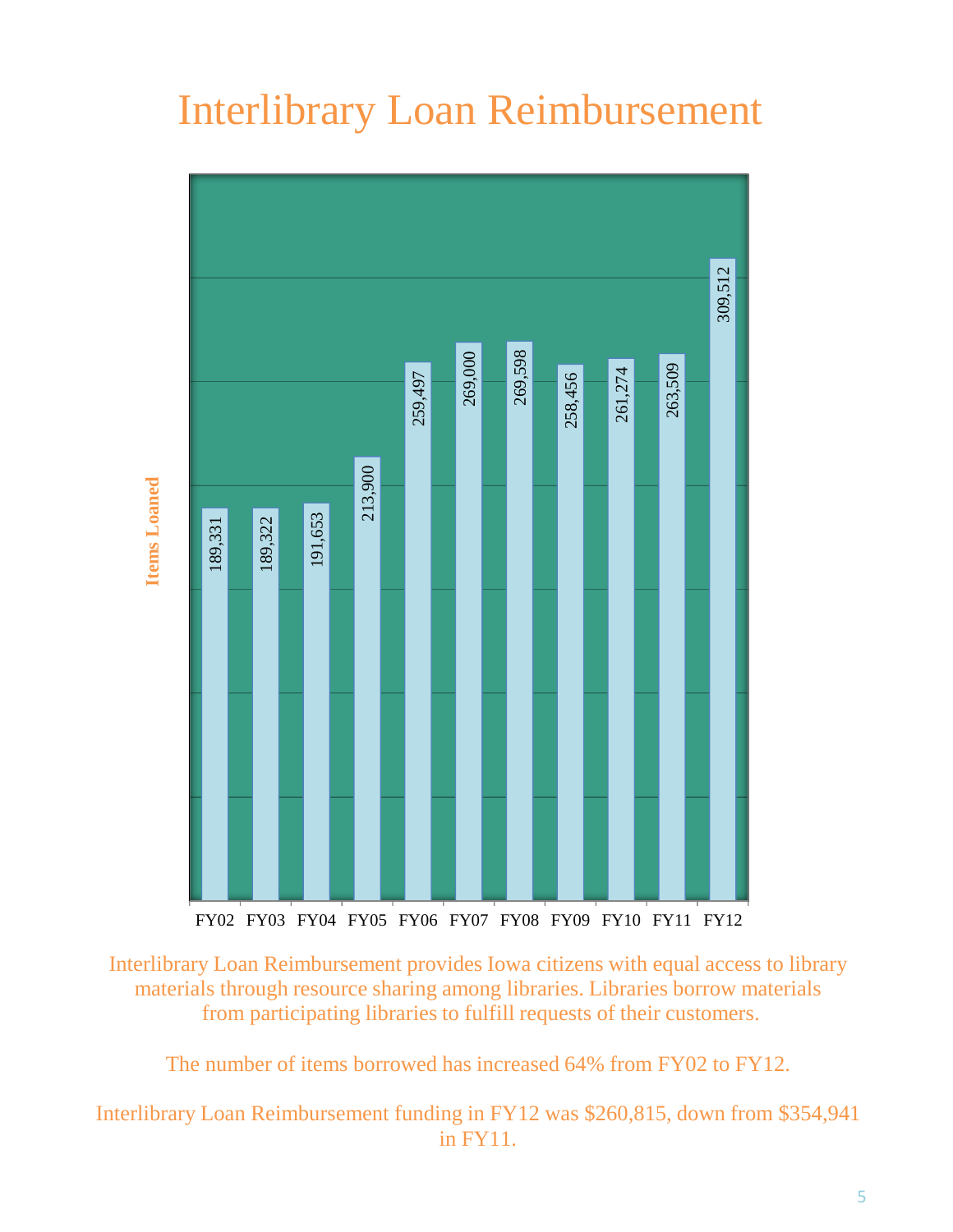#### HOW FUNDS ARE USED

Iowa public libraries report using Direct State Aid funds to support the services library users want most: new books and other library materials, including e-books (42%); up-to-date technology (28%); and staffing to help library users meet their needs (14%) (see pg. 7). Public libraries help get Iowans back to work and support Iowans' educational needs.



*BELLEVUE PUBLIC LIBRARY—"We used these funds for a new computer. Direct State Aid is vital to our lives as it enables us to purchase computers or library materials that we would not ordinarily be able to afford. It has a direct and positive impact on our patrons."* 

### DIRECT STATE AID

State aid significantly improves library services for Iowans, and there is no question Iowans use their public libraries. More than two-thirds of all Iowans have active public library cards, an increase of 17.4% in the past 10 years. Library checkouts have gone up 10.2% since FY02. And library visits jumped 32.9% between FY02 and FY12. Last year, on average, there were 54,000 visits to Iowa public libraries every day.

The funding formula for Direct State Aid is composed of three tiers of public library standards developed by the Iowa library community and Iowa Library Services/State Library. Funding levels increase with greater compliance with standards, so the tiers provide incentives for improvements in library service.

Of Iowa's 544 public libraries, 350 received Tier 3 funding (highest level), 93 received Tier 2 funding, 31 received Tier 1 funding, and 71 were not eligible in FY12.

*BAGLEY PUBLIC LIBRARY—"In a town of this size with a limited tax base, this funding is vital to keeping the library open. It is the only place for people to congregate, use a computer, borrow a DVD, get information, or just avail themselves of the resources needed to have a meaningful lifestyle."* 



*SIOUX CENTER PUBLIC LIBRARY— "Technology is at the forefront right now and we want to make sure we are too! Thank you for helping us accomplish this."*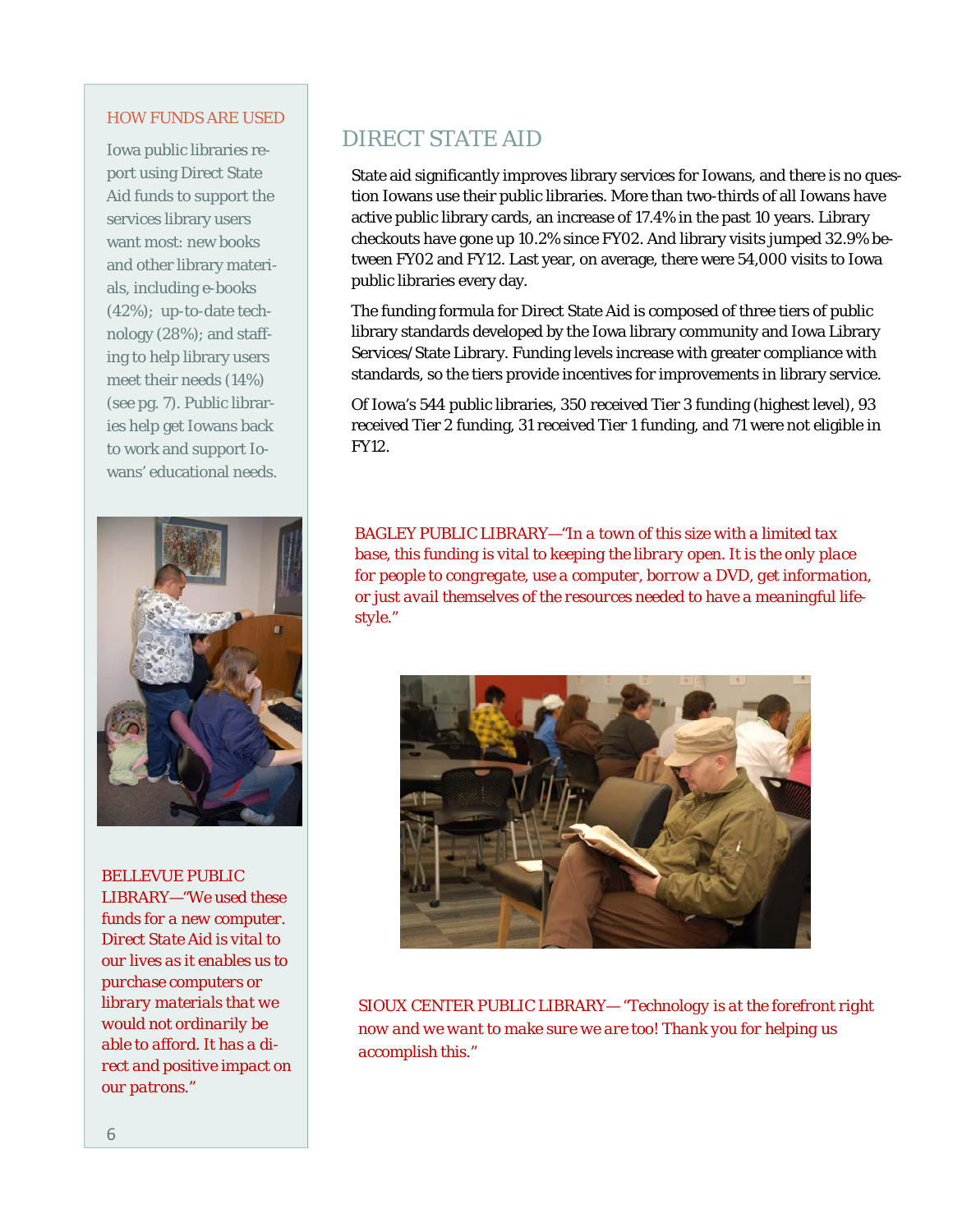## **Utilization of Direct State Aid (\$610,916)**



## **474 Iowa public libraries received Direct State Aid in FY12**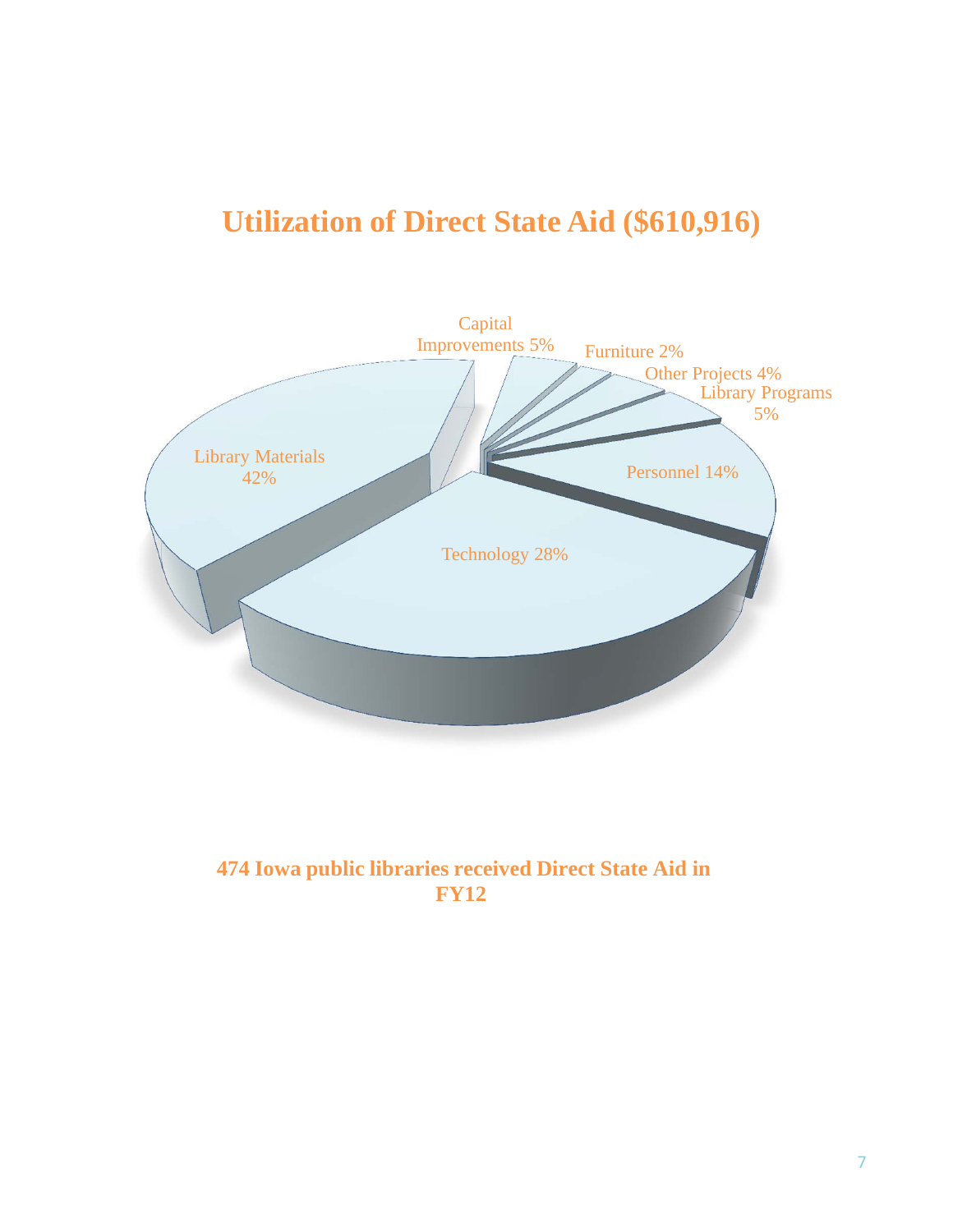| <b>City</b> | Amount/ or | <b>Categories</b>                                                       | <b>Comments</b>                                                                                                                                                                                                                                                                                                                                                                                                                                                                                                                                                                                                                                                                                                                                                                                                                                      |
|-------------|------------|-------------------------------------------------------------------------|------------------------------------------------------------------------------------------------------------------------------------------------------------------------------------------------------------------------------------------------------------------------------------------------------------------------------------------------------------------------------------------------------------------------------------------------------------------------------------------------------------------------------------------------------------------------------------------------------------------------------------------------------------------------------------------------------------------------------------------------------------------------------------------------------------------------------------------------------|
|             | NE (Not    |                                                                         |                                                                                                                                                                                                                                                                                                                                                                                                                                                                                                                                                                                                                                                                                                                                                                                                                                                      |
|             | Eligible)  |                                                                         |                                                                                                                                                                                                                                                                                                                                                                                                                                                                                                                                                                                                                                                                                                                                                                                                                                                      |
| Ackley      | \$955.51   | <b>Library Materials</b><br>and Supplies                                | The entire amount was spent on materials including<br>books, DVD's, Blu-Rays and puzzles. With library budgets<br>low, this was a lifesaver in getting selected items to<br>patrons who otherwise would not have been able to<br>enjoy their favorite authors, and with all our children's<br>programming it really helped to keep the program<br>interesting with new books.                                                                                                                                                                                                                                                                                                                                                                                                                                                                        |
| Adair       | <b>NE</b>  |                                                                         |                                                                                                                                                                                                                                                                                                                                                                                                                                                                                                                                                                                                                                                                                                                                                                                                                                                      |
| Adel        | \$1,351.21 | Technology and<br>Equipment                                             | We used Direct State Aid to purchase two new computers<br>for the public. We have not been updating our<br>computers in our new library so it was time for us to do<br>that. We have been in the new building since 2006 and<br>the computers have been repaired enough. Our patrons<br>will love the new computers.                                                                                                                                                                                                                                                                                                                                                                                                                                                                                                                                 |
| Agency      | \$740.73   | <b>Library Materials</b><br>and Supplies                                | We used the monies to purchase DVDs that then went<br>into a DVD rotation that we currently have with six other<br>libraries. This has allowed us to continue to serve our<br>patrons and assist other libraries to serve theirs.                                                                                                                                                                                                                                                                                                                                                                                                                                                                                                                                                                                                                    |
| Akron       | \$650.82   | <b>Library Materials</b><br>and Supplies                                | We were able to purchase a CD book lease, barcodes,<br>and an EBSCOhost (information database) subscription.<br>We have a truck firm in our community plus several mail<br>route carriers and others that enjoy the books on CD.<br>Many students and several adults use the library's<br>subscription to EBSCOhost. As the general supply budget<br>does not cover everything that the library needs, part of<br>the cost of the barcodes was used with Direct State Aid<br>funds.                                                                                                                                                                                                                                                                                                                                                                  |
| Albert City | \$772.93   | <b>Library Materials</b><br>and Supplies;<br>Library Programs;<br>Other | Direct State Aid paid for new children's books. Some of<br>the money was spent on Lisa Laird's Pockets Full of Fun<br>Puppets/Ventriloquist for the Summer Reading Program.<br>We also spent part of the money to pay for the Des<br>Moines Blank Park Zoo to come to the library as part of<br>our Summer Reading Program. We also purchased Legos<br>for our Lego Mania Day - another Summer Reading<br>Program activity. The funding produced an outstanding<br>Summer Reading Program. Lisa Laird was fantastic and<br>kept the children mesmerized the whole time. She<br>educated the children about the night sky, darkness, stars<br>and much more. The Blank Park Zoo brought exotic<br>animals to the library for the children to see. We opened<br>up the program to the community for all to have the<br>opportunity to see the animals. |
| Albia       | \$935.86   | <b>Library Materials</b><br>and Supplies                                | We used Direct State Aid to buy audio books, e-books and<br>movies. Being able to supply e-books and audio books                                                                                                                                                                                                                                                                                                                                                                                                                                                                                                                                                                                                                                                                                                                                     |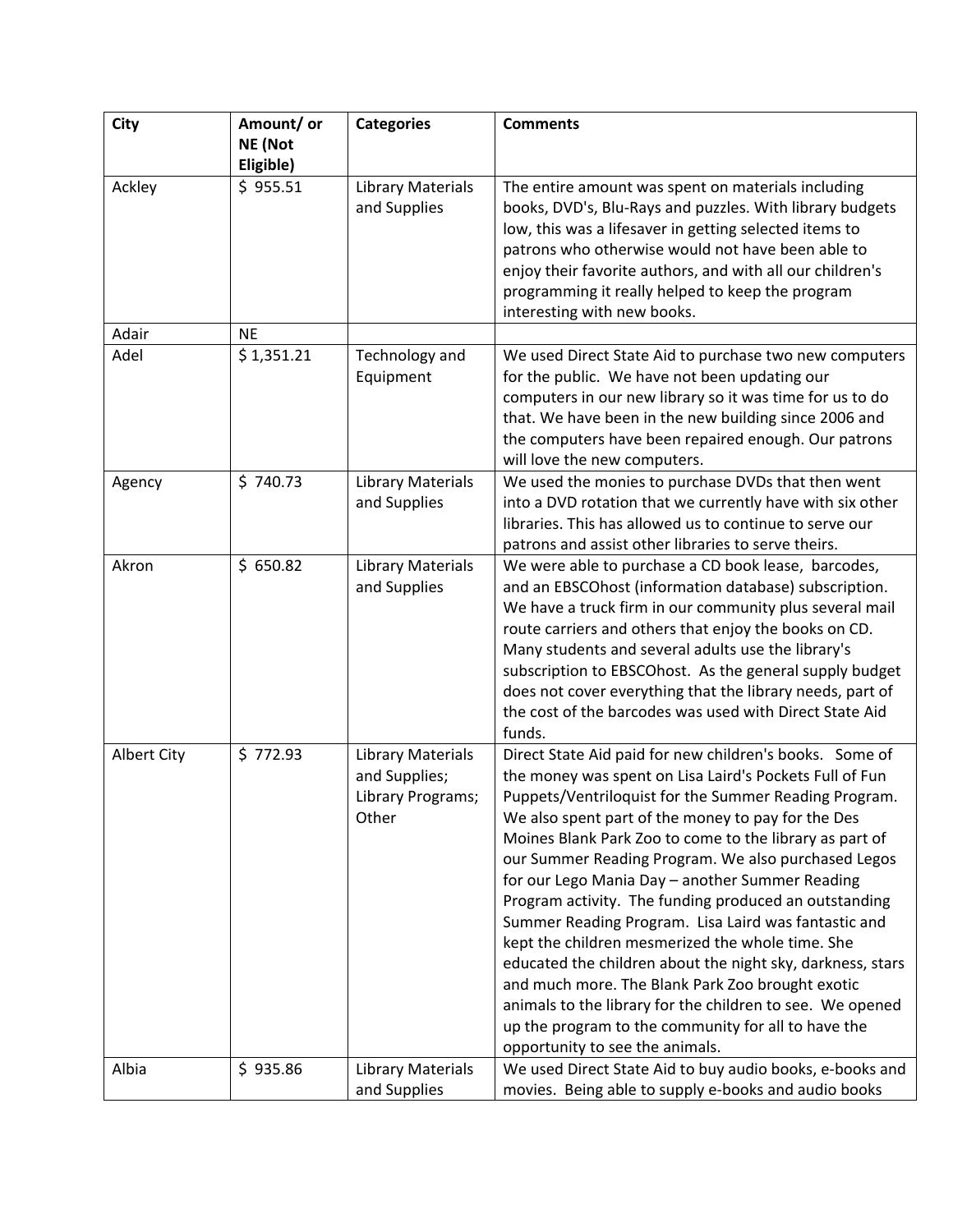| City       | Amount/ or           | <b>Categories</b>        | <b>Comments</b>                                                                                                       |
|------------|----------------------|--------------------------|-----------------------------------------------------------------------------------------------------------------------|
|            | NE (Not<br>Eligible) |                          |                                                                                                                       |
|            |                      |                          | has improved our library service. Patrons are using audio                                                             |
|            |                      |                          | books and e-books for travel purposes. Parents are                                                                    |
|            |                      |                          | finding that children love to listen to them in the car and                                                           |
|            |                      |                          | this creates a love for reading. This is so important in a<br>time when children seem to use text messaging on a full |
|            |                      |                          | time basis.                                                                                                           |
| Albion     | \$506.60             | <b>Library Materials</b> | This money allowed us to buy new library books, movies,                                                               |
|            |                      | and Supplies             | and work supplies.                                                                                                    |
| Alden      | \$837.67             | <b>Library Materials</b> | We used Direct State Aid for new books and audio books.                                                               |
|            |                      | and Supplies             |                                                                                                                       |
| Alexander  | \$788.79             | <b>Library Materials</b> | Direct State Aid went toward purchasing printed                                                                       |
|            |                      | and Supplies             | materials for patrons. Without this funding we would not                                                              |
|            |                      |                          | be able to do our Summer Reading Programs, story hour,                                                                |
|            |                      |                          | or add new books and DVDs to our collection for patrons.                                                              |
| Algona     | \$1,593.62           | Technology and           | This money contributed to new public access computers.                                                                |
|            |                      | Equipment                | Our old ones were many years old and were beginning to                                                                |
|            |                      |                          | have issues. They would randomly decide not to connect                                                                |
|            |                      |                          | to the Internet, did not always recognize a patron's flash                                                            |
|            |                      |                          | drive, did not have CD/DVD drives and overall were<br>difficult for the patrons to use and the staff to               |
|            |                      |                          | troubleshoot. The new computers have resolved all of                                                                  |
|            |                      |                          | the issues that we had with our old ones. The patrons are                                                             |
|            |                      |                          | much happier with computers that actually work all the                                                                |
|            |                      |                          | time and are more user friendly; the staff is happier when                                                            |
|            |                      |                          | the patrons are happy since they have an easier time                                                                  |
|            |                      |                          | troubleshooting any issues there are with the computers.                                                              |
| Allerton   | <b>NE</b>            |                          |                                                                                                                       |
| Allison    | \$814.38             | <b>Library Materials</b> | Direct State Aid paid for a new DVD collection, adult                                                                 |
|            |                      | and Supplies;            | fiction collection, junior non-fiction collection, and                                                                |
|            |                      | <b>Library Programs</b>  | weekly reading parties for young children Allison has NO                                                              |
|            |                      |                          | other movie rental source, so patrons of all ages enjoy                                                               |
|            |                      |                          | borrowing movies from the library. The activities<br>coordinator from our local care center has been                  |
|            |                      |                          | borrowing many movies to entertain her residents. We                                                                  |
|            |                      |                          | weeded our junior non-fiction materials and used some of                                                              |
|            |                      |                          | the funds to update/freshen that collection for young                                                                 |
|            |                      |                          | children. Funds are always needed to host our weekly                                                                  |
|            |                      |                          | after-school reading parties where young children enjoy                                                               |
|            |                      |                          | stories, crafts, games, and snacks.                                                                                   |
| Alta       | \$923.22             | Furniture                | We purchased two new chairs with these funds for our                                                                  |
|            |                      |                          | adult reading area. We also purchased a wall mounted                                                                  |
|            |                      |                          | coat rack for our entry way.                                                                                          |
| Alta Vista | \$747.11             | <b>Library Materials</b> | Thanks to Direct State Aid, the library was able to                                                                   |
|            |                      | and Supplies;            | supplement its budget for supplies, especially during our                                                             |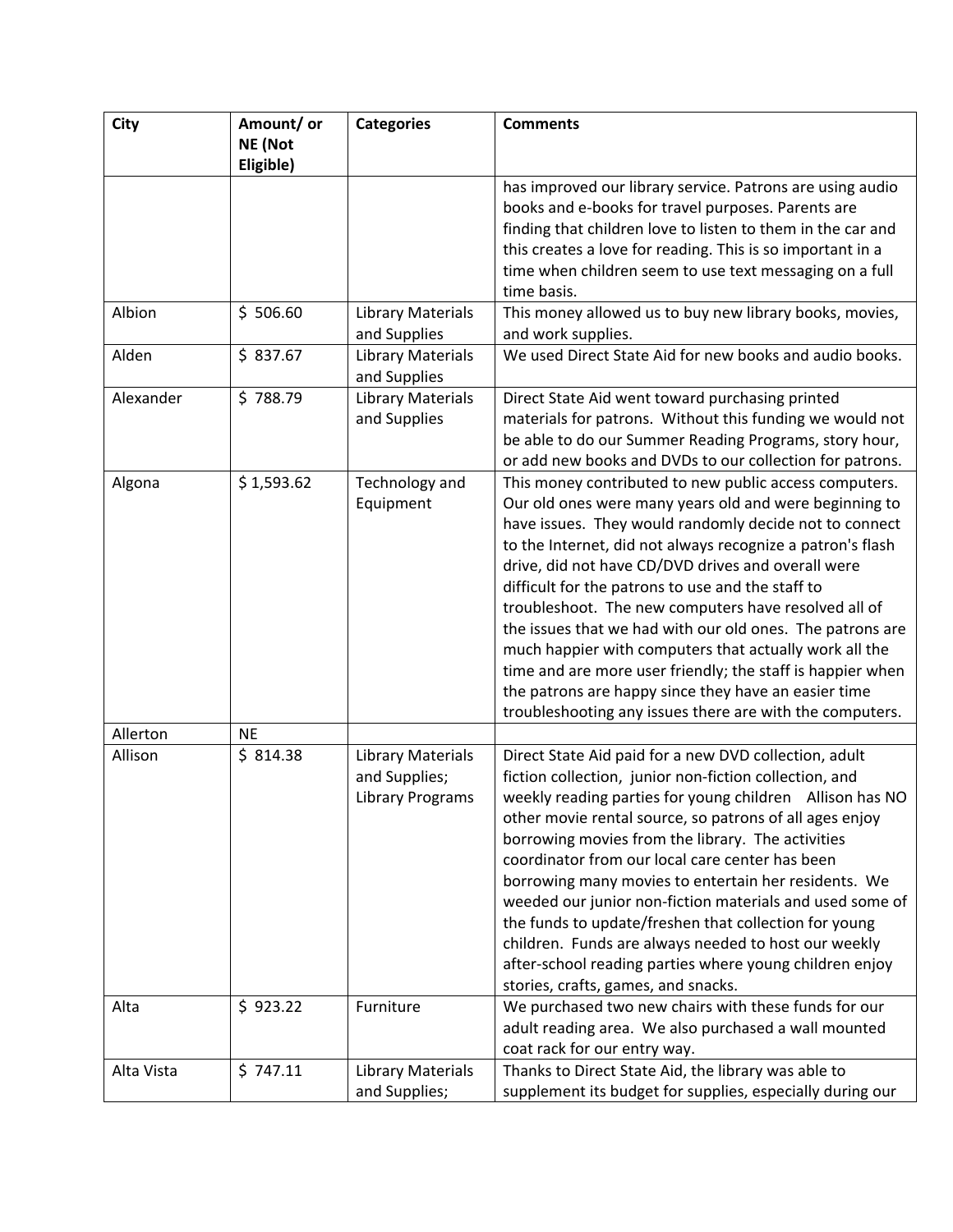| City    | Amount/ or | <b>Categories</b>                         | <b>Comments</b>                                                                                                      |
|---------|------------|-------------------------------------------|----------------------------------------------------------------------------------------------------------------------|
|         | NE (Not    |                                           |                                                                                                                      |
|         | Eligible)  |                                           |                                                                                                                      |
|         |            | Technology and                            | Summer Reading Program. The library has also been able                                                               |
|         |            | Equipment;<br>Library Programs;           | to supplement its budget for technology. We were able<br>to hire a performer, Mike Prestby of Golden Magic           |
|         |            | Other                                     | Productions, as a kickoff for our Summer Reading                                                                     |
|         |            |                                           | Program. Additionally, we are able to provide monthly                                                                |
|         |            |                                           | multiple copies of books for a local book club. The library                                                          |
|         |            |                                           | was able to purchase items not included in the budget,                                                               |
|         |            |                                           | such as a new ethernet cable, because of the funding we                                                              |
|         |            |                                           | received.                                                                                                            |
| Alton   | \$661.61   | <b>Library Materials</b><br>and Supplies  | Books and audio books were bought with this money.                                                                   |
| Altoona | \$3,039.40 | Capital                                   | We purchased bike racks which meant changing the                                                                     |
|         |            | Improvements                              | landscaping and adding a bike rack pad. We repainted the                                                             |
|         |            |                                           | south side hand rails and architectural beams.                                                                       |
| Ames    | \$9,260.50 | Personnel;                                | With Direct State Aid, we were able to purchase board                                                                |
|         |            | <b>Library Materials</b><br>and Supplies  | books, bathtub stick-ons, and informational materials<br>that are provided free of charge to parents of newborns     |
|         |            |                                           | in Story County. Outreach on the part of the library                                                                 |
|         |            |                                           | through Project Smyles gives daycare children the benefit                                                            |
|         |            |                                           | of story times and exposure to librarians that many of                                                               |
|         |            |                                           | them would otherwise not receive because of a lack of                                                                |
|         |            |                                           | transportation-often because a vehicle is not available,                                                             |
|         |            |                                           | is not large enough, or does not feature enough seat                                                                 |
|         |            |                                           | belts. Materials are left on location for later use,                                                                 |
|         |            |                                           | essentially providing each facility or daycare home a cost-                                                          |
|         |            |                                           | effective, ever-changing miniature library of its own.                                                               |
|         |            |                                           | Childcare providers and parents also benefit from<br>observing our professionals. Books for Babies packets           |
|         |            |                                           | include a book and other supplies that help parents                                                                  |
|         |            |                                           | engage their newborns in the development of language as                                                              |
|         |            |                                           | early as possible. Information inside the packets advises                                                            |
|         |            |                                           | the parents of library services that are available and                                                               |
|         |            |                                           | encourages them to attend free library programs and                                                                  |
|         |            |                                           | activities with their children. Parents who feel welcome at                                                          |
|         |            |                                           | the library are inclined to celebrate curiosity and promote                                                          |
|         |            |                                           | the love of discovery.                                                                                               |
| Anamosa | \$1,436.63 | <b>Library Materials</b><br>and Supplies; | This funding helped us cover the costs of upgrading our<br>computers after our server died last fall. It also helped |
|         |            | Technology and                            | cover the cost of book processing materials, so that more                                                            |
|         |            | Equipment                                 | of our budget could go to providing materials our patrons                                                            |
|         |            |                                           | rely upon. The new computers brought us back up to 8                                                                 |
|         |            |                                           | Internet computers for patrons to use. Due to age and                                                                |
|         |            |                                           | other problems, for several months we were down to                                                                   |
|         |            |                                           | only 5 computers. But we are now back up to 8, and our                                                               |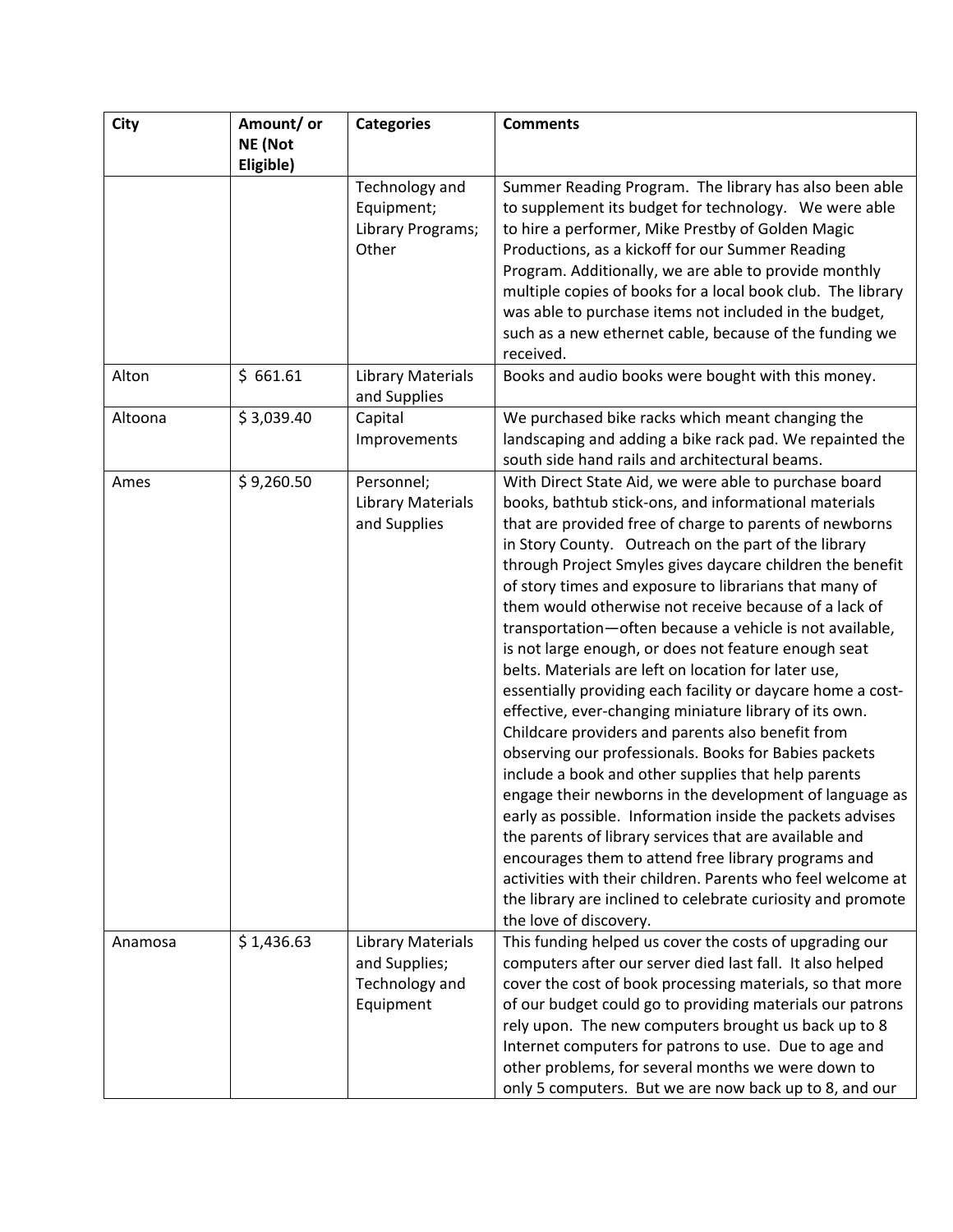| City                | Amount/ or           | <b>Categories</b>        | <b>Comments</b>                                                                                                    |
|---------------------|----------------------|--------------------------|--------------------------------------------------------------------------------------------------------------------|
|                     | NE (Not<br>Eligible) |                          |                                                                                                                    |
|                     |                      |                          | patrons are very pleased to have some newer, faster                                                                |
|                     |                      |                          | computers available.                                                                                               |
| Anita               | \$827.26             | Technology and           | These funds paid for annual Follett support fees. In                                                               |
|                     |                      | Equipment                | addition, the library was able to purchase more incentives                                                         |
|                     |                      |                          | and prizes to increase interest in this year's Summer                                                              |
|                     |                      |                          | Library program.                                                                                                   |
| Ankeny              | \$7,149.22           | <b>Library Materials</b> | The Direct State Aid funding allowed our library to                                                                |
|                     |                      | and Supplies             | purchase more titles for children who are beginning to                                                             |
|                     |                      |                          | read. Young children and families looking for titles to                                                            |
|                     |                      |                          | help beginning readers has increased dramatically in our                                                           |
|                     |                      |                          | library and this funding has allowed us to keep up with                                                            |
|                     |                      |                          | the need. We are now able to provide more titles for                                                               |
|                     |                      |                          | different reading levels on different topics of interest for<br>children just learning to read to children who are |
|                     |                      |                          | beginning to read chapter books.                                                                                   |
| Anthon              | \$470.94             | <b>Library Materials</b> | These funds were used to purchase nature books to                                                                  |
|                     |                      | and Supplies;            | enhance our non-fiction section. The money helped to                                                               |
|                     |                      | <b>Library Programs</b>  | purchase materials for the Summer Reading Program and                                                              |
|                     |                      |                          | a movie license for the library's Saturday Movie at the                                                            |
|                     |                      |                          | Library program.                                                                                                   |
| Aplington           | \$825.99             | Technology and           | Direct State Aid was used for automation enhancements.                                                             |
|                     |                      | Equipment                |                                                                                                                    |
| Archer              | \$258.36             | Technology and           | We had unexpected computer costs and the money went                                                                |
|                     |                      | Equipment                | to help pay for a new monitor.                                                                                     |
| Arlington           | \$718.36             | <b>Library Materials</b> | Direct State Aid helped pay for the Children's Iowa Choice                                                         |
|                     |                      | and Supplies;            | Book for 2012-13 and a standing order for large print                                                              |
|                     |                      | <b>Library Programs</b>  | books. The money was also used for crafts and supplies                                                             |
|                     |                      |                          | for our Summer Reading Program. Two of the biggest<br>users in our community are children and older citizens       |
|                     |                      |                          | who need large print books.                                                                                        |
| Armstrong           | \$780.48             | Library Materials        | We spent \$274.47 of Direct State Aid for non-fiction                                                              |
|                     |                      | and Supplies;            | books for the primary section. We spent \$506.01 for                                                               |
|                     |                      | Capital                  | ballasts so the library would have better lighting. Without                                                        |
|                     |                      | Improvements             | this income we would not be able to keep our library                                                               |
|                     |                      |                          | conducive for people to come in. We are also able to keep                                                          |
|                     |                      |                          | our book collection up to date with non-fiction books. The                                                         |
|                     |                      |                          | primary age children check almost as many non-fiction                                                              |
|                     |                      |                          | books as fiction books.                                                                                            |
| <b>Arnolds Park</b> | \$899.12             | Technology and           | Our five county libraries did a joint project of digitizing                                                        |
|                     |                      | Equipment                | the local newspapers. Arnolds Park's share was \$2000.                                                             |
|                     |                      |                          | Direct State Aid was used toward that. Having the old                                                              |
|                     |                      |                          | newspapers available online has made searching them                                                                |
|                     |                      |                          | much easier. But the best part of our project is the                                                               |
|                     |                      |                          | chance to do something as a county library group. We                                                               |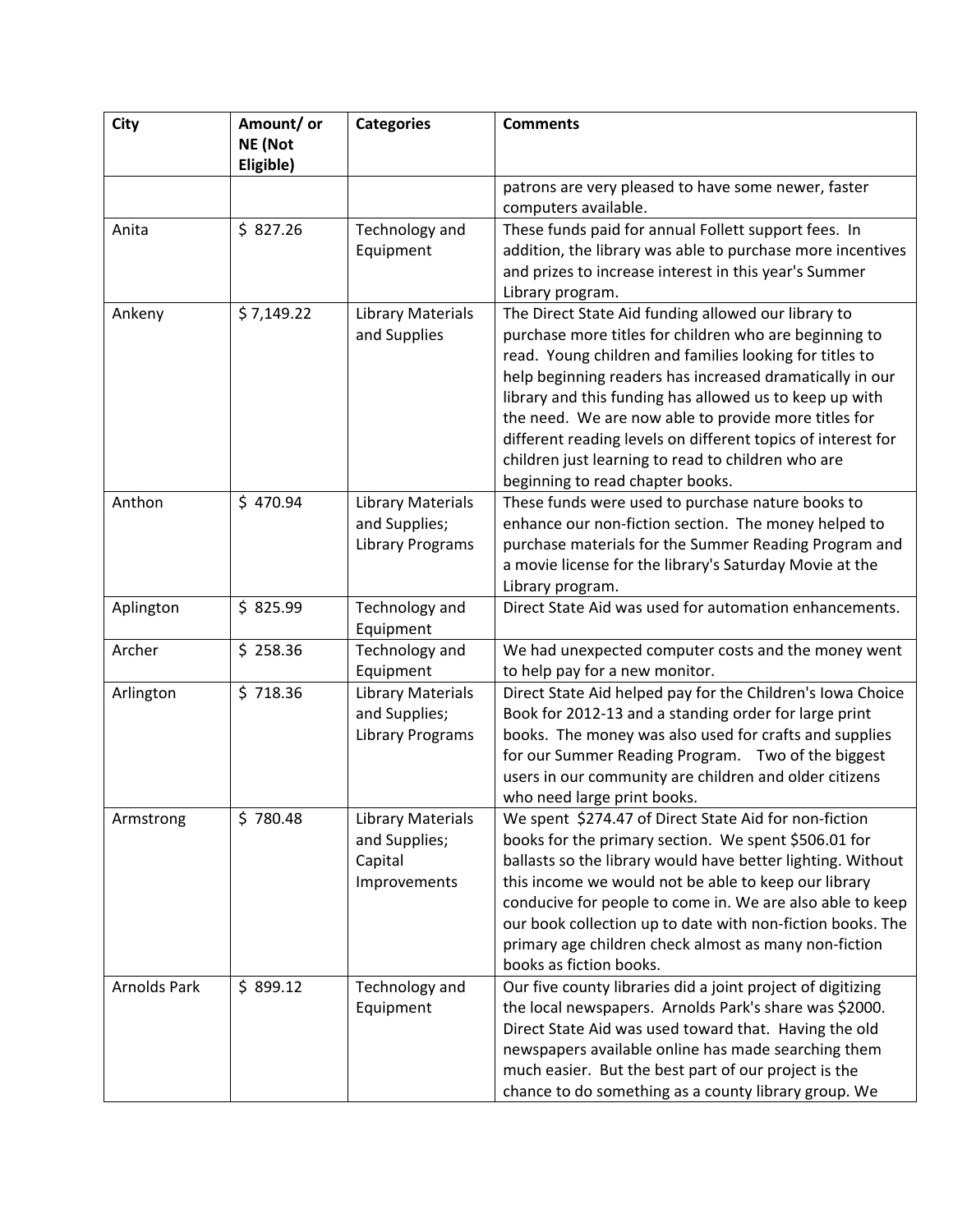| <b>City</b> | Amount/ or | <b>Categories</b>        | <b>Comments</b>                                                                                                   |
|-------------|------------|--------------------------|-------------------------------------------------------------------------------------------------------------------|
|             | NE (Not    |                          |                                                                                                                   |
|             | Eligible)  |                          |                                                                                                                   |
|             |            |                          | Dickinson County librarians depend on each other.                                                                 |
| Arthur      | <b>NE</b>  |                          |                                                                                                                   |
| Asbury      | \$7,340.95 | Technology and           | Direct State Aid allowed us to purchase three new                                                                 |
|             |            | Equipment                | computer towers (\$1,797.00) and six new laptops                                                                  |
|             |            |                          | (\$5,543.95). Direct State Aid is a wonderful opportunity                                                         |
|             |            |                          | for our library to improve our customers' access to                                                               |
|             |            |                          | information. The three towers will be installed to create                                                         |
|             |            |                          | public access stations at our Drexler/Farley branch. One<br>of the laptops will be assigned to a staff member who |
|             |            |                          | does not have a computer station and the other five                                                               |
|             |            |                          | laptops will be used for teaching computer classes. With                                                          |
|             |            |                          | laptops we can take the classes to all of our branches as                                                         |
|             |            |                          | well as community and senior centers. The library has not                                                         |
|             |            |                          | offered computer classes for several years and we have                                                            |
|             |            |                          | had many customer requests to learn computer skills. In                                                           |
|             |            |                          | addition to teaching basic Internet searching, using email,                                                       |
|             |            |                          | downloading e-books, etc., we want to teach customers                                                             |
|             |            |                          | to use our wonderful, information databases such as the                                                           |
|             |            |                          | Iowa Works Virtual Access Portal, Cypress Resume, Legal                                                           |
|             |            |                          | Forms, NoveList, EBSCOhost, America's Newspapers,                                                                 |
|             |            |                          | PowerSpeak Languages, and Price It! These databases                                                               |
|             |            |                          | provide so much information but unless people feel                                                                |
|             |            |                          | comfortable using them, they are useless. We plan to                                                              |
| Ashton      | \$756.30   | Personnel                | begin classes in the fall of 2012.<br>Direct State Aid funds help us provide library services to                  |
|             |            |                          | the patrons of Ashton and the surrounding rural area.                                                             |
|             |            |                          | It is also used to enable our little library to be open 20                                                        |
|             |            |                          | hours a week to meet requirements.                                                                                |
|             |            |                          |                                                                                                                   |
| Atkins      | \$896.09   | Technology and           | These funds were spent on a new computer and Internet                                                             |
|             |            | Equipment                | access                                                                                                            |
| Atlantic    | \$1,619.98 | <b>Library Programs</b>  | Direct State Aid paid for the rental for one day of the                                                           |
|             |            |                          | Dome Theater for "Kick-off" to Library Week. See                                                                  |
|             |            |                          | www.dometheater.net. It was a huge hit with the                                                                   |
|             |            |                          | Atlantic Public Library patrons! All participants were                                                            |
|             |            |                          | given an exit survey after viewing their programs. For                                                            |
|             |            |                          | younger patrons, we asked that they draw their favorite                                                           |
|             |            |                          | thing! We received pictures of stars (Milky Way), a                                                               |
|             |            |                          | tornado, rockets, even a T-Rex! All the adult reviews<br>were positive in their reactions and hoped that we would |
|             |            |                          | try this experience again. The purpose was to bring a new                                                         |
|             |            |                          | library experience for our patrons, and we succeeded                                                              |
|             |            |                          | beyond our expectations.                                                                                          |
| Auburn      | \$309.64   | <b>Library Materials</b> | This funding was used to add books to our collection.                                                             |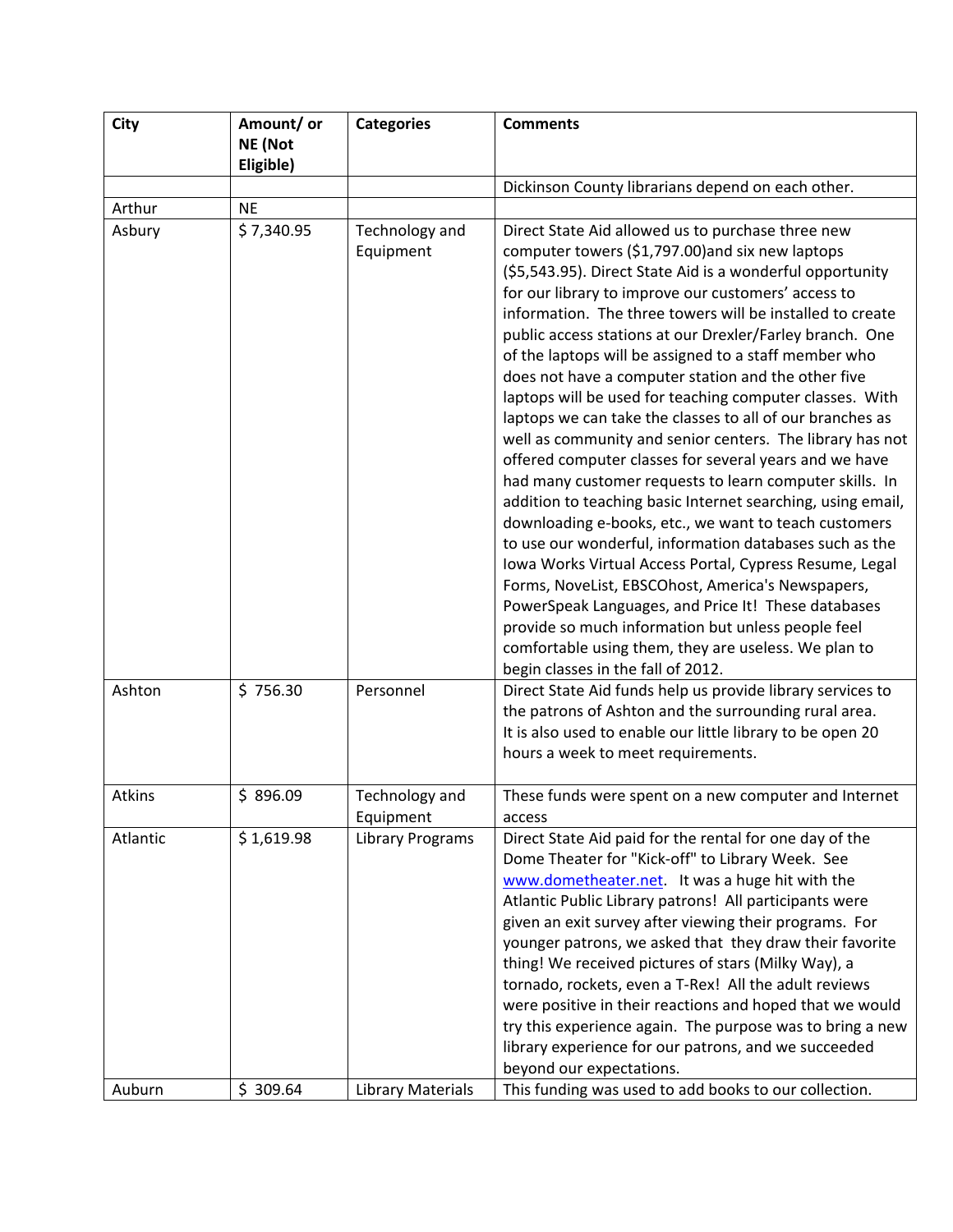| <b>City</b>   | Amount/ or | <b>Categories</b>        | <b>Comments</b>                                                                                                       |
|---------------|------------|--------------------------|-----------------------------------------------------------------------------------------------------------------------|
|               | NE (Not    |                          |                                                                                                                       |
|               | Eligible)  |                          |                                                                                                                       |
|               |            | and Supplies             | Direct State Aid helps keep our selection of books current.                                                           |
| Audubon       | \$1,063.23 | <b>Library Materials</b> | Direct State Aid allows us to purchase large print books.                                                             |
|               |            | and Supplies             | We have a large number of readers who love the ease of                                                                |
|               |            |                          | reading large print format books and they are voracious                                                               |
|               |            |                          | readers. With the funding for additional large print<br>books, our reader's have been able to enjoy more books.       |
|               |            |                          | Most of these readers are older adults and most                                                                       |
|               |            |                          | comfortable with the book format, so the large print                                                                  |
|               |            |                          | books meet their needs.                                                                                               |
| Aurelia       | \$815.07   | Technology and           | With this money, we updated several software programs                                                                 |
|               |            | Equipment;               | that were no longer compatible with newer computers                                                                   |
|               |            | Furniture;               | and other software. We purchased new bean bag chairs                                                                  |
|               |            | <b>Library Programs</b>  | for the children's room. We also purchased a new utility                                                              |
|               |            |                          | cart with plug-in capabilities to hold a computer printer                                                             |
|               |            |                          | and computer paper, etc. I used some of the money for                                                                 |
|               |            |                          | our Summer Reading Program. I was able to buy more t-                                                                 |
|               |            |                          | shirts for the kids, and to buy more art and craft supplies                                                           |
|               |            |                          | than I would have with budgeted money. These                                                                          |
|               |            |                          | expenditures help myself and my staff do our jobs with<br>more efficiency. More efficient service benefits all. It is |
|               |            |                          | nice to be able to offer just a little more than we would                                                             |
|               |            |                          | normally be able to.                                                                                                  |
| Aurora        | \$476.42   | <b>Library Materials</b> | All Direct State Aid funds were expended on movies this                                                               |
|               |            | and Supplies             | year. There is no other place in town in our small                                                                    |
|               |            |                          | community of 185 to get movies, except for the library.                                                               |
|               |            |                          | Our check out policy is for one week, for free. Movies                                                                |
|               |            |                          | checkouts continue to go up every year.                                                                               |
| Avoca         | \$1,039.04 | Technology and           | We were able to purchase two new                                                                                      |
|               |            | Equipment                | computers/monitors/keyboards and one new wifi card for                                                                |
|               |            |                          | an older computer for a total of \$2,321.50. One                                                                      |
|               |            |                          | computer is used for staff and the other new computer<br>replaced one of the patron access Gateway computers.         |
|               |            |                          | Technology upgrades are always a benefit. Our                                                                         |
|               |            |                          | computers are used by young and old. Although we did                                                                  |
|               |            |                          | not increase the number of computers available, the                                                                   |
|               |            |                          | speed of the new computers is great and the new 17"                                                                   |
|               |            |                          | monitors are wonderful.                                                                                               |
| <b>Badger</b> | <b>NE</b>  |                          |                                                                                                                       |
| <b>Bagley</b> | \$740.71   | Personnel                | In a town of this size with a limited tax base, this funding                                                          |
|               |            |                          | is vital to keeping the library open. It is the only place for                                                        |
|               |            |                          | people to congregate, use a computer, borrow a DVD, get                                                               |
|               |            |                          | information, or just avail themselves of the resources                                                                |
|               |            |                          | needed to have a meaningful lifestyle.                                                                                |
| Bancroft      | \$824.14   | <b>Library Materials</b> | Books were purchased with these funds.                                                                                |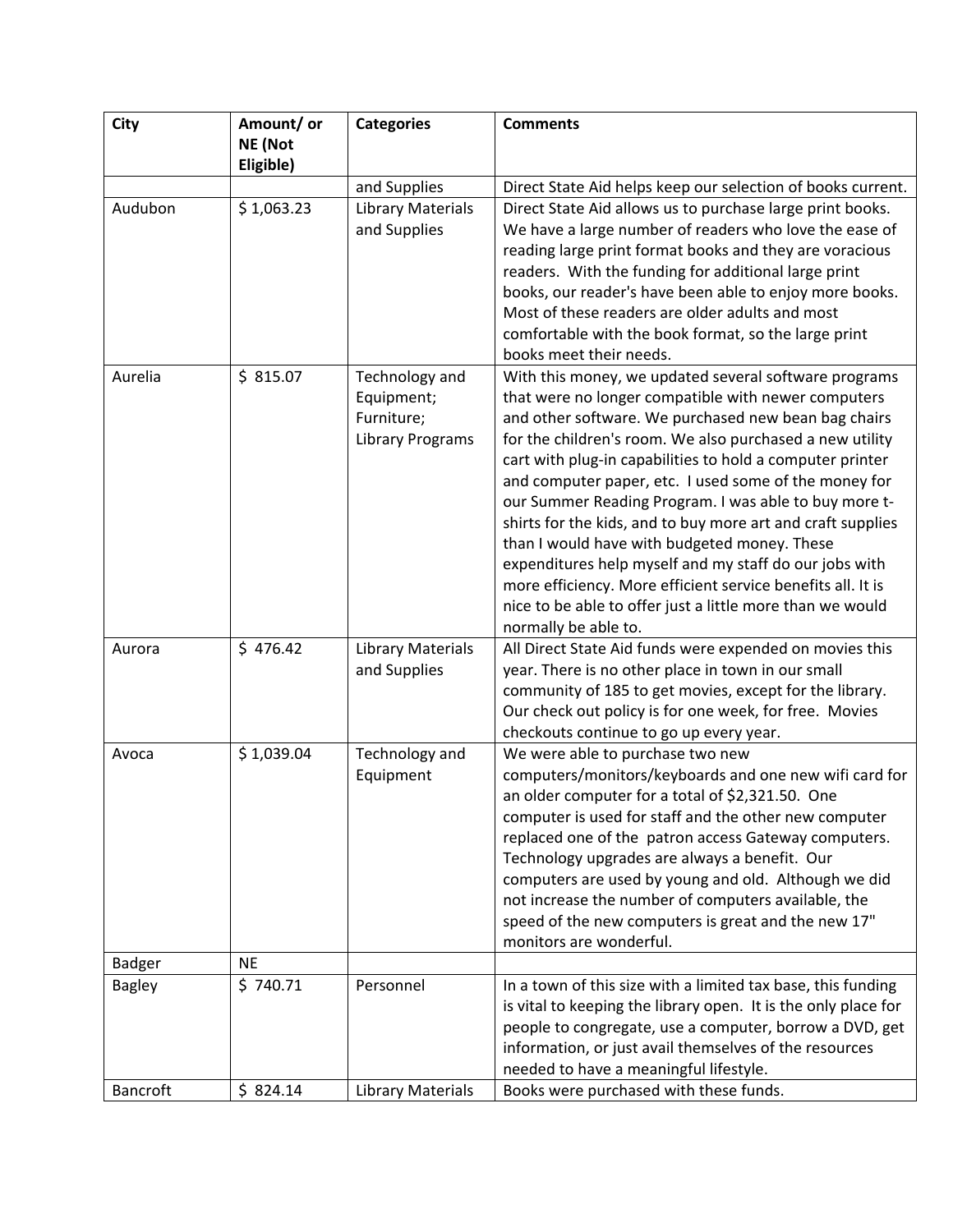| <b>City</b>         | Amount/ or | <b>Categories</b>                        | <b>Comments</b>                                                                                                  |
|---------------------|------------|------------------------------------------|------------------------------------------------------------------------------------------------------------------|
|                     | NE (Not    |                                          |                                                                                                                  |
|                     | Eligible)  |                                          |                                                                                                                  |
|                     |            | and Supplies                             |                                                                                                                  |
| Batavia             | <b>NE</b>  |                                          |                                                                                                                  |
| <b>Battle Creek</b> | \$747.00   | Personnel;                               | This money helps pay salaries for additional staff &<br>training - 80 hours @ \$7.25 /hr. We also purchased      |
|                     |            | <b>Library Materials</b><br>and Supplies | children's books - the children are always happy to see                                                          |
|                     |            |                                          | new books in the library.                                                                                        |
| Baxter              | \$842.41   | <b>Library Materials</b>                 | We purchased books to update our junior non-fiction                                                              |
|                     |            | and Supplies                             | section.                                                                                                         |
| Bayard              | \$769.69   | Technology and                           | These funds were applied towards the purchase of one                                                             |
|                     |            | Equipment                                | early childhood AWE computer, providing up-to-date                                                               |
|                     |            |                                          | educational resources for children through 8 yrs. We also                                                        |
|                     |            |                                          | replaced and old Gates computer and the "Magic School                                                            |
|                     |            |                                          | Bus" resource.                                                                                                   |
| Beaman              | \$762.81   | Technology and                           | With Direct State Aid, we are leasing and have a                                                                 |
|                     |            | Equipment                                | maintenance contract for a new color copier. We are also                                                         |
|                     |            |                                          | faxing and doing photo copies on this machine. It's great!                                                       |
|                     |            |                                          | This will make it so much nicer to have one machine that                                                         |
|                     |            |                                          | does all instead of three machines that takes more toner,                                                        |
| Bedford             | \$312.57   | Capital                                  | more color ink, paper, etc.                                                                                      |
|                     |            | Improvements                             | We put these funds towards our geo-thermal furnace and<br>air project. Since the old furnace sounded like it was |
|                     |            |                                          | going to take off every time it kicked on, this project                                                          |
|                     |            |                                          | made for a very comfortable environment for all our                                                              |
|                     |            |                                          | patrons.                                                                                                         |
| <b>Belle Plaine</b> | \$1,038.92 | <b>Library Materials</b>                 | We purchased new books, renewed our NEIBORS e-books                                                              |
|                     |            | and Supplies;                            | contract, and purchased a new people counter with                                                                |
|                     |            | Technology and                           | Direct State Aid.                                                                                                |
|                     |            | Equipment                                |                                                                                                                  |
| <b>Bellevue</b>     | \$1,055.93 | Technology and                           | We used these funds for a new computer. The Direct                                                               |
|                     |            | Equipment                                | State Aid money is vitally important to our lives as it                                                          |
|                     |            |                                          | enables us to purchase computers or library materials                                                            |
|                     |            |                                          | that we would not ordinarily be able to afford. It has a                                                         |
| Belmond             | \$1,122.30 | <b>Library Materials</b>                 | direct and positive impact on our patrons.<br>With this funding we were able to continue our                     |
|                     |            | and Supplies;                            | subscriptions to NEIBORS and our language learning                                                               |
|                     |            | Technology and                           | software. Without this funding we may have had to drop                                                           |
|                     |            | Equipment                                | one or both subscriptions. Many of our patrons have                                                              |
|                     |            |                                          | come to rely on these services for audio books, e-books                                                          |
|                     |            |                                          | and education. It would have definitely been hard to have                                                        |
|                     |            |                                          | to choose between these subscriptions or library                                                                 |
|                     |            |                                          | materials. I am very thankful that we are able to offer                                                          |
|                     |            |                                          | traditional library materials and also services like                                                             |
|                     |            |                                          | downloadable audio and e-books for our patrons.                                                                  |
| Bennett             | \$276.90   | <b>Library Materials</b>                 | These funds were used for books and videos. Being able                                                           |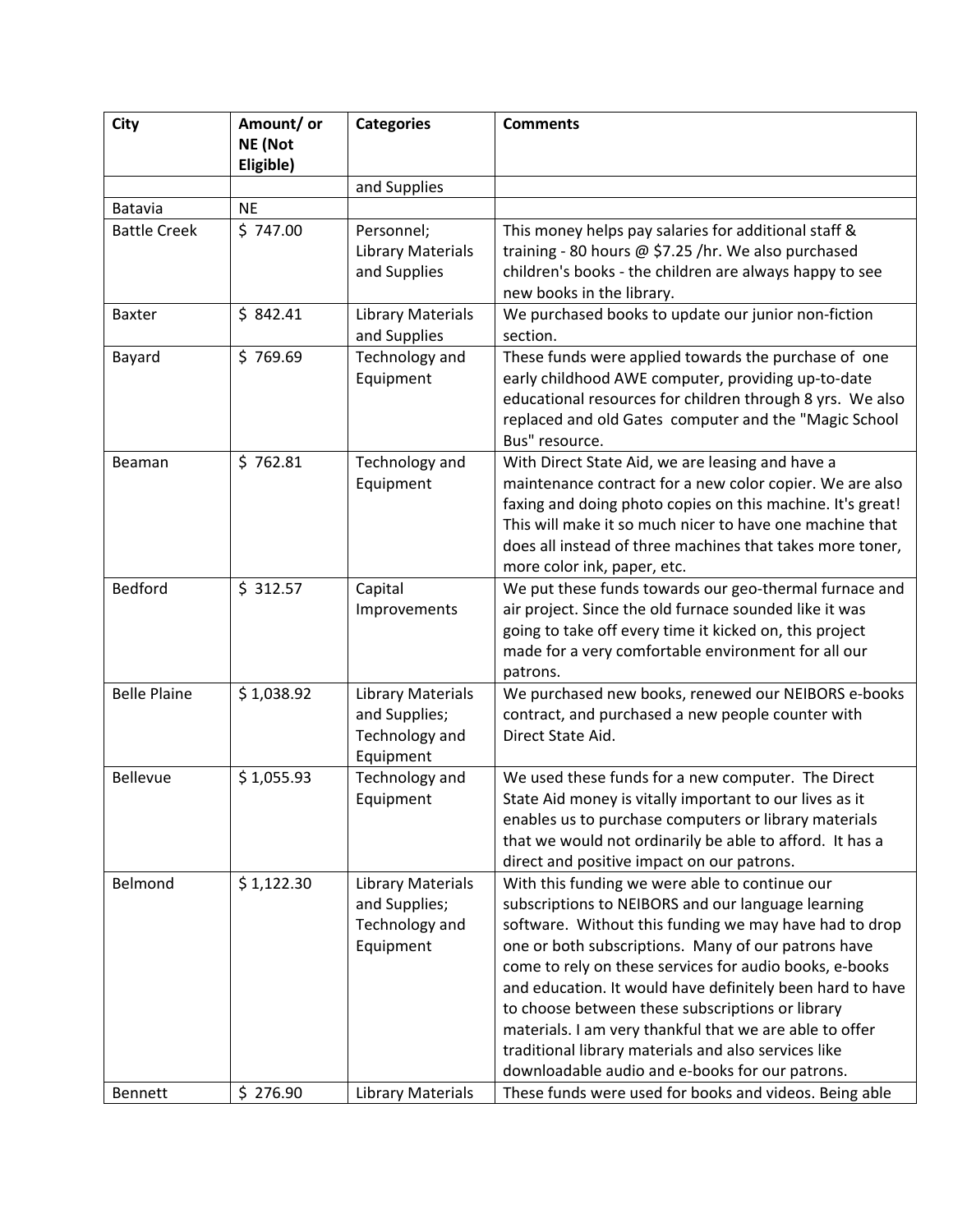| <b>City</b> | Amount/ or           | <b>Categories</b>                                                                  | <b>Comments</b>                                                                                                                                                                                                                                                                                                                                                                                                                                                                                                                                                                                                                                                                                                                                                                                                                                                                                                                |
|-------------|----------------------|------------------------------------------------------------------------------------|--------------------------------------------------------------------------------------------------------------------------------------------------------------------------------------------------------------------------------------------------------------------------------------------------------------------------------------------------------------------------------------------------------------------------------------------------------------------------------------------------------------------------------------------------------------------------------------------------------------------------------------------------------------------------------------------------------------------------------------------------------------------------------------------------------------------------------------------------------------------------------------------------------------------------------|
|             | NE (Not<br>Eligible) |                                                                                    |                                                                                                                                                                                                                                                                                                                                                                                                                                                                                                                                                                                                                                                                                                                                                                                                                                                                                                                                |
|             |                      | and Supplies                                                                       | to provide more to our collection is very helpful as we are<br>getting busier each year.                                                                                                                                                                                                                                                                                                                                                                                                                                                                                                                                                                                                                                                                                                                                                                                                                                       |
| Bettendorf  | \$4,851.19           | <b>Library Materials</b><br>and Supplies                                           | Direct State Aid has allowed us to continue to upgrade<br>our collection, especially in the area of downloadable<br>books as patrons are looking for reading materials that<br>are available for their Kindles and notebooks. We<br>continue to purchase large print books as the demand is<br>increasing. We are responsive to our community and the<br>surrounding community as our library is a hub of activity.<br>By receiving these additional funds we are able to keep<br>our collection current and growing. Through our new<br>RiverShare consortium we are able to share our resources<br>with others in a reciprocal borrowing arrangement.                                                                                                                                                                                                                                                                        |
| Birmingham  | <b>NE</b>            |                                                                                    |                                                                                                                                                                                                                                                                                                                                                                                                                                                                                                                                                                                                                                                                                                                                                                                                                                                                                                                                |
| Blairstown  | \$771.95             | <b>Library Materials</b><br>and Supplies                                           | \$500.00 of Direct State Aid was spent on e-books through<br>Overdrive's Advantage program. After Christmas, the<br>requests for e-books sky-rocketed. The library board<br>decided that we needed to meet that need and enrolled<br>in the Advantage program. We have to keep evolving to<br>meet our customers' needs.  Our patrons' lives are ultra-<br>busy. They keep up with their children's activities in a<br>school district that covers many square miles. Many<br>commute to Cedar Rapids, 30 miles away, for their jobs.<br>Our senior patrons need large print materials. So we<br>have seen both of these groups gravitating to the e-<br>readers. We want to help them stretch their hard-earned<br>money a little further and provide e-books for them.<br>They appreciate the convenience of checking out e-books<br>on their schedule and not having to worry about<br>returning items before the due date. |
| Blakesburg  | \$473.93             | Personnel;<br><b>Library Materials</b><br>and Supplies;<br><b>Library Programs</b> | We bought ink for the printers for the patrons to use.<br>We spent part of this money on craft supplies for our<br>Summer Reading Program. The kids had a blast with our<br>programs. Looking forward to next year's Summer<br>Reading Program. We also paid for my expenses to<br>become a certified librarian.                                                                                                                                                                                                                                                                                                                                                                                                                                                                                                                                                                                                               |
| Bloomfield  | \$737.45             | <b>Library Materials</b><br>and Supplies                                           | This money helps supplement my line items for books and<br>movies. This goes a long way towards improving my<br>library's collection.                                                                                                                                                                                                                                                                                                                                                                                                                                                                                                                                                                                                                                                                                                                                                                                          |
| <b>Bode</b> | \$298.19             | Technology and<br>Equipment                                                        | We bought a new laserjet printer with these funds.                                                                                                                                                                                                                                                                                                                                                                                                                                                                                                                                                                                                                                                                                                                                                                                                                                                                             |
| Bonaparte   | \$472.10             | <b>Library Materials</b><br>and Supplies                                           | This money was used to purchase book pockets, tape,<br>book cards, and spine labels. We continue to see an<br>upswing in circulation of all materials and in the usage of                                                                                                                                                                                                                                                                                                                                                                                                                                                                                                                                                                                                                                                                                                                                                      |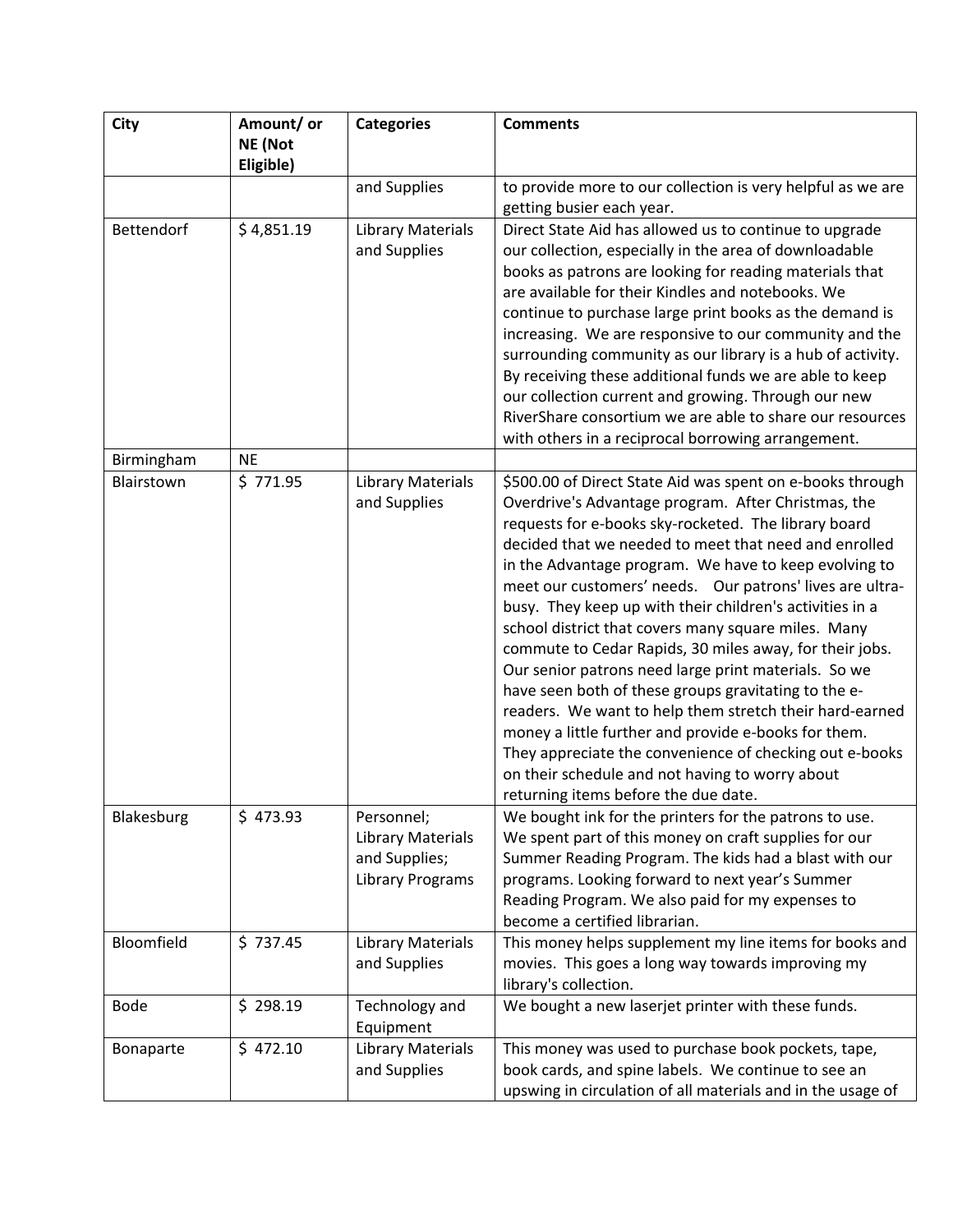| City                              | Amount/ or           | <b>Categories</b>        | <b>Comments</b>                                                                                                    |
|-----------------------------------|----------------------|--------------------------|--------------------------------------------------------------------------------------------------------------------|
|                                   | NE (Not<br>Eligible) |                          |                                                                                                                    |
|                                   |                      |                          | our computers, printer, and fax machine. Our printer has                                                           |
|                                   |                      |                          | been much busier than usual this year. We've had three                                                             |
|                                   |                      |                          | people who have completed their online Odyssey classes                                                             |
|                                   |                      |                          | so they were able to obtain their high school diplomas.                                                            |
|                                   |                      |                          | We've had several more who have been taking online                                                                 |
|                                   |                      |                          | college classes or just using our computers to file FAFSA                                                          |
|                                   |                      |                          | forms and to apply for college.                                                                                    |
| <b>Bondurant</b>                  | \$1,308.63           | <b>Library Materials</b> | 72 adult and juvenile non-fiction books were purchased                                                             |
|                                   |                      | and Supplies             | with Direct State Aid. We were able to supplement our                                                              |
|                                   |                      |                          | print collection with extra materials in time for the                                                              |
|                                   |                      |                          | Summer Reading Program. Examples of books we added                                                                 |
|                                   |                      |                          | were: hobbies, self-help, wellness, zombie books, animal                                                           |
|                                   |                      |                          | books, biographies, gardening, how-to for Kindle fire and                                                          |
|                                   |                      |                          | ipad2, cookbooks and job searching through social media.                                                           |
| Boone                             | \$2,541.69           | <b>Library Materials</b> | With Direct State Aid, we spent \$1077.91 on large print                                                           |
|                                   |                      | and Supplies             | books and \$1463.78 on Children's books.                                                                           |
| Boyden                            | \$625.16             | <b>Library Materials</b> | We were able to increase our large print books collection                                                          |
|                                   |                      | and Supplies             | with our Direct State Aid funds. We really appreciate the                                                          |
|                                   |                      |                          | funding that we receive!                                                                                           |
| <b>Britt</b>                      | \$1,015.98           | Personnel;               | Using Direct State Aid, we purchased a Kindle for staff and                                                        |
|                                   |                      | Technology and           | classes, a new rug and bench for the entry way. The extra                                                          |
|                                   |                      | Equipment;               | help we hired with these funds for our Summer Reading                                                              |
|                                   |                      | Furniture                | program was needed because of an increase in                                                                       |
|                                   |                      |                          | attendance. All of this money was well spent with                                                                  |
|                                   |                      |                          | maximum community impact!                                                                                          |
| Brooklyn<br><b>Buffalo Center</b> | <b>NE</b>            |                          |                                                                                                                    |
|                                   | \$345.06             | Furniture                | After some remodeling in the library, we hired a local                                                             |
|                                   |                      |                          | carpenter using these funds to build a book shelf in the<br>shape of a train engine. It is a great addition to our |
|                                   |                      |                          | children's area.                                                                                                   |
| Burlington                        | \$4,745.36           | Technology and           | This year we improved our public catalog by using Direct                                                           |
|                                   |                      | Equipment                | State Aid toward the purchase of new software.                                                                     |
|                                   |                      |                          | Enterprise, a software tool that works with our current ILS                                                        |
|                                   |                      |                          | system, modernizes our customer search experience. A                                                               |
|                                   |                      |                          | single search will include our database tools as well as our                                                       |
|                                   |                      |                          | collections. It also allows more intuitive narrowing of                                                            |
|                                   |                      |                          | searches and a more customizable interface.                                                                        |
| <b>Burt</b>                       | \$790.89             | Other                    | With this money, we replaced the painted plywood                                                                   |
|                                   |                      |                          | shelving in our children's area with locally made oak                                                              |
|                                   |                      |                          | shelving. This was in our five-year plan, but funds have                                                           |
|                                   |                      |                          | always been too tight to replace the shelving until we                                                             |
|                                   |                      |                          | used this year's Direct State Aid check.                                                                           |
| <b>Bussey</b>                     | <b>NE</b>            |                          |                                                                                                                    |
| Calamus                           | <b>NE</b>            |                          |                                                                                                                    |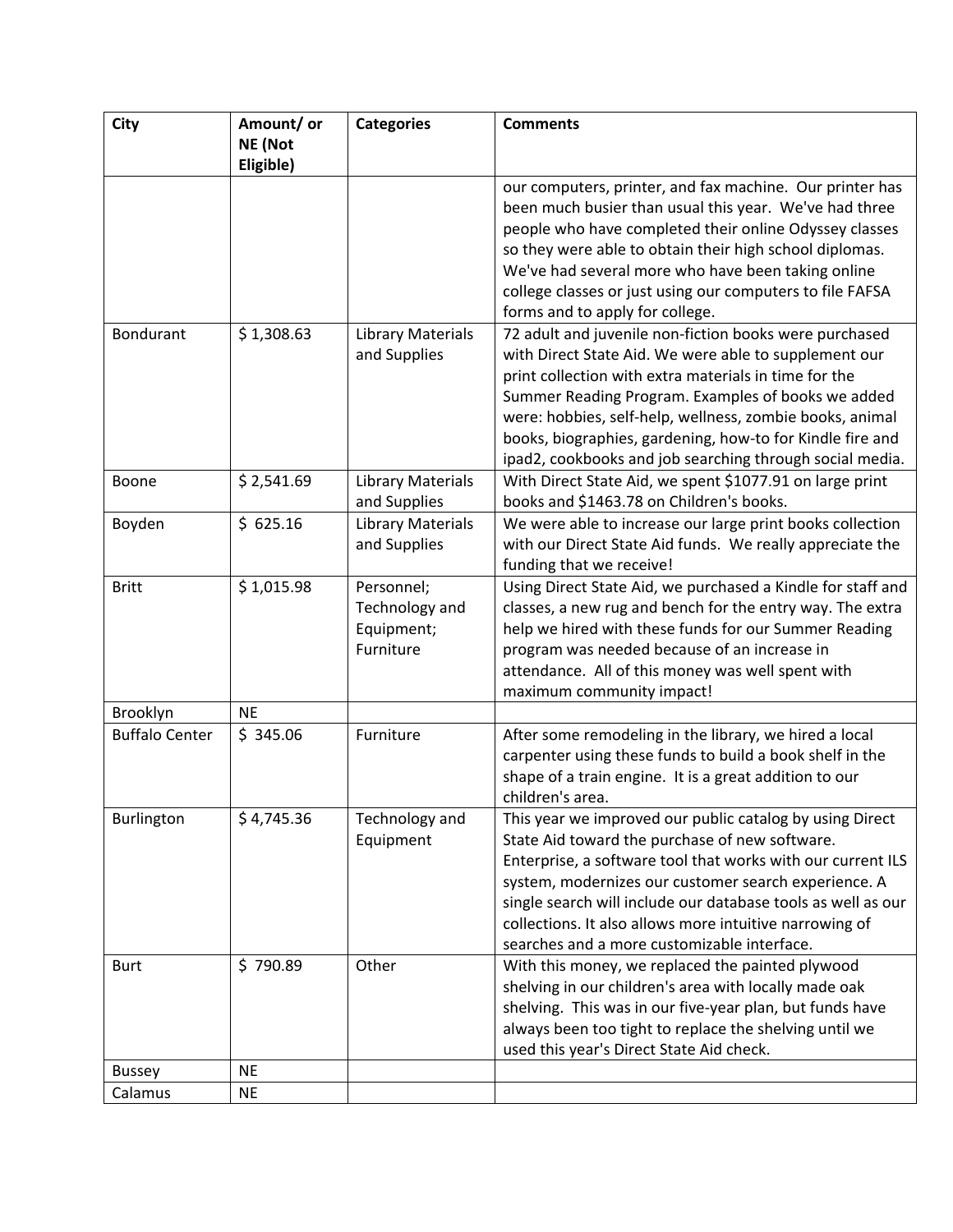| City      | Amount/ or<br><b>NE</b> (Not | <b>Categories</b>                                                    | <b>Comments</b>                                                                                                                                                                                                                                                                                                                                                                                                                                                                                                                                                                                                                                                                                                                                                                                                                                                                                                                                                                                                                                            |
|-----------|------------------------------|----------------------------------------------------------------------|------------------------------------------------------------------------------------------------------------------------------------------------------------------------------------------------------------------------------------------------------------------------------------------------------------------------------------------------------------------------------------------------------------------------------------------------------------------------------------------------------------------------------------------------------------------------------------------------------------------------------------------------------------------------------------------------------------------------------------------------------------------------------------------------------------------------------------------------------------------------------------------------------------------------------------------------------------------------------------------------------------------------------------------------------------|
|           | Eligible)                    |                                                                      |                                                                                                                                                                                                                                                                                                                                                                                                                                                                                                                                                                                                                                                                                                                                                                                                                                                                                                                                                                                                                                                            |
| Callender | \$763.17                     | <b>Library Materials</b><br>and Supplies                             | The funds were used to purchase new books and<br>enables us to provide a broader range of materials to<br>patrons.                                                                                                                                                                                                                                                                                                                                                                                                                                                                                                                                                                                                                                                                                                                                                                                                                                                                                                                                         |
| Calmar    | \$854.65                     | <b>Library Materials</b><br>and Supplies                             | Adult and young adult audio books on CDs and some<br>young adult books to add to the popular, expanding YA<br>section of the library were paid for with Direct State Aid.<br>As a result of Direct State Aid, the library is able to<br>continue to purchase audio books on CDs for patrons who<br>prefer that format for recreational reading. Even though<br>Calmar Public Library can offer the NEIBORS program to<br>its patrons for downloadable e-books and audio books,<br>there are many patrons who utilize the collection within<br>the library for travel purposes and multiple listeners who<br>use audiobooks. We have also used funding to continue<br>purchasing fiction books for our young adult section, as<br>that is one of the fastest growing and most popular<br>collections in the library. We have a standing order<br>program where we receive one "Current Trends" YA book<br>each month, in addition to the ones the library director<br>selects, and as a result of the state funding, we are able<br>to continue this trend. |
| Camanche  | \$1,235.08                   | <b>Library Materials</b><br>and Supplies;<br><b>Library Programs</b> | With Direct State Aid, we purchased books. We spent<br>\$350.17 for supplies and prizes for the children's Summer<br>Reading Program. We also spent some of the funds for<br>two gift certificates we used as prizes for the adult winter<br>reading program.                                                                                                                                                                                                                                                                                                                                                                                                                                                                                                                                                                                                                                                                                                                                                                                              |
| Cambridge | \$515.55                     | <b>Library Materials</b><br>and Supplies;<br><b>Library Programs</b> | We spent Direct State Aid money on books for our<br>Summer Reading Program. I wanted some new ones for<br>the kids. They have read them and some of the ones I<br>bought were for a man who reads to the kids twice in the<br>summer (his employer wants his staff to volunteer). We<br>also spent money on our Summer Library Program. We<br>had three presenters that we paid and we had two that<br>did not charge so I felt we were very lucky. This year we<br>had Iowa State Wildlife come with two owls and two<br>hawks. We had kids I did not know and had quite a few<br>adults. I would say that was a good program. We have<br>had more kids this year, and that is because we have<br>been able to get more programs because of Direct State<br>Aid.                                                                                                                                                                                                                                                                                          |
| Cantril   | <b>NE</b>                    |                                                                      |                                                                                                                                                                                                                                                                                                                                                                                                                                                                                                                                                                                                                                                                                                                                                                                                                                                                                                                                                                                                                                                            |
| Carlisle  | \$1,245.19                   | <b>Library Materials</b><br>and Supplies;<br>Technology and          | We used these funds to update new bulletin board<br>decorations for the children's room; something that had<br>not been done for over 20 years. The positive difference                                                                                                                                                                                                                                                                                                                                                                                                                                                                                                                                                                                                                                                                                                                                                                                                                                                                                    |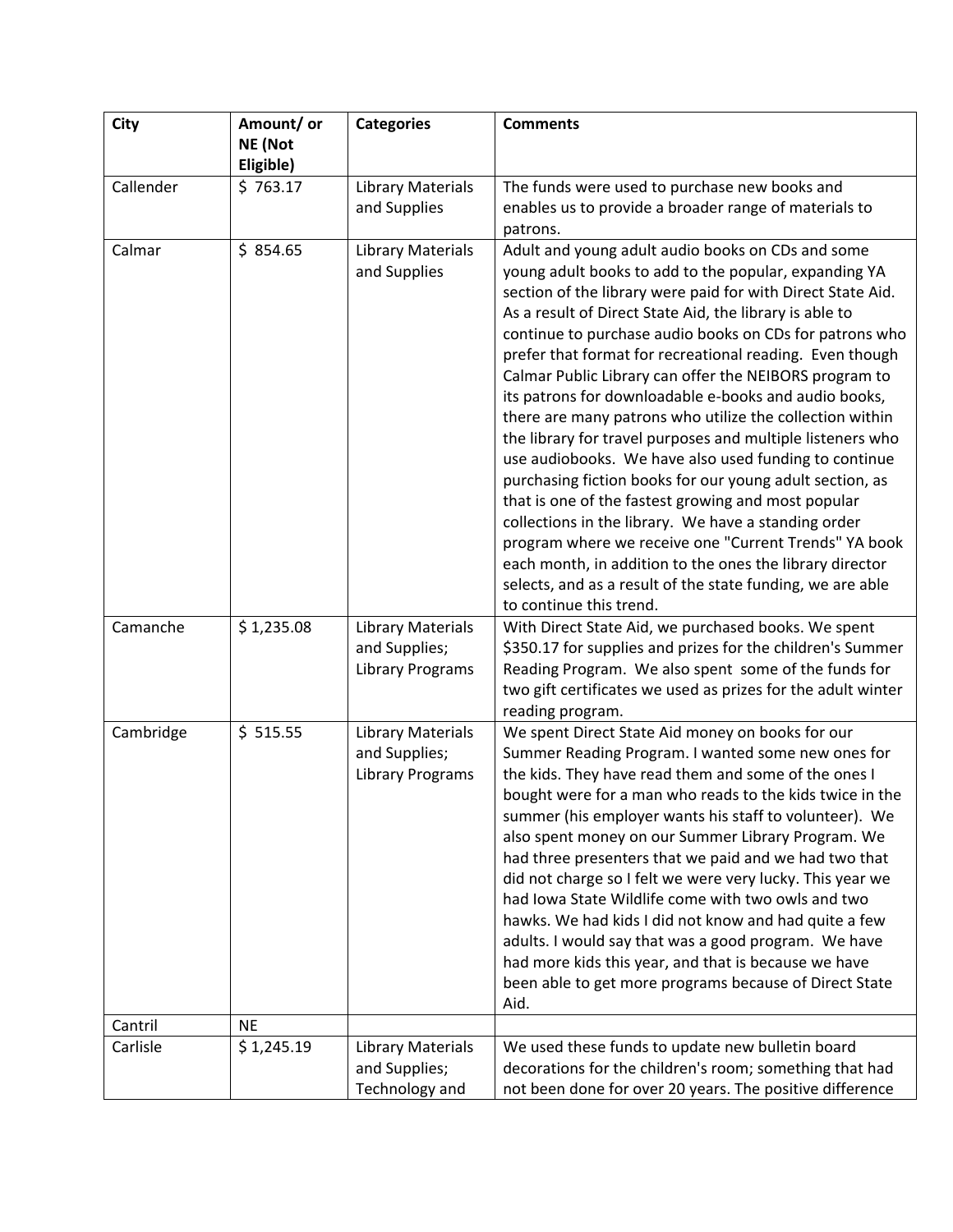| <b>City</b>         | Amount/ or  | <b>Categories</b>                        | <b>Comments</b>                                                                                                   |
|---------------------|-------------|------------------------------------------|-------------------------------------------------------------------------------------------------------------------|
|                     | NE (Not     |                                          |                                                                                                                   |
|                     | Eligible)   |                                          |                                                                                                                   |
|                     |             | Equipment                                | in the atmosphere of the room with the new decorations                                                            |
|                     |             |                                          | is noticeable. We had budgeted for a new circulation                                                              |
|                     |             |                                          | computer this fiscal year but had not realized that the                                                           |
|                     |             |                                          | new computer would not be compatible with our old                                                                 |
|                     |             |                                          | receipt printer. So it was nice to be able to use these                                                           |
|                     |             |                                          | funds for that. Because of the purchases made possible                                                            |
|                     |             |                                          | with this funding, we have increased community                                                                    |
|                     |             |                                          | awareness of library programs and improved the quality                                                            |
|                     |             |                                          | of materials we are able to provide for the community.                                                            |
| Carroll             | \$2,142.86  | <b>Library Materials</b><br>and Supplies | This money was used to purchase new large print books.                                                            |
| Carter Lake         | \$1,127.30  | Technology and                           | Direct State Aid was used to renew our Follett contract,                                                          |
|                     |             | Equipment;                               | maintenance and support for the automation system,                                                                |
|                     |             | <b>Library Programs</b>                  | books for the Books for Babies Program and prizes for the                                                         |
|                     |             |                                          | Summer Reading Program.                                                                                           |
| Cascade             | \$968.19    | Technology and                           | We were able to purchase a new computer for public                                                                |
|                     |             | Equipment                                | access with Direct State Aid. At least one computer a                                                             |
|                     |             |                                          | year needs to be replaced as the demand from our                                                                  |
|                     |             |                                          | patrons stays the same or increases.                                                                              |
| Casey               | \$301.23    | Personnel                                | My Assistant Director and I really appreciate getting this                                                        |
|                     |             |                                          | financial assistance so we can continue to employ a<br>custodian. As you can imagine, our duties as librarians in |
|                     |             |                                          | a small, rural area are extensive enough without having to                                                        |
|                     |             |                                          | clean.                                                                                                            |
| <b>Cedar Falls</b>  | \$6,010.54  | Personnel;                               | This money was used to purchase Bifolkal kits for                                                                 |
|                     |             | <b>Library Materials</b>                 | discussion at outreach sites. It also paid mileage                                                                |
|                     |             | and Supplies;                            | reimbursement for our 3rd Age Coordinator's vehicle                                                               |
|                     |             | Other                                    | expenses. Residents who are no longer capable of                                                                  |
|                     |             |                                          | traveling to the library have collections brought to them.                                                        |
|                     |             |                                          | Whether or not they still have ties to friends or family in                                                       |
|                     |             |                                          | the community, they are given an opportunity to get                                                               |
|                     |             |                                          | together and talk about books, helping stimulate intellect,                                                       |
|                     |             |                                          | memories, and socialization. Our library provides funding                                                         |
|                     |             |                                          | for most of the materials used in the program. We                                                                 |
|                     |             |                                          | purchase multiple copies of large print books for the book                                                        |
|                     |             |                                          | discussion groups, and these sets are also listed on the                                                          |
|                     |             |                                          | state's multiple copies list and made available to other                                                          |
|                     |             |                                          | libraries.                                                                                                        |
| Cedar Rapids        | \$17,296.27 | <b>Library Materials</b>                 | Direct State Aid paid for e-books, books, DVDs, and CDs.                                                          |
|                     |             | and Supplies                             | With the demand for e-books increasing at a fantastic                                                             |
|                     |             |                                          | rate, directing much of the this money toward this format                                                         |
|                     |             |                                          | worked well for us. Our budget cannot stretch to cover                                                            |
|                     |             |                                          | all the formats that customers desire. Thank you!                                                                 |
| <b>Center Point</b> | \$897.58    | Personnel                                | Each year our Summer Library Program participation                                                                |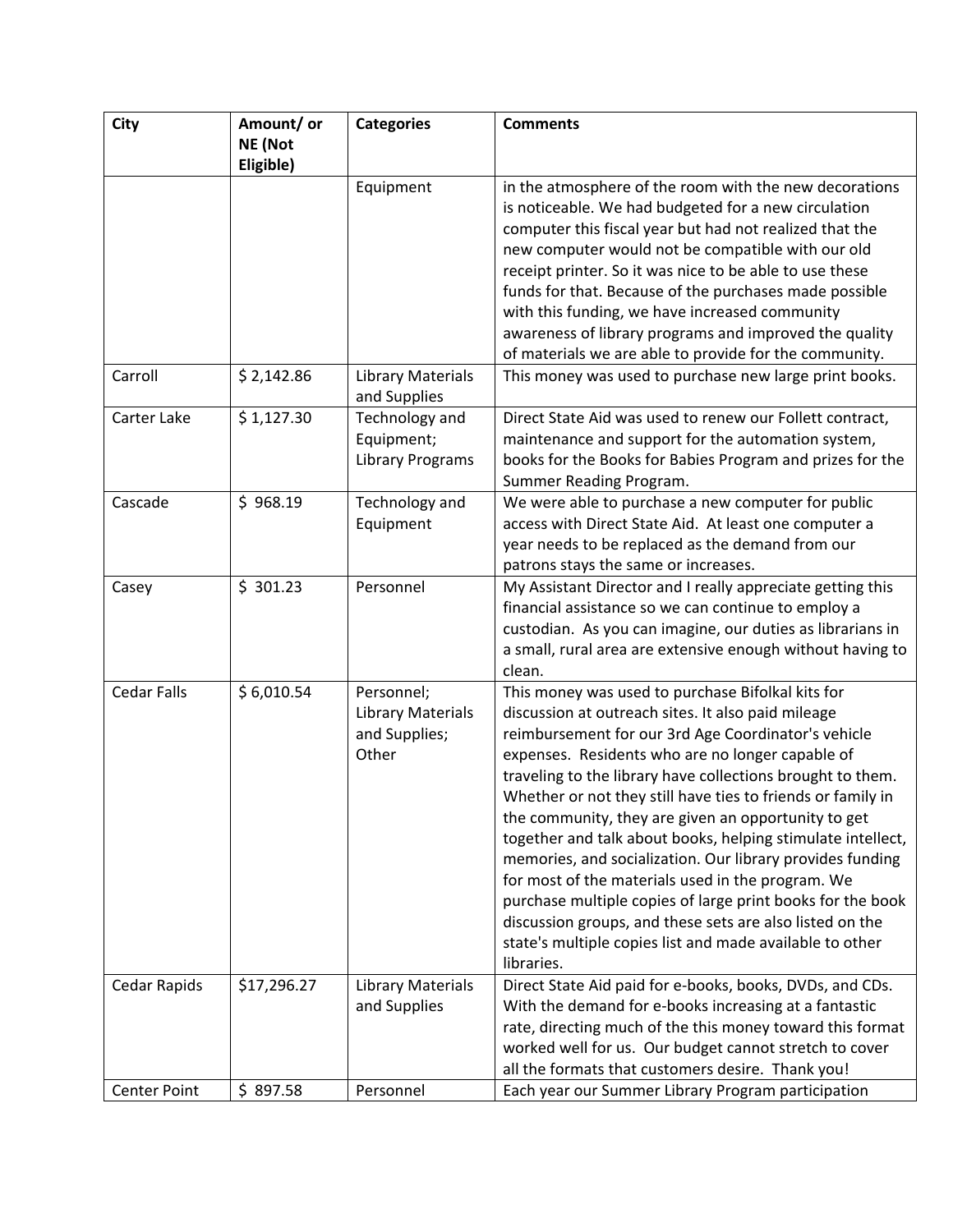| <b>City</b>         | Amount/ or<br>NE (Not | <b>Categories</b>                                                                                    | <b>Comments</b>                                                                                                                                                                                                                                                                                                                                                                                                                                                                                                                                                                                                                                                                                                                                                                                                                                                                                                                                                                                                                                                                                                                                                                                                                          |
|---------------------|-----------------------|------------------------------------------------------------------------------------------------------|------------------------------------------------------------------------------------------------------------------------------------------------------------------------------------------------------------------------------------------------------------------------------------------------------------------------------------------------------------------------------------------------------------------------------------------------------------------------------------------------------------------------------------------------------------------------------------------------------------------------------------------------------------------------------------------------------------------------------------------------------------------------------------------------------------------------------------------------------------------------------------------------------------------------------------------------------------------------------------------------------------------------------------------------------------------------------------------------------------------------------------------------------------------------------------------------------------------------------------------|
|                     | Eligible)             |                                                                                                      |                                                                                                                                                                                                                                                                                                                                                                                                                                                                                                                                                                                                                                                                                                                                                                                                                                                                                                                                                                                                                                                                                                                                                                                                                                          |
|                     |                       |                                                                                                      | increases. This year we had over 600 participants and<br>previously 499 in 2011 and 439 in 2010. Without this<br>money to add additional staff we would not be able to<br>support these numbers.                                                                                                                                                                                                                                                                                                                                                                                                                                                                                                                                                                                                                                                                                                                                                                                                                                                                                                                                                                                                                                         |
| Centerville         | \$949.71              | <b>Library Materials</b><br>and Supplies                                                             | We purchased new adult and children's books.                                                                                                                                                                                                                                                                                                                                                                                                                                                                                                                                                                                                                                                                                                                                                                                                                                                                                                                                                                                                                                                                                                                                                                                             |
| Central City        | <b>NE</b>             |                                                                                                      |                                                                                                                                                                                                                                                                                                                                                                                                                                                                                                                                                                                                                                                                                                                                                                                                                                                                                                                                                                                                                                                                                                                                                                                                                                          |
| Chariton            | \$1,284.10            | <b>Library Materials</b><br>and Supplies;<br>Technology and<br>Equipment;<br><b>Library Programs</b> | In past years the library's budget for collection items<br>came, in part, from the interest generated by invested<br>bequest funds. Those funds have diminished to virtually<br>nothing. We were facing a desperate situation. We<br>secured grant funds of \$7,250. Each year we struggle to<br>meet our annual automation fee. This year's fee was less,<br>since we switched to Destiny. Direct State Aid dollars<br>allow us to keep our automation system updated. We<br>used DSA dollars this year to pay our \$302.05 movie<br>licensing fees. With a projector mounted in our meeting<br>room we are showing more and more children's films<br>during our regular programming and at special events.<br>The ability to do this really saved us. As our budget<br>fluctuates and our interest payments bottom-out, we've<br>faced some tough choices, but the Direct State Aid funds<br>have plugged several budget holes for us this year. Our<br>city and county funding only covers salaries, building and<br>grounds maintenance, utilities & custodial fees.<br>Everything else comes from other income sources. We<br>feel very lucky this year that we made it through without<br>cutting back on services or collections. |
| <b>Charles City</b> | \$1,789.30            | <b>Library Materials</b><br>and Supplies                                                             | The amount of money provided by Direct State Aid is a<br>small amount of our overall budget (about 1/2 of a<br>percent) however this enabled us to buy an additional 70<br>large print books.                                                                                                                                                                                                                                                                                                                                                                                                                                                                                                                                                                                                                                                                                                                                                                                                                                                                                                                                                                                                                                            |
| Charter Oak         | \$251.56              | <b>Library Programs</b>                                                                              | Direct State Aid paid for our Summer Reading Program,<br>National Library Week, and an open house which we'd<br>never had before.                                                                                                                                                                                                                                                                                                                                                                                                                                                                                                                                                                                                                                                                                                                                                                                                                                                                                                                                                                                                                                                                                                        |
| Chelsea             | \$249.64              | <b>Library Programs</b>                                                                              | With these funds, we started an after school program for<br>the school-aged children in town. We had an early out<br>program once a month. We would do an activity like play<br>a game or do an art project. Then we would have story-<br>time, and have a snack. We also ordered prizes. It had a<br>great impact on the city of Chelsea. The children had<br>programs to go to when school got out early. The money<br>also enabled the library to purchase Summer Reading<br>Program prizes.                                                                                                                                                                                                                                                                                                                                                                                                                                                                                                                                                                                                                                                                                                                                          |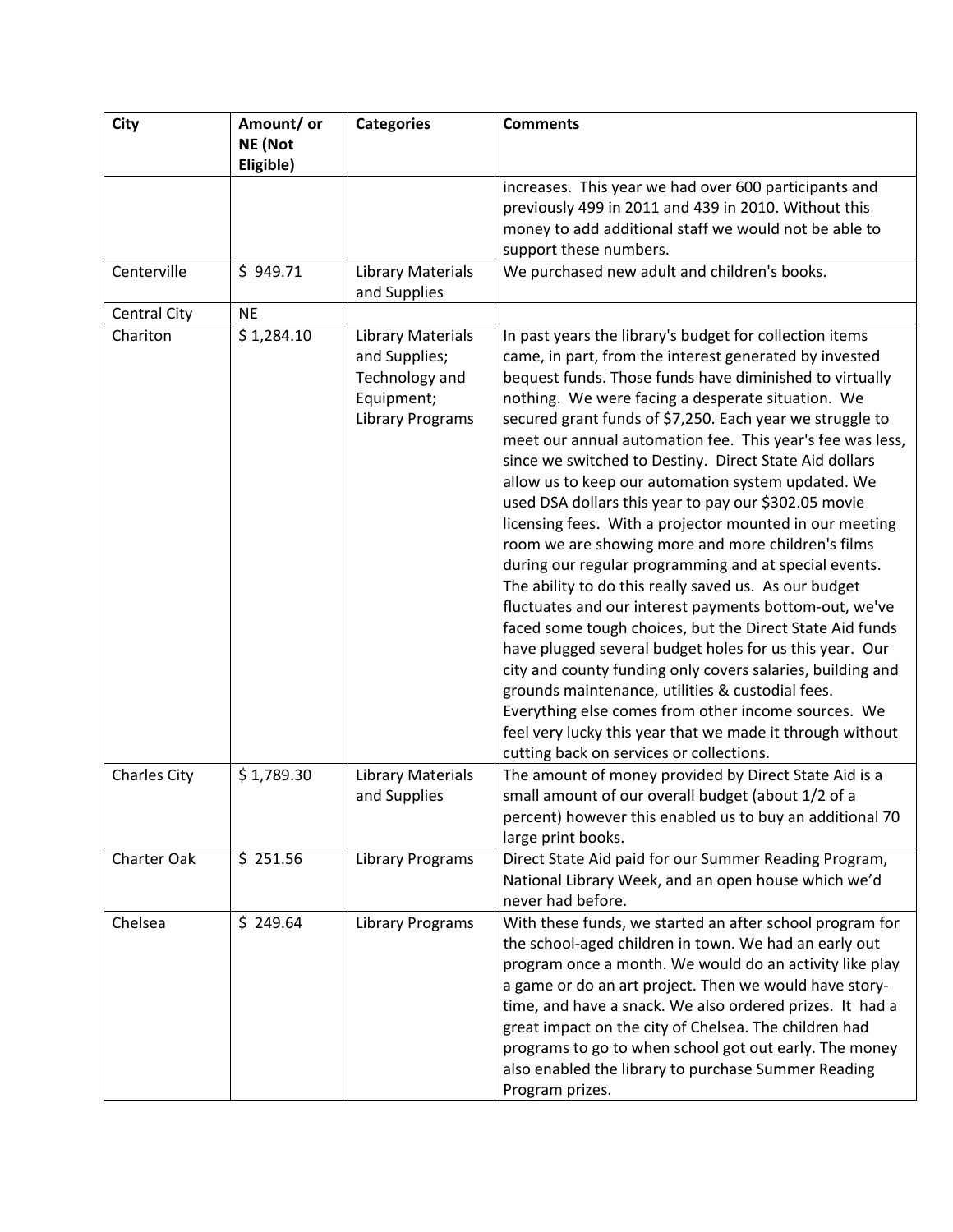| <b>City</b> | Amount/ or | <b>Categories</b>                        | <b>Comments</b>                                                                                                      |
|-------------|------------|------------------------------------------|----------------------------------------------------------------------------------------------------------------------|
|             | NE (Not    |                                          |                                                                                                                      |
|             | Eligible)  |                                          |                                                                                                                      |
| Cherokee    | \$1,385.91 | <b>Library Materials</b><br>and Supplies | Large print books, books, audio CDs, DVDs, and cases for<br>audiovisual materials were purchased with Direct State   |
|             |            |                                          | Aid. We are able to offer our patrons a larger selection of                                                          |
|             |            |                                          | materials by using this funding. Our older citizens                                                                  |
|             |            |                                          | especially appreciate the large print and audios.                                                                    |
| Churdan     | \$808.09   | Personnel;                               | With Direct State Aid, we replaced the ballasts in our                                                               |
|             |            | Capital                                  | library. The money was used as a match for part of the in-                                                           |
|             |            | Improvements                             | kind money for a county grant we received. For many                                                                  |
|             |            |                                          | years the library has talked about replacing/improving the                                                           |
|             |            |                                          | lighting in the library. This year we applied for and                                                                |
|             |            |                                          | received a county grant to replace the ballasts, as well as                                                          |
|             |            |                                          | replace the ceiling tiles in the library. The new lighting is                                                        |
|             |            |                                          | nice. It does make it seem brighter, but the main reason                                                             |
|             |            |                                          | for upgrading the lighting is it is more efficient. We<br>expect to see savings this winter! We also used this       |
|             |            |                                          | money to pay for additional staff hours.                                                                             |
|             |            |                                          |                                                                                                                      |
| Clare       | <b>NE</b>  |                                          |                                                                                                                      |
| Clarence    | \$796.47   | Technology and                           | We purchased Destiny Renewal and sky lanterns for the                                                                |
|             |            | Equipment;                               | Summer Reading Program. Our renewal for our Destiny                                                                  |
|             |            | <b>Library Programs</b>                  | helped with our automation with checking books, etc., in                                                             |
|             |            |                                          | and out. The sky lanterns we purchased for our Summer                                                                |
|             |            |                                          | Reading Program were suppose to be a big hit. The kids<br>and adults were excited about letting them go for a finale |
|             |            |                                          | at the end of our program. But with the way our weather                                                              |
|             |            |                                          | was with the extreme heat and dryness we decided not to                                                              |
|             |            |                                          | do this until fall when it was cooler. But it was a great                                                            |
|             |            |                                          | idea and the kids were pretty bummed but it will be good                                                             |
|             |            |                                          | when we can do something more at the park for the fall.                                                              |
|             |            |                                          | We were glad we had this extra money to purchase these                                                               |
|             |            |                                          | for our program. It is fun to add something new and                                                                  |
|             |            |                                          | different for the kids and adults. I had a hard time                                                                 |
|             |            |                                          | focusing on our program this year. I had a lot on my plate,                                                          |
|             |            |                                          | but when someone mentioned these sky lanterns, then I                                                                |
|             |            |                                          | felt this was going to be the "Grand Finale. We did have<br>60 attend our last night for our program so that was a   |
|             |            |                                          | good thing.                                                                                                          |
| Clarinda    | \$1,401.64 | <b>Library Materials</b>                 | State aid was used to increase the number of materials in                                                            |
|             |            | and Supplies                             | the children's and youth department. Without Direct                                                                  |
|             |            |                                          | State Aid the library would have had to reduce the                                                                   |
|             |            |                                          | number of new books for children and youth. This money                                                               |
|             |            |                                          | allows the library to expand and meet the ever changing                                                              |
|             |            |                                          | needs of our community with new up-to-date resources.                                                                |
| Clarion     | \$1,168.90 | Capital                                  | Near the entrance of the library, an outdoor patio with                                                              |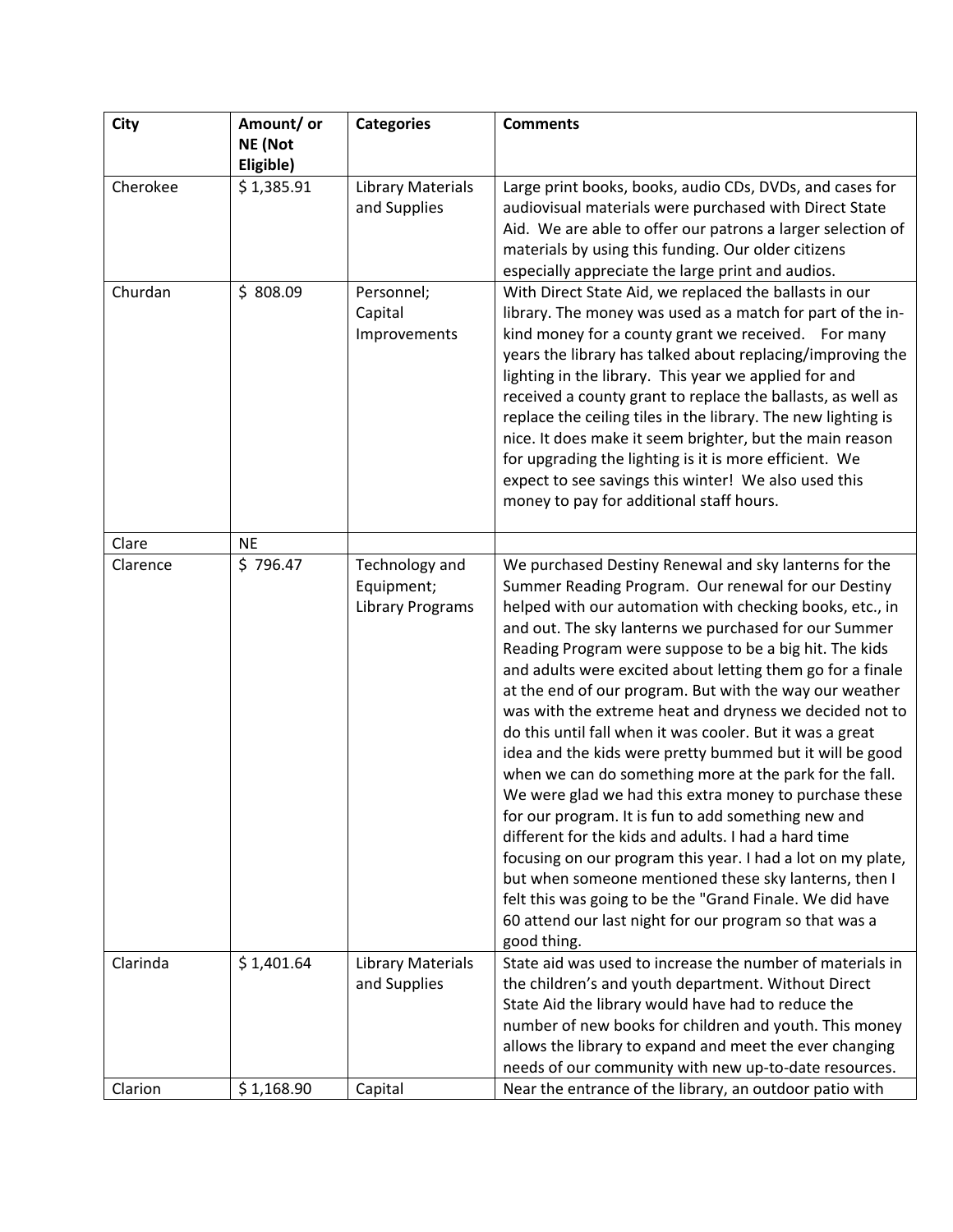| <b>City</b> | Amount/ or | <b>Categories</b>                        | <b>Comments</b>                                                                                                         |
|-------------|------------|------------------------------------------|-------------------------------------------------------------------------------------------------------------------------|
|             | NE (Not    |                                          |                                                                                                                         |
|             | Eligible)  |                                          |                                                                                                                         |
| Clarksville | \$865.47   | Improvements<br><b>Library Materials</b> | built-in, wall-style seating was installed using these funds.<br>Direct State Aid paid for books (new and replacements) |
|             |            | and Supplies;                            | and e-books/audiobooks through NEIBORS (FY2013                                                                          |
|             |            | <b>Library Programs</b>                  | subscription to Overdrive). The money also helped pay                                                                   |
|             |            |                                          | for the Summer Library Program and the Grout Museum's                                                                   |
|             |            |                                          | Star Lab program. This funding always brings                                                                            |
|             |            |                                          | improvements to our community--we were able to                                                                          |
|             |            |                                          | replace many used books and new large print books for                                                                   |
|             |            |                                          | our patrons, and also continue subscribing to the                                                                       |
|             |            |                                          | NEIBORS program. (This program has really taken off in                                                                  |
|             |            |                                          | our community this last year--patrons appreciate being                                                                  |
|             |            |                                          | able to access titles from home or when the library is                                                                  |
|             |            |                                          | closed.)                                                                                                                |
| Clear Lake  | \$1,883.05 | <b>Library Materials</b>                 | These funds were spent on audio books which are very                                                                    |
|             |            | and Supplies                             | popular with people who have a daily commute to work.                                                                   |
|             |            |                                          | Vacationers also come in to stock up for their trips. Many<br>"snow birds" borrow audio books for their sojourns south  |
|             |            |                                          | or west and then mail them back to the library when they                                                                |
|             |            |                                          | reach their destination. We are able to have a greater                                                                  |
|             |            |                                          | variety of audio books due to Direct State Aid.                                                                         |
| Clearfield  | <b>NE</b>  |                                          |                                                                                                                         |
| Cleghorn    | \$711.49   | <b>Library Materials</b>                 | We purchased new books and DVDs. The Summer Library                                                                     |
|             |            | and Supplies;                            | Program party, summer reading craft materials, and                                                                      |
|             |            | <b>Library Programs</b>                  | summer story time craft materials and snacks were also                                                                  |
|             |            |                                          | purchased with Direct State Aid. Your funding is very                                                                   |
|             |            |                                          | important to our library because we are limited on the<br>number of businesses in our little town. So asking for        |
|             |            |                                          | donations from businesses for special things like Summer                                                                |
|             |            |                                          | Reading Programs is difficult. We expanded our summer                                                                   |
|             |            |                                          | story time programs this year and it was a great success!                                                               |
|             |            |                                          | Also, because of this extra funding we were able to offer                                                               |
|             |            |                                          | wireless Internet to our patrons.                                                                                       |
| Clermont    | \$509.37   | Technology and                           | The new projector cart we purchased with Direct State                                                                   |
|             |            | Equipment;                               | Aid will come in handy for showing movies at the Library                                                                |
|             |            | Other                                    | and also for storing the equipment. The clipart                                                                         |
|             |            |                                          | subscription will be used for the library website and when                                                              |
| Clinton     |            |                                          | making brochures for the library.<br>With these funds we purchased new computers and                                    |
|             | \$4,123.61 | Technology and<br>Equipment              | monitors to replace older public access computers. We                                                                   |
|             |            |                                          | also purchased PC Reservation for the computers.                                                                        |
| Clive       | \$2,645.36 | <b>Library Materials</b>                 | Direct State Aid was used for e-books and downloadable                                                                  |
|             |            | and Supplies                             | audio books. We are grateful for Direct State Aid, which                                                                |
|             |            |                                          | helps defray the cost of serving non-residents and                                                                      |
|             |            |                                          | meeting the standards for library accreditation.                                                                        |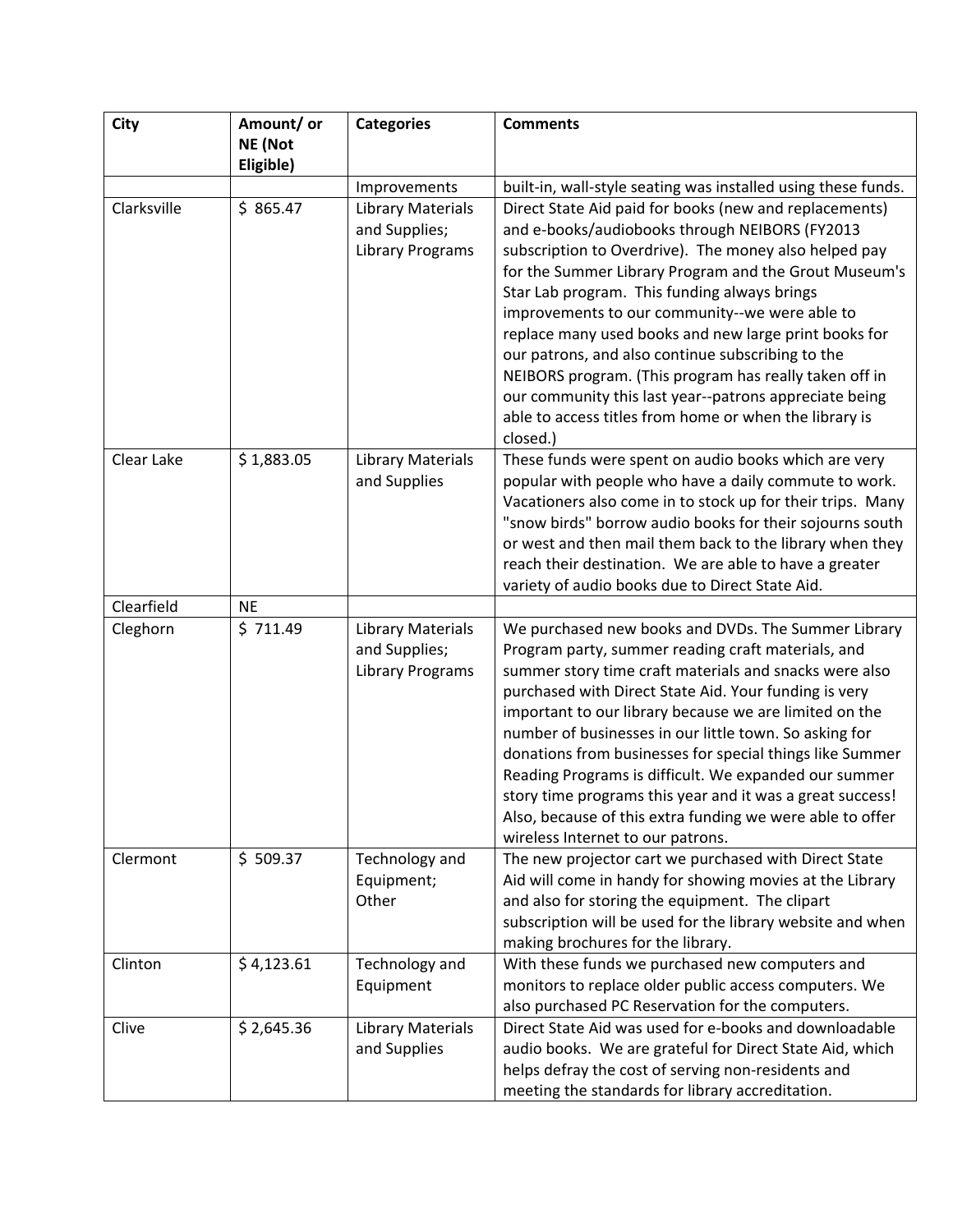| <b>City</b>          | Amount/ or | <b>Categories</b>                                                                  | <b>Comments</b>                                                                                                                                                                                                                                                                                                                                                                                                                                                                                                                                                                                                               |
|----------------------|------------|------------------------------------------------------------------------------------|-------------------------------------------------------------------------------------------------------------------------------------------------------------------------------------------------------------------------------------------------------------------------------------------------------------------------------------------------------------------------------------------------------------------------------------------------------------------------------------------------------------------------------------------------------------------------------------------------------------------------------|
|                      | NE (Not    |                                                                                    |                                                                                                                                                                                                                                                                                                                                                                                                                                                                                                                                                                                                                               |
|                      | Eligible)  |                                                                                    |                                                                                                                                                                                                                                                                                                                                                                                                                                                                                                                                                                                                                               |
| Clutier              | <b>NE</b>  |                                                                                    |                                                                                                                                                                                                                                                                                                                                                                                                                                                                                                                                                                                                                               |
| Coggon               | \$553.81   | <b>Library Materials</b><br>and Supplies                                           | Direct State Aid was spent on new books.                                                                                                                                                                                                                                                                                                                                                                                                                                                                                                                                                                                      |
| Coin                 | <b>NE</b>  |                                                                                    |                                                                                                                                                                                                                                                                                                                                                                                                                                                                                                                                                                                                                               |
| Colesburg            | \$727.01   | Personnel;<br><b>Library Materials</b><br>and Supplies;<br><b>Library Programs</b> | Used part of Direct State Aid to help fund the cost of<br>subscribing to NEIBORS, a downloadable e-reader<br>program. We have had a lot of requests for this service.<br>We also wrote a grant to help fund this program. We<br>bought supplies for our story hour programs and<br>incentive prizes for our Summer Reading Program. We<br>have a younger person we hired with new ideas working<br>with the children and our numbers have increased in our<br>attendance at these programs.                                                                                                                                   |
| Colfax               | \$600.25   | Technology and<br>Equipment                                                        | This money helped us purchase a new computer. We<br>have three public access computers. One of the<br>computers was outdated so we replaced it with a Lenova<br>computer, which is more efficient.                                                                                                                                                                                                                                                                                                                                                                                                                            |
| Collins              | \$769.43   | Personnel;<br><b>Library Materials</b><br>and Supplies;<br><b>Library Programs</b> | We bought new books and movies, and a new computer<br>monitor and headphones. The money also helped pay for<br>the Summer Reading Program. The funding through<br>Direct State Aid has enriched our library with the<br>resources necessary to provide useful and beneficial<br>materials and information to the library patrons of our<br>community and surrounding community members. We<br>have provided updated materials for circulation, are<br>about to complete our automation system and have<br>enriched or children's programing. We paid extra hours<br>for the director as she completes the automation project. |
| Colo                 | \$870.19   | Technology and<br>Equipment                                                        | The library purchased a projector, television and stand<br>with this money. This is the first year the library has<br>invested in a movie license and with the license and new<br>equipment the library shows at least one movie a month.                                                                                                                                                                                                                                                                                                                                                                                     |
| Columbus<br>Junction | \$949.14   | Personnel                                                                          | We specifically budgeted for a part time job for a high<br>school student.                                                                                                                                                                                                                                                                                                                                                                                                                                                                                                                                                    |
| Conrad               | \$903.89   | Personnel                                                                          | The library actually spent \$1914.34 more on salaries than<br>budgeted. This was because of staff turnover. The<br>children's librarian went back to school. This caused the<br>existing staff to work additional hours. The children's<br>librarian position could not be filled so the director also<br>became the children's librarian but worked less hours<br>behind the circulation desk. A new staffer was hired to<br>work these hours. The director is salaried so the budget<br>did not adequately cover these hours.                                                                                               |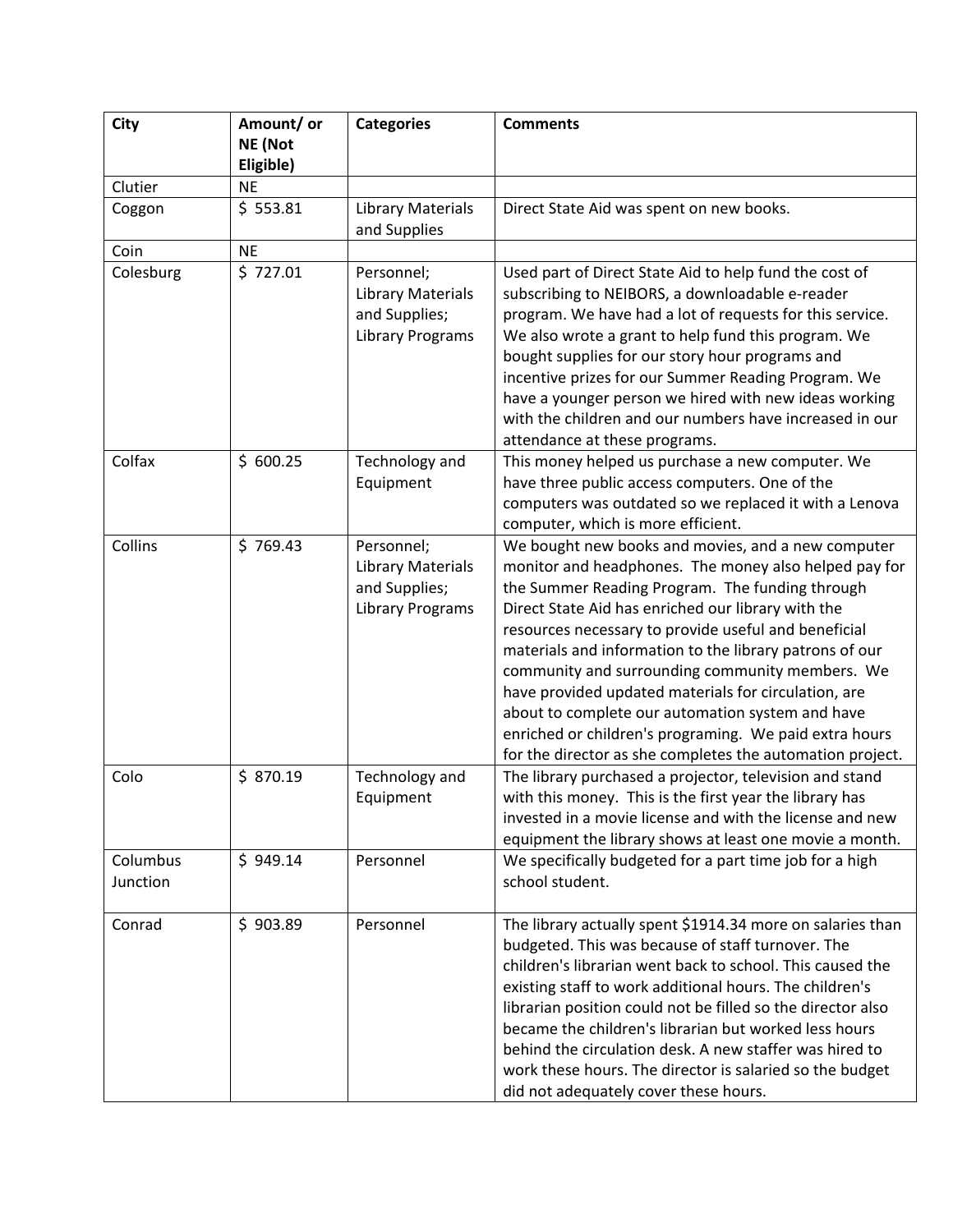| City            | Amount/ or<br>NE (Not | <b>Categories</b>                                                                                                                              | <b>Comments</b>                                                                                                                                                                                                                                                                                                                                                                                                                                                                                                                                                                                                                                                                                                                                                |
|-----------------|-----------------------|------------------------------------------------------------------------------------------------------------------------------------------------|----------------------------------------------------------------------------------------------------------------------------------------------------------------------------------------------------------------------------------------------------------------------------------------------------------------------------------------------------------------------------------------------------------------------------------------------------------------------------------------------------------------------------------------------------------------------------------------------------------------------------------------------------------------------------------------------------------------------------------------------------------------|
|                 | Eligible)             |                                                                                                                                                |                                                                                                                                                                                                                                                                                                                                                                                                                                                                                                                                                                                                                                                                                                                                                                |
| Coon Rapids     | \$863.81              | Furniture;<br><b>Library Programs</b>                                                                                                          | With this money, the library purchased carpet protector<br>mats to put under the computer chairs. The library also<br>purchased materials for the Summer Reading Program.<br>We purchased incentives for the participants.                                                                                                                                                                                                                                                                                                                                                                                                                                                                                                                                     |
| Coralville      | \$3,518.76            | Personnel                                                                                                                                      | Had we not had the additional Direct State Aid dollars<br>outside of our budgeted library resources, there would<br>have been an extremely negative impact on our patrons.<br>We had the need to bring in additional technology<br>personnel to get us through some issues, and we were<br>able to maintain access for our patrons to critical<br>electronic resources as well as easy access to the Internet<br>while resolving our technology issues.                                                                                                                                                                                                                                                                                                        |
| Corning         | \$956.48              | <b>Library Materials</b><br>and Supplies                                                                                                       | The city council will not give us an increase for our library<br>materials budget. We always use the money we get from<br>the state to help us buy library materials that are not<br>donated as memorials.                                                                                                                                                                                                                                                                                                                                                                                                                                                                                                                                                     |
| Correctionville | \$246.30              | Technology and<br>Equipment                                                                                                                    | We purchased new lighting for the library and we put the<br>Direct State Aid dollars towards the payment. We have a<br>brighter book area for our patrons to browse our shelves.                                                                                                                                                                                                                                                                                                                                                                                                                                                                                                                                                                               |
| Corwith         | \$756.19              | Personnel;<br><b>Library Materials</b><br>and Supplies;<br><b>Library Programs</b>                                                             | Direct State Aid helped us pay for new books=\$406.05<br>and DVDs=\$218.63. It also helped fund our Summer<br>Reading Program. Being in a small community with a<br>limited budget the additional funding allows us to better<br>serve our patrons. We strive to provide our patrons with<br>current books, news and magazines, along with various<br>programs throughout the year. This money also paid for<br>librarian training/workshop expenses.                                                                                                                                                                                                                                                                                                          |
| Corydon         | \$871.10              | Personnel;<br><b>Library Materials</b><br>and Supplies;<br>Technology and<br>Equipment;<br>Capital<br>Improvements;<br><b>Library Programs</b> | This money was spent on new adult fiction books as well<br>as a few new CD audio books and large print books for<br>the library's collection. This money was spent on fixing<br>the main computer we do check-outs on. This money<br>went toward helping pay for painting the front of the<br>library and repairing the front and back doors of the<br>library. This money went toward buying the supplies and<br>things needed for the Summer Reading Program.<br>This<br>funding really helps our library to continue to operate<br>well and provide a good Summer Reading Program for our<br>young readers. This money also went toward salaries and<br>for the director to be paid for classes and mileage for any<br>classes that weren't offered online. |
| Coulter         | \$802.67              | <b>Library Materials</b><br>and Supplies                                                                                                       | We spent this money in the children and teen section to<br>give them a larger choice of material to read.                                                                                                                                                                                                                                                                                                                                                                                                                                                                                                                                                                                                                                                      |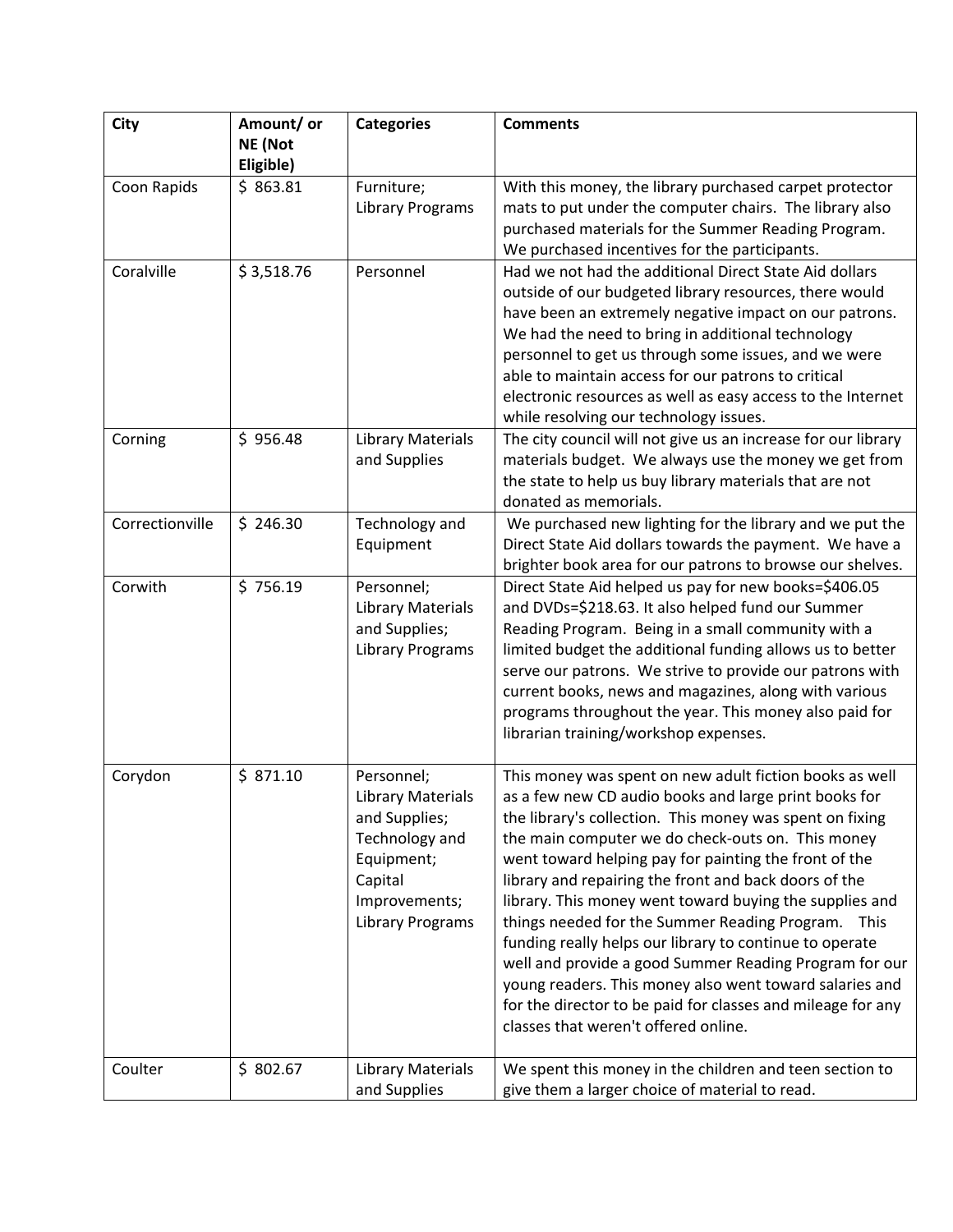| City                  | Amount/ or<br>NE (Not | <b>Categories</b>                                                                                                                   | <b>Comments</b>                                                                                                                                                                                                                                                                                                                                                                                                                                                                                                 |
|-----------------------|-----------------------|-------------------------------------------------------------------------------------------------------------------------------------|-----------------------------------------------------------------------------------------------------------------------------------------------------------------------------------------------------------------------------------------------------------------------------------------------------------------------------------------------------------------------------------------------------------------------------------------------------------------------------------------------------------------|
|                       | Eligible)             |                                                                                                                                     |                                                                                                                                                                                                                                                                                                                                                                                                                                                                                                                 |
|                       |                       |                                                                                                                                     | Without this funding, we would not be able to give them                                                                                                                                                                                                                                                                                                                                                                                                                                                         |
|                       |                       |                                                                                                                                     | new books. This keeps them wanting to come back for                                                                                                                                                                                                                                                                                                                                                                                                                                                             |
|                       |                       |                                                                                                                                     | more.                                                                                                                                                                                                                                                                                                                                                                                                                                                                                                           |
| <b>Council Bluffs</b> | \$9,819.07            | <b>Library Materials</b><br>and Supplies;<br>Technology and<br>Equipment;<br>Capital<br>Improvements;<br>Library Programs;<br>Other | The library was able to improve the library experience for<br>our community by using the majority of our funds for<br>carpet cleaning. The purchase of new library cards, book<br>trucks, and DVD cases favorably impacts our community<br>by having new supplies to use for direct library service.<br>With the money for programming we were able to offer a<br>music program on songs of the Civil War, a program well-<br>received by our patrons to commemorate the 150th<br>anniversary of the Civil War. |
| Cresco                | \$1,267.79            | <b>Library Materials</b><br>and Supplies                                                                                            | The funding was used for books, audio books, and CDs.<br>There are many senior citizens in our area who love to<br>read Westerns. We have been able to add more titles of<br>both large print and regular print Westerns for their<br>reading pleasure.                                                                                                                                                                                                                                                         |
| Creston               | \$1,756.06            | Personnel;<br><b>Library Materials</b><br>and Supplies;<br>Technology and<br>Equipment                                              | This money was used for new books, library supplies, our<br>WILBOR contract and computer repairs. It also helps pay<br>salaries.                                                                                                                                                                                                                                                                                                                                                                                |
| Crystal Lake          | <b>NE</b>             |                                                                                                                                     |                                                                                                                                                                                                                                                                                                                                                                                                                                                                                                                 |
| Cumberland            | \$723.17              | <b>Library Materials</b><br>and Supplies                                                                                            | We were able to purchase new books.                                                                                                                                                                                                                                                                                                                                                                                                                                                                             |
| Cushing               | \$220.87              | <b>Library Materials</b><br>and Supplies                                                                                            | WILBOR - Direct State Aid offset the first-time participant<br>fee of the WILBOR Consortium. This funding helped make<br>the decision to participate in WILBOR. Since joining we<br>have had many non-library users come in and ask how<br>they can download e-books to their devices. We feel that<br>we are reaching more of our residents that did not come<br>into the library before this innovative added service.                                                                                        |
| <b>Dallas Center</b>  | \$950.63              | <b>Library Materials</b><br>and Supplies;<br>Furniture;<br><b>Library Programs</b>                                                  | We purchased a new shelving unit for book displays, and<br>Summer Library Program prizes and supplies. We were<br>able to enhance our children's non-fiction and add to our<br>audio selections, which have been in great demand. Our<br>Summer Reading Program was the most successful so far<br>thanks to better prizes and supplies.                                                                                                                                                                         |
| Davenport             | \$13,288.50           | Personnel                                                                                                                           | Direct State Aid funds enhance the library's ability to be<br>open on Sundays during the school year.                                                                                                                                                                                                                                                                                                                                                                                                           |
| Dayton                | \$827.08              | <b>Library Materials</b><br>and Supplies;<br>Technology and<br>Equipment;                                                           | Direct State Aid helped pay for juvenile and young adult<br>fiction, and non-fiction books were updated and<br>expanded. Combined with USDA RD funds (\$650), Direct<br>State Aid helped us purchase a new PC including                                                                                                                                                                                                                                                                                         |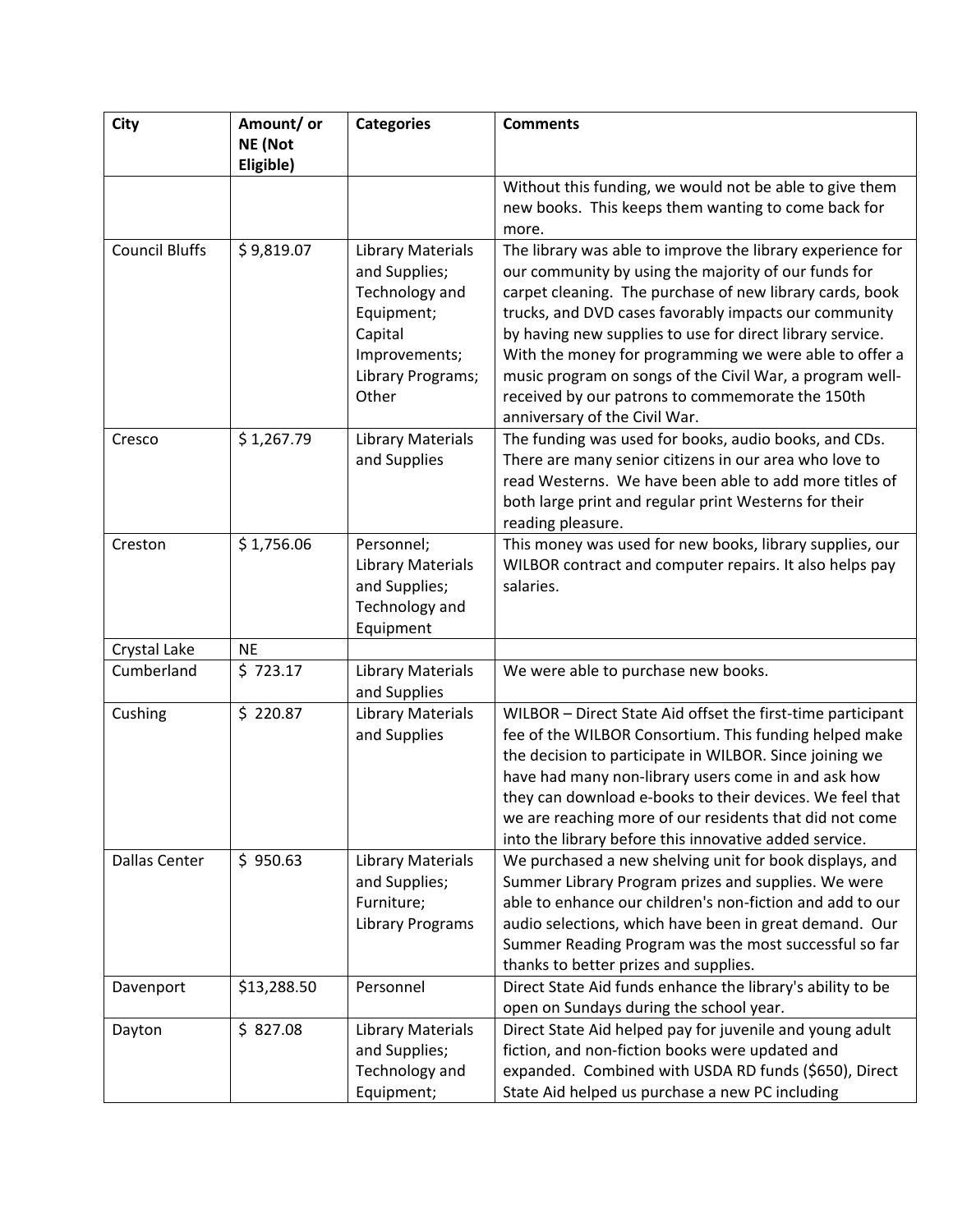| City    | Amount/ or<br>NE (Not | <b>Categories</b>                                                                      | <b>Comments</b>                                                                                                                                                                                                                                                                                                                                                                                                                                                                                                                                                                                                                                                                                                                                                                                                                                                                                                                                                                                                                                                             |
|---------|-----------------------|----------------------------------------------------------------------------------------|-----------------------------------------------------------------------------------------------------------------------------------------------------------------------------------------------------------------------------------------------------------------------------------------------------------------------------------------------------------------------------------------------------------------------------------------------------------------------------------------------------------------------------------------------------------------------------------------------------------------------------------------------------------------------------------------------------------------------------------------------------------------------------------------------------------------------------------------------------------------------------------------------------------------------------------------------------------------------------------------------------------------------------------------------------------------------------|
|         | Eligible)             |                                                                                        |                                                                                                                                                                                                                                                                                                                                                                                                                                                                                                                                                                                                                                                                                                                                                                                                                                                                                                                                                                                                                                                                             |
|         |                       | <b>Library Programs</b>                                                                | installation and programming set up, and refurbishment<br>of an old PC. The money also helped provide<br>entertainment at the Summer Reading Program<br>finale/celebration. Our library has improved its<br>presence and appeal to the juvenile sector of our town<br>through books, programming, and activities using Direct<br>State Aid.                                                                                                                                                                                                                                                                                                                                                                                                                                                                                                                                                                                                                                                                                                                                 |
| De Soto | \$816.81              | <b>Library Materials</b><br>and Supplies;<br><b>Library Programs</b>                   | We used the Direct State Aid funding to buy the Iowa<br>Children's Choice Award books. The books are always in<br>hot demand, and I'm so thankful that we're able to<br>provide them to the kids in our community, thanks to<br>Direct State Aid funding! We used most of our Direct<br>State Aid funding to help with the Summer Reading<br>Program. It is always our biggest program of the year, and<br>attracts a huge number of young patrons to the library.<br>With the Direct State Aid funding, we are able to provide<br>fun programs. The size of our town means the only thing<br>we are really able to offer the kids is the park and library.<br>In the summer, the library is crowded with kids that come<br>to the story times to hear books read, make crafts and<br>have a snack in a safe, community environment. Without<br>the Direct State Aid funding, the program we could offer<br>would be significantly reduced.                                                                                                                                 |
| De Witt | \$1,710.91            | <b>Library Materials</b><br>and Supplies;<br>Technology and<br>Equipment               | This money was spent on DVDs and much needed<br>updated computer hardware.                                                                                                                                                                                                                                                                                                                                                                                                                                                                                                                                                                                                                                                                                                                                                                                                                                                                                                                                                                                                  |
| Decorah | \$1,999.43            | Personnel;<br><b>Library Materials</b><br>and Supplies;<br>Technology and<br>Equipment | Interlibrary loan is a valued service for our patrons and<br>the citizens of other libraries. The postal costs have risen<br>astronomically. We have also purchased additional books<br>on CD for the collection. The interest in these items<br>continues to grow. The need for increasing the<br>bandwidth of the wireless connection for the library has<br>skyrocked in the last six months. More and more people<br>are coming in with handheld devices and laptops. The<br>technology administrator and I have reviewed our<br>technology program. The use of Direct State Aid helps to<br>support not only the ongoing needs, but also new<br>projects. The need for increased bandwidth was not an<br>urgent need last year at this time and one we could not<br>have planned. To be able to meet this need because of<br>this funding is huge. Information services is the mission of<br>the library, balancing the printed and the technological<br>needs is crucial. We also do outreach to three area<br>nursing homes, care facilities, preschools and daycare |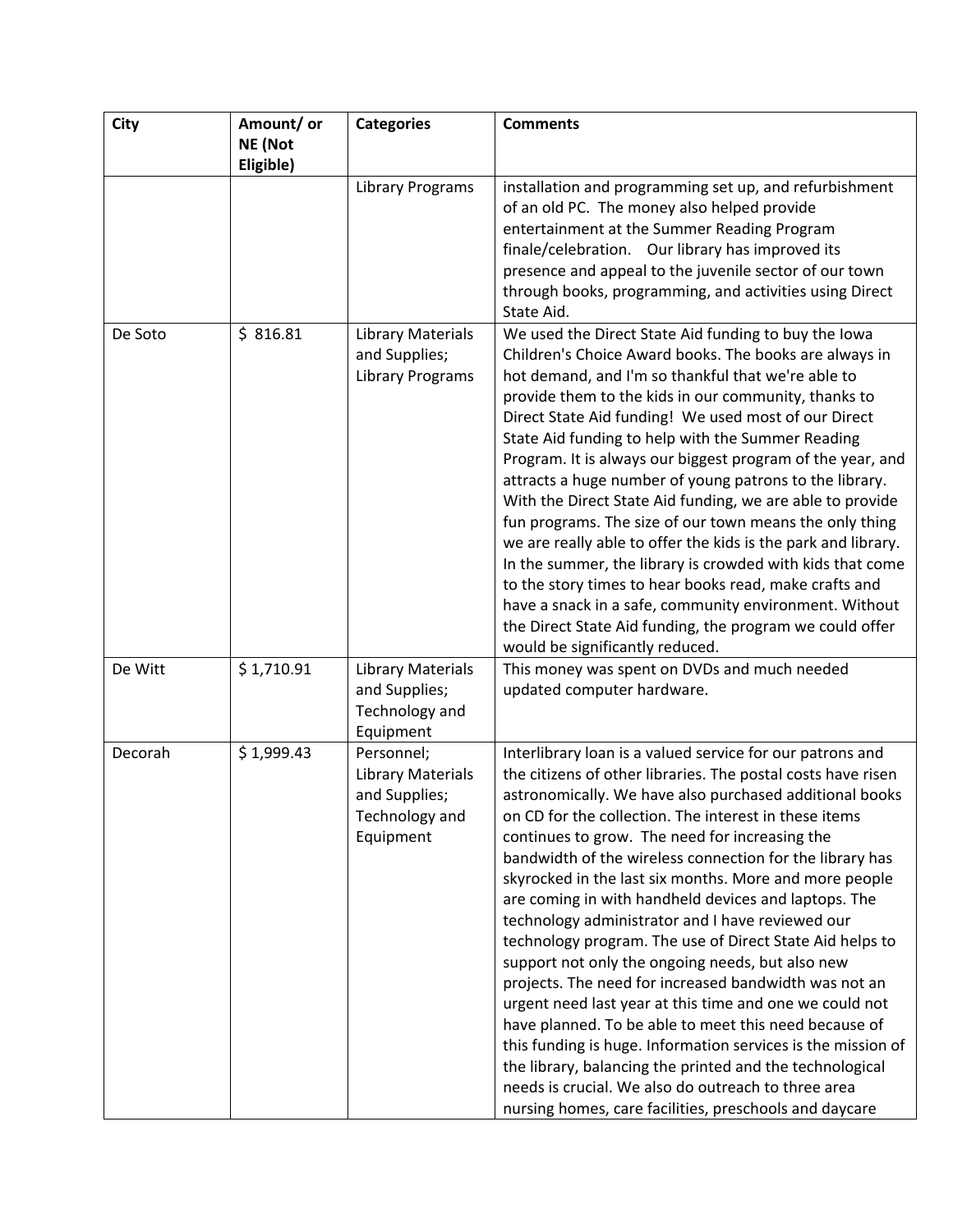| City       | Amount/ or<br>NE (Not | <b>Categories</b>                                                                                    | <b>Comments</b>                                                                                                                                                                                                                                                                                                                                                                                                                                                                                                                                                                                                                                                                                                                                                                                                                                                               |
|------------|-----------------------|------------------------------------------------------------------------------------------------------|-------------------------------------------------------------------------------------------------------------------------------------------------------------------------------------------------------------------------------------------------------------------------------------------------------------------------------------------------------------------------------------------------------------------------------------------------------------------------------------------------------------------------------------------------------------------------------------------------------------------------------------------------------------------------------------------------------------------------------------------------------------------------------------------------------------------------------------------------------------------------------|
|            | Eligible)             |                                                                                                      | centers. The funding assisted with mileage for staff to<br>travel to the locations. Outreach beyond the walls of the<br>library is valuable for citizens of our area who cannot<br>make it to the library either by limited transportation,<br>housing limitations and for children in area day care<br>centers and preschools who have limited exposure to the<br>library programs and materials. It meets the mission for<br>the library to be an all-encompassing resource center<br>providing materials and programs for the leisure,<br>entertainment and the life-long learning of the citizens of<br>our area. Thanks for the opportunity and support.                                                                                                                                                                                                                 |
| Delhi      | \$743.58              | Personnel                                                                                            | The money was spent for part time help and for staff to<br>work with the children's programing.                                                                                                                                                                                                                                                                                                                                                                                                                                                                                                                                                                                                                                                                                                                                                                               |
| Denison    | \$1,870.62            | Technology and<br>Equipment                                                                          | With Direct State Aid we replaced four computers<br>and replaced four obsolete computers to improve patron<br>experience and staff efficiency.                                                                                                                                                                                                                                                                                                                                                                                                                                                                                                                                                                                                                                                                                                                                |
| Denver     | \$1,024.73            | <b>Library Materials</b><br>and Supplies;<br>Technology and<br>Equipment;<br><b>Library Programs</b> | We used Direct State Aid to purchase children's books<br>and board books for our children's collection. We also<br>purchased several DVDs to add to our collection. The<br>money was also used to pay for an EBSCOhost database<br>subscription fee. The funds also paid for a puppeteer to<br>present a show for our Summer Reading Program. Having<br>Direct State Aid monies stretches our book and material<br>budget allowing us to purchase these types of books and<br>book sets that we probably would not be able to take<br>advantage of with our regular budget. We also are able<br>to offer more high quality programs for children. This<br>year we used most of our funds to enhance our services<br>to children. Since we are a small community, it is<br>important that we make our library relevant to young<br>people and keep them coming to our library. |
| Des Moines | \$27,172.07           | <b>Library Materials</b><br>and Supplies                                                             | Periodical subscriptions for branch libraries and the<br>Central Library were purchased with these funds. If we<br>did not have this funding from the State of Iowa, our<br>periodical collection would collapse down to 30% of the<br>number of titles that we presently offer throughout the<br>entire library system. Periodicals (magazines and<br>newspapers) are one of the top three vehicles for<br>dissemination of information to the citizens of Des<br>Moines, through the library system. Periodical literature<br>allows for the dissemination of timely, daily informational<br>and recreational information to the public that cannot be                                                                                                                                                                                                                      |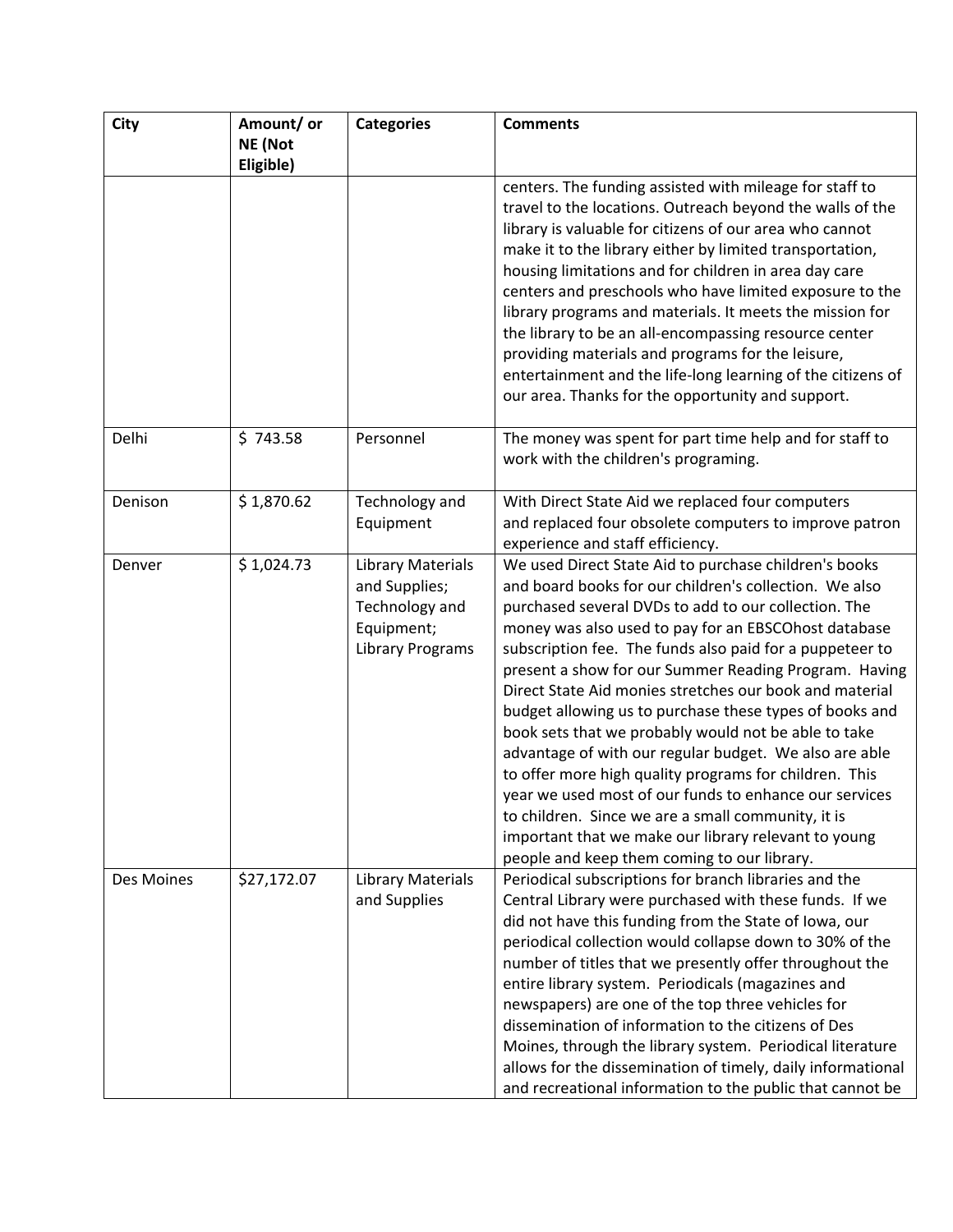| City           | Amount/ or<br>NE (Not<br>Eligible) | <b>Categories</b>                                                    | <b>Comments</b>                                                                                                                                                                                                                                                                                                                                                                                                                                                                                                                                                                                                                                                                                                                                          |
|----------------|------------------------------------|----------------------------------------------------------------------|----------------------------------------------------------------------------------------------------------------------------------------------------------------------------------------------------------------------------------------------------------------------------------------------------------------------------------------------------------------------------------------------------------------------------------------------------------------------------------------------------------------------------------------------------------------------------------------------------------------------------------------------------------------------------------------------------------------------------------------------------------|
|                |                                    |                                                                      | duplicated in books. Periodical literature also provides<br>timely information through trusted, reliable, easily<br>accessible sources that cannot always be found on the<br>web.                                                                                                                                                                                                                                                                                                                                                                                                                                                                                                                                                                        |
| Dexter         | \$509.41                           | Furniture;<br><b>Library Programs</b>                                | We purchased used book bins from the Slater Public<br>Library using this money. The kids love having their books<br>more accessible and we were running out of space for our<br>children's collection. We have expanded our Summer<br>Reading Program so we used this money to pay for<br>additional programming and prizes. We have a large<br>number of children coming into the library during the<br>summer so we have tried to keep them busy and provide<br>hands-on activities. This summer has been especially hot<br>so we have seen more need for indoor activities. I have<br>seen a lot of new faces and have had an increase in card<br>holders this past year. The number of books and movies<br>checked out is higher than in past years. |
| <b>Dickens</b> | \$467.41                           | <b>Library Materials</b><br>and Supplies                             | Books for ladies group, and new books for the adults and<br>children who use our Library were purchased with Direct<br>State Aid.                                                                                                                                                                                                                                                                                                                                                                                                                                                                                                                                                                                                                        |
| <b>Dike</b>    | \$910.36                           | <b>Library Materials</b><br>and Supplies                             | Books, DVD's, puzzles, large print, picture books, books<br>on CD, junior easy reader series, adult fiction, Christian<br>fiction and graphic novels are some of the ways we used<br>Direct State Aid. The funding helped our library meet the<br>needs of our patrons by allowing us to purchase materials<br>they desired for recreational and education needs.                                                                                                                                                                                                                                                                                                                                                                                        |
| Donnellson     | \$799.54                           | Personnel                                                            | We are open for 45.5 hours per week, in a small town of<br>950 people. However, we serve a broad rural area. Our<br>computers are usually full by 11:45 a.m. so being open<br>early is a boon to those who need computers. The money<br>pays for staff hours to be open an additional 1.5 hours<br>per week, based on an average wage per hour of \$10.25.                                                                                                                                                                                                                                                                                                                                                                                               |
| Doon           | <b>NE</b>                          |                                                                      |                                                                                                                                                                                                                                                                                                                                                                                                                                                                                                                                                                                                                                                                                                                                                          |
| Dow City       | <b>NE</b>                          |                                                                      |                                                                                                                                                                                                                                                                                                                                                                                                                                                                                                                                                                                                                                                                                                                                                          |
| Dows           | \$854.42                           | <b>Library Materials</b><br>and Supplies;<br><b>Library Programs</b> | Direct State Aid went towards junior fiction books and the<br>Summer Reading Program. The children read through the<br>summer, helping them retain some of what they had<br>learned the previous year. It also gave them things to do<br>through the summer months and gave them a safe and<br>educational environment in which to do so.                                                                                                                                                                                                                                                                                                                                                                                                                |
| Dubuque        | \$8,127.14                         | <b>Library Materials</b><br>and Supplies                             | We spent \$5,627.14 on e-books. \$2,500.00 on leasing<br>popular books that are put in the library's vending<br>machine for check out located on the other side of town.<br>The number of formats available for just one title is mind-                                                                                                                                                                                                                                                                                                                                                                                                                                                                                                                  |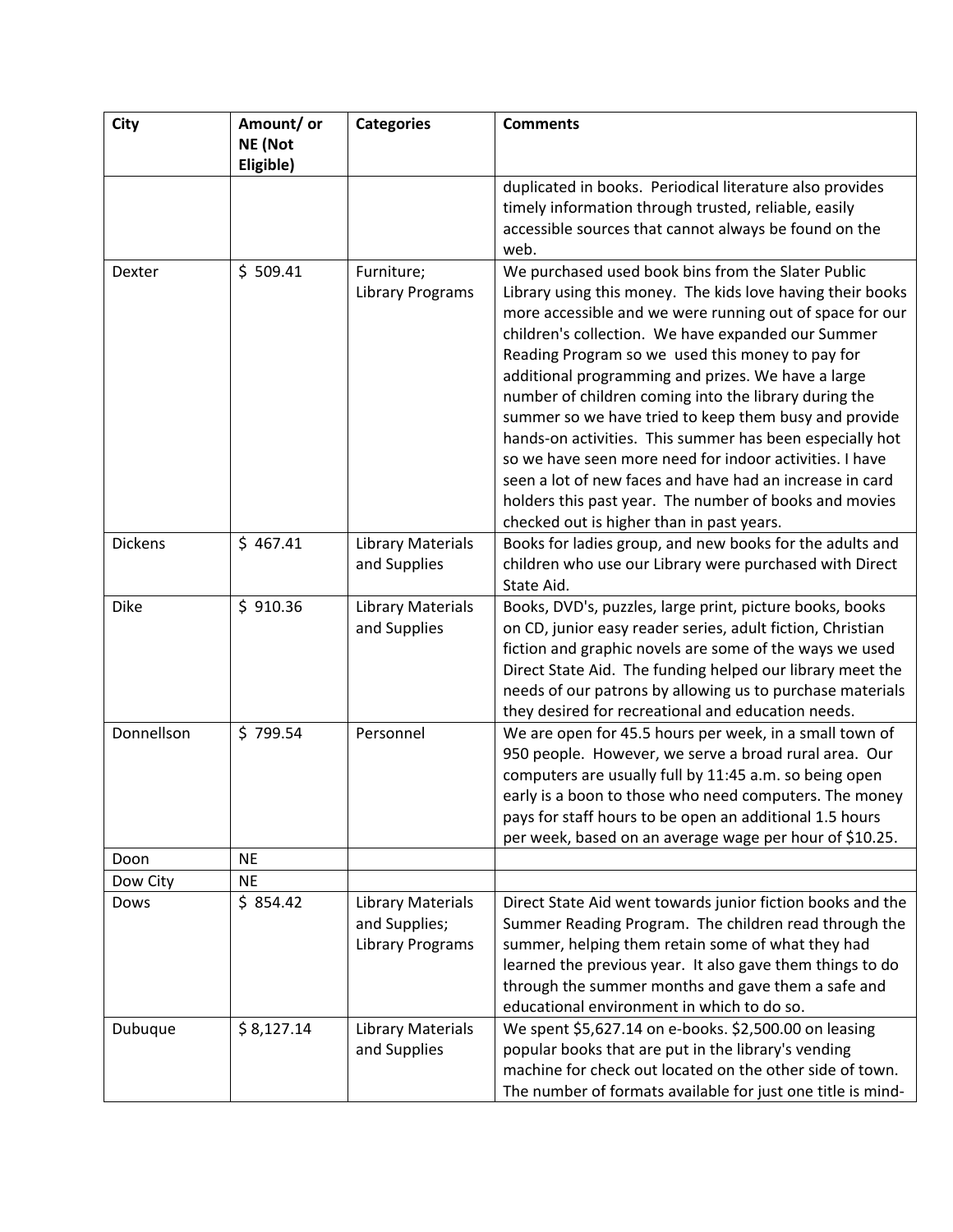| City       | Amount/ or | <b>Categories</b>                                       | <b>Comments</b>                                                                                                                                                                                                                                                                                                                                                                                                                                                                                                                                                                                                                                                                                                                                                                                                                                                                                                                                                                                                                                                                                                                                  |
|------------|------------|---------------------------------------------------------|--------------------------------------------------------------------------------------------------------------------------------------------------------------------------------------------------------------------------------------------------------------------------------------------------------------------------------------------------------------------------------------------------------------------------------------------------------------------------------------------------------------------------------------------------------------------------------------------------------------------------------------------------------------------------------------------------------------------------------------------------------------------------------------------------------------------------------------------------------------------------------------------------------------------------------------------------------------------------------------------------------------------------------------------------------------------------------------------------------------------------------------------------|
|            | NE (Not    |                                                         |                                                                                                                                                                                                                                                                                                                                                                                                                                                                                                                                                                                                                                                                                                                                                                                                                                                                                                                                                                                                                                                                                                                                                  |
|            | Eligible)  |                                                         | boggling! Often new formats are available in addition to<br>and not replacing a traditional format. The newest format<br>-- e-books -- has grown exponentially, but the materials<br>budget has not grown to meet the demand. We have<br>reallocated funding from our book budget to support<br>other non-print formats as far as we can go at this time,<br>yet we are unable to meet demand. Direct State Aid<br>funding allowed the library to invest in the purchase of e-<br>books. Patrons love them! The city of Dubuque also<br>continues to grow and the western part of the city (and<br>eastern part of the county) have experienced major<br>growth. The library does not have a presence on the west<br>side of town. We were successful in obtaining a grant to<br>install a vending-machine style "library" which, with a<br>library card, will dispense books for adults, children, and<br>teens, as well as DVDs. We wanted to fill the machine<br>with popular material that often sees a waiting list at the<br>downtown library, and wanted to lease this popular<br>material on a continuous basis. Again, Direct State Aid |
|            |            |                                                         | funding made this possible. With popular titles the<br>machine has gone from checking out 25 items a month, to<br>400 a month! Thank you!                                                                                                                                                                                                                                                                                                                                                                                                                                                                                                                                                                                                                                                                                                                                                                                                                                                                                                                                                                                                        |
| Dumont     | \$765.89   | Technology and<br>Equipment;<br>Capital<br>Improvements | Direct State Aid was used to pay Overdrive for NEIBORS.<br>We also used these funds to clean the carpet and paint<br>the bathrooms. This funding allows us to offer services<br>such as NEIBORS that we would not be able to afford on<br>our own.                                                                                                                                                                                                                                                                                                                                                                                                                                                                                                                                                                                                                                                                                                                                                                                                                                                                                               |
| Duncombe   | \$766.08   | Technology and<br>Equipment                             | The funding we received from Direct State Aid will greatly<br>improve our library services. Due to the numerous<br>requests for E-books, the decision was made to join lowa<br>Library Services - NE District NEIBORS consortium to<br>provide e-books to our borrowers. Direct State Aid funds<br>were used for the subscription set-up fees, and first year<br>subscription. We will be going live on May 31, 2012.                                                                                                                                                                                                                                                                                                                                                                                                                                                                                                                                                                                                                                                                                                                            |
| Dunkerton  | \$778.24   | <b>Library Materials</b><br>and Supplies                | We purchased audio books, books for the Summer<br>Reading Program, and books for the general public. This<br>funding helps us add to our collection and meet the<br>needs of our patrons.                                                                                                                                                                                                                                                                                                                                                                                                                                                                                                                                                                                                                                                                                                                                                                                                                                                                                                                                                        |
| Dunlap     | \$547.51   | Personnel                                               | This money is spent on my replacement for vacation and<br>sick days.                                                                                                                                                                                                                                                                                                                                                                                                                                                                                                                                                                                                                                                                                                                                                                                                                                                                                                                                                                                                                                                                             |
| Dyersville | \$1,220.26 | <b>Library Materials</b><br>and Supplies                | We dedicate our Direct State Aid to supplement our<br>media collection. We use it to purchase DVDs, CDs,<br>games, etc.                                                                                                                                                                                                                                                                                                                                                                                                                                                                                                                                                                                                                                                                                                                                                                                                                                                                                                                                                                                                                          |
| Dysart     | \$851.82   | Personnel;                                              | Award books, books on CD and supplies were paid for                                                                                                                                                                                                                                                                                                                                                                                                                                                                                                                                                                                                                                                                                                                                                                                                                                                                                                                                                                                                                                                                                              |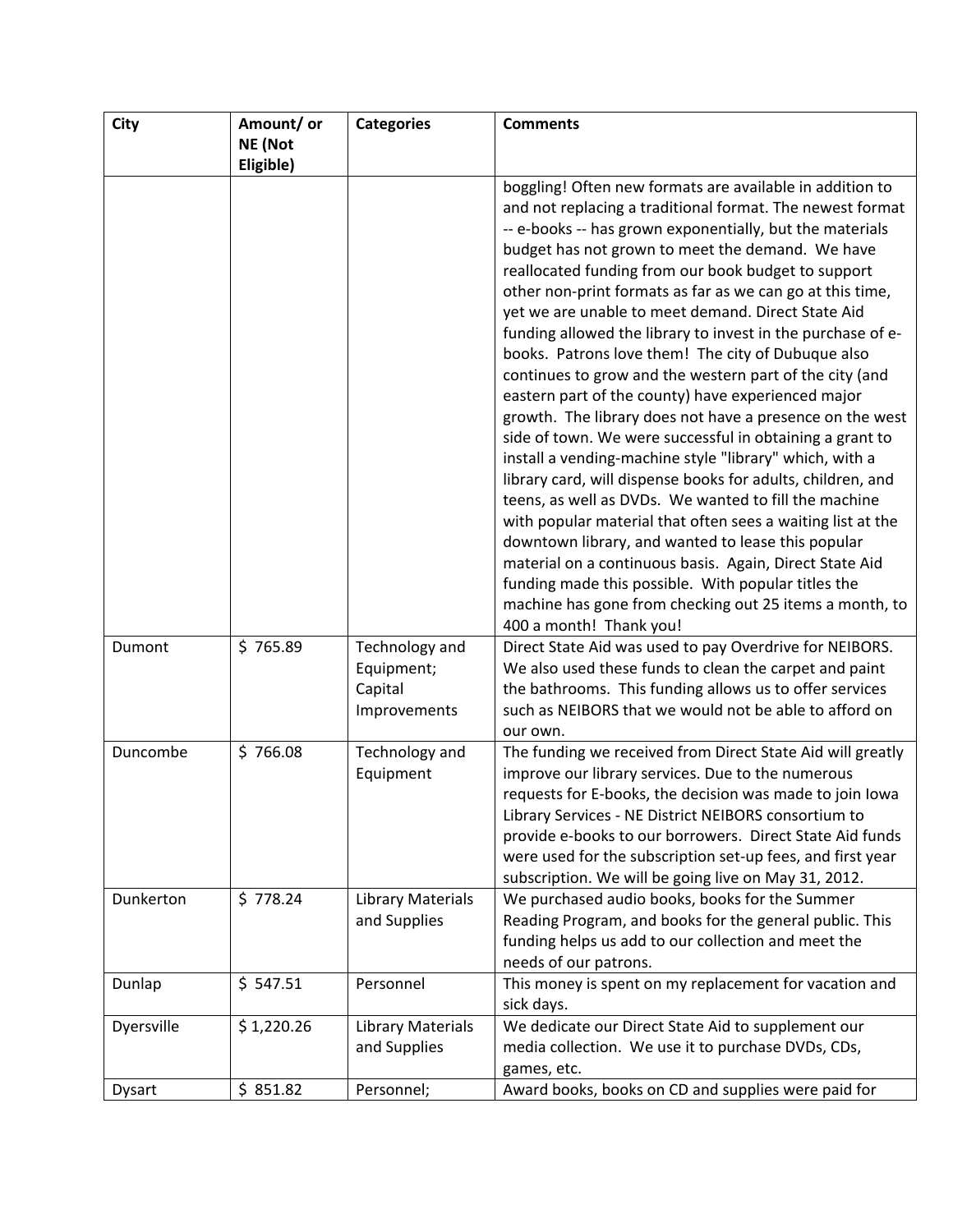| <b>City</b> | Amount/ or            | <b>Categories</b>        | <b>Comments</b>                                                                                                       |
|-------------|-----------------------|--------------------------|-----------------------------------------------------------------------------------------------------------------------|
|             | NE (Not               |                          |                                                                                                                       |
|             | Eligible)             |                          |                                                                                                                       |
|             |                       | <b>Library Materials</b> | with Direct State Aid, as well as a laser printer for the                                                             |
|             |                       | and Supplies;            | circulation desk. This funding, though less than previous                                                             |
|             |                       | Technology and           | years, enables us to purchase things that we would not                                                                |
|             |                       | Equipment                | normally purchase and have staff work some extra hours                                                                |
|             |                       |                          | for programming that was not figured into the normal                                                                  |
|             |                       |                          | worked hours.                                                                                                         |
| Eagle Grove | \$1,340.58            | Technology and           | We used the funding to replace staff computers.                                                                       |
|             |                       | Equipment                |                                                                                                                       |
| Earlham     | \$919.26              | Personnel;               | Direct State Aid was used to repair a computer that had                                                               |
|             |                       | Technology and           | crashed. Our Summer Reading Program is huge at our                                                                    |
|             |                       | Equipment;               | library so we are always pulling money in to use for it!                                                              |
|             |                       | <b>Library Programs</b>  | Including pay for two on staff during programs.                                                                       |
|             |                       |                          |                                                                                                                       |
| Earlville   | \$544.52              | <b>Library Materials</b> | We used the money to purchase DVDs and books for our                                                                  |
|             |                       | and Supplies             | patrons. We get people in the library every week who                                                                  |
|             |                       |                          | peruse our selection of DVDs and check them out. I                                                                    |
|             |                       |                          | especially like to purchase movies based on books we                                                                  |
|             |                       |                          | have in the library. I like to direct people to the books                                                             |
|             |                       |                          | after they have watched the movie, so they can compare                                                                |
|             |                       |                          | (the book is ALWAYS better!!!). But in times and towns                                                                |
|             |                       |                          | where money is tight, free video rental is an important                                                               |
|             |                       |                          | draw to patrons, and a wonderful service to our                                                                       |
|             |                       |                          | community.                                                                                                            |
| Early       | <b>NE</b><br>\$810.16 | Personnel                |                                                                                                                       |
| Eddyville   |                       |                          | There are many people who are not able to get to the                                                                  |
|             |                       |                          | library during the weekday hours. We need to have the                                                                 |
|             |                       |                          | library open on Saturday mornings to accommodate their<br>schedules so we use Direct State Aid to pay for extra help. |
|             |                       |                          |                                                                                                                       |
|             |                       |                          | We also have a local knitters group who uses the meeting                                                              |
|             | \$806.04              |                          | room for their weekly gatherings.                                                                                     |
| Edgewood    |                       | <b>Library Materials</b> | These funds were used to purchase two newspaper                                                                       |
|             |                       | and Supplies             | subscriptions, large print books, books on CD and<br>children's books. Because of our aging demographic we            |
|             |                       |                          |                                                                                                                       |
|             |                       |                          | are able to supplement the Decorah large print books                                                                  |
|             |                       |                          | that we get on rotation with some of our own. Many<br>people are giving up newspaper subscriptions, so they are       |
|             |                       |                          |                                                                                                                       |
|             |                       |                          | coming here to read the papers. Those who haven't<br>advanced to e-books still want audio books on CDs. These         |
|             |                       |                          |                                                                                                                       |
|             |                       |                          | include factory workers and commuters to other cities.                                                                |
|             |                       |                          | We were also able to purchase some new children's and                                                                 |
|             |                       |                          | youth books for the Summer Reading Program. Kids are                                                                  |
| Elberon     | \$475.66              | Furniture                | always excited to be the first to check out new books.                                                                |
|             |                       |                          | With these funds, I ordered three bean bags for the kids                                                              |
|             |                       |                          | to use during movie time. I also ordered two saucer chairs                                                            |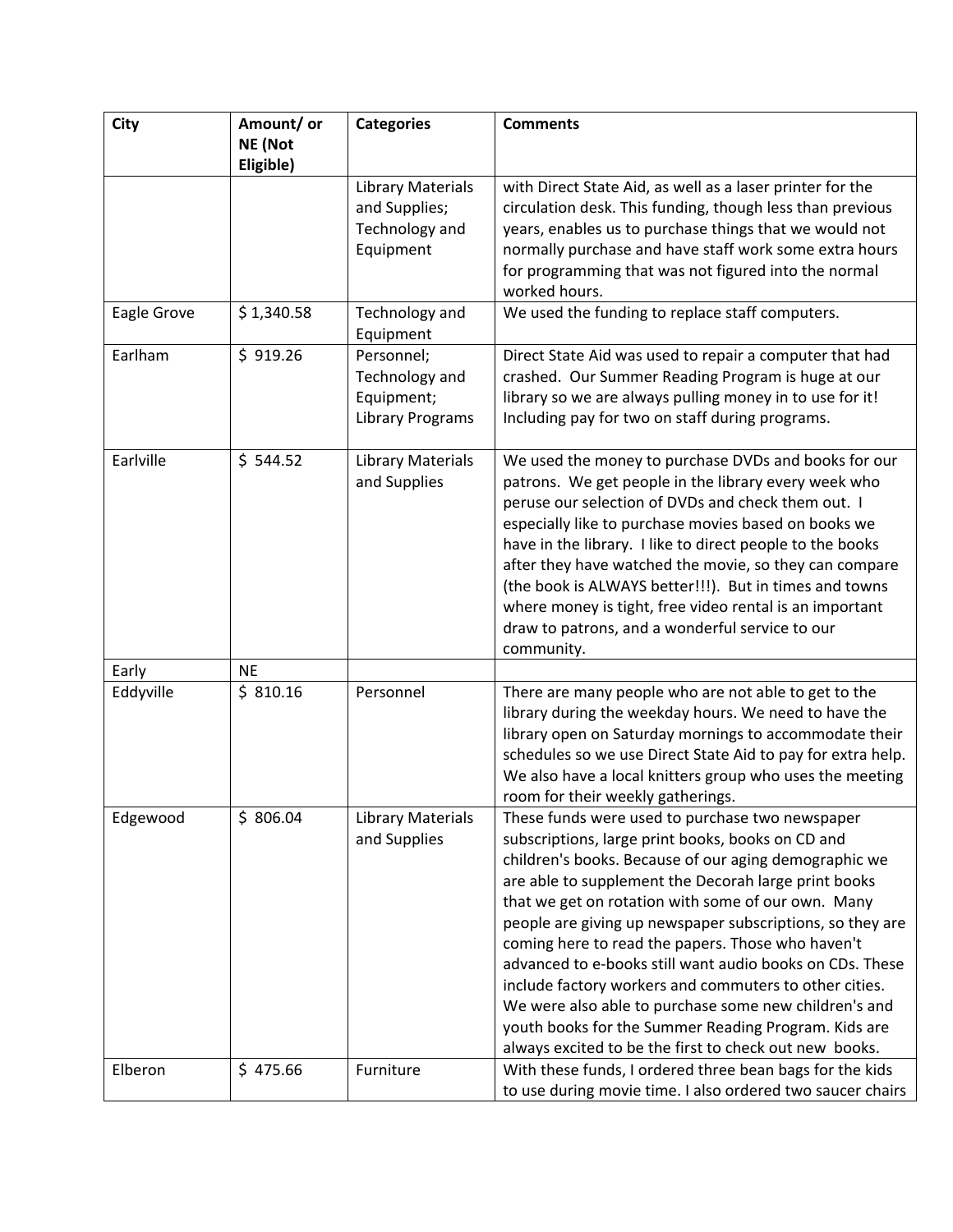| City     | Amount/ or<br>NE (Not | <b>Categories</b>                                                 | <b>Comments</b>                                                                                                                                                                                                                                                                                                                                                                                                                                                                                                                                                                                                                                                                                   |
|----------|-----------------------|-------------------------------------------------------------------|---------------------------------------------------------------------------------------------------------------------------------------------------------------------------------------------------------------------------------------------------------------------------------------------------------------------------------------------------------------------------------------------------------------------------------------------------------------------------------------------------------------------------------------------------------------------------------------------------------------------------------------------------------------------------------------------------|
|          | Eligible)             |                                                                   |                                                                                                                                                                                                                                                                                                                                                                                                                                                                                                                                                                                                                                                                                                   |
|          |                       |                                                                   | for the children. I enjoy seeing the kids share the chairs<br>while watching movies or reading! It was well worth the<br>money spent. This library never had movie time until I<br>attended the Public Library Management classes last fall. I<br>have put my full effort into getting the children into the<br>library. I see more children reading along when using the<br>computers.                                                                                                                                                                                                                                                                                                           |
| Eldon    | \$547.21              | <b>Library Materials</b><br>and Supplies                          | \$383.43 was spent on the subscription to WILBOR<br>downloadable books consortium and the rest was spent<br>on DVDs. Many people already had Kindles and Nooks<br>and other devices they were using to read books and now<br>they are able to use our library to check those books out.<br>We do not have any other e-books available, so being<br>able to join WILBOR helps get back some of the patrons<br>we lost to e-readers.                                                                                                                                                                                                                                                                |
| Eldora   | \$1,091.02            | Technology and<br>Equipment                                       | \$425.00 was spent towards the purchase of six Kindle<br>Touch e-readers. \$292.99 was spent on Microsoft Office<br>software for one staff computer and three public access<br>computers. \$373.03 was spent towards the purchase of a<br>new computer for the front desk. Thank you. This year's<br>funding was directed towards updating our technology.<br>The purchase of the e-book readers in particular was<br>useful as we now have the capability to check out e-books<br>to people that don't own their own e-book reading<br>devices.                                                                                                                                                  |
| Eldridge | \$7,662.16            | Technology and<br>Equipment                                       | We purchased a new OPAC, Polaris. Our portion of the<br>total expense was \$16,835. The new OPAC provides our<br>patrons with many services not available previously.<br>Holds are easier to place. The funding enabled us to<br>spend the additional monies without negatively impacting<br>our purchase of materials to any great extent. The new<br>system will be much cheaper than our previous one and<br>will allow more money in the future for the purchase of<br>materials. The new system also provides some staff<br>services, such as calling patrons when materials are do. It<br>also has cut down on the number of overdue charges to<br>patrons because of the reminder e-mails. |
| Elgin    | \$753.52              | Library Materials<br>and Supplies;<br>Technology and<br>Equipment | Books, audio books and computers were purchased with<br>Direct State Aid. As a small, rural library, we often<br>struggle to have enough books and technology to fill<br>patrons needs, and this funding helps immensely in<br>providing both books and computer access that we would<br>otherwise not be able to afford.                                                                                                                                                                                                                                                                                                                                                                         |
| Elk Horn | \$761.88              | <b>Library Programs</b>                                           | We do an after school program each Tuesday during the                                                                                                                                                                                                                                                                                                                                                                                                                                                                                                                                                                                                                                             |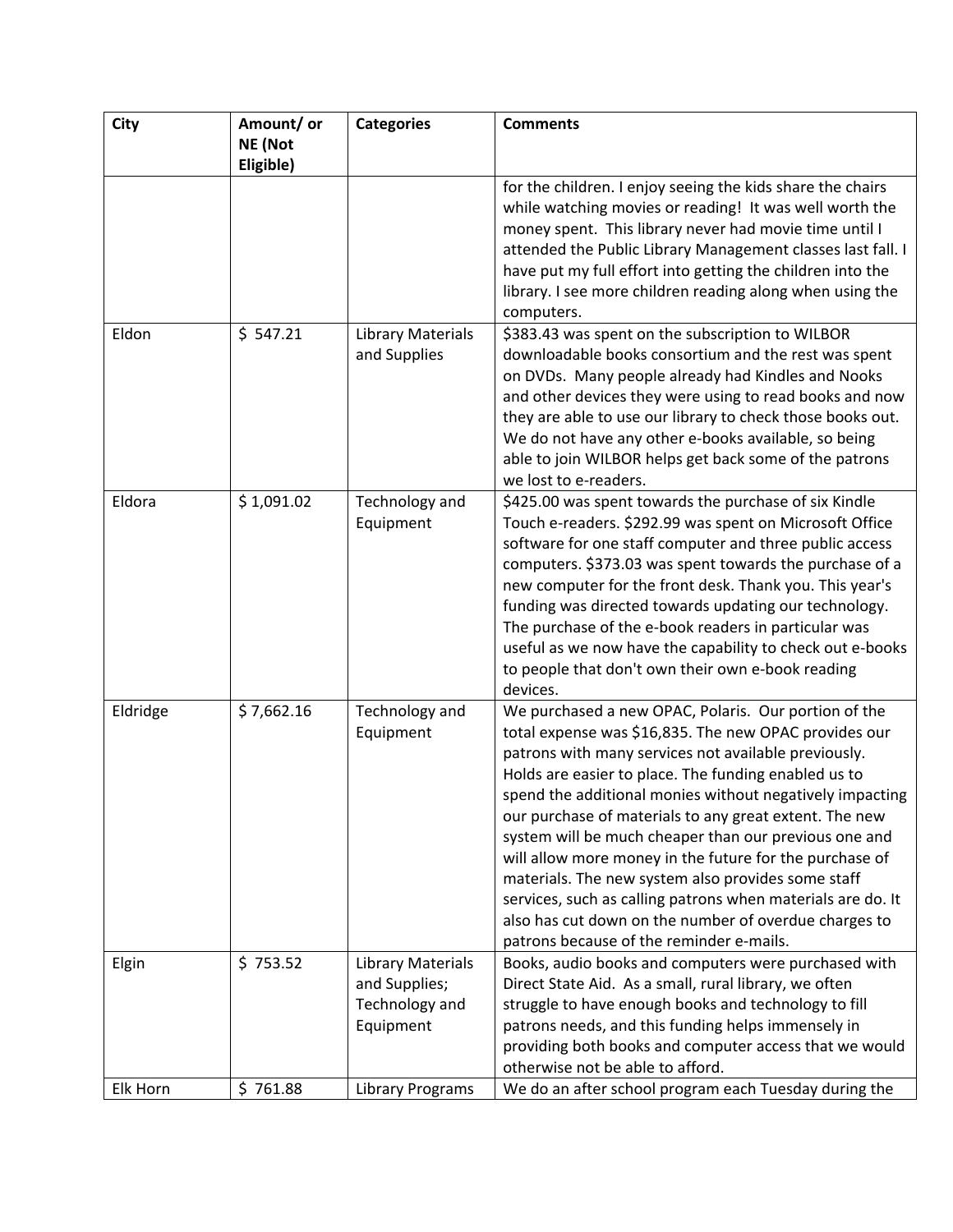| <b>City</b> | Amount/ or | <b>Categories</b>        | <b>Comments</b>                                                                                                     |
|-------------|------------|--------------------------|---------------------------------------------------------------------------------------------------------------------|
|             | NE (Not    |                          |                                                                                                                     |
|             | Eligible)  |                          |                                                                                                                     |
|             |            |                          | school year only because we have this funding.                                                                      |
| Elkader     | \$897.59   | Personnel                | Having enough staff to fulfill all of our patrons needs has                                                         |
|             |            |                          | become a prime concern over the last two years. All of                                                              |
|             |            |                          | this funding has been devoted to this purpose. So Direct<br>State Aid funding has gone from providing extras to our |
|             |            |                          | community to providing the necessities. And the need is                                                             |
|             |            |                          | ever increasing.                                                                                                    |
|             |            |                          |                                                                                                                     |
| Elliott     | \$486.67   | <b>Library Materials</b> | Direct State Aid was used to purchase children's and large                                                          |
|             |            | and Supplies;            | print books. We also bought craft supplies, prizes and                                                              |
|             |            | <b>Library Programs</b>  | treats for the Summer Reading Program. We have a lot of                                                             |
|             |            |                          | senior patrons who can only read large print books. We                                                              |
|             |            |                          | are very pleased to be able to meet their needs. The                                                                |
|             |            |                          | children and teens get excited when they come in and see                                                            |
|             |            |                          | all the new books we have to offer. Our patrons come                                                                |
|             |            |                          | into the library to read and socialize. Without this<br>funding, we would not be able to have new books to offer    |
|             |            |                          | them.                                                                                                               |
| Ellsworth   | \$767.59   | <b>Library Materials</b> | With these funds we added more juvenile and adult non-                                                              |
|             |            | and Supplies;            | fiction to our collection, and a Koala Baby Changing                                                                |
|             |            | Capital                  | Station for the community restroom. The addition of                                                                 |
|             |            | Improvements             | current non-fiction books has increased the number of                                                               |
|             |            |                          | books being checked out by both adults and juniors.                                                                 |
| Elma        | \$797.26   | <b>Library Materials</b> | We used the money to purchase items for our collection                                                              |
|             |            | and Supplies             | such as books, audio books, and movies. The extra                                                                   |
|             |            |                          | money helps the library keep up to date.                                                                            |
| Ely         | \$1,030.37 | <b>Library Materials</b> | The money was spent on purchasing children's books for                                                              |
|             |            | and Supplies             | our collection, as well as audio books for our children,                                                            |
| Emerson     | <b>NE</b>  |                          | young adults and adults.                                                                                            |
| Emmetsburg  | \$1,327.63 | Other                    | With Direct State Aid, the library set up an Advantage                                                              |
|             |            |                          | account with Overdrive, Inc. that allows us to offer                                                                |
|             |            |                          | downloadable e-books and downloadable audiobooks to                                                                 |
|             |            |                          | our patrons without the expense of setting up a full                                                                |
|             |            |                          | account with Overdrive. Before, our patrons would have                                                              |
|             |            |                          | to go on long waiting lists for popular titles. Now, with                                                           |
|             |            |                          | our Advantage collection, our patrons only have to wait                                                             |
|             |            |                          | on other local users for the popular titles. The statistics                                                         |
|             |            |                          | truly bear out the strategy of purchasing popular titles,                                                           |
|             |            |                          | for each month all the Advantage titles check out at least                                                          |
|             | \$757.04   | <b>Library Materials</b> | once.<br>Because of budget cuts, our book budget is severely                                                        |
| Essex       |            | and Supplies             | limited. The money from Direct State Aid has allowed us                                                             |
|             |            |                          | to continue purchasing large print books for our patrons.                                                           |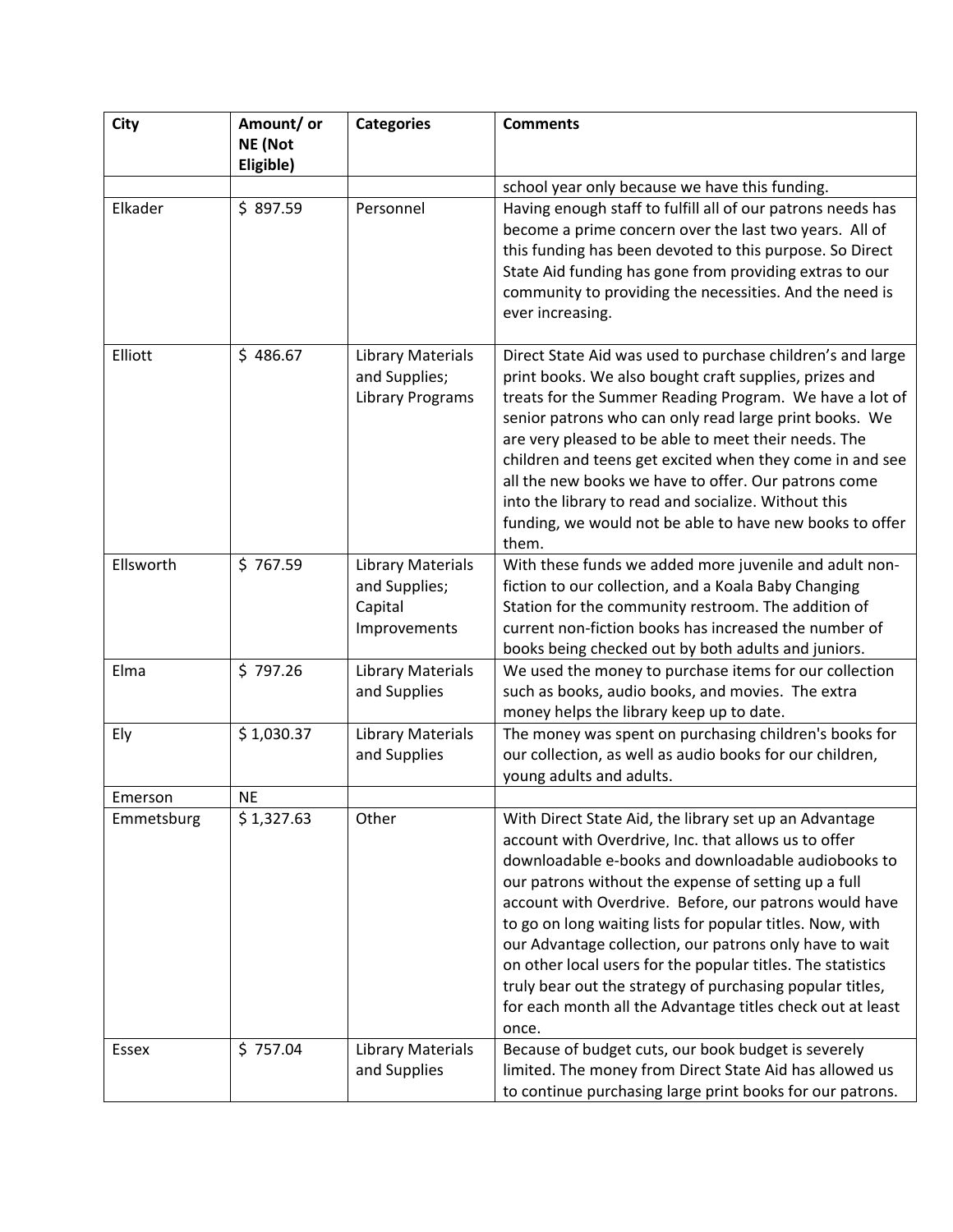| <b>City</b> | Amount/ or                  | <b>Categories</b>                                                        | <b>Comments</b>                                                                                                                                                                                                                                                                                                                                                                                                                                                                                                                                                                                                                                                                                                                                |
|-------------|-----------------------------|--------------------------------------------------------------------------|------------------------------------------------------------------------------------------------------------------------------------------------------------------------------------------------------------------------------------------------------------------------------------------------------------------------------------------------------------------------------------------------------------------------------------------------------------------------------------------------------------------------------------------------------------------------------------------------------------------------------------------------------------------------------------------------------------------------------------------------|
|             | <b>NE</b> (Not<br>Eligible) |                                                                          |                                                                                                                                                                                                                                                                                                                                                                                                                                                                                                                                                                                                                                                                                                                                                |
| Estherville | \$1,509.82                  | Technology and<br>Equipment                                              | This amount was expended towards the library's annual<br>circulation system fee. State funding aids in our ability to<br>afford a high-quality circulation system which is the basis<br>of good service.                                                                                                                                                                                                                                                                                                                                                                                                                                                                                                                                       |
| Evansdale   | \$962.96                    | <b>Library Materials</b><br>and Supplies;<br>Technology and<br>Equipment | This year we updated some things and purchased things<br>we have gone without for awhile. We got signage for our<br>bathroom and supply closet doors, a handtruck, a<br>typewriter for patron use, a new paper trimmer and ink.<br>We purchased a wireless printer, portable hard drive and<br>flash drives for library use. We get asked regularly if we<br>have a typewriter that patrons can use rather than<br>computers, especially our older patrons. I think this will<br>improve the relations between that demographic. We are<br>also excited to offer a wireless printer since the wireless<br>usage is increasing in our library. These are things that<br>always seemed like "someday" purchases and this year,<br>that day came. |
| Everly      | \$511.37                    | Furniture;<br><b>Library Programs</b>                                    | With Direct State Aid, we purchased a large sidewalk sign<br>and letters. We purchased supplies, snacks and prizes for<br>the Summer Reading Program. We took the children to<br>the production of Little Mermaid at Treasure Village<br>Summer Theatre. Our new sidewalk sign is visible to<br>patrons walking or driving by the library. It announces<br>what programs are being held at the library.                                                                                                                                                                                                                                                                                                                                        |
| Exira       | \$817.48                    | Other                                                                    | We used our funding to pay for our WILBOR subscription<br>annual fee which was \$375.60 and the remainder<br>(\$560.22) to help pay for the annual fee from Follett<br>software for our library catalog. It is a struggle to<br>purchase everything it takes to keep a library going for a<br>year. Both WILBOR and our online catalog are important<br>services we need to keep our patrons satisfied and<br>coming back to us. Without this funding we would either<br>not have these services to offer the community or we<br>would have to make additional cuts to other important<br>areas of the library. We really appreciate this money.                                                                                               |
| Fairbank    | \$830.69                    | <b>Library Materials</b><br>and Supplies;<br><b>Library Programs</b>     | With Direct State Aid, we purchased books on CD, large<br>print books, a Science Center of Iowa demonstration, and<br>prizes for summer reading. The children of the<br>community really enjoyed the science demonstrations<br>that were led by the Science Center of Iowa. They<br>checked out books that dealt with this topic when they<br>went home. The kids read a lot to try to win the library<br>prizes for the Summer Reading Program.                                                                                                                                                                                                                                                                                               |
| Fairfax     | <b>NE</b>                   |                                                                          |                                                                                                                                                                                                                                                                                                                                                                                                                                                                                                                                                                                                                                                                                                                                                |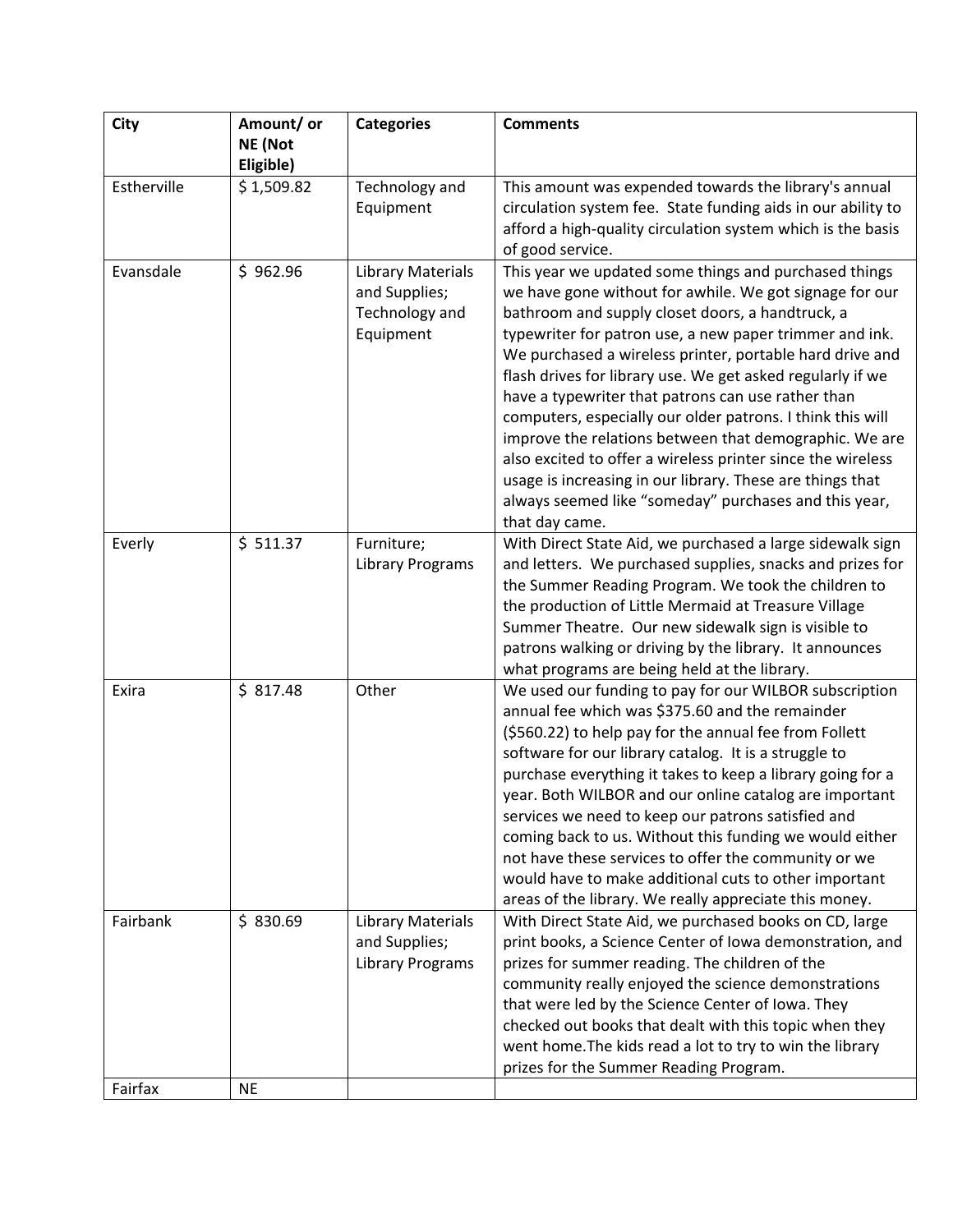| NE (Not    | <b>Categories</b>                                                                                    | <b>Comments</b>                                                                                                                                                                                                                                                                                                                                                                                                                             |
|------------|------------------------------------------------------------------------------------------------------|---------------------------------------------------------------------------------------------------------------------------------------------------------------------------------------------------------------------------------------------------------------------------------------------------------------------------------------------------------------------------------------------------------------------------------------------|
| \$2,327.44 | <b>Library Materials</b>                                                                             | Direct State Aid helps our library to maintain a vital adult<br>non-fiction collection.                                                                                                                                                                                                                                                                                                                                                     |
|            |                                                                                                      | This money was used to help pay salaries.                                                                                                                                                                                                                                                                                                                                                                                                   |
|            |                                                                                                      |                                                                                                                                                                                                                                                                                                                                                                                                                                             |
|            |                                                                                                      |                                                                                                                                                                                                                                                                                                                                                                                                                                             |
| \$846.71   | <b>Library Materials</b><br>and Supplies;<br><b>Library Programs</b>                                 | Direct State Aid helped us purchase the 2012-13 Iowa<br>Choice, Teen, High School and Goldfinch award winners<br>for children's books, and our EBSCOhost database<br>subscription for the adults and children of our<br>community. We were also able to have the Blank Park<br>Zoo visit for our Summer Reading Program. The Direct<br>State Aid funds all went toward improving our children's<br>collection and programming for children. |
| \$754.23   | <b>Library Materials</b><br>and Supplies;<br>Capital<br>Improvements;<br><b>Library Programs</b>     | This money was used for some special book purchases,<br>building improvement of a new drain and a library<br>program with a visiting author.                                                                                                                                                                                                                                                                                                |
| \$771.38   | <b>Library Materials</b><br>and Supplies                                                             | Direct State Aid paid for our NEIBORS audio book and e-<br>book download subscription. The demand for this service<br>keeps growing. We also purchased books, audio books<br>and DVDs to keep our collection current.                                                                                                                                                                                                                       |
| \$526.03   | Technology and<br>Equipment;<br><b>Library Programs</b>                                              | We purchased a new laser printer as our old one had not<br>been working well for quite some time. We purchased<br>snacks and materials to make crafts for our Summer<br>Library Program. It is a big improvement to be able to<br>print pages that do not have blotches, especially when it<br>is an important paper                                                                                                                        |
| \$754.08   | <b>Library Materials</b><br>and Supplies;<br>Technology and<br>Equipment;<br><b>Library Programs</b> | These funds were used to buy new spine labels, label<br>protectors, book covers, books, a computer hookup, a<br>new router and repairs, and a visit from the Blank Park<br>Zoo for our Summer Library Program.                                                                                                                                                                                                                              |
| \$1,256.81 | Technology and<br>Equipment                                                                          | These funds paid for the majority of our BEACON<br>subscription so we can continue our membership in the<br>consortium.                                                                                                                                                                                                                                                                                                                     |
| \$745.34   | <b>Library Materials</b><br>and Supplies                                                             | This amount helped with purchases of requested books in<br>audio and book form, plus allows for purchasing plenty of<br>book protection jackets and labels. We are also able to<br>keep new releases of DVDs current with this money.<br>By keeping a supply of the best sellers and the newer<br>DVDs in our small town library we are constantly<br>improving.<br>Direct State Aid helped us buy DVDs, audio books, a                     |
|            | Eligible)<br>\$706.29<br><b>NE</b><br><b>NE</b><br>\$4,340.78                                        | and Supplies<br>Personnel<br>Personnel;                                                                                                                                                                                                                                                                                                                                                                                                     |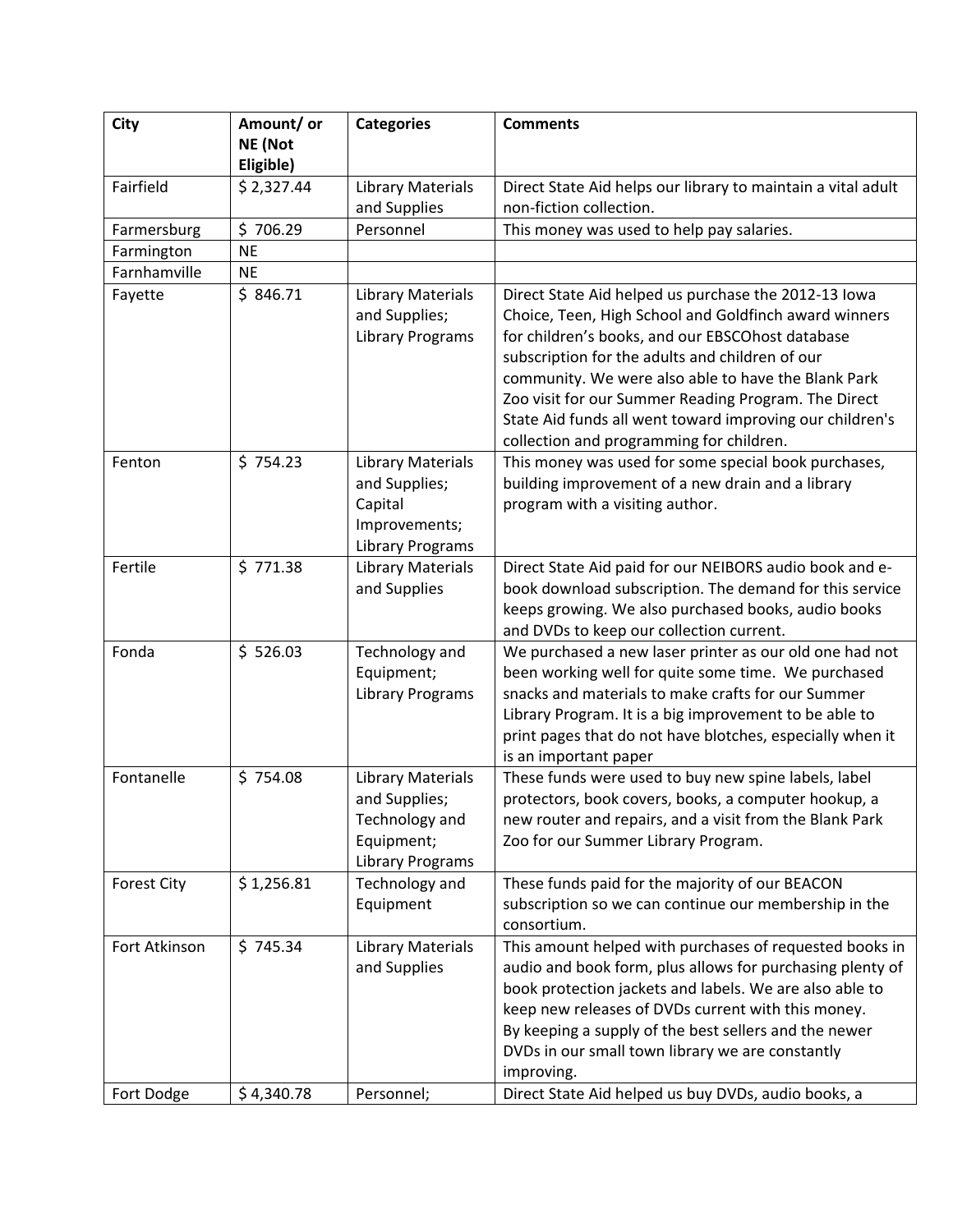| <b>City</b>    | Amount/ or | <b>Categories</b>          | <b>Comments</b>                                                                                                     |
|----------------|------------|----------------------------|---------------------------------------------------------------------------------------------------------------------|
|                | NE (Not    |                            |                                                                                                                     |
|                | Eligible)  |                            |                                                                                                                     |
|                |            | <b>Library Materials</b>   | camera, clock, Nook and adapter, and a Kindle & adapter.                                                            |
|                |            | and Supplies;              | Also with this funding we were able to bring in custodial                                                           |
|                |            | Technology and             | help during our custodian's vacation and military training,                                                         |
|                |            | Equipment                  | which we would not have been able to do otherwise.                                                                  |
| Fort Madison   | \$727.98   | Library Programs;<br>Other | Bill Jamerson, a historian, gave a program at the library<br>on the Civilian Conservation Corps. Several members of |
|                |            |                            | the community who attended had stories to share, either                                                             |
|                |            |                            | of their experience in the CCC or relatives' experiences                                                            |
|                |            |                            | with this depression-era work. Our library's anime club                                                             |
|                |            |                            | collected some of their art and published it in a spiral                                                            |
|                |            |                            | bound book. These funds subsidized the printing costs.                                                              |
|                |            |                            | The funding this year helped supplement library programs                                                            |
|                |            |                            | for both teens and adults.                                                                                          |
| Fredericksburg | \$843.61   | <b>Library Materials</b>   | Direct State Aid helped pay for an elementary, middle                                                               |
|                |            | and Supplies;              | school, and high school Battle of the Books. We also                                                                |
|                |            | Technology and             | purchased new books, including large print, and a touch                                                             |
|                |            | Equipment                  | screen all-in-one computer. We had always done Battle                                                               |
|                |            |                            | of the Books for high school and middle school, but this<br>year we also made battle books available for the        |
|                |            |                            | elementary kids too. We have never had quite enough                                                                 |
|                |            |                            | funding to purchase all of the battle books, but this year                                                          |
|                |            |                            | we purchased more and had almost all of them. We had                                                                |
|                |            |                            | many new kids come in and check them out and one                                                                    |
|                |            |                            | parent came in and said she really appreciated us having                                                            |
|                |            |                            | the battle books as some of them were always checked                                                                |
|                |            |                            | out at the school library.                                                                                          |
| Galva          | \$477.06   | <b>Library Materials</b>   | We spent the entire amount on books and DVDs. It is                                                                 |
|                |            | and Supplies               | what we needed the most. We could offer more reading                                                                |
|                |            |                            | and watching material to our community. Adult fiction                                                               |
|                |            |                            | books and all ages love the DVD section. We try to buy all<br>new releases and we have a very nice selection. We do |
|                |            |                            | not have a DVD rental place in our town so the movie                                                                |
|                |            |                            | section is a big hit at our library.                                                                                |
| Garden Grove   | <b>NE</b>  |                            |                                                                                                                     |
| Garnavillo     | \$825.04   | Technology and             | The entire amount was used to purchase a new copy                                                                   |
|                |            | Equipment                  | machine. Due to the age of our old machine we could no                                                              |
|                |            |                            | longer get parts for repair. Without the funding from                                                               |
|                |            |                            | Direct State Aid, the library would find it very difficult to                                                       |
|                |            |                            | replace outdated equipment. The copy machine is used                                                                |
|                |            |                            | extensively to make copies for patrons. Other than the                                                              |
|                |            |                            | bank, we are the only place in town where copies can be                                                             |
|                |            |                            | made. The library is open during hours that the bank is<br>not and the cost of making a copy is less than what the  |
|                |            |                            | bank charges.                                                                                                       |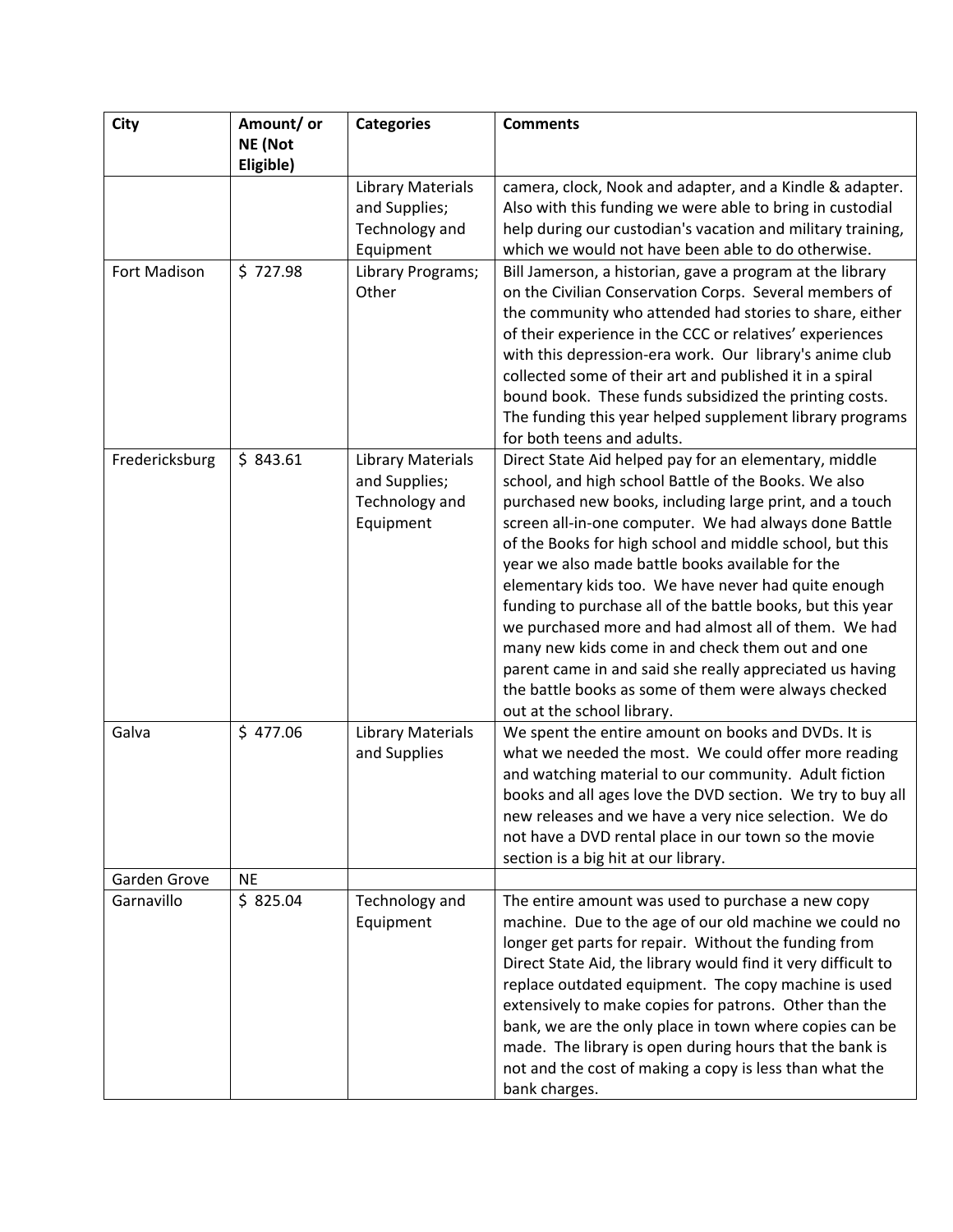| <b>City</b>         | Amount/ or     | <b>Categories</b>        | <b>Comments</b>                                             |
|---------------------|----------------|--------------------------|-------------------------------------------------------------|
|                     | <b>NE</b> (Not |                          |                                                             |
|                     | Eligible)      |                          |                                                             |
| Garner              | \$1,199.04     | Personnel                | With this funding we have been able to send my              |
|                     |                |                          | children's librarian to 6-8 daycares, Headstart, a private  |
|                     |                |                          | preschool, and three classes (preschool and pre-k) at the   |
|                     |                |                          | public school for monthly storytimes. Due to the many       |
|                     |                |                          | cuts to this funding, we have been forced to cut other      |
|                     |                |                          | programs and limit buying materials so that we can          |
| Garrison            | <b>NE</b>      |                          | maintain her part-time position within our budget.          |
| Garwin              | \$501.71       | Personnel                | This money helped pay salaries.                             |
| George              | \$598.95       | Technology and           | We used our Direct State Aid money to purchase a new        |
|                     |                | Equipment                | check-out computer and receipt printer.                     |
| Gilman              | <b>NE</b>      |                          |                                                             |
| <b>Gilmore City</b> | \$758.30       | Personnel                | We have been able to organize extra programs for events     |
|                     |                |                          | in town - Christmas, Easter and during the annual Fun       |
|                     |                |                          | Days event, by hiring extra help.                           |
| Gladbrook           | \$543.34       | Technology and           | We used these funds to purchase a new circulation           |
|                     |                | Equipment                | system. We went with Apollo because Spectrum no             |
|                     |                |                          | longer gave updates and wanted to phase it. It was giving   |
|                     |                |                          | us a lot of problems. We will have a better circulation     |
|                     |                |                          | system and should have no problems with items not           |
|                     |                |                          | getting scanned. We would think the return item was         |
|                     |                |                          | back in the system only to find out that was incorrect.     |
|                     |                |                          | We were having lots of problems. Thank you for Direct       |
|                     |                |                          | State Aid.                                                  |
| Glenwood            | \$1,454.71     | Technology and           | Antivirus software, a firewall subscription, and Microsoft  |
|                     |                | Equipment;               | Office 2010 licenses were all purchased with these funds.   |
|                     |                | Other                    | We also spent the funds for our Overdrive subscription.     |
|                     |                |                          | The computer upgrades we did last fall made a huge          |
|                     |                |                          | difference at our library. All of our computers are safe    |
|                     |                |                          | from viruses, and run the same Microsoft Office suite.      |
|                     |                |                          | Before it was a hodgepodge of software, now it is           |
|                     |                |                          | consistent. We were also able to sign up for Overdrive,     |
|                     |                |                          | which has been a huge success! We have many people          |
|                     |                |                          | who live in the county who cannot make it to the library.   |
|                     |                |                          | This allows them access even when we're closed. It has      |
|                     |                |                          | been wonderful!                                             |
| Glidden             | \$328.35       | <b>Library Materials</b> | The Advantage Company - microfilming the local paper-       |
|                     |                | and Supplies;            | "The Glidden Graphic," and the Summer Reading               |
|                     |                | <b>Library Programs</b>  | Blank Park Zoo visit were all paid for with<br>Program's    |
|                     |                |                          | this money #1 Without Direct State Aid, I cannot afford     |
|                     |                |                          | to present shows/programs for the Summer Reading            |
|                     |                |                          | Program. #2 Since the Heritage Company has gone out of      |
|                     |                |                          | business, the Advantage Company is doing our                |
|                     |                |                          | microfilming -- a cost that I did not budget for, so Direct |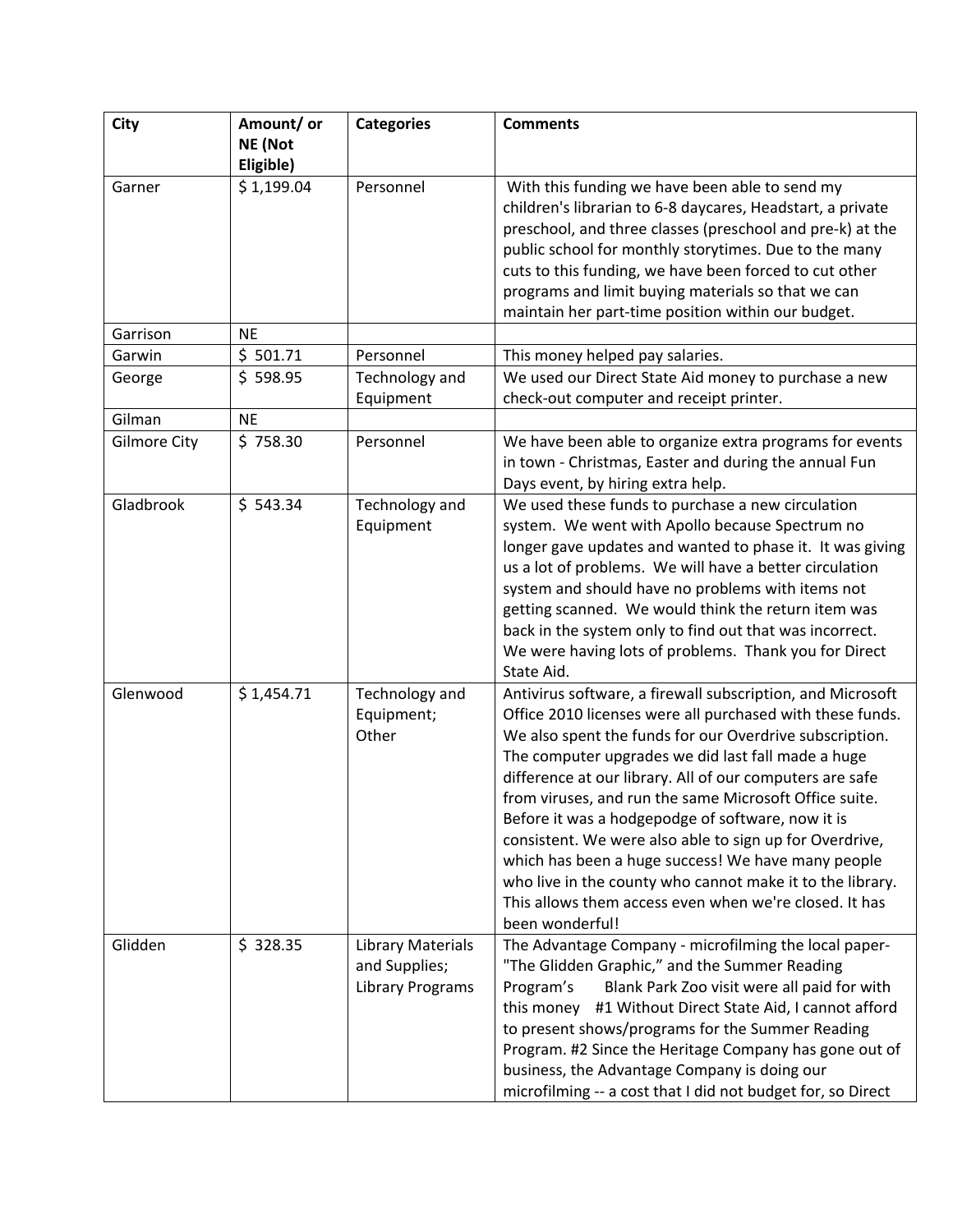| City                  | Amount/ or | <b>Categories</b>               | <b>Comments</b>                                                                                                      |
|-----------------------|------------|---------------------------------|----------------------------------------------------------------------------------------------------------------------|
|                       | NE (Not    |                                 |                                                                                                                      |
|                       | Eligible)  |                                 |                                                                                                                      |
|                       |            |                                 | State Aid helped in paying for partial cost of the service.                                                          |
| Gowrie                | \$850.21   | <b>Library Materials</b>        | Audio books, DVDs, supplies for story hour, books, office                                                            |
|                       |            | and Supplies                    | supplies, a computer chair, and a Blank Park Zoo program                                                             |
|                       |            |                                 | were all paid for with Direct State Aid. I was able to split                                                         |
|                       |            |                                 | the kids up by age for the Summer Reading Program this                                                               |
|                       |            |                                 | year, and in doing so, the older kids had cool crafts that I<br>feel kept them coming back week after week. I        |
|                       |            |                                 | purchased the materials for those crafts with these funds.                                                           |
|                       |            |                                 | I had a total of 94 kids in that older group over the 5-                                                             |
|                       |            |                                 | week period. I also ended the Summer Reading Program                                                                 |
|                       |            |                                 | with Blank Park Zoo coming to our library. The kids loved                                                            |
|                       |            |                                 | it!                                                                                                                  |
| Graettinger           | \$578.37   | <b>Library Materials</b>        | We purchased books for story time to go along with the                                                               |
|                       |            | and Supplies;                   | Summer Reading Program "Dream Big." Guest speakers                                                                   |
|                       |            | <b>Library Programs</b>         | were brought in for these programs. We have had more                                                                 |
|                       |            |                                 | children participate in the Summer Reading Program, and                                                              |
|                       |            |                                 | a lot of these children come on a weekly basis to check                                                              |
|                       |            |                                 | out books now.                                                                                                       |
| Grafton               | \$54.06    | <b>Library Materials</b>        | We bought materials for the Summer Reading Program                                                                   |
|                       |            | and Supplies                    | this year, so the kids had more activities to enjoy.                                                                 |
| <b>Grand Junction</b> | \$804.04   | Personnel;                      | This amount was used to purchase children's books and                                                                |
|                       |            | <b>Library Materials</b>        | supplies to process books. This was used to purchase a                                                               |
|                       |            | and Supplies;<br>Technology and | TV to show movies to adults and children. Our library has<br>a movie license and with the new TV it's working great. |
|                       |            | Equipment;                      | I used this amount to purchase prizes for the Summer                                                                 |
|                       |            | <b>Library Programs</b>         | Library Program, for both children and adults. Both                                                                  |
|                       |            |                                 | programs have been well attended. I was able to have an                                                              |
|                       |            |                                 | adult program and use the TV. I have had 30 children for                                                             |
|                       |            |                                 | the Summer Library Program. Books are always a valuable                                                              |
|                       |            |                                 | item to use with children for the programs. And I have                                                               |
|                       |            |                                 | two librarians who are now certified thanks to this                                                                  |
|                       |            |                                 | funding.                                                                                                             |
| Granger               | \$553.56   | Furniture                       | The money was used to buy much needed additional                                                                     |
|                       |            |                                 | shelving. This new shelving has allowed us to create a                                                               |
|                       |            |                                 | young adult section. This has allowed us to separate our                                                             |
|                       |            |                                 | young adult books from our juvenile books. As a result                                                               |
|                       |            |                                 | the teens are able to pick age appropriate books.                                                                    |
| Greene                | \$826.25   | Personnel                       | Library service has improved in our community as a result                                                            |
|                       |            |                                 | of Direct State Aid because it assists the board in                                                                  |
|                       |            |                                 | maintaining the library's schedule of fifty hours per week.                                                          |
|                       |            |                                 | This schedule provides many opportunities for our                                                                    |
|                       |            |                                 | patrons to use our services.                                                                                         |
| Greenfield            | \$933.82   | Technology and                  | Direct State Aid paid for a Konica Minolta micro-film                                                                |
|                       |            | Equipment                       | reader-printer. The Greenfield library houses all of the                                                             |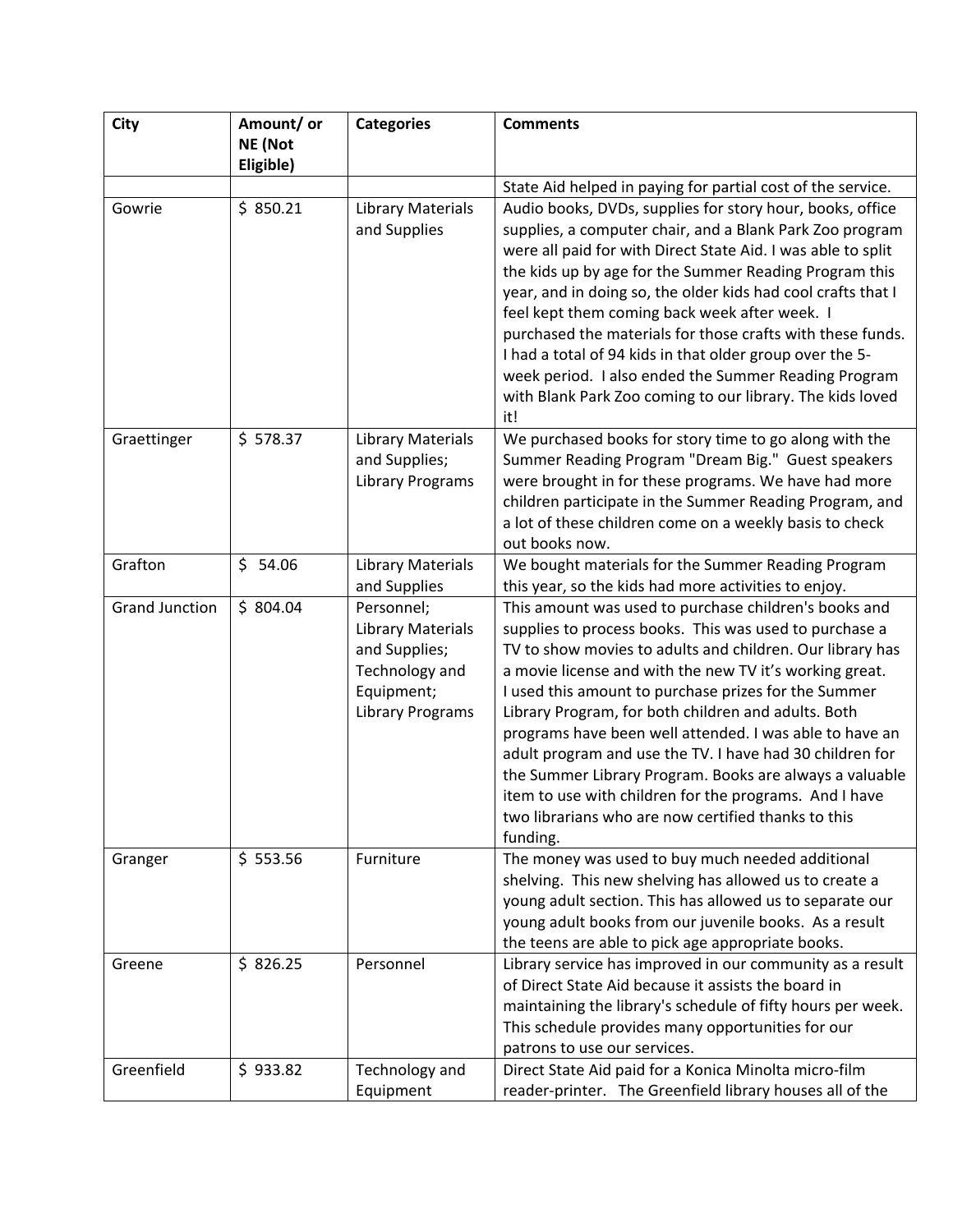| City                  | Amount/ or | <b>Categories</b>        | <b>Comments</b>                                                                                        |
|-----------------------|------------|--------------------------|--------------------------------------------------------------------------------------------------------|
|                       | NE (Not    |                          |                                                                                                        |
|                       | Eligible)  |                          |                                                                                                        |
|                       |            |                          | written history and genealogical records for the county of                                             |
|                       |            |                          | Adair. Consequentaly, large numbers of people in search                                                |
|                       |            |                          | of their family's history or someone searching for history                                             |
|                       |            |                          | of the town of Greenfield pass through our doors. In                                                   |
|                       |            |                          | almost every case the micro-film reader is used. In fact,                                              |
|                       |            |                          | this is the second machine that we have purchased.                                                     |
| Grimes                | \$1,783.49 | Technology and           | With Direct State Aid, we purchased Tumbleweed Press                                                   |
|                       |            | Equipment;               | online database for children and a new panic bar for our                                               |
|                       |            | Capital                  | door. We spent the balance of Direct State Aid to                                                      |
|                       |            | Improvements;            | supplement the purchase of "Indiana Bones, Storyteller,"                                               |
|                       |            | <b>Library Programs</b>  | a program for our Summer Reading Program. By using                                                     |
|                       |            |                          | Direct State Aid Funds for the Door Latch, we did not have                                             |
|                       |            |                          | to take the money out of our acquisition file which would                                              |
|                       |            |                          | have meant less materials for the Library. We were able                                                |
|                       |            |                          | to purchase the "Tumbleweed Press" online database for                                                 |
|                       |            |                          | children, which would simply not have happened. We                                                     |
|                       |            |                          | were able to bring in a higher quality and different                                                   |
|                       |            |                          | program than usual for one of our Summer Reading                                                       |
|                       |            |                          | Programs. He was great. Thank you for helping us                                                       |
|                       |            |                          | acquire a great and different storyteller!                                                             |
| Grinnell              | \$1,881.95 | <b>Library Materials</b> | These funds supplemented collection development in our                                                 |
|                       |            | and Supplies             | fiction and non-fiction large print collection.                                                        |
| Griswold              | \$832.21   | Technology and           | We have expanded our technology area to include more                                                   |
|                       |            | Equipment                | computers, printers, a scanner, and copy machine.                                                      |
|                       |            |                          | Updating technology is an ever-increasing need as we try                                               |
| <b>Grundy Center</b>  | \$1,160.14 | <b>Library Materials</b> | to respond to our patrons requests for service.<br>We purchased Proquest, and Ancestry Program for our |
|                       |            | and Supplies;            | genealogy room. The Summer Reading Program is the                                                      |
|                       |            | <b>Library Programs</b>  | largest program in our library and this money helps with                                               |
|                       |            |                          | the prizes, programs and refreshments.                                                                 |
| <b>Guthrie Center</b> | \$993.89   | Personnel;               | Direct State Aid was spent on 42 children's books and                                                  |
|                       |            | <b>Library Materials</b> | adult inspirational books. It also went toward hiring an                                               |
|                       |            | and Supplies             | independent contractor to assess some problems with                                                    |
|                       |            |                          | our roof.                                                                                              |
| Guttenberg            | \$980.37   | Capital                  | With these funds, the library was able to improve the                                                  |
|                       |            | Improvements             | handicapped accessibility to the library building. New                                                 |
|                       |            |                          | sidewalks and handicapped ramps were installed to meet                                                 |
|                       |            |                          | ADA requirements. All library patrons, including anyone                                                |
|                       |            |                          | who is handicapped, may access the library better and                                                  |
|                       |            |                          | more safely because of the sidewalk and ramp                                                           |
|                       |            |                          | improvements.                                                                                          |
| Hamburg               | \$566.25   | <b>Library Materials</b> | Direct State Aid paid for WILBOR downloadable                                                          |
|                       |            | and Supplies             | subscription fees. With downloadable e-books and                                                       |
|                       |            |                          | audiobooks, our small library can offer more materials to                                              |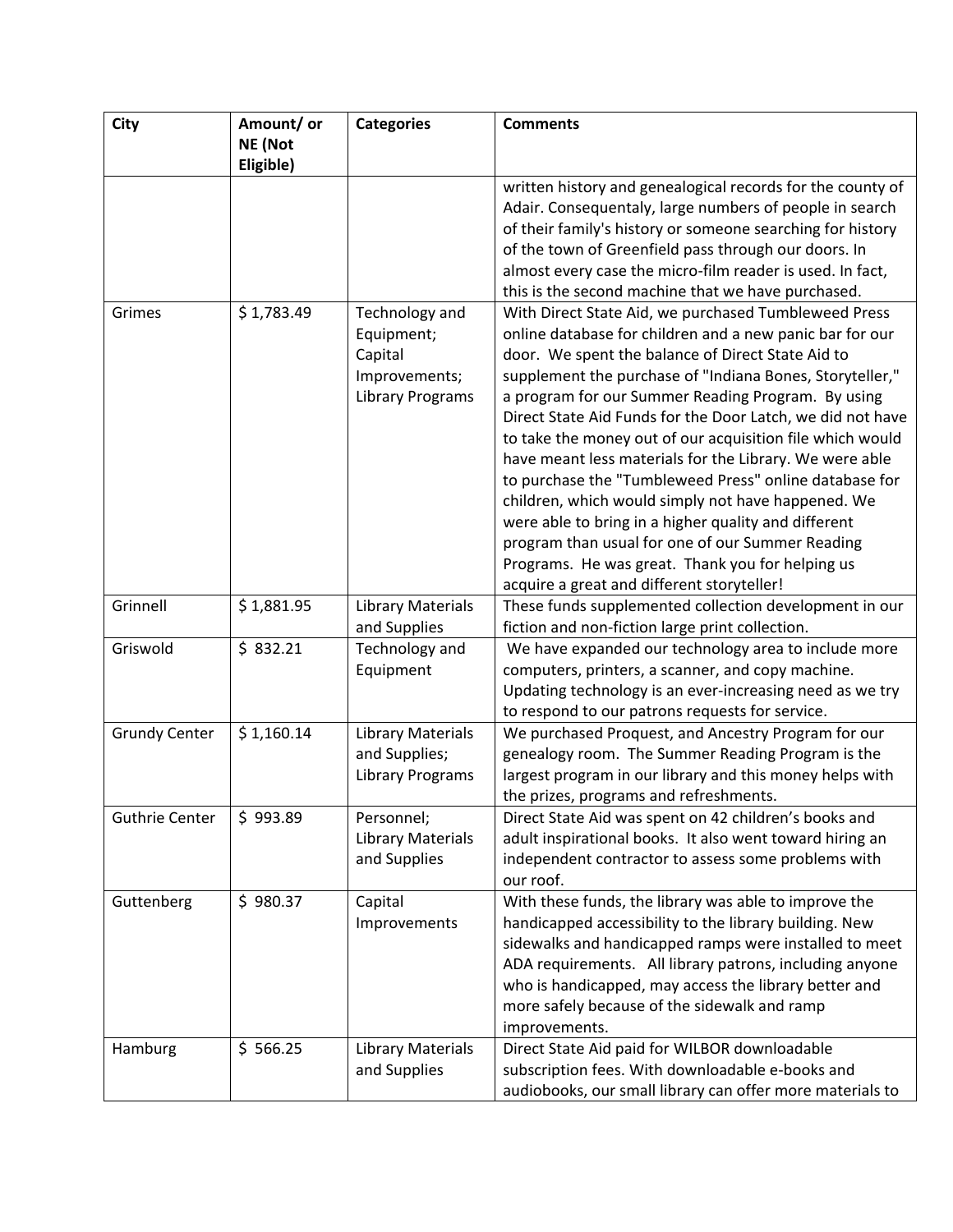| City                 | Amount/ or           | <b>Categories</b>               | <b>Comments</b>                                                                                                    |
|----------------------|----------------------|---------------------------------|--------------------------------------------------------------------------------------------------------------------|
|                      | NE (Not<br>Eligible) |                                 |                                                                                                                    |
|                      |                      |                                 | our patrons. E-books take up less space; library shelves                                                           |
|                      |                      |                                 | are not needed to store them. Patrons can download e-                                                              |
|                      |                      |                                 | books 24 hours a day, every day of the year, from the                                                              |
|                      |                      |                                 | comfort of their own home.                                                                                         |
| Hampton              | \$1,617.21           | Personnel;                      | Part of this funding was used to buy children's books and                                                          |
|                      |                      | <b>Library Materials</b>        | women's bathroom improvements. It also helped pay for                                                              |
|                      |                      | and Supplies;                   | training to help our librarians deliver effective customer                                                         |
|                      |                      | Capital<br>Improvements         | service in their programs with children and their parents.<br>The program also taught the librarians how to relate |
|                      |                      |                                 | books and activities in their storytimes and toddlertime to                                                        |
|                      |                      |                                 | early literacy skills.                                                                                             |
| Hanlontown           | \$753.09             | <b>Library Materials</b>        | Rental books and rental audio books were purchased with                                                            |
|                      |                      | and Supplies                    | these funds. The funding we receive through this program                                                           |
|                      |                      |                                 | helps us to keep current and purchase new and popular                                                              |
|                      |                      |                                 | books, audio and DVDs for our Library.                                                                             |
| Harcourt             | \$745.70             | <b>Library Materials</b>        | This money helped to purchase books, audio books, and                                                              |
|                      |                      | and Supplies;<br>Technology and | DVDs, in addition to computers and Internet access.                                                                |
|                      |                      | Equipment                       |                                                                                                                    |
| Harlan               | \$1,474.51           | <b>Library Materials</b>        | We allocated the Direct State Aid to young adult materials                                                         |
|                      |                      | and Supplies                    | to support the creation and retention of literacy skills.                                                          |
|                      |                      |                                 | The books purchased increased the number of patrons                                                                |
|                      |                      |                                 | served in this category, and helped draw in additional                                                             |
|                      |                      |                                 | young men, our most underserved. Because of the Direct                                                             |
|                      |                      |                                 | State Aid, we were able to provide additional non-fiction                                                          |
|                      |                      |                                 | and fiction books. These books will remain in circulation                                                          |
|                      |                      |                                 | for long after the funding year has passed. Among the<br>subjects were job-seeking advice, financial prudence, and |
|                      |                      |                                 | household repair.                                                                                                  |
| <b>Harpers Ferry</b> | <b>NE</b>            |                                 |                                                                                                                    |
| Hartley              | \$84.06              | Other                           | Digitalizing our newspapers and putting them on-line                                                               |
|                      |                      |                                 | through our website was accomplished with this money.                                                              |
|                      |                      |                                 | Patrons now have access to all the newspapers in our                                                               |
|                      |                      |                                 | collection by going to our website to do research, look up                                                         |
|                      |                      |                                 | genealogy or just browse the papers. They can do this in<br>the comfort of their homes or wherever they may be.    |
| Havelock             | <b>NE</b>            |                                 |                                                                                                                    |
| Hawarden             | \$1,120.22           | <b>Library Materials</b>        | Our dollars were used toward a leased compact disk book                                                            |
|                      |                      | and Supplies                    | program. Because of the decrease in funding, we were                                                               |
|                      |                      |                                 | unable to fund the entire program from Enrich                                                                      |
|                      |                      |                                 | Iowa/Direct State Aid as in previous years. Our leased CD                                                          |
|                      |                      |                                 | program continues to be a very popular program in our                                                              |
|                      |                      |                                 | library. People who travel love them. We are able to turn                                                          |
|                      |                      |                                 | around our collection through leasing also.                                                                        |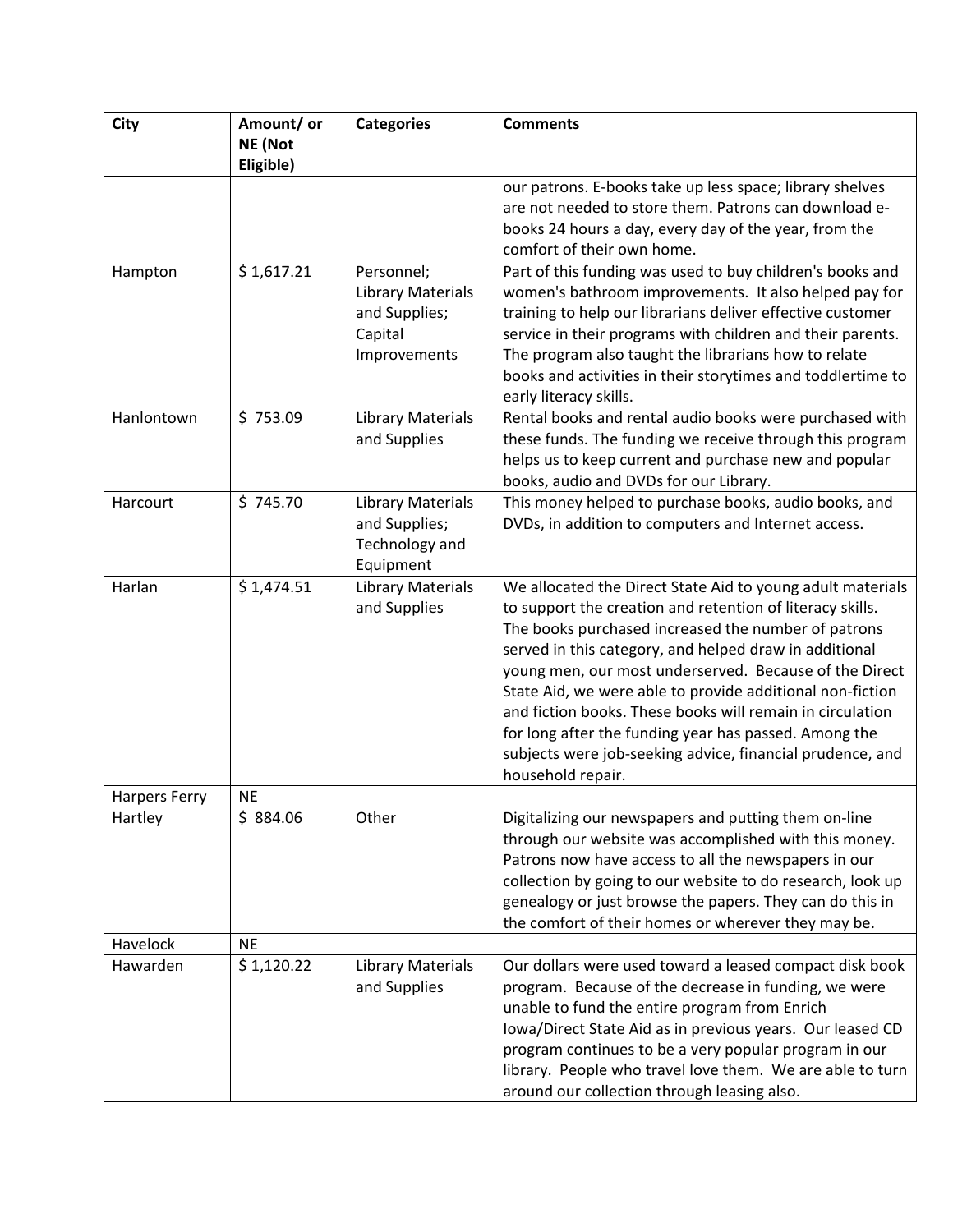| <b>City</b> | Amount/ or | <b>Categories</b>           | <b>Comments</b>                                                                                              |
|-------------|------------|-----------------------------|--------------------------------------------------------------------------------------------------------------|
|             | NE (Not    |                             |                                                                                                              |
|             | Eligible)  |                             |                                                                                                              |
| Hawkeye     | \$720.89   | Technology and              | Without this funding, we wouldn't be able to keep up our                                                     |
|             |            | Equipment;                  | computer support or our on-line card catalog. We have                                                        |
|             |            | <b>Library Programs</b>     | many families who don't have their own computers and                                                         |
|             |            |                             | rely heavily on ours. Also, we put some of the funding                                                       |
|             |            |                             | toward our Summer Reading Program. It helped to<br>purchase books and reading incentives.                    |
| Hedrick     | \$757.03   | Library Programs;           | Direct State Aid helped pay for many things: Supplies for                                                    |
|             |            | Other                       | the Summer Reading Program and a storage box to hold                                                         |
|             |            |                             | them, new books for the Summer Reading Program, as                                                           |
|             |            |                             | well as prize drawings and a clown entertainer. We also                                                      |
|             |            |                             | purchased Halloween books, chili, hot dogs, and drinks                                                       |
|             |            |                             | for trick or treaters. We were also able to purchase gifts                                                   |
|             |            |                             | for the volunteer teachers who help so much during the                                                       |
|             |            |                             | year. We have a program during National Library Week                                                         |
|             |            |                             | to honor our volunteers, along with a program of interest                                                    |
|             |            |                             | to the community. The money we receive from Direct                                                           |
|             |            |                             | State Aid helps this small library tremendously with our                                                     |
|             |            |                             | Summer Reading Program activities. We also buy new<br>release books for our winter reading drawings to       |
|             |            |                             | encourage leisure reading during the school year.                                                            |
| Hiawatha    | \$1,939.08 | Personnel                   | We use our Direct State Aid toward paying for library                                                        |
|             |            |                             | hours on Sundays during the school year.                                                                     |
| Hillsboro   | <b>NE</b>  |                             |                                                                                                              |
| Holstein    | \$842.61   | <b>Library Materials</b>    | Using Direct State Aid money we purchased new books                                                          |
|             |            | and Supplies                | and DVDs.                                                                                                    |
| Hopkinton   | <b>NE</b>  |                             |                                                                                                              |
| Hospers     | \$605.67   | Technology and<br>Equipment | We purchased a new computer for the public to use.                                                           |
| Hubbard     | <b>NE</b>  |                             |                                                                                                              |
| Hudson      | \$1,026.92 | <b>Library Materials</b>    | These funds helped us purchase electronic games, DVDs,                                                       |
|             |            | and Supplies;               | a Nook e-book reader, a movie license, and a new coffee                                                      |
|             |            | Technology and              | maker. The money used to purchase DVDs was to start a                                                        |
|             |            | Equipment;                  | circulating collection of TV series, something our patrons                                                   |
|             |            | Library Programs;<br>Other  | have been requesting. The coffee maker and supplies<br>have allowed us to provide "coffee on demand" for our |
|             |            |                             | patrons. The Nook e-reader was purchased mainly for                                                          |
|             |            |                             | staff training, but also so our patrons can try out an e-                                                    |
|             |            |                             | reader.                                                                                                      |
| Hull        | \$770.91   | <b>Library Programs</b>     | Direct State Aid helped purchase adult Summer Reading<br>Program prizes: Each year our adult Summer Reading  |
|             |            |                             | Program grows in the number of people participating.                                                         |
|             |            |                             | Giving prizes just for signing up has been a positive part of                                                |
|             |            |                             | the program and one that our library users/program                                                           |
|             |            |                             | participants enjoy. This year, State funding impacts our                                                     |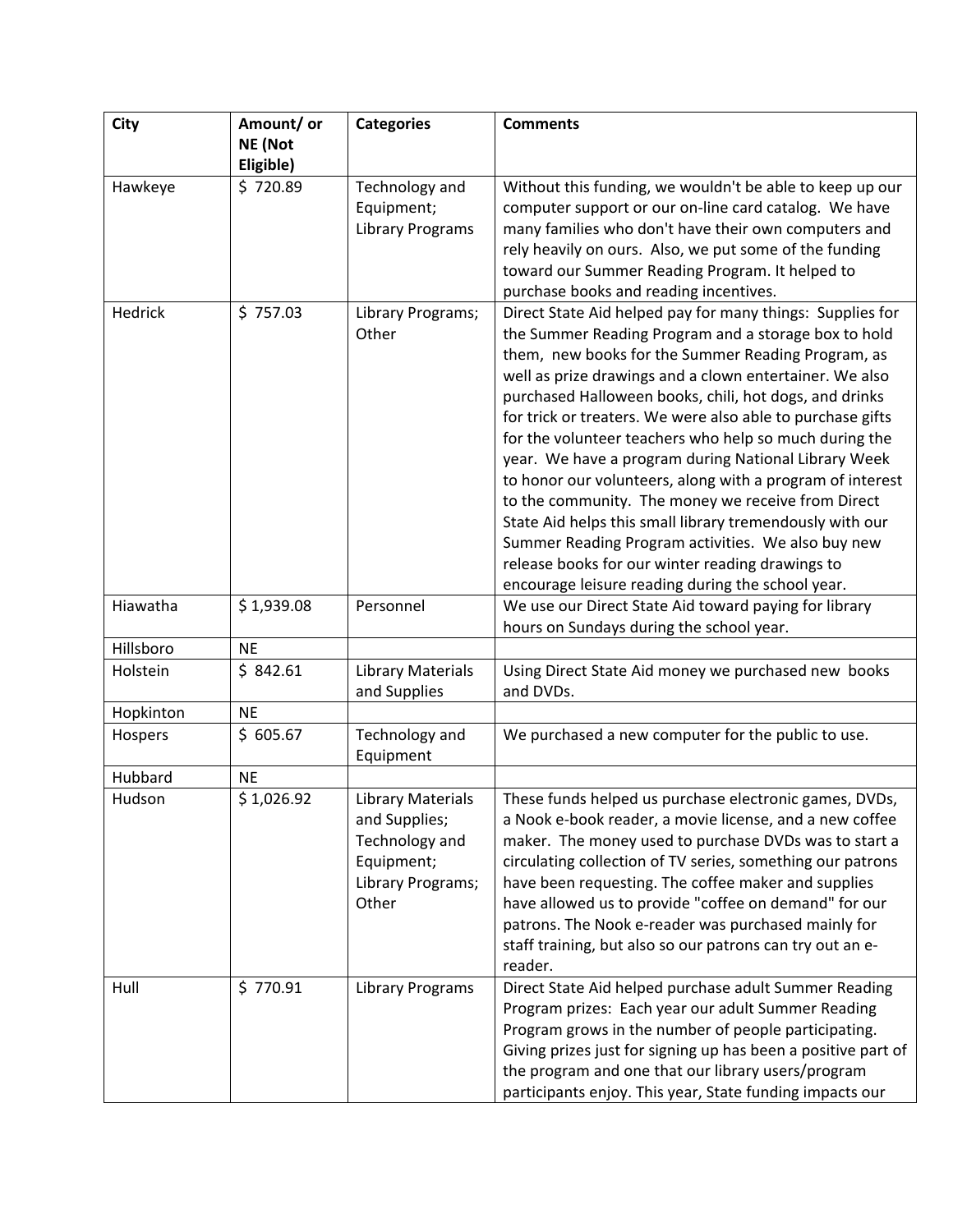| <b>City</b>  | Amount/ or<br>NE (Not | <b>Categories</b>                        | <b>Comments</b>                                             |
|--------------|-----------------------|------------------------------------------|-------------------------------------------------------------|
|              | Eligible)             |                                          |                                                             |
|              |                       |                                          | community because it allows us to do more for our library   |
|              |                       |                                          | users than we could without it. Without this funding we     |
|              |                       |                                          | would not be able to offer a prize to any adult that signs  |
|              |                       |                                          | up for adult summer reading. This funding allows us to      |
|              |                       |                                          | make our Summer Library Program better for everyone         |
|              |                       |                                          | and helps generate interest in it now and when it occurs    |
|              |                       |                                          | again in the future.                                        |
| Humboldt     | \$1,420.25            | <b>Library Materials</b>                 | We used this funding to purchase adult audio-visual         |
|              |                       | and Supplies;                            | materials                                                   |
| Humeston     | \$480.19              | Technology and                           | The library's server that runs our catalog and circulation  |
|              |                       | Equipment                                | software died during the year. The bill for parts and labor |
|              |                       |                                          | to get the server running again was just over \$500 so the  |
|              |                       |                                          | entire amount of the Direct State Aid was used towards      |
|              |                       |                                          | this unexpected expense.                                    |
| Huxley       | \$1,132.57            | <b>Library Materials</b><br>and Supplies | We purchased new books with these funds.                    |
| Ida Grove    | \$948.10              | <b>Library Materials</b>                 | Direct State Aid allowed us to buy new books and DVDs.      |
|              |                       | and Supplies                             |                                                             |
| Independence | \$1,647.93            | <b>Library Materials</b>                 | Direct State Aid funding helped us increase our collection  |
|              |                       | and Supplies                             | of e-books through Overdrive and the NEIBORS consortia.     |
|              |                       |                                          | E-books that were on our patrons' waiting lists were        |
|              |                       |                                          | primarily purchased to shorten the waiting time for our     |
|              |                       |                                          | patrons to receive their books.                             |
| Indianola    | \$2,897.82            | <b>Library Materials</b>                 | After our old paperback book rack literally fell apart, we  |
|              |                       | and Supplies;                            | ordered a nice, sturdy one which we now use to display      |
|              |                       | Technology and                           | our teen paperbacks. Much nicer! We purchased an            |
|              |                       | Equipment;                               | iPad, Nook, and Kindle to use in training staff on new      |
|              |                       | Furniture                                | technology and for use in programs with the public. This    |
|              |                       |                                          | has been so successful. Now anyone on our staff can help    |
|              |                       |                                          | people when they come in with questions. We purchased       |
|              |                       |                                          | a table and high office-style chair. This table now gives   |
|              |                       |                                          | staff a place to work at our front desk which creates a     |
|              |                       |                                          | more welcoming atmosphere. With the purchase of e-          |
|              |                       |                                          | readers, we were able to help a variety of people as they   |
|              |                       |                                          | worked their way through the e-reader process. Rather       |
|              |                       |                                          | than dreading those questions and immediately looking       |
|              |                       |                                          | for someone else to help them, all of the staff is able to  |
|              |                       |                                          | react with confidence and provide much better customer      |
|              |                       |                                          | service.                                                    |
| Inwood       | \$839.35              | <b>Library Materials</b>                 | We used Direct State Aid for children's DVDs and were       |
|              |                       | and Supplies;                            | able to provide wireless service for our library.           |
|              |                       | Technology and                           |                                                             |
|              |                       | Equipment                                |                                                             |
| Ionia        | \$756.66              | Personnel                                | A year ago we were able to add a "back-up" person and       |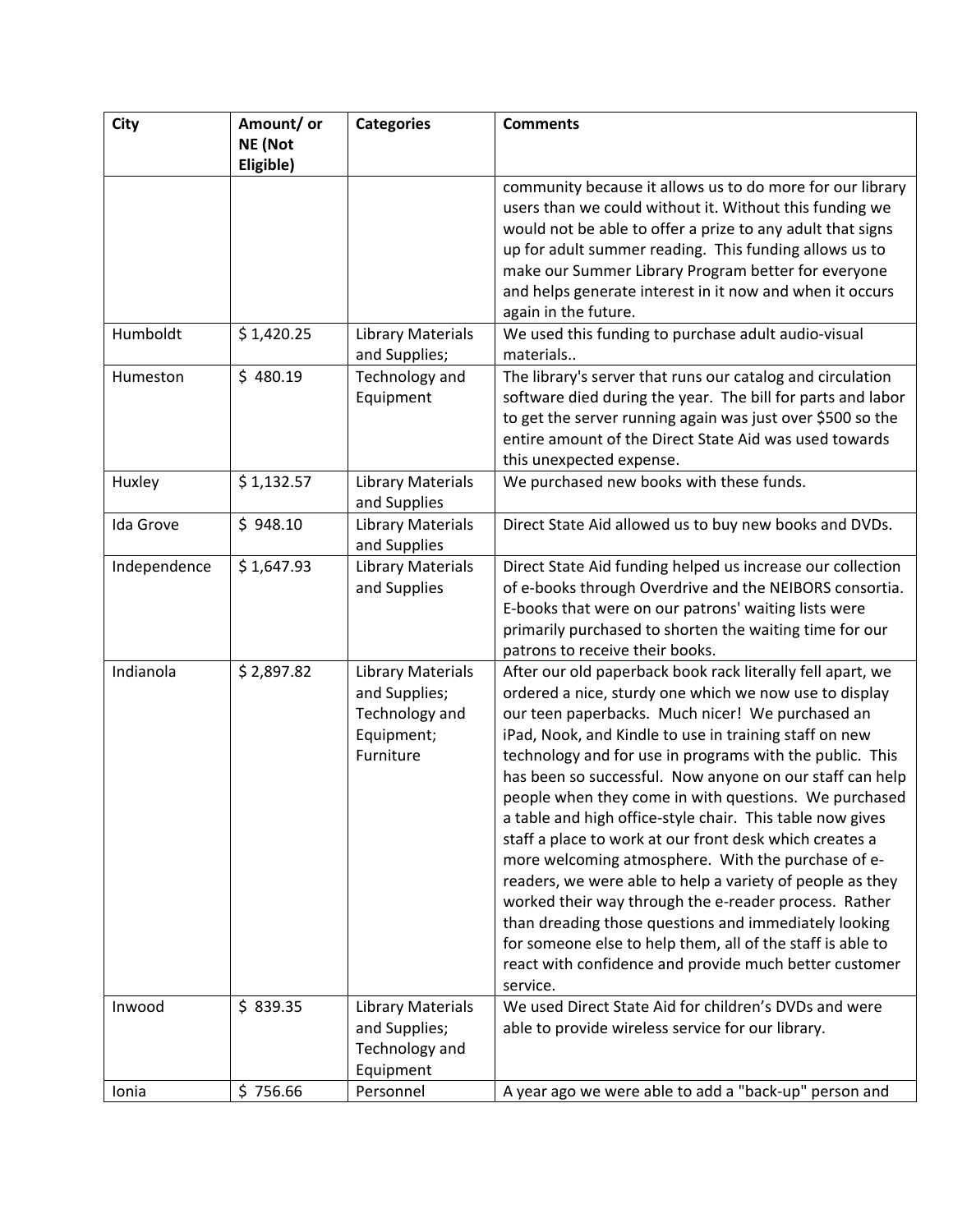| <b>City</b> | Amount/ or  | <b>Categories</b>                                                                                    | <b>Comments</b>                                                                                                                                                                                                                                                                                                                                                                                                                                                                                                                                                                                                                                                                                                                                                                              |
|-------------|-------------|------------------------------------------------------------------------------------------------------|----------------------------------------------------------------------------------------------------------------------------------------------------------------------------------------------------------------------------------------------------------------------------------------------------------------------------------------------------------------------------------------------------------------------------------------------------------------------------------------------------------------------------------------------------------------------------------------------------------------------------------------------------------------------------------------------------------------------------------------------------------------------------------------------|
|             | NE (Not     |                                                                                                      |                                                                                                                                                                                                                                                                                                                                                                                                                                                                                                                                                                                                                                                                                                                                                                                              |
|             | Eligible)   |                                                                                                      |                                                                                                                                                                                                                                                                                                                                                                                                                                                                                                                                                                                                                                                                                                                                                                                              |
|             |             |                                                                                                      | the Direct State Aid goes to her salary.                                                                                                                                                                                                                                                                                                                                                                                                                                                                                                                                                                                                                                                                                                                                                     |
| Iowa City   | \$11,900.26 | Other                                                                                                | These funds paid for architectural services fees.                                                                                                                                                                                                                                                                                                                                                                                                                                                                                                                                                                                                                                                                                                                                            |
|             |             |                                                                                                      | Following up on the recommendations of the facilities                                                                                                                                                                                                                                                                                                                                                                                                                                                                                                                                                                                                                                                                                                                                        |
|             |             |                                                                                                      | study plan, an architect was hired to design some changes                                                                                                                                                                                                                                                                                                                                                                                                                                                                                                                                                                                                                                                                                                                                    |
|             |             |                                                                                                      | to the library layout and functionality.                                                                                                                                                                                                                                                                                                                                                                                                                                                                                                                                                                                                                                                                                                                                                     |
| Iowa Falls  | \$1,438.75  | Personnel;<br><b>Library Materials</b><br>and Supplies;<br>Library Programs;<br>Other                | Direct State Aid paid for supplies for the seed library. We<br>paid a stipend to someone for their collection of seeds to<br>get our "seed library" started. We needed extra funding<br>for processing materials and displaying the collection.<br>And we added significantly to our general garden. Money<br>was also used for a teen program. We purchased<br>supplies, incentives, t-shirts and got age appropriate<br>programming. We got new lighting for the display cases<br>in the library. We have nice display cases but the lighting<br>has been problematic in the past. So the funding of new                                                                                                                                                                                   |
|             |             |                                                                                                      | lights and installation helped us draw more attention to<br>the various display cases and the collections inside. The<br>Seed Library, as one unique project, was another way to<br>get non-traditional users to consider the local library. The<br>idea of the library circulating "seeds" was novel and<br>brought many people to the library to find out more. We<br>issued new cards as a result. We also worked with a local<br>food group in the area and thus supported each other in<br>our efforts. We felt this was truly a "green" project in<br>every sense of the word. One of our staff was also<br>interviewed on Iowa Public Radio on a program about<br>some unique library collections.                                                                                    |
| Irwin       | <b>NE</b>   |                                                                                                      |                                                                                                                                                                                                                                                                                                                                                                                                                                                                                                                                                                                                                                                                                                                                                                                              |
| Jamaica     | <b>NE</b>   |                                                                                                      |                                                                                                                                                                                                                                                                                                                                                                                                                                                                                                                                                                                                                                                                                                                                                                                              |
| Janesville  | \$923.10    | <b>Library Materials</b><br>and Supplies                                                             | Direct State Aid paid for the purchase of new books.                                                                                                                                                                                                                                                                                                                                                                                                                                                                                                                                                                                                                                                                                                                                         |
| Jefferson   | \$1,310.63  | <b>Library Materials</b><br>and Supplies;<br>Technology and<br>Equipment;<br><b>Library Programs</b> | We used this money to buy a series of educational DVDs,<br>e-reader (Kindle Fire), Wii games, WILBOR subscription,<br>instructor's fee for eight computer classes. Some people<br>have taken our computer classes to improve or learn new<br>skills for their jobs. Use of WILBOR e-books and<br>audiobooks has increased over the past two years at our<br>library. The library now has its own e-reader device so the<br>staff can learn how to use this new technology and then<br>be able to demonstrate its use to the public. The children<br>continue to enjoy having the Wii, so it's great to be able<br>to add new games for them. The children tend to use the<br>Wii after school and in the summer, when they need a<br>little "down time" in a safe, cool (or warm) place. The |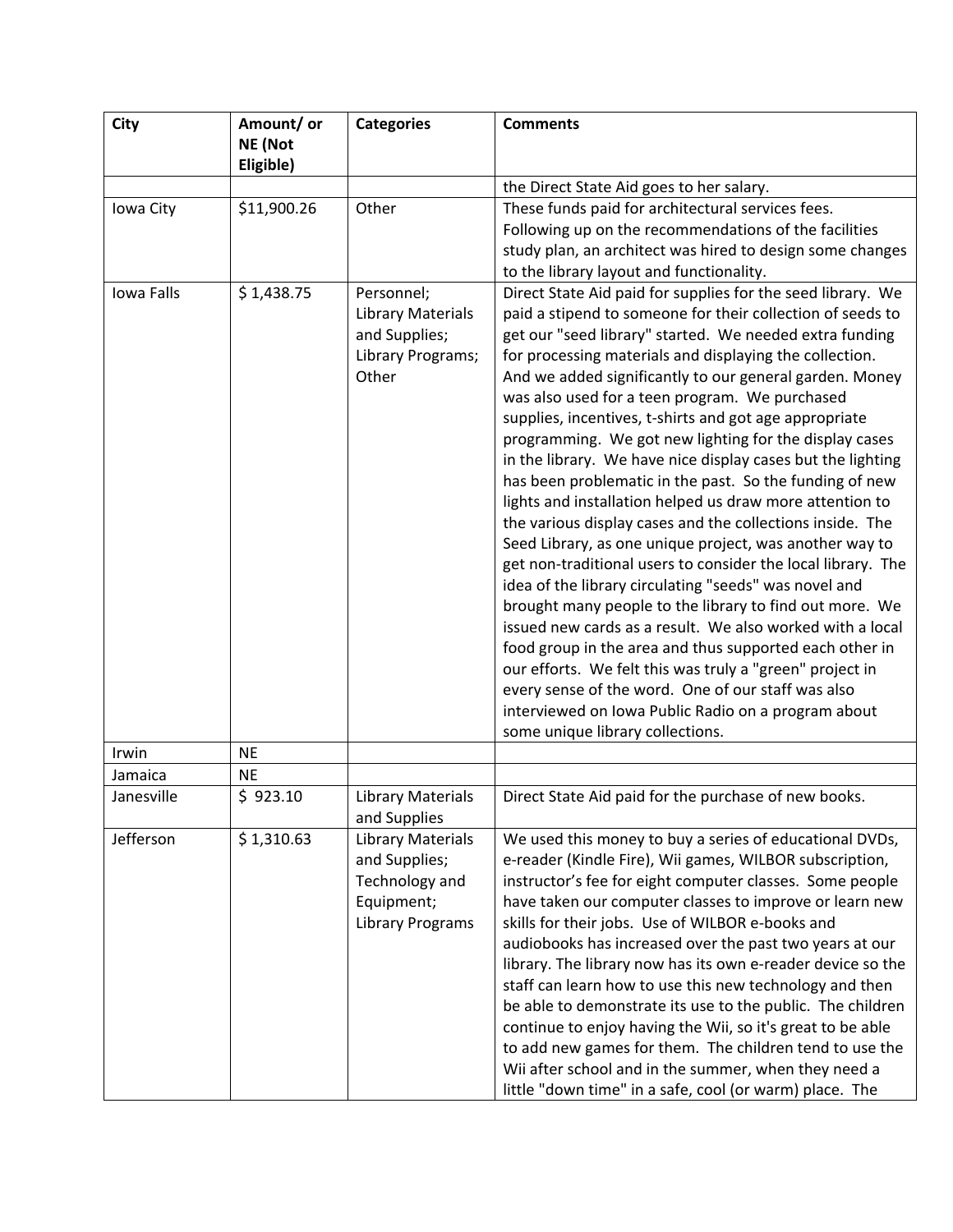| City     | Amount/ or | <b>Categories</b>        | <b>Comments</b>                                                                                                     |
|----------|------------|--------------------------|---------------------------------------------------------------------------------------------------------------------|
|          | NE (Not    |                          |                                                                                                                     |
|          | Eligible)  |                          |                                                                                                                     |
|          |            |                          | educational DVD series are about new travel,                                                                        |
|          |            |                          | reminiscence, and history. They are for everyone's use,                                                             |
|          |            |                          | but will be promoted especially to our assisted living,                                                             |
|          |            |                          | retirement, and long-term care facilities for use in their                                                          |
|          |            |                          | activies with their residents.                                                                                      |
| Jesup    | \$1,068.58 | <b>Library Materials</b> | We bought a variety of both fiction and non-fiction                                                                 |
|          |            | and Supplies;            | elementary and middle school books for \$1002.00 to help                                                            |
|          |            | Technology and           | our collection. We purchased our yearly contract with                                                               |
|          |            | Equipment;               | Overdrive for e-books and audio downloads with the                                                                  |
|          |            | <b>Library Programs</b>  | Direct State Aid money this year because my budget has                                                              |
|          |            |                          | been cut so severely. We purchased a movie license with                                                             |
|          |            |                          | the help of these funds. We show movies on early-out                                                                |
|          |            |                          | days from school. We have "Monday Movies for the                                                                    |
|          |            |                          | Mature" one Monday a month. We always have good                                                                     |
|          |            |                          | crowds and with our own popcorn popper we make                                                                      |
| Jewell   | \$882.37   |                          | popcorn.                                                                                                            |
|          |            | Furniture                | These funds added additional shelving in our children's                                                             |
|          |            |                          | department. The shelf space in our children's department                                                            |
|          |            |                          | was very tight; there was limited space for adding to this                                                          |
|          |            |                          | part of our collection. After the additional shelving was<br>installed, the community enjoyed the visual display of |
|          |            |                          | books, without having the books packed in so tightly in                                                             |
|          |            |                          | the shelves. We have received positive feedback from our                                                            |
|          |            |                          | community from the added shelves in this department.                                                                |
| Johnston | \$3,227.25 | <b>Library Materials</b> | Direct State Aid enabled us to initiate an OverDrive                                                                |
|          |            | and Supplies;            | Advantage account for additional e-books for our                                                                    |
|          |            | Technology and           | residents. In addition, it allowed us to initiate a Freegal                                                         |
|          |            | Equipment                | account for downloadable music. As part of the addition                                                             |
|          |            |                          | of Freegal, we were required to invest in a SIP2 license to                                                         |
|          |            |                          | authenticate our downloadable music users against our                                                               |
|          |            |                          | integrated library system. Direct State Aid funds were                                                              |
|          |            |                          | used to supplement the cost of this purchase. The use of                                                            |
|          |            |                          | downloadable e-books by our library users has increased                                                             |
|          |            |                          | sharply this past fiscal year. Offering titles specifically for                                                     |
|          |            |                          | our users through OverDrive Advantage should make                                                                   |
|          |            |                          | certain popular titles more available to them. We have                                                              |
|          |            |                          | been interested in downloadable music for the past few                                                              |
|          |            |                          | years and felt that FY12 was a good time to invest in this                                                          |
|          |            |                          | service for Johnston cardholders.                                                                                   |
| Joice    | \$752.60   | <b>Library Materials</b> | We purchased the NEIBORS/Overdrive Program for our                                                                  |
|          |            | and Supplies             | library and spent the remaining money on new children's                                                             |
|          |            |                          | books. Without this money we would not have been able                                                               |
|          |            |                          | to purchase the Neibors/Overdrive program.                                                                          |
| Kalona   | \$1,238.07 | Technology and           | Direct State Aid helped us to upgrade and maintain the                                                              |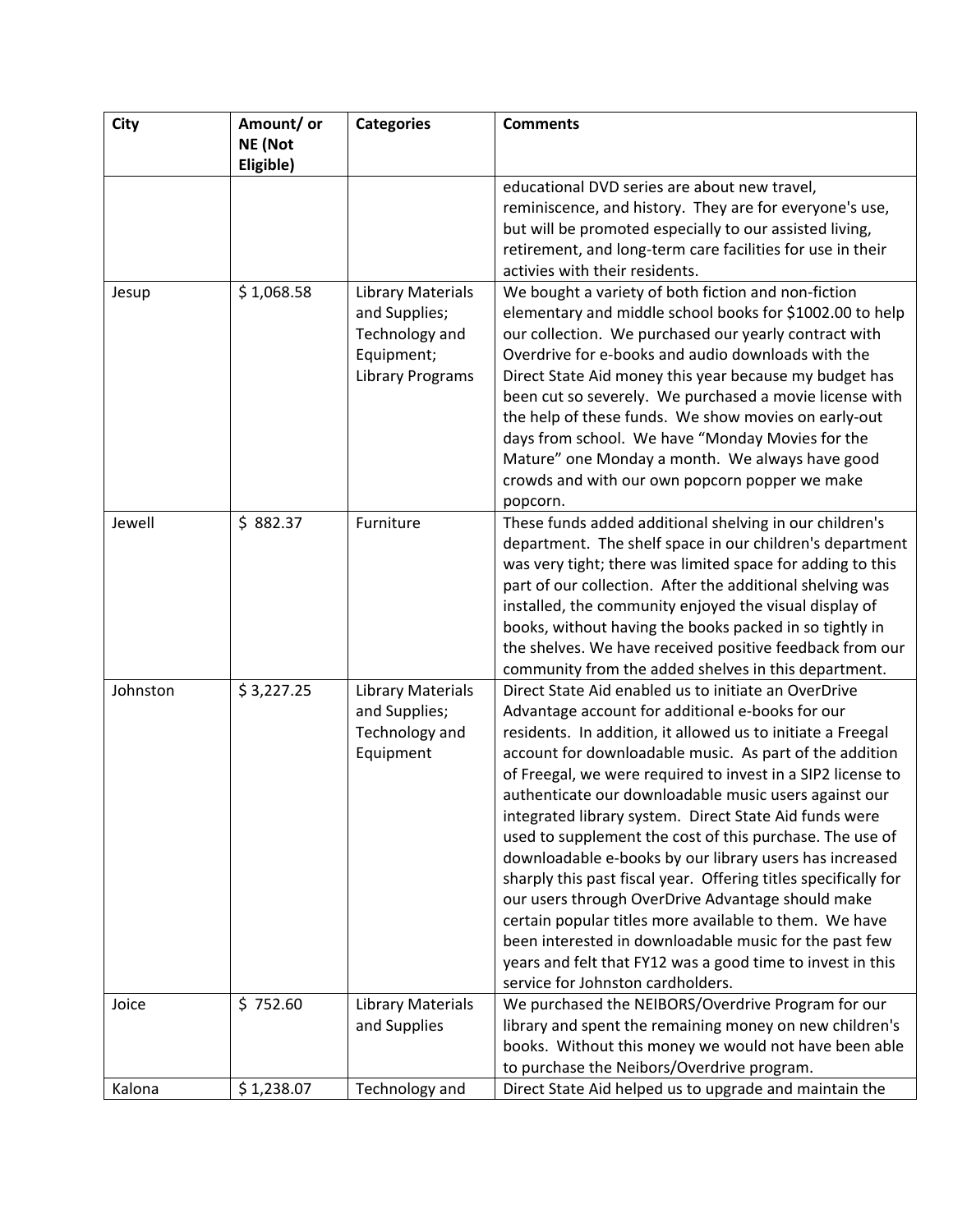| <b>City</b> | Amount/ or | <b>Categories</b>        | <b>Comments</b>                                              |
|-------------|------------|--------------------------|--------------------------------------------------------------|
|             | NE (Not    |                          |                                                              |
|             | Eligible)  |                          |                                                              |
|             |            | Equipment                | technology in the library. Unexpected upgrades needed        |
|             |            |                          | to be done on some of the equipment and systems in the       |
|             |            |                          | library, in addition to the regular maintenance. Direct      |
|             |            |                          | State Aid helped us pay for this. Keeping up with            |
|             |            |                          | technology gets more expensive every year, and the           |
|             |            |                          | community expects us to keep up. This money helps us         |
|             |            |                          | with our funding for technology, and the community has       |
|             |            |                          | shown support for this by their increased usage of the       |
|             |            |                          | library computers, Wi-Fi, digital materials and everything   |
|             |            |                          | else that goes into running a library today.                 |
| Kanawha     | \$799.73   | <b>Library Materials</b> | The Kanawha Library purchased junior non-fiction titles      |
|             |            | and Supplies             | with this money. Our long range goals include increasing     |
|             |            |                          | the children's collection, and we moved toward               |
|             |            |                          | accomplishing this goal with this major purchase.            |
|             |            |                          | Children are now able to have current non-fiction titles     |
|             |            |                          | that appeal to topics of the present. We have seen           |
|             |            |                          | increased usage of the library by children.                  |
| Kensett     | \$535.36   | <b>Library Materials</b> | We used these funds to update the easy and Juvenile          |
|             |            | and Supplies             | fiction sections with new books.                             |
| Keokuk      | \$2,077.85 | Technology and           | We used Direct State Aid to buy three wireless people        |
|             |            | Equipment                | counters, with one data controller, and server software to   |
|             |            |                          | keep statistics of patron visits and trends. With wireless   |
|             |            |                          | people counters the library will be able to get a complete   |
|             |            |                          | picture of how many people use the library for our           |
|             |            |                          | statistics. With wireless counters on the front and back     |
|             |            |                          | entryway doors, we will finally know how many people         |
|             |            |                          | attend meetings and programs in two of our meeting           |
|             |            |                          | rooms when those patrons enter and exit without              |
|             |            |                          | entering the main library. Statistics will be more           |
|             |            |                          | accurate, even down to the half hour, which could help       |
|             |            |                          | our case for funding, and help the library board make        |
|             |            |                          | decisions about library hours. It will also shorten closing  |
|             |            |                          | procedures, because information will be sent to a            |
|             |            |                          | computer and staff will no longer have to write down         |
|             |            |                          | numbers from the counters at the end of the day.             |
| Keosauqua   | \$531.06   | Capital                  | We used Direct State Aid to remodel our outside              |
|             |            | Improvements             | landscaping; i.e. plants, bushes, mulch, fertilizer, weed    |
|             |            |                          | killer, etc. The landscaping makes the library as attractive |
|             |            |                          | on the outside as it is on the inside. People see what       |
|             |            |                          | you've done on the outside and come in to compliment         |
|             |            |                          | you on it, and then when they walk in you hear how           |
|             |            |                          | beautiful it is on the inside as well and how much           |
|             |            |                          | different it is than when they were younger and came to      |
|             |            |                          | the librarythen they pick up a book, maybe get a new         |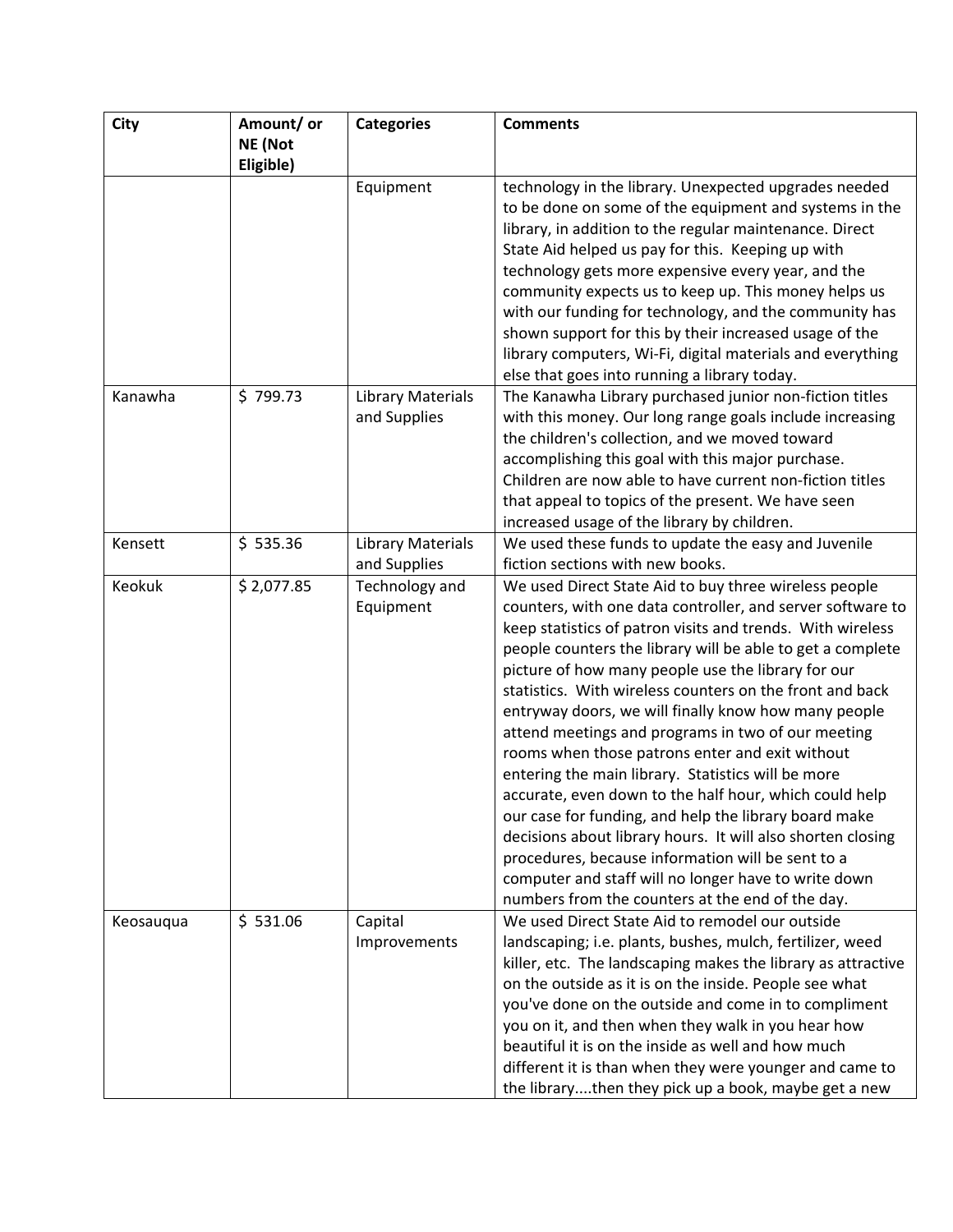| <b>City</b> | Amount/ or<br>NE (Not | <b>Categories</b>                                                                  | <b>Comments</b>                                                                                                                                                                                                                                                                                                                                                                                                                                                                                                                                                                                                                                                                                                                                                                                                                                                                                                                                                                                                                                                                                                 |
|-------------|-----------------------|------------------------------------------------------------------------------------|-----------------------------------------------------------------------------------------------------------------------------------------------------------------------------------------------------------------------------------------------------------------------------------------------------------------------------------------------------------------------------------------------------------------------------------------------------------------------------------------------------------------------------------------------------------------------------------------------------------------------------------------------------------------------------------------------------------------------------------------------------------------------------------------------------------------------------------------------------------------------------------------------------------------------------------------------------------------------------------------------------------------------------------------------------------------------------------------------------------------|
|             | Eligible)             |                                                                                    | library card and check the book out (when they haven't<br>been in the library for over 10 years!!) I say that's an<br>accomplishment!                                                                                                                                                                                                                                                                                                                                                                                                                                                                                                                                                                                                                                                                                                                                                                                                                                                                                                                                                                           |
| Keota       | \$778.32              | <b>Library Programs</b>                                                            | We use the funding from Direct State Aid toward our<br>Summer Reading Program every year. We are a very small<br>community and it is sometimes hard to stretch a dollar.<br>The money we receive from the state helps to purchase<br>books, craft supplies, prizes and incentives. Without the<br>help from the state we would have a very difficult time<br>providing the crafts, snacks, rewards, etc. for our summer<br>programming. We appreciate it so much. Thank you.                                                                                                                                                                                                                                                                                                                                                                                                                                                                                                                                                                                                                                    |
| Keystone    | \$750.74              | <b>Library Materials</b><br>and Supplies                                           | We started an Advantage Collection through Overdrive<br>using these funds. This will let us start our own small e-<br>book collection of direct interest to our patrons available<br>through the NEIBORS program. This will help us better<br>serve the people using e-readers and make more titles<br>available to them.                                                                                                                                                                                                                                                                                                                                                                                                                                                                                                                                                                                                                                                                                                                                                                                       |
| Kimballton  | <b>NE</b>             |                                                                                    |                                                                                                                                                                                                                                                                                                                                                                                                                                                                                                                                                                                                                                                                                                                                                                                                                                                                                                                                                                                                                                                                                                                 |
| Kingsley    | \$630.46              | Personnel;<br><b>Library Materials</b><br>and Supplies;<br><b>Library Programs</b> | Direct State Aid went toward supplies for crafts and an<br>entertainer for the Summer Library Program. If we didn't<br>get this money we wouldn't be able to hire someone<br>extra for entertainment and hire someone to help with<br>the Summer Reading Program.                                                                                                                                                                                                                                                                                                                                                                                                                                                                                                                                                                                                                                                                                                                                                                                                                                               |
| Klemme      | \$787.39              | Technology and<br>Equipment                                                        | We purchased three new computers for the public to use<br>with these funds. Thank you!                                                                                                                                                                                                                                                                                                                                                                                                                                                                                                                                                                                                                                                                                                                                                                                                                                                                                                                                                                                                                          |
| Knoxville   | \$1,719.83            | Technology and<br>Equipment;<br>Furniture;<br>Library Programs;<br>Other           | We had to replace some of the equipment for technology<br>such as the power strip on the children's OPAC, and<br>several of the modems and routers for faster Internet<br>accessibility using these funds. We have a little money in<br>the budget for technology and unexpected breakdowns.<br>We replaced eight of the computer chairs for public use.<br>The old chairs dated back to 1967. This year marked the<br>100th anniversary of the library, so we wanted to offer<br>more programs for adults, as well as children and teens.<br>We used the funds to have authors and presenters at the<br>library. We spent money on advertising, printing and<br>publishing for our big celebration of the library's 100th<br>anniversary. The half-page advertisement reached several<br>thousands of households in Marion County. We also<br>printed booklets to promote our expansion project. We<br>feel that our 100th year anniversary was successful. It<br>also launched a capital campaign for an expansion<br>project, so we felt that promotion of library services and<br>programs was appropriate. |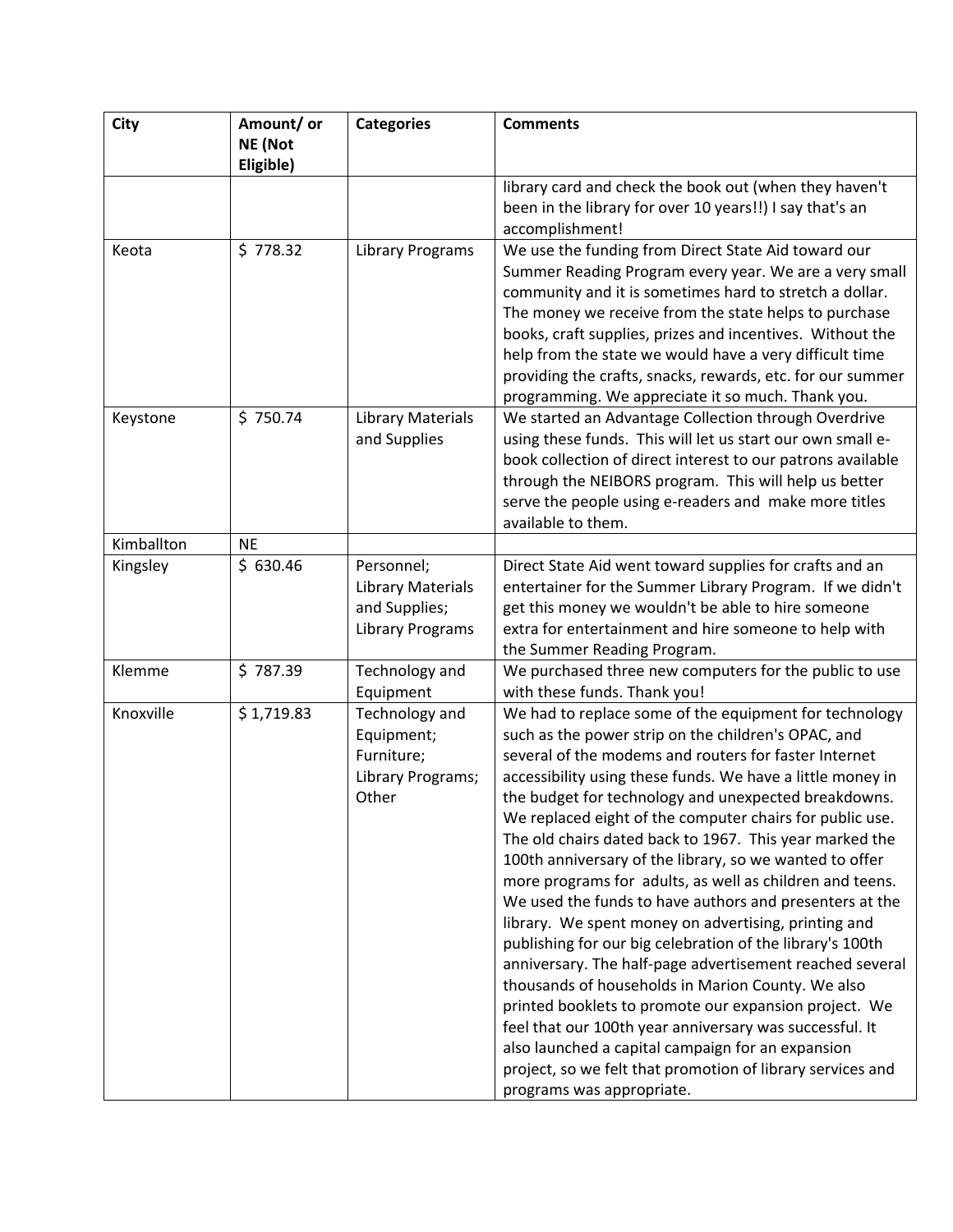| <b>City</b>   | Amount/ or | <b>Categories</b>                                                                                    | <b>Comments</b>                                                                                                                                                                                                                                                                                                                                                                                                                                                                                                                                                                                                                                                                                                                                                                                                                                                                                                                                                                                                                                                                                                                                                                                                                                                                                                                                                                                                                                                                                                                                                                                                                                                                                                                                                                                                            |
|---------------|------------|------------------------------------------------------------------------------------------------------|----------------------------------------------------------------------------------------------------------------------------------------------------------------------------------------------------------------------------------------------------------------------------------------------------------------------------------------------------------------------------------------------------------------------------------------------------------------------------------------------------------------------------------------------------------------------------------------------------------------------------------------------------------------------------------------------------------------------------------------------------------------------------------------------------------------------------------------------------------------------------------------------------------------------------------------------------------------------------------------------------------------------------------------------------------------------------------------------------------------------------------------------------------------------------------------------------------------------------------------------------------------------------------------------------------------------------------------------------------------------------------------------------------------------------------------------------------------------------------------------------------------------------------------------------------------------------------------------------------------------------------------------------------------------------------------------------------------------------------------------------------------------------------------------------------------------------|
|               | NE (Not    |                                                                                                      |                                                                                                                                                                                                                                                                                                                                                                                                                                                                                                                                                                                                                                                                                                                                                                                                                                                                                                                                                                                                                                                                                                                                                                                                                                                                                                                                                                                                                                                                                                                                                                                                                                                                                                                                                                                                                            |
|               | Eligible)  |                                                                                                      |                                                                                                                                                                                                                                                                                                                                                                                                                                                                                                                                                                                                                                                                                                                                                                                                                                                                                                                                                                                                                                                                                                                                                                                                                                                                                                                                                                                                                                                                                                                                                                                                                                                                                                                                                                                                                            |
| La Porte City | \$994.86   | <b>Library Materials</b><br>and Supplies;<br>Technology and<br>Equipment;<br><b>Library Programs</b> | This money was used to buy new books for children and<br>youth. The NEIBORS (North Eastern Iowa Bridge to Online<br>Resource Sharing) program was installed and<br>implemented on our library website. Bookmarks, posters,<br>and craft supplies for reading programs and special<br>activity days for children were produced. Because of the<br>new NEIBORS program availability on our website, our<br>patrons can check out e-books, audiobooks, download<br>software, and load music on to iPods and MP3 devices<br>without having to come into the library. These loadable<br>selections mean patrons are able to checkout an even<br>wider selection of books, at no cost, than our small library<br>can offer, and do it from other locations at any time of<br>the day or night. This makes using the library more<br>convenient for individuals who may not be able to get<br>into the library during regular hours, or come to the<br>library because of a handicap or illness. And because of<br>the increasing popularity and use of electronics the library<br>is keeping up with current technology and the<br>requirements of patrons in our community. One goal of<br>the library is to encourage children at an early age to<br>participate in and enjoy reading. Having a wide variety of<br>new books for children and youth on hand keeps them<br>interested and engaged in the activity of reading.<br>Whether they read for learning or pleasure their levels of<br>comprehension and understanding are developed.<br>Enjoyment of reading at a young age also promotes<br>family time, since young children need an older individual<br>to read to them. Later, children become more<br>independent as they learn to read on their own. These<br>new books available at the library, along with the |
|               |            |                                                                                                      | promotion of reading, will help children develop in many<br>important ways.                                                                                                                                                                                                                                                                                                                                                                                                                                                                                                                                                                                                                                                                                                                                                                                                                                                                                                                                                                                                                                                                                                                                                                                                                                                                                                                                                                                                                                                                                                                                                                                                                                                                                                                                                |
| Lacona        | \$496.05   | Personnel                                                                                            | We used Direct State Aid to pay my salary during the<br>transition from previous director to me, which went as<br>smoothly as possible when she was able to train me on<br>the job in the basics. The PLM1 class (transportation, etc.<br>also paid for with these funds) taught me a lot more and<br>is the first half of the training I need to be certified (a job<br>requirement) as a public library director.                                                                                                                                                                                                                                                                                                                                                                                                                                                                                                                                                                                                                                                                                                                                                                                                                                                                                                                                                                                                                                                                                                                                                                                                                                                                                                                                                                                                        |
| Lake City     | \$1,022.71 | <b>Library Materials</b><br>and Supplies                                                             | We used this money to buy large print books. With an<br>aging population, Lake City has a real need for special<br>collections and services that meet this demographic.<br>More and more people are requesting large print books,<br>making it the most used segment of our collection. We                                                                                                                                                                                                                                                                                                                                                                                                                                                                                                                                                                                                                                                                                                                                                                                                                                                                                                                                                                                                                                                                                                                                                                                                                                                                                                                                                                                                                                                                                                                                 |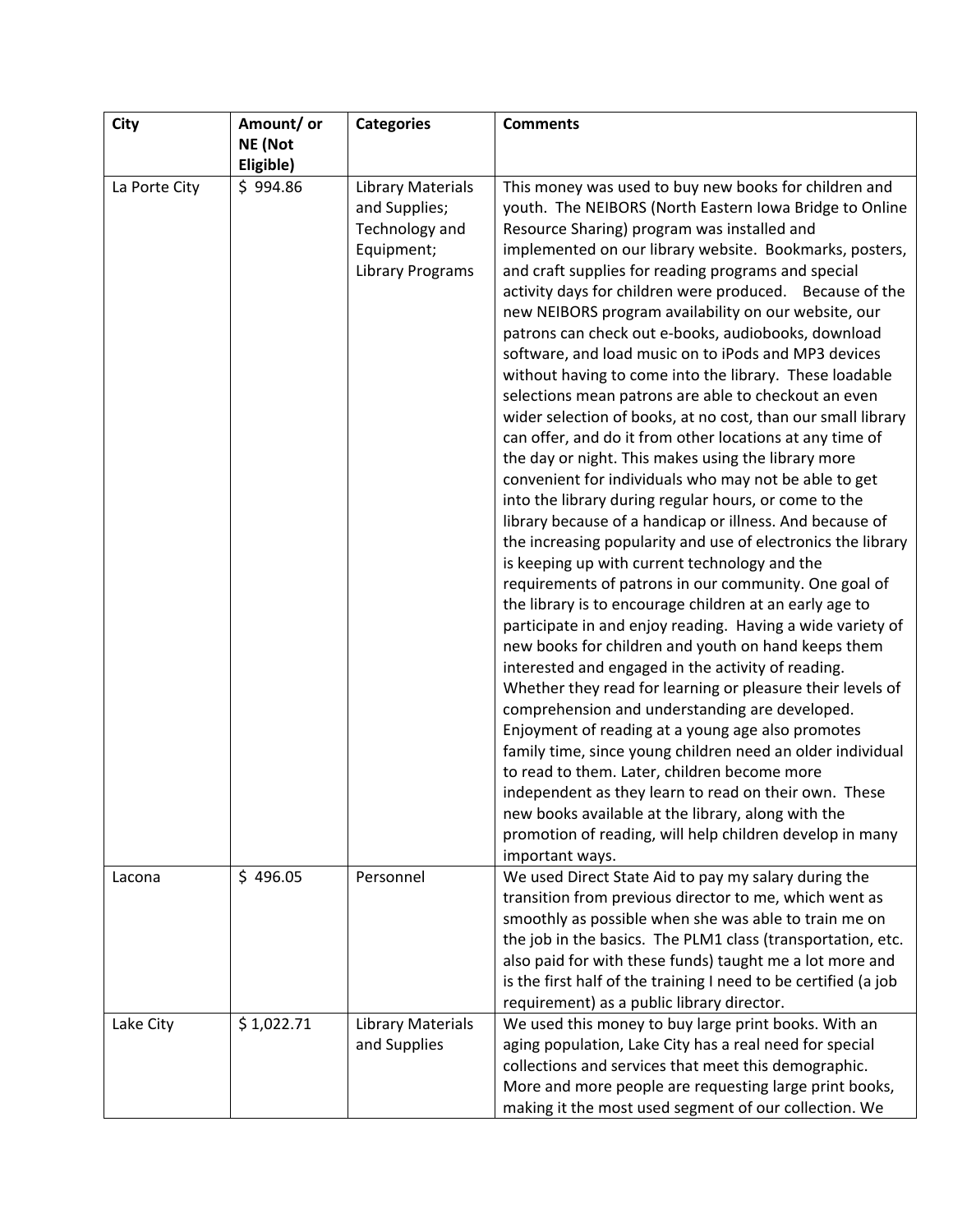| City       | Amount/ or | <b>Categories</b>            | <b>Comments</b>                                                                                                   |
|------------|------------|------------------------------|-------------------------------------------------------------------------------------------------------------------|
|            | NE (Not    |                              |                                                                                                                   |
|            | Eligible)  |                              | also deliver books to the local care center twice each                                                            |
|            |            |                              | month.                                                                                                            |
| Lake Mills | \$996.84   | Capital                      | We used this money as our 25% of the cost of remodeling                                                           |
|            |            | Improvements                 | our restrooms. The rest of the money came from grants.                                                            |
| Lake Park  | \$830.14   | <b>Library Materials</b>     | We spent the money on books to support the Summer                                                                 |
|            |            | and Supplies                 | Reading Program. Also some of the older people have                                                               |
|            |            |                              | wanted more audio books, so we purchased about 45 of                                                              |
|            |            |                              | those from another library.                                                                                       |
| Lake View  | \$864.11   | Personnel;                   | The entire amount received was again used to help pay                                                             |
|            |            | Technology and               | our technology lady who keeps our computers virus free                                                            |
|            |            | Equipment                    | and is available whenever we have a computer issue. Her                                                           |
|            |            |                              | yearly pay is higher than the amount received from Direct                                                         |
|            |            |                              | State Aid.                                                                                                        |
| Lakota     | \$746.04   | Personnel;<br>Technology and | Direct State Aid was used for a copy machine lease.<br>It was a tremendous help. People really depend on this     |
|            |            | Equipment                    | service. I was also able to attend some valuable training.                                                        |
| Lamoni     | \$939.96   | Technology and               | Annual hosting fee for Follett Destiny library management                                                         |
|            |            | Equipment                    | system was paid for with Direct State Aid. The very old                                                           |
|            |            |                              | server that self-hosted our very old library management                                                           |
|            |            |                              | system software crashed in the spring of 2011, after our                                                          |
|            |            |                              | budget for the 2011-2012 fiscal year had been set. With                                                           |
|            |            |                              | the new, hosted system, library staff spend less time                                                             |
|            |            |                              | maintaining the server and software and running                                                                   |
|            |            |                              | backups, and thus have more time available to help                                                                |
|            |            |                              | patrons. Our new system allowed us to put the library                                                             |
|            |            |                              | catalog on our website, making library materials more<br>accessible to the community.                             |
| Lamont     | <b>NE</b>  |                              |                                                                                                                   |
| Lansing    | \$834.39   | <b>Library Materials</b>     | \$389.91 was spent on our subscription to the NEIBORS                                                             |
|            |            | and Supplies                 | program so our patrons can download audio books                                                                   |
|            |            |                              | \$449.48 was spent on magazine subscriptions.                                                                     |
|            |            |                              | Because of this state aid we were able to continue with                                                           |
|            |            |                              | the NEIBORS program and order a good selection of                                                                 |
|            |            |                              | magazines for our library.                                                                                        |
| Larchwood  | \$591.63   | <b>Library Materials</b>     | We spent this money on audio and paperback books.                                                                 |
|            |            | and Supplies                 | There has been more interest from men and young men                                                               |
|            |            |                              | coming to the library in reading Westerns or listening to                                                         |
|            |            |                              | Western audiobooks. Many men check out audiobooks                                                                 |
|            |            |                              | to listen to in their trucks, tractors, and combines. They<br>really appreciate it whenever we have new books for |
|            |            |                              | them to listen to.                                                                                                |
| Laurel     | <b>NE</b>  |                              |                                                                                                                   |
| Laurens    | \$856.26   | Capital                      | This money paid for the new cement pad on which our                                                               |
|            |            | Improvements                 | new bike rack (which was purchased as a project by our                                                            |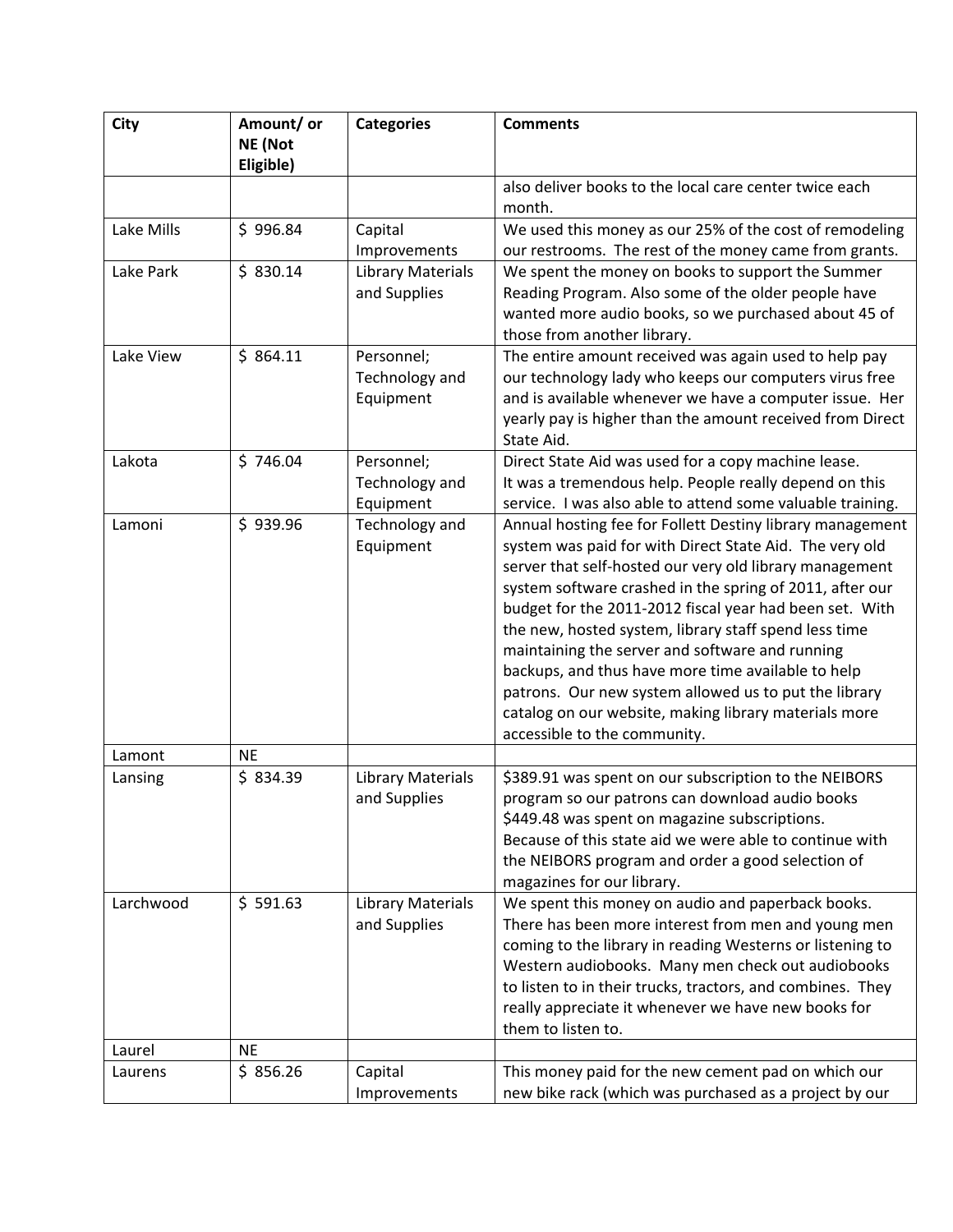| City      | Amount/ or | <b>Categories</b>        | <b>Comments</b>                                                                                                         |
|-----------|------------|--------------------------|-------------------------------------------------------------------------------------------------------------------------|
|           | NE (Not    |                          |                                                                                                                         |
|           | Eligible)  |                          |                                                                                                                         |
|           |            |                          | Library Foundation) was placed. This has greatly                                                                        |
|           |            |                          | improved building accessibility during our busy summer                                                                  |
|           |            |                          | months - especially during the Summer Reading Program!                                                                  |
| Lawler    | \$765.35   | <b>Library Materials</b> | Direct State Aid paid for books for all ages. An indirect                                                               |
|           |            | and Supplies             | result of purchasing more children's books is that they                                                                 |
|           |            |                          | have brought more kids into my library. Thus, when I<br>recently applied for a Libri Foundation Grant, I was able       |
|           |            |                          | to use those increased numbers of children in my                                                                        |
|           |            |                          | application. They want to see that you have an active                                                                   |
|           |            |                          | youth department, and you can't have that without good                                                                  |
|           |            |                          | reading material. Yes, we did receive the grant.                                                                        |
| Le Claire | \$1,112.61 | <b>Library Materials</b> | FY12 Direct State Aid funding was instrumental in                                                                       |
|           |            | and Supplies;            | supporting library services at LeClaire Community Library                                                               |
|           |            | Technology and           | in the areas of public access services, acquisition of library                                                          |
|           |            | Equipment;               | materials, children's programming and technology. Direct                                                                |
|           |            | <b>Library Programs</b>  | State Aid funds provided financial assistance in 1) the                                                                 |
|           |            |                          | replacement of a 10-year-old copier which provides local                                                                |
|           |            |                          | public access to residents who do not own personal                                                                      |
|           |            |                          | computers or have access to business machines to                                                                        |
|           |            |                          | copy/scan personal business documents; 2) the                                                                           |
|           |            |                          | acquisition of thematic library materials for year-round                                                                |
|           |            |                          | children's story time programs, which support the                                                                       |
|           |            |                          | library's efforts in encouraging library use and a love of                                                              |
|           |            |                          | reading in our youngest patrons; 3) obtaining necessary                                                                 |
|           |            |                          | program supplies to support year-round children's story                                                                 |
|           |            |                          | time activities, which encourages creativity & supports                                                                 |
|           |            |                          | the library's early childhood reading program objectives                                                                |
|           |            |                          | (reading, socialization, joy & fun!!); 4) the renewal of<br>virus protection software licenses for the library's public |
|           |            |                          | access computers, which are largely inoperable without                                                                  |
|           |            |                          | up-to-date protection software.                                                                                         |
| Le Grand  | \$806.05   | Capital                  | We used Direct State Aid money to pay for one-fifth the                                                                 |
|           |            | Improvements             | cost of replacing our 32-year-old furnace and air                                                                       |
|           |            |                          | conditioner. This will save the library a considerable                                                                  |
|           |            |                          | amount of money in energy efficiency.                                                                                   |
| Le Mars   | \$1,999.94 | Technology and           | We purchased two new patron computers with Direct                                                                       |
|           |            | Equipment                | State Aid.                                                                                                              |
| Ledyard   | \$292.62   | <b>Library Materials</b> | We purchased 4 audio books for \$75.91 with this money.                                                                 |
|           |            | and Supplies;            | The library also purchased four guest chairs.                                                                           |
|           |            | Furniture                |                                                                                                                         |
| Lehigh    | \$772.51   | Personnel;               | We used this money to buy extra children's books and to                                                                 |
|           |            | <b>Library Materials</b> | purchase Summer Reading Program craft and activity                                                                      |
|           |            | and Supplies;            | supplies. It also went to pay staff for extra hours during                                                              |
|           |            | <b>Library Programs</b>  | fundraisers and Summer Reading Program.                                                                                 |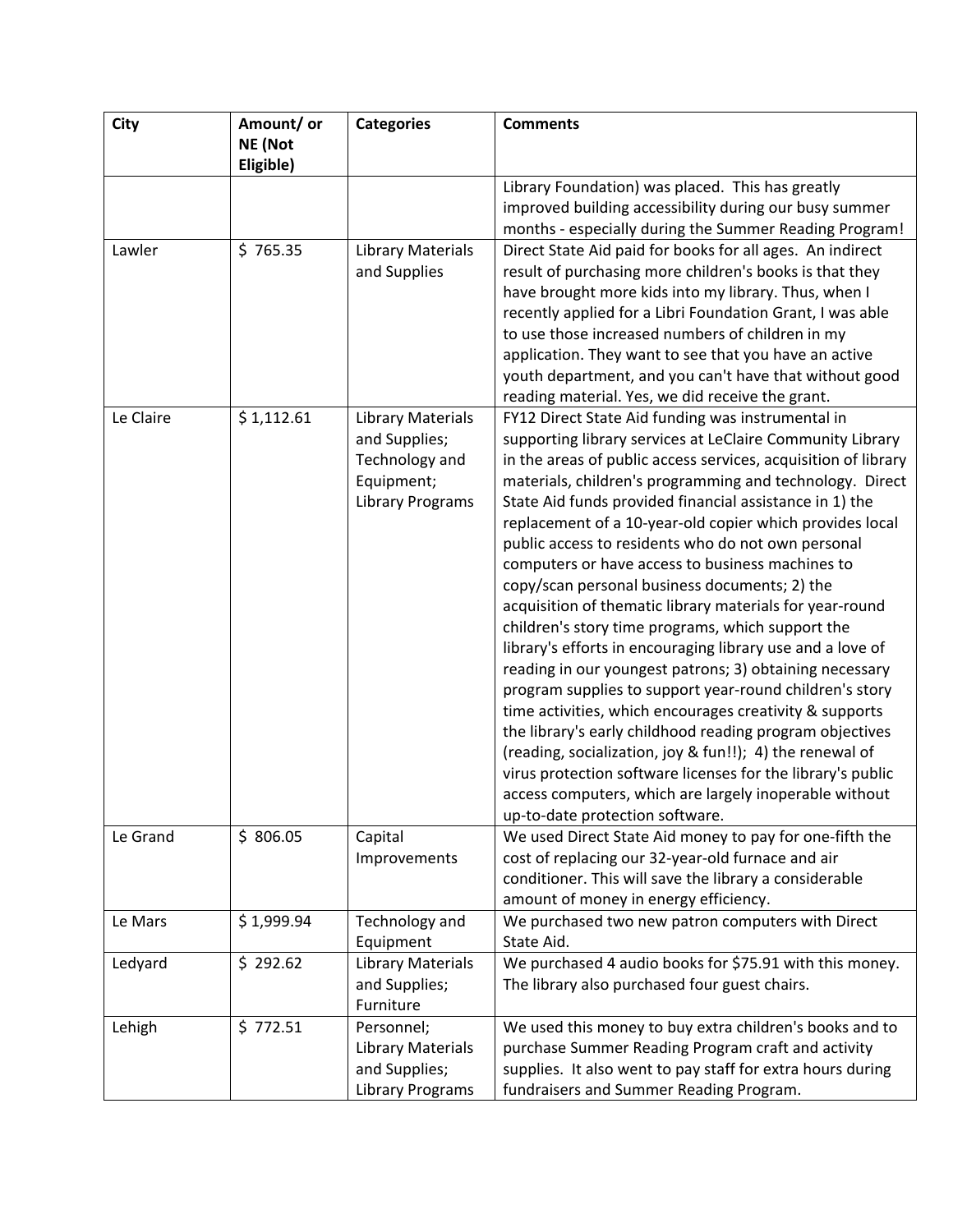| <b>City</b>         | Amount/ or | <b>Categories</b>                                                                                    | <b>Comments</b>                                                                                                                                                                                                                                                                                                                                                                                                                                                                                                                                                                                                                                                                                                                                                                             |
|---------------------|------------|------------------------------------------------------------------------------------------------------|---------------------------------------------------------------------------------------------------------------------------------------------------------------------------------------------------------------------------------------------------------------------------------------------------------------------------------------------------------------------------------------------------------------------------------------------------------------------------------------------------------------------------------------------------------------------------------------------------------------------------------------------------------------------------------------------------------------------------------------------------------------------------------------------|
|                     | NE (Not    |                                                                                                      |                                                                                                                                                                                                                                                                                                                                                                                                                                                                                                                                                                                                                                                                                                                                                                                             |
|                     | Eligible)  |                                                                                                      |                                                                                                                                                                                                                                                                                                                                                                                                                                                                                                                                                                                                                                                                                                                                                                                             |
|                     |            |                                                                                                      |                                                                                                                                                                                                                                                                                                                                                                                                                                                                                                                                                                                                                                                                                                                                                                                             |
| Lenox               | \$837.40   | <b>Library Materials</b><br>and Supplies                                                             | Direct State aid was spent on new books.                                                                                                                                                                                                                                                                                                                                                                                                                                                                                                                                                                                                                                                                                                                                                    |
| Leon                | \$614.49   | Personnel;<br><b>Library Programs</b>                                                                | Direct State Aid went towards personnel and our Summer<br>Library Program. Having the funding to continue the<br>employment of a high school youth who was originally<br>hired with local funding was a big help to us. His speed<br>and technological expertise were assests in plugging him<br>into areas where we needed extra help. He was<br>fundamental to helping us move the work of the library<br>forward. I would definitely be interested in employing a<br>youth again. The funds also support our Summer Reading<br>Program expenses which was extremely helpful in freeing<br>up other funds to put towards a new sidewalk for the<br>building. The sidewalk is a great addition to the facility<br>and aids in the general appearance and functionality of<br>our building. |
| Letts               | \$744.36   | Personnel                                                                                            | This amount was spent on salaries for our extend hours.                                                                                                                                                                                                                                                                                                                                                                                                                                                                                                                                                                                                                                                                                                                                     |
| Lewis               | \$514.99   | <b>Library Materials</b><br>and Supplies;<br>Technology and<br>Equipment;<br><b>Library Programs</b> | This money went towards purchasing Children Choice<br>Award books and was applied toward a new computer.<br>The funds also helped pay for our Summer Library<br>Program. Our computers receive a lot of use and we were<br>very glad to be able to have the funding to apply toward a<br>new one.                                                                                                                                                                                                                                                                                                                                                                                                                                                                                           |
| <b>Lime Springs</b> | \$781.19   | <b>Library Materials</b><br>and Supplies;<br>Technology and<br>Equipment                             | These funds were used to purchase toner for the HP Color<br>Laserjet printer. The funds were also used to purchase a<br>maintenance agreement for the copy machine. The toner<br>is very expensive and the maintenance agreement<br>needed to be renewed. Our copy machine and colored<br>printer is used daily. Our library appreciates the money<br>we receive from Direct State Aid.                                                                                                                                                                                                                                                                                                                                                                                                     |
| Linden              | \$462.92   | <b>Library Materials</b><br>and Supplies                                                             | This money was spent for new children's and adult books.                                                                                                                                                                                                                                                                                                                                                                                                                                                                                                                                                                                                                                                                                                                                    |
| Linn Grove          | \$267.59   | <b>Library Materials</b><br>and Supplies                                                             | Direct State Aid went towards Christian fiction, mystery,<br>and children's books. Patrons have been visiting more<br>often since there is now a lot of new reading material.                                                                                                                                                                                                                                                                                                                                                                                                                                                                                                                                                                                                               |
| Lisbon              | \$1,044.13 | <b>Library Materials</b><br>and Supplies;<br>Technology and<br>Equipment                             | NEIBORS online audio and e-book subscription via Iowa<br>Library Services was paid for with Direct State Aid. We<br>also bought Tumble-books' online children's stories and<br>games and a computer network rebuild to replace Wi-Fi.                                                                                                                                                                                                                                                                                                                                                                                                                                                                                                                                                       |
| Little Rock         | \$515.65   | Personnel;<br><b>Library Materials</b><br>and Supplies;<br><b>Library Programs</b>                   | We bought books and book covers, and prizes and crafts<br>with this money. Without this funding our Summer<br>Reading Program would really go downhill. I believe the<br>better the prize, the more the child strives for it by                                                                                                                                                                                                                                                                                                                                                                                                                                                                                                                                                             |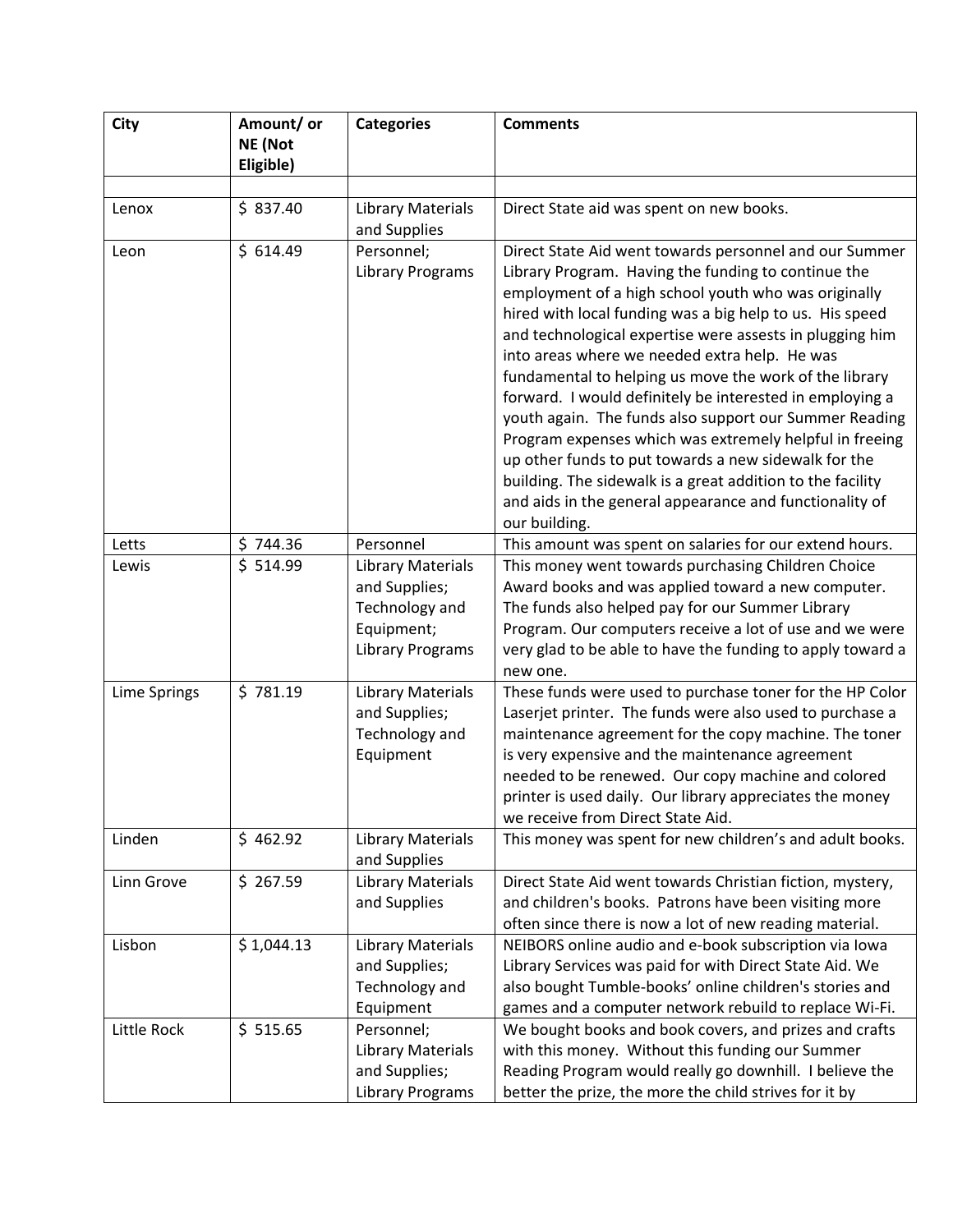| <b>City</b>        | Amount/ or | <b>Categories</b>        | <b>Comments</b>                                               |
|--------------------|------------|--------------------------|---------------------------------------------------------------|
|                    | NE (Not    |                          |                                                               |
|                    | Eligible)  |                          |                                                               |
|                    |            |                          | reading more. The money also paid for transportation to       |
|                    |            |                          | take Public Library Management classes.                       |
| Livermore          | \$757.31   | <b>Library Materials</b> | Direct State Aid paid for work supplies, bulletin board       |
|                    |            | and Supplies;            | supplies, a maintenance agreement on the copier, anti-        |
|                    |            | Technology and           | virus programs for computers, books and crafts for the        |
|                    |            | Equipment;               | Summer Reading Program and postage to return books            |
|                    |            | <b>Library Programs</b>  | borrowed for our book club.                                   |
| Logan              | \$866.40   | <b>Library Materials</b> | Half of these funds were spent on large print books and       |
|                    |            | and Supplies             | half on audio books. Once again we are able to provide        |
|                    |            |                          | more for our ever increasing population of patrons who        |
|                    |            |                          | need large print or audio books to listen to.                 |
| Lohrville          | \$789.90   | <b>Library Materials</b> | This money went towards large print books, a new EXIT         |
|                    |            | and Supplies;            | sign, an electrician to update the outdoor lighting, a new    |
|                    |            | Capital                  | banner displaying the library's name on the side of the       |
|                    |            | Improvements;            | building, and 10 copies of "Language of Flowers" for our      |
|                    |            | <b>Library Programs</b>  | bookclub. We have loaned them to five libraries after         |
|                    |            |                          | purchasing them. Lohrville is a small community so the        |
|                    |            |                          | library plays an important role. Our elementary school        |
|                    |            |                          | closed in May. The library needs to fill some of the loss, so |
|                    |            |                          | we have expanded our book collection in the children's        |
|                    |            |                          | and young adult sections. We also host a coffee club for      |
|                    |            |                          | retirees. The funding from the state helps us pay for         |
|                    |            |                          | additional needs.                                             |
| <b>Lost Nation</b> | \$478.15   | Personnel;               | We purchased children's and young adult books for our         |
|                    |            | <b>Library Materials</b> | Summer Reading Program. Program numbers increased             |
|                    |            | and Supplies             | and more young patrons finished the program which I           |
|                    |            |                          | believe is due to new reading material. The library is        |
|                    |            |                          | easier to manage after my Public Library Management           |
|                    |            |                          | class training. Funds were used for transportation.           |
| Lowden             | \$791.39   | Technology and           | We bought Transaction Tracker for our automation              |
|                    |            | Equipment;               | system. We also upgraded our content server and paid          |
|                    |            | Capital                  | for the EBSCOhost database for patron use. We were            |
|                    |            | Improvements;            | able to get the carpet cleaned and pay for Summer             |
|                    |            | <b>Library Programs</b>  | Reading Program supplies for crafts.                          |
| Lu Verne           | \$783.70   | <b>Library Materials</b> | Direct State Aid paid for new children's books and            |
|                    |            | and Supplies;            | reading program supplies and the Summer Library               |
|                    |            | <b>Library Programs</b>  | Program. Because of this funding, we can run a better         |
|                    |            |                          | program which keeps kids interested in reading.               |
| Lynnville          | \$422.13   | <b>Library Materials</b> | Direct State Aid paid for new books, magazines, DVDs,         |
|                    |            | and Supplies             | audio books, office supplies, and cleaning supplies.          |
|                    |            |                          | As we all know, every little bit helps in the library world.  |
|                    |            |                          | The state funding paid expenses for all of our outreach       |
|                    |            |                          | programs except the puppets. The kids really enjoyed our      |
|                    |            |                          | snacks, activities, crafts, and books that were purchased     |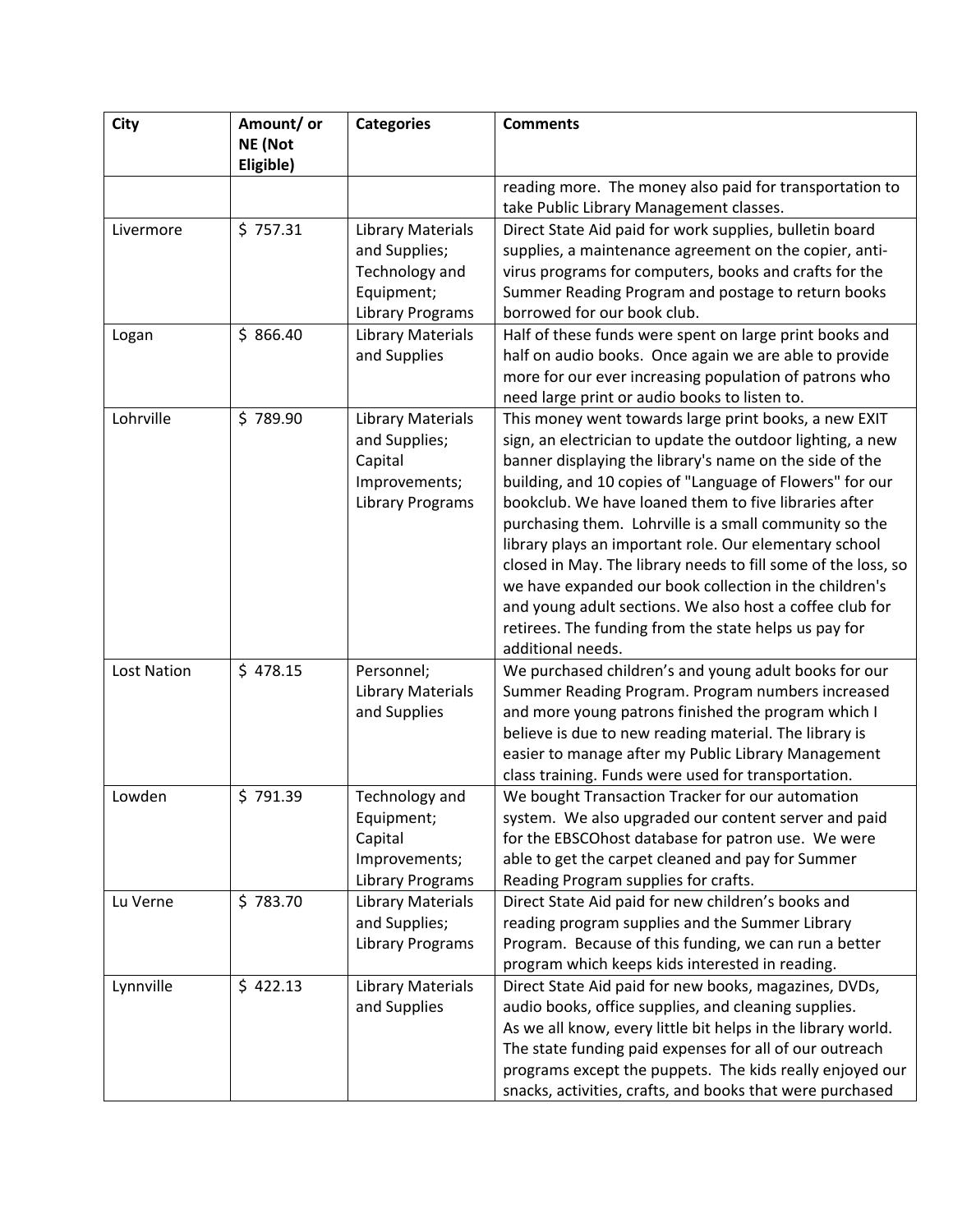| <b>City</b> | Amount/ or<br>NE (Not<br>Eligible) | <b>Categories</b>                                                        | <b>Comments</b>                                                                                                                                                                                                                                                                                                                                                                                                                                                                                                                                                     |
|-------------|------------------------------------|--------------------------------------------------------------------------|---------------------------------------------------------------------------------------------------------------------------------------------------------------------------------------------------------------------------------------------------------------------------------------------------------------------------------------------------------------------------------------------------------------------------------------------------------------------------------------------------------------------------------------------------------------------|
|             |                                    |                                                                          | for these activities. It is appreciated so much.                                                                                                                                                                                                                                                                                                                                                                                                                                                                                                                    |
| Lytton      | \$533.96                           | <b>Library Materials</b><br>and Supplies                                 | With this money we were able to buy new books and CDs.<br>We are a very small library with limited income. The<br>Direct State Aid means we can buy more books and CDs<br>for our Patrons.                                                                                                                                                                                                                                                                                                                                                                          |
| Madrid      | \$1,047.84                         | Technology and<br>Equipment                                              | We were able to upgrade two computers with these<br>funds.                                                                                                                                                                                                                                                                                                                                                                                                                                                                                                          |
| Mallard     | <b>NE</b>                          |                                                                          |                                                                                                                                                                                                                                                                                                                                                                                                                                                                                                                                                                     |
| Malvern     | \$811.39                           | <b>Library Materials</b><br>and Supplies;<br><b>Library Programs</b>     | We used this money to fund our movie night twice a<br>month for six months, mostly during fall and spring and a<br>few during the summer. We purchased five new movies<br>for these events. We purchased popcorn and punch and<br>invited the entire city. The worst night we had 60 people<br>come to our movie. On the best night we had 145 people<br>come and some had to stand due to the lack of chairs.                                                                                                                                                      |
| Manchester  | \$1,460.45                         | Technology and<br>Equipment                                              | This money purchased one patron catalog computer and<br>the partial cost of a second. We converted to a new<br>automation system this year and we purchased the<br>patron catalog computers at the time of the conversion.<br>When we re-opened with the new system, we were able<br>to have these catalog computers ready for the public to<br>use. Our automation system has great patron features<br>and the patrons love using the new catalog computers to<br>access them.                                                                                     |
| Manilla     | <b>NE</b>                          |                                                                          |                                                                                                                                                                                                                                                                                                                                                                                                                                                                                                                                                                     |
| Manly       | \$913.30                           | <b>Library Materials</b><br>and Supplies                                 | We spent the entire amount of Direct State Aid on books.<br>Our book budget has decreased over the last few years<br>because we have had to spend on other necessary areas<br>such as increases in utilities, dues, training, and salaries.<br>Our patrons are thrilled as we add more books to our<br>collection. Our patrons are always interested in the latest<br>books, so we have been able to satisfy most of their<br>needs and wants by putting this money towards books.<br>The library is a valuable service and information center in<br>our community. |
| Manning     | \$613.53                           | <b>Library Materials</b><br>and Supplies                                 | The money we received went directly towards the<br>purchase of new books.                                                                                                                                                                                                                                                                                                                                                                                                                                                                                           |
| Manson      | \$1,018.20                         | <b>Library Materials</b><br>and Supplies;<br>Technology and<br>Equipment | We used Direct State Aid for our WILBOR subscription,<br>subscription services for firewall protection and MARC<br>Wizard access. We use the Direct State Aid funds to<br>subscribe to services that make our library a better place.<br>WILBOR is seeing an increased use at our library and<br>provides another format for users to get e-books. We<br>joined the consortium when e-books became available                                                                                                                                                        |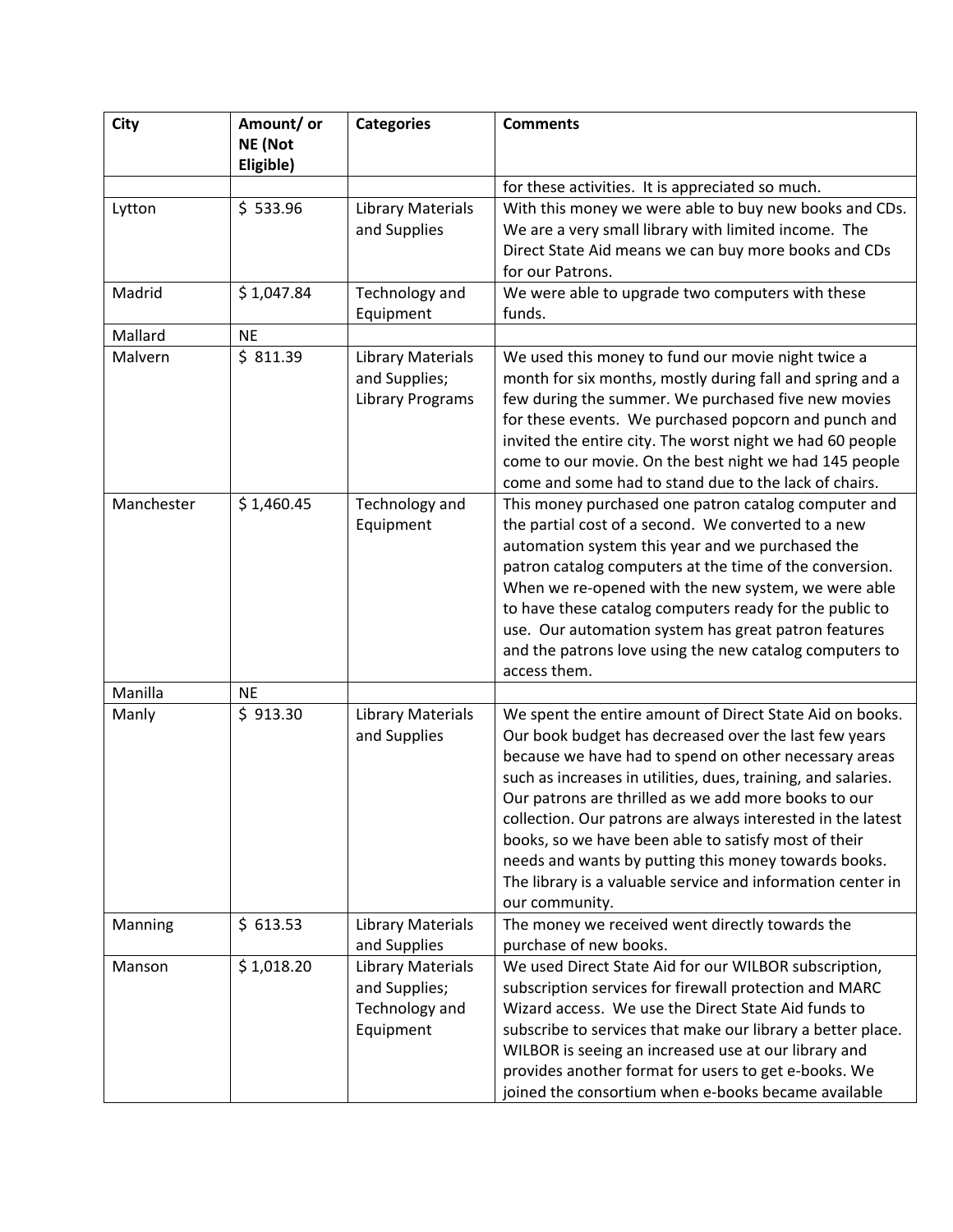| <b>City</b>   | Amount/ or | <b>Categories</b>                  | <b>Comments</b>                                                                                                |
|---------------|------------|------------------------------------|----------------------------------------------------------------------------------------------------------------|
|               | NE (Not    |                                    |                                                                                                                |
|               | Eligible)  |                                    |                                                                                                                |
|               |            |                                    | since that is what our patrons were requesting. We                                                             |
|               |            |                                    | continue to promote this service and see an increased                                                          |
|               |            |                                    | number of users. We feel we are doing the very best we<br>can to offer a safe and secure computer and Internet |
|               |            |                                    | environment for our users with the additional firewall                                                         |
|               |            |                                    | protection we subscribe to. We subscribe to a MARC                                                             |
|               |            |                                    | record service that is one of the acceptable ones for                                                          |
|               |            |                                    | submitting records to SILO as well as providing us with                                                        |
|               |            |                                    | easy access to records for additions to our collection.                                                        |
| Mapleton      | \$825.33   | <b>Library Materials</b>           | The money was spent on DVDs and audio books.                                                                   |
|               |            | and Supplies                       | DVDs and audio books are among the most popular                                                                |
|               |            |                                    | circulating items in our library. We have not been able to                                                     |
|               |            |                                    | keep up with the demand, especially DVDs. As a result,                                                         |
|               |            |                                    | we've been able to offer our patrons a larger selection of                                                     |
|               |            |                                    | items.                                                                                                         |
| Maquoketa     | \$1,563.37 | <b>Library Materials</b>           | With these funds we increased the collection of                                                                |
|               |            | and Supplies;                      | audiobooks, large print books and DVDs. We also                                                                |
|               |            | Technology and                     | purchased a cart and large screen monitor. We have                                                             |
|               |            | Equipment                          | increased our audio-visual services by about 44% with                                                          |
|               |            |                                    | 900 more visits this month than last month. We get so                                                          |
| Marathon      | \$714.28   | <b>Library Materials</b>           | many compliments on the quality of offerings!<br>Direct State Aid paid for new computer chairs and a           |
|               |            | and Supplies;                      | program with the Blank Park Zoo from Des Moines.                                                               |
|               |            | Furniture;                         |                                                                                                                |
|               |            | <b>Library Programs</b>            |                                                                                                                |
| Marble Rock   | \$747.89   | <b>Library Materials</b>           | This money helped us buy new books, a printer, a copier,                                                       |
|               |            | and Supplies;                      | a fax scanner and supplies, and items for the Summer                                                           |
|               |            | Technology and                     | Library Program.                                                                                               |
|               |            | Equipment;                         |                                                                                                                |
|               |            | <b>Library Programs</b>            |                                                                                                                |
| <b>Marcus</b> | \$825.35   | Library Materials                  | This amount went toward the book budget. It helped                                                             |
|               |            | and Supplies;                      | purchase hard copies of regular and large print books.                                                         |
|               |            | Furniture;                         | We also used these funds toward built-in drawers for                                                           |
|               |            | Other                              | storage of DVD discs. We joined the WILBOR consortium                                                          |
|               |            |                                    | this spring to get e-books and spent \$500 to cover our                                                        |
|               |            |                                    | set-up fee.                                                                                                    |
| Marengo       | \$759.82   | Library Materials<br>and Supplies; | we were able to buy more audio books and books for<br>young adults with these funds. We were able to offer     |
|               |            |                                    |                                                                                                                |
|               |            | <b>Library Programs</b>            | more quality programs for adults and our Summer<br>Reading Program.                                            |
| Marion        | \$5,784.70 | Library Materials                  | The partial cost of Learning Express database was paid for                                                     |
|               |            | and Supplies;                      | with this money, as well as the EnvisionWare print                                                             |
|               |            | Technology and                     | management suite. The acquisition of the print                                                                 |
|               |            | Equipment                          | management suite allowed us to provide much more                                                               |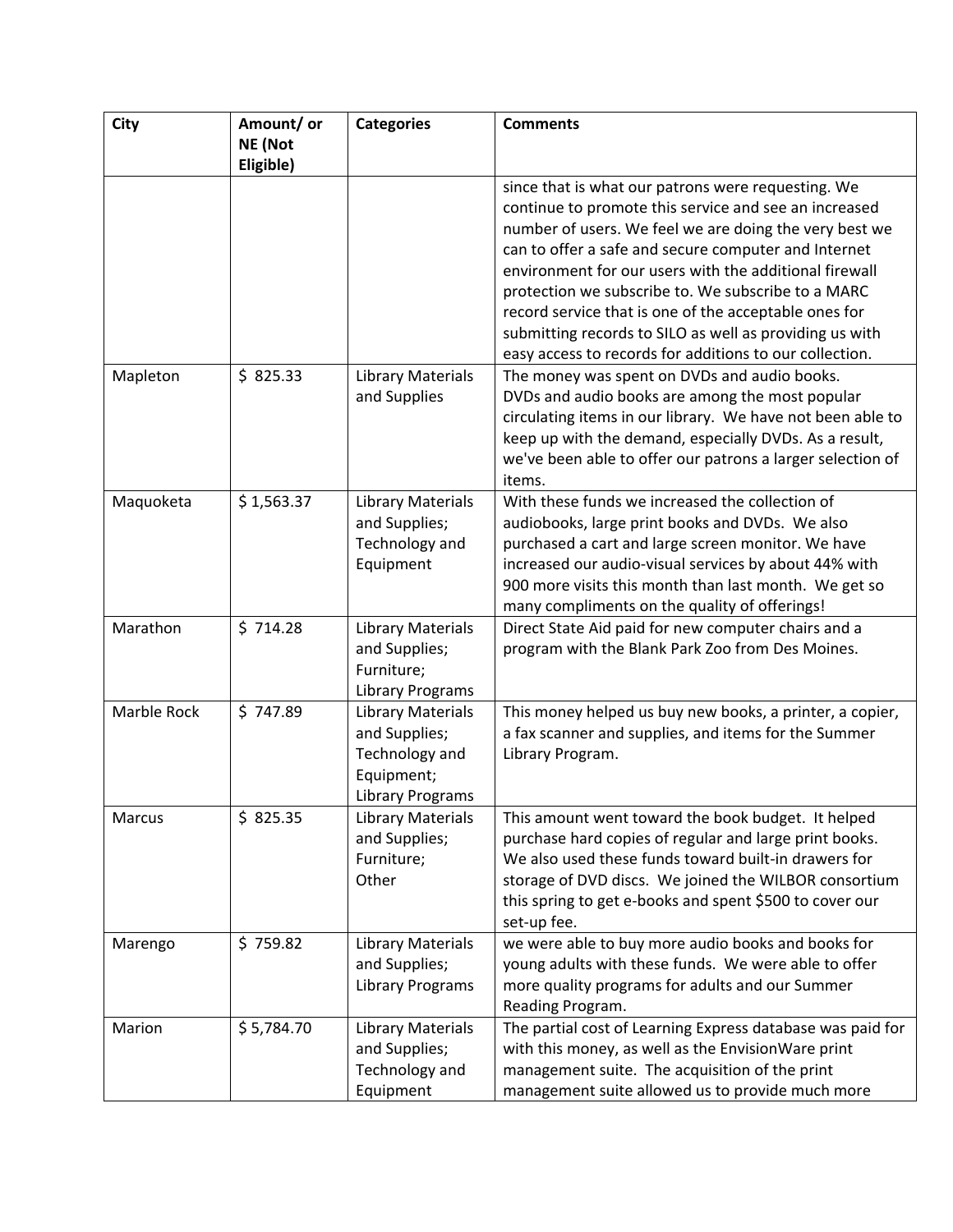| City           | Amount/ or<br><b>NE</b> (Not<br>Eligible) | <b>Categories</b>                        | <b>Comments</b>                                                                                                                                                                                                                                                                                                                                                                                                    |
|----------------|-------------------------------------------|------------------------------------------|--------------------------------------------------------------------------------------------------------------------------------------------------------------------------------------------------------------------------------------------------------------------------------------------------------------------------------------------------------------------------------------------------------------------|
|                |                                           |                                          | convenient self-service driven printing from our public<br>Internet access computers. Patrons appreciated the<br>efficiency of the system and it freed information services<br>staff to provide service to other patrons. The remaining<br>funds allowed us to cover a budget gap in our database<br>line and provide Learning Express, a service whose need is<br>clear given current economic conditions.        |
| Marshalltown   | \$4,362.40                                | Personnel                                | All Direct State Aid money continues to be spent on part-<br>time staff, allowing us to maintain the number of hours<br>the library is open for accreditation. This money greatly<br>helps to staff our library.                                                                                                                                                                                                   |
| Martelle       | \$497.10                                  | <b>Library Materials</b><br>and Supplies | Direct State Aid allowed us to purchase new books.                                                                                                                                                                                                                                                                                                                                                                 |
| Mason City     | \$4,660.78                                | Personnel                                | We need this funding because it allows us to safely and<br>adequately staff the children's department. We are able<br>to staff the circulation desk at all times, while offering<br>programs and patron assistance. Our children's<br>department is large and it requires many hours of<br>shelving, collection development, program planning,<br>decorating, program implementation and public relations<br>work. |
| Massena        | \$509.66                                  | Personnel                                | It is certainly nice after over nine years for the library<br>director to receive a little funding to help with the over-<br>priced health insurance that is necessary.                                                                                                                                                                                                                                            |
| Maxwell        | <b>NE</b>                                 |                                          |                                                                                                                                                                                                                                                                                                                                                                                                                    |
| Maynard        | \$729.82                                  | Technology and<br>Equipment              | We used our Direct State Aid towards our new<br>automation software. With the funding and new<br>automation software, we are able to have our card<br>catalog online. Our patrons are able to reserve material<br>and search our catalog from any Internet location.                                                                                                                                               |
| McGregor       | \$968.68                                  | <b>Library Materials</b><br>and Supplies | We purchased books for children, both fiction and non-<br>fiction, with Direct State Aid funds. We are a small library<br>and every amount makes a difference in what we can<br>provide. New children's books is the area where we can<br>make the most impact in our community.                                                                                                                                   |
| Mechanicsville | \$857.98                                  | <b>Library Materials</b><br>and Supplies | Books were purchased with these funds.                                                                                                                                                                                                                                                                                                                                                                             |
| Mediapolis     | \$1,025.04                                | <b>Library Materials</b><br>and Supplies | We spent this money on additional DVDs. We started a<br>Blu-ray collection.                                                                                                                                                                                                                                                                                                                                        |
| Melbourne      | \$776.40                                  | Technology and<br>Equipment              | We were able to use this money to help us renew and<br>partially pay for our subscriptions with Follett Software<br>and Marc on Demand. Due to our continued budget cuts,<br>this funding helps us pay for the software that is needed<br>to run our library effectively and efficiently.                                                                                                                          |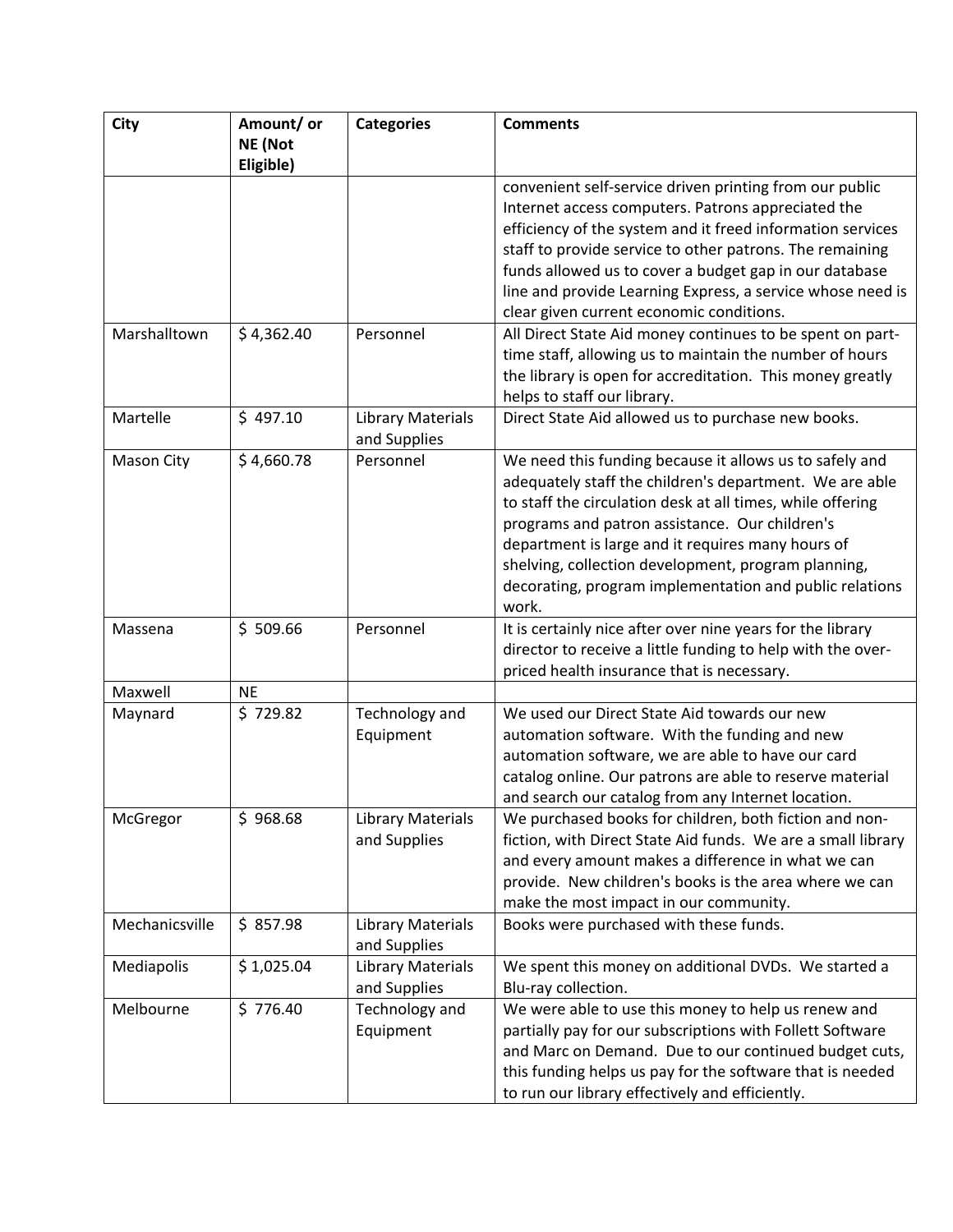| City           | Amount/ or           | <b>Categories</b>                                                                   | <b>Comments</b>                                                                                                                                                                                                                                                                                                                                                                                                                                                                                                                                                                                                                                                                                                                                                                                                                                                                                                                                                                               |
|----------------|----------------------|-------------------------------------------------------------------------------------|-----------------------------------------------------------------------------------------------------------------------------------------------------------------------------------------------------------------------------------------------------------------------------------------------------------------------------------------------------------------------------------------------------------------------------------------------------------------------------------------------------------------------------------------------------------------------------------------------------------------------------------------------------------------------------------------------------------------------------------------------------------------------------------------------------------------------------------------------------------------------------------------------------------------------------------------------------------------------------------------------|
|                | NE (Not<br>Eligible) |                                                                                     |                                                                                                                                                                                                                                                                                                                                                                                                                                                                                                                                                                                                                                                                                                                                                                                                                                                                                                                                                                                               |
| Melcher-Dallas | \$291.70             | Personnel;<br><b>Library Materials</b><br>and Supplies                              | We hadn't purchased videos for quite awhile. It was very<br>nice to get some new ones thanks to these funds.<br>The funds were also used to allow the director to attend<br>Public Library Management classes.                                                                                                                                                                                                                                                                                                                                                                                                                                                                                                                                                                                                                                                                                                                                                                                |
| Melvin         | <b>NE</b>            |                                                                                     |                                                                                                                                                                                                                                                                                                                                                                                                                                                                                                                                                                                                                                                                                                                                                                                                                                                                                                                                                                                               |
| Menlo          | \$747.58             | Personnel                                                                           | The Direct State Aid we received was used to supplement<br>the budget so that we can have an assistant eight hours a<br>week.                                                                                                                                                                                                                                                                                                                                                                                                                                                                                                                                                                                                                                                                                                                                                                                                                                                                 |
| Merrill        | <b>NE</b>            |                                                                                     |                                                                                                                                                                                                                                                                                                                                                                                                                                                                                                                                                                                                                                                                                                                                                                                                                                                                                                                                                                                               |
| Meservey       | \$503.00             | Technology and<br>Equipment;<br>Capital<br>Improvements;<br><b>Library Programs</b> | With Direct State Aid we purchased a new wireless<br>printer so all of the computers in the library can print<br>from it. Before, the old printer was hooked up to one<br>printer and when patrons wanted to print a document,<br>they had to switch to the computer that was hooked up<br>to the printer. We also rented a carpet cleaner and<br>purchased shampoo to clean our carpet before a town<br>celebration and an open house. We also had to purchase<br>a new dehumidifier. We hired a balloon artist and a<br>caricature artist for one of our library programs. We are a<br>very small Library and every bit of funding we get helps us<br>pay our bills or offer new programs. When unexpected<br>things come up or when we try to do something extra for<br>the community, we have to look for outside help. Thank<br>you for any previous funding and the funding we may<br>receive in the future. We are striving to keep our little<br>"gem" of a library open in Meservey. |
| Milford        | \$1,098.34           | Technology and<br>Equipment;<br><b>Library Programs</b>                             | These funds paid for six Samsung 21.5 LED monitors and<br>a variety of prizes for the Summer Reading Program.<br>The state funding allowed us to improve some of our<br>technology that was in great need of upgrading.                                                                                                                                                                                                                                                                                                                                                                                                                                                                                                                                                                                                                                                                                                                                                                       |
| Millersburg    | <b>NE</b>            |                                                                                     |                                                                                                                                                                                                                                                                                                                                                                                                                                                                                                                                                                                                                                                                                                                                                                                                                                                                                                                                                                                               |
| Milo           | \$771.31             | Technology and<br>Equipment                                                         | All Direct State Aid money was used for a new laptop<br>computer. We use this computer for automation update<br>and for public access. Having this computer so that two<br>people can work at once on automation is making the<br>process much faster.                                                                                                                                                                                                                                                                                                                                                                                                                                                                                                                                                                                                                                                                                                                                        |
| Milton         | <b>NE</b>            |                                                                                     |                                                                                                                                                                                                                                                                                                                                                                                                                                                                                                                                                                                                                                                                                                                                                                                                                                                                                                                                                                                               |
| Minburn        | \$484.61             | <b>Library Materials</b><br>and Supplies                                            | We used the Direct State Aid money for our subscription<br>to Junior Library Guild and WILBOR downloadable audio<br>and e-books. We would not be able to offer as many<br>children's books without the help of state aid. Our<br>subscription to Junior Library Guild is our main source of<br>materials for our children ages 3-18. We have quite a<br>number of children in our community and circulation for                                                                                                                                                                                                                                                                                                                                                                                                                                                                                                                                                                               |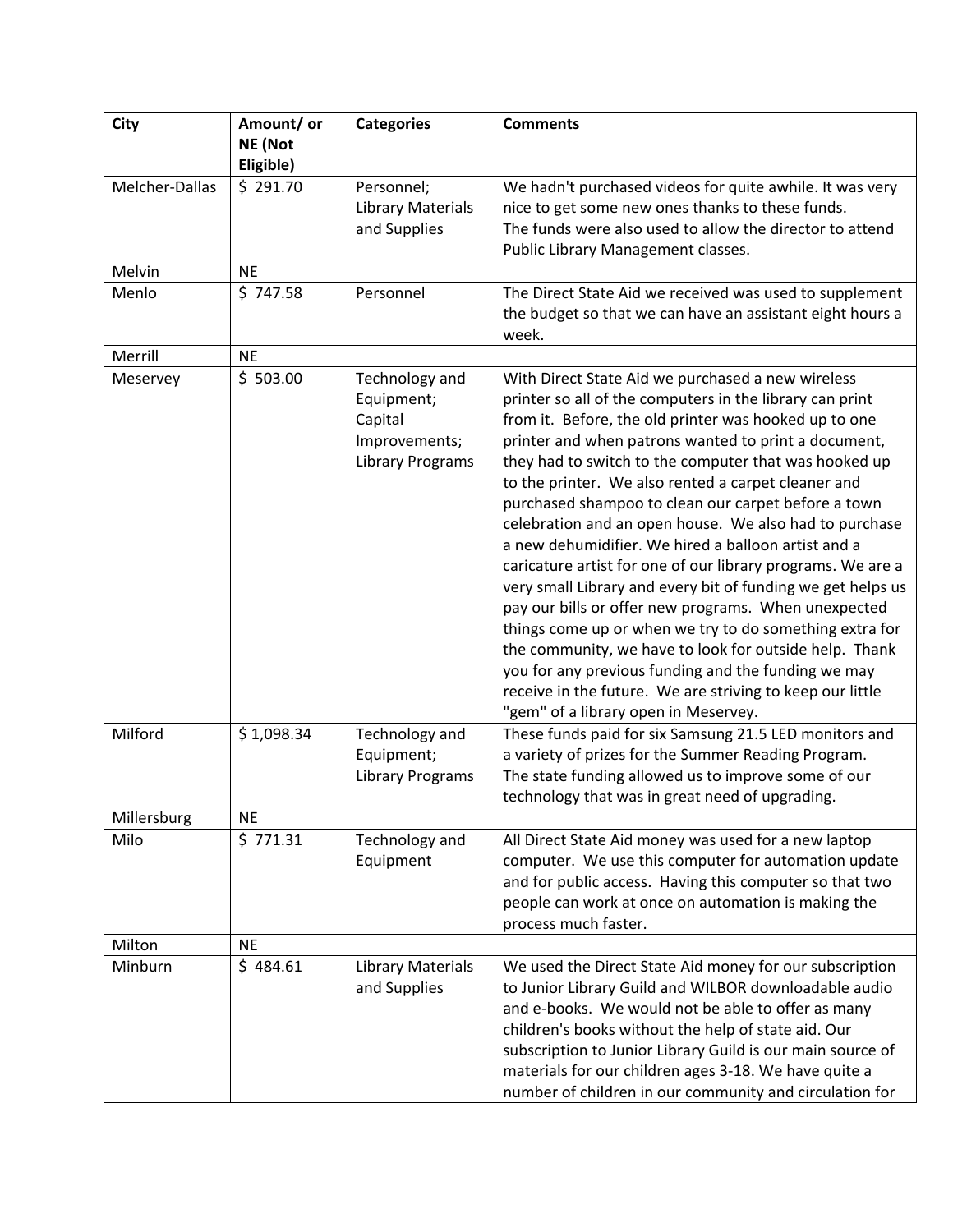| City            | Amount/ or<br>NE (Not | <b>Categories</b>                                                                                    | <b>Comments</b>                                                                                                                                                                                                                                                                                                                                                                                                                                                                                                         |
|-----------------|-----------------------|------------------------------------------------------------------------------------------------------|-------------------------------------------------------------------------------------------------------------------------------------------------------------------------------------------------------------------------------------------------------------------------------------------------------------------------------------------------------------------------------------------------------------------------------------------------------------------------------------------------------------------------|
|                 | Eligible)             |                                                                                                      | this age range has been growing steadily, so being able to<br>offer them new books each month is a huge asset. With<br>these funds we are also able to offer our small<br>community the newest in reader technology with our<br>subscription to WILBOR. Our library would not have been<br>able to afford this type of service otherwise. With the<br>help of Direct State Aid we are able to keep our library<br>relevant in today's ever growing technology world.                                                    |
| Mingo           | <b>NE</b>             |                                                                                                      |                                                                                                                                                                                                                                                                                                                                                                                                                                                                                                                         |
| Missouri Valley | <b>NE</b>             |                                                                                                      |                                                                                                                                                                                                                                                                                                                                                                                                                                                                                                                         |
| Mitchellville   | \$971.79              | <b>Library Materials</b><br>and Supplies                                                             | Books, book jackets, barcodes, labels, DVD movies, and<br>audio books were all paid for with this money. We have<br>been able to provide new released movies, audio books<br>for sight-impaired patrons and continue to provide<br>"Annie's Attic" books to a very dedicated group of<br>patrons.                                                                                                                                                                                                                       |
| Modale          | <b>NE</b>             |                                                                                                      |                                                                                                                                                                                                                                                                                                                                                                                                                                                                                                                         |
| Mondamin        | \$485.48              | <b>Library Materials</b><br>and Supplies                                                             | Direct State Aid was used to purchase books.                                                                                                                                                                                                                                                                                                                                                                                                                                                                            |
| Monona          | \$934.92              | <b>Library Materials</b><br>and Supplies                                                             | Direct State Aid paid for popular magazine subscriptions:<br>NEIBORS and EBSCOhost. NEIBORS has provided the<br>library another opportunity to serve the public, and<br>possibly a different set of people than was being served<br>before. Many have shared with me how grateful they are<br>for this service. Magazines are very popular as an in-<br>library circulation and out-of-library circulation. With<br>reduced funding, using Direct State Aid to fund this helps<br>the large number that read magazines. |
| Monroe          | \$890.42              | <b>Library Materials</b><br>and Supplies                                                             | Direct State Aid paid for children's and young adult books,<br>and magazine subscriptions.                                                                                                                                                                                                                                                                                                                                                                                                                              |
| Montezuma       | \$623.33              | <b>Library Materials</b><br>and Supplies;<br>Technology and<br>Equipment;<br><b>Library Programs</b> | These funds helped us purchase new books and Deep<br>freeze software for public access computers. We were<br>also able to afford a visit from the Blank Park Zoo and to<br>purchase incentives for our Summer Reading Program.                                                                                                                                                                                                                                                                                          |
| Monticello      | \$1,216.14            | Technology and<br>Equipment                                                                          | This money helped us buy a new lap top, Tech Soup<br>subscription, Content Cafe, and a bar code scanner.<br>We were able to use this funding to help with our new<br>automation system. Patrons are now able to renew their<br>own books and also reserve a book. They are notified<br>three days prior to books being due. These are small<br>things but it saves the patrons' time.                                                                                                                                   |
| Montrose        | \$283.97              | Technology and<br>Equipment                                                                          | The money went towards a new fax machine and supplies<br>for computers.                                                                                                                                                                                                                                                                                                                                                                                                                                                 |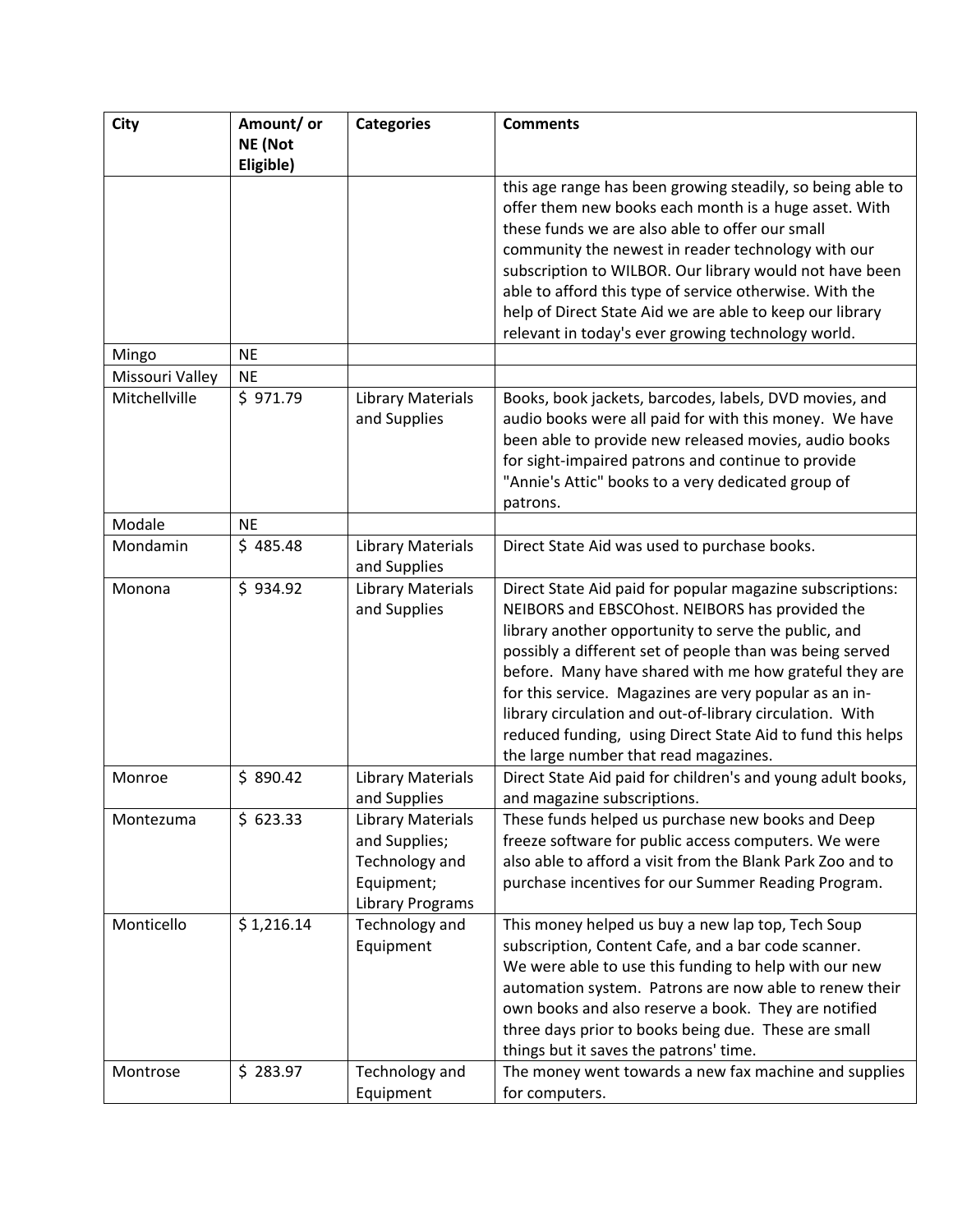| <b>City</b>        | Amount/ or             | <b>Categories</b>                                                                                    | <b>Comments</b>                                                                                                                                                                                                                                                                                                                                                                                                                                                                                                                                                                                                                                                                                                                                |
|--------------------|------------------------|------------------------------------------------------------------------------------------------------|------------------------------------------------------------------------------------------------------------------------------------------------------------------------------------------------------------------------------------------------------------------------------------------------------------------------------------------------------------------------------------------------------------------------------------------------------------------------------------------------------------------------------------------------------------------------------------------------------------------------------------------------------------------------------------------------------------------------------------------------|
|                    | NE (Not                |                                                                                                      |                                                                                                                                                                                                                                                                                                                                                                                                                                                                                                                                                                                                                                                                                                                                                |
| Moorhead           | Eligible)<br><b>NE</b> |                                                                                                      |                                                                                                                                                                                                                                                                                                                                                                                                                                                                                                                                                                                                                                                                                                                                                |
| Moravia            | \$742.27               | Technology and                                                                                       | The library updated their cataloging system from Athena                                                                                                                                                                                                                                                                                                                                                                                                                                                                                                                                                                                                                                                                                        |
|                    |                        | Equipment                                                                                            | to Destiny with this money. We also purchased two new<br>scanners. With Destiny on our web site, it makes it<br>possible for in-state and out-of-state people to view our                                                                                                                                                                                                                                                                                                                                                                                                                                                                                                                                                                      |
|                    |                        |                                                                                                      | holdings. This also lets us advertise our programs and<br>services.                                                                                                                                                                                                                                                                                                                                                                                                                                                                                                                                                                                                                                                                            |
| Morley             | \$268.82               | <b>Library Materials</b><br>and Supplies                                                             | We purchased more DVDs for our collection. That seems<br>to be what circulates the best in our Library so we try to<br>keep up on the new ones that come out. That is what our<br>patrons are requesting the most.                                                                                                                                                                                                                                                                                                                                                                                                                                                                                                                             |
| <b>Morning Sun</b> | \$812.85               | Technology and<br>Equipment;<br><b>Library Programs</b>                                              | We purchased Faronics software, paid for the increase of<br>our printer maintenance contract, and also paid for our<br>first year of joining the WILBOR consortium. Money was<br>also spent on additional craft supplies and snacks for our<br>after school program. Joining WILBOR adds to the service<br>we can offer our community by enabling our patrons to<br>download e-books at their convenience. Our after school<br>program gives the children in our community a fun and a<br>safe place to come.                                                                                                                                                                                                                                  |
| Moulton            | \$748.17               | <b>Library Materials</b><br>and Supplies;<br>Technology and<br>Equipment                             | This money was spent on new books and Marc Wizard.                                                                                                                                                                                                                                                                                                                                                                                                                                                                                                                                                                                                                                                                                             |
| Mount Ayr          | <b>NE</b>              |                                                                                                      |                                                                                                                                                                                                                                                                                                                                                                                                                                                                                                                                                                                                                                                                                                                                                |
| Mount<br>Pleasant  | \$1,908.84             | <b>Library Materials</b><br>and Supplies;<br>Technology and<br>Equipment;<br><b>Library Programs</b> | Direct State Aid was used to buy new adult books, a<br>microfilm reader/printer/scanner, and movie licensing to<br>improve programs for teens and children. We have been<br>able to hold family movie days for all ages and are able to<br>provide up-to-date microfilm needs for our<br>genealogy/local history patrons.                                                                                                                                                                                                                                                                                                                                                                                                                      |
| Mount Vernon       | \$1,332.02             | <b>Library Materials</b><br>and Supplies                                                             | We bought new DVD cases for our entire collection.<br>Many years ago we had a rash of DVD thefts. To curb<br>this, we changed the way that we shelved our DVD<br>collection putting the empty cases on the shelves and<br>storing the actual DVDs behind the desk. Fast forward to<br>current times. We were out of room and the system we<br>had in place was actually damaging the DVDs over time<br>due to excessive handling. We had to make a change. To<br>undertake such an extensive project is costly and one can<br>not be done in fits and starts. Direct State Aid enabled us<br>to take this project on, change our system and provide a<br>better and more efficient way to package and present our<br>collection to the public. |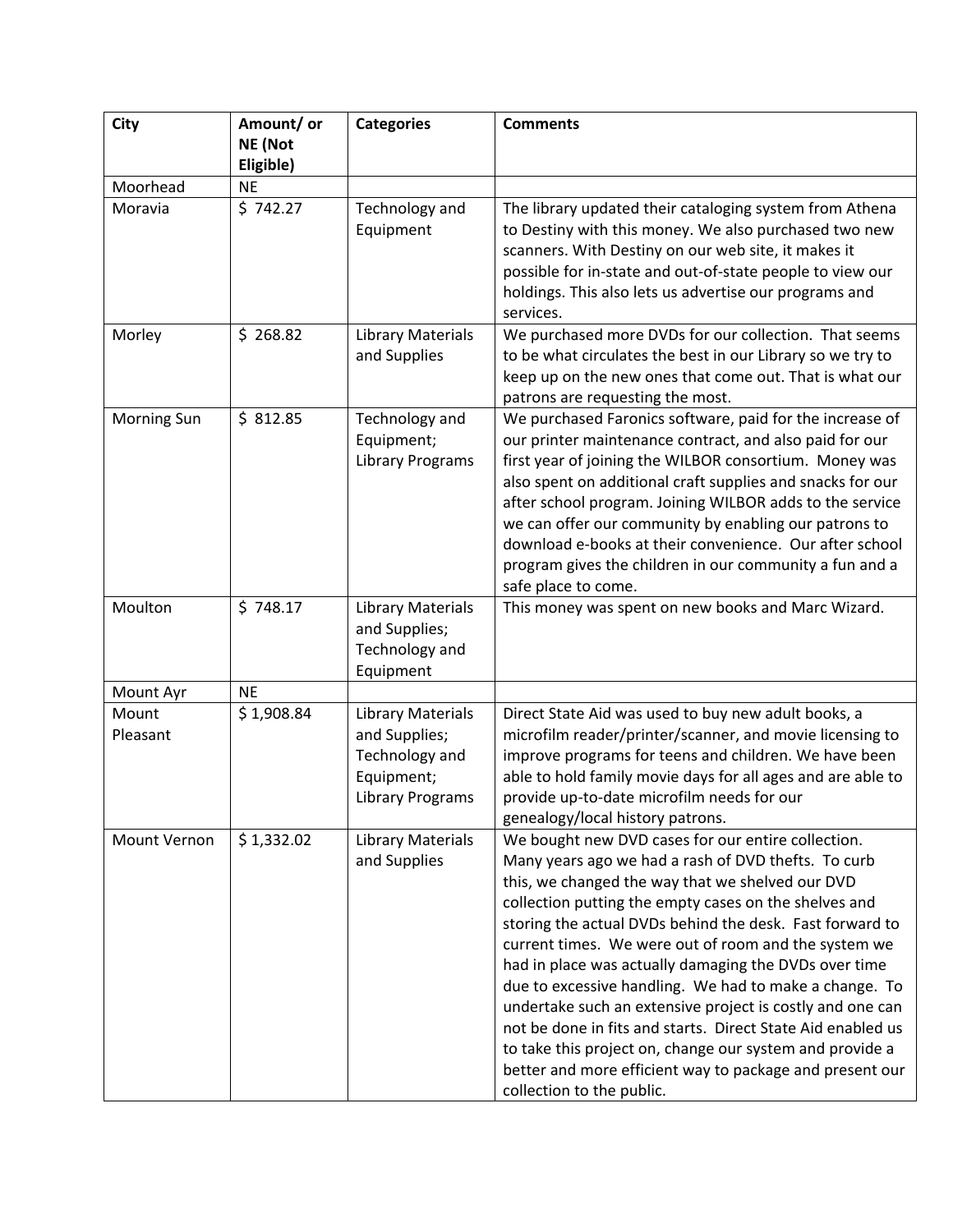| <b>City</b>  | Amount/ or | <b>Categories</b>           | <b>Comments</b>                                                                                                       |
|--------------|------------|-----------------------------|-----------------------------------------------------------------------------------------------------------------------|
|              | NE (Not    |                             |                                                                                                                       |
|              | Eligible)  |                             |                                                                                                                       |
| Moville      | <b>NE</b>  |                             |                                                                                                                       |
| Murray       | <b>NE</b>  |                             |                                                                                                                       |
| Muscatine    | \$3,122.59 | Technology and              | We put all our Direct State Aid towards the \$16,975 cost                                                             |
|              |            | Equipment                   | of our new website (www.musserpubliclibrary.org).                                                                     |
|              |            |                             | Our old website was difficult to use and few people                                                                   |
|              |            |                             | bothered. The new site is much more user friendly and                                                                 |
|              |            |                             | our statistics are increasing every month. For example, in<br>May of 2011 we had 3,400 visits to our website while in |
|              |            |                             | May of 2012 we had 8,640 visitors to the new site. We                                                                 |
|              |            |                             | now have a mobile site that is fully integrated with our                                                              |
|              |            |                             | catalog. Our site is more media rich and contains much                                                                |
|              |            |                             | more information than the old one. We have even                                                                       |
|              |            |                             | posted some of our local history indices and made them                                                                |
|              |            |                             | searchable online. We are trying to provide more                                                                      |
|              |            |                             | services remotely and the community seems appreciative                                                                |
|              |            |                             | of this. We had trouble scraping together the money for                                                               |
|              |            |                             | the website and without this funding it would not have                                                                |
|              |            |                             | been nearly as nice or as interactive.                                                                                |
| Nashua       | \$941.17   | <b>Library Materials</b>    | This money went towards purchasing the 2012-13 lowa                                                                   |
|              |            | and Supplies                | Children's Choice Award books and the 2012-13 Iowa                                                                    |
|              |            |                             | Goldfinch Award books. This money allows our library to<br>continue purchasing these award-winning books for the      |
|              |            |                             | library's young readers!                                                                                              |
| Nevada       | \$1,780.22 | Technology and              | We purchased an AWE computer station called                                                                           |
|              |            | Equipment                   | Afterschool Edge. It is for children 8 and up. We have                                                                |
|              |            |                             | many children using it, especially since school is out for                                                            |
|              |            |                             | the summer. The software is interactive and educational.                                                              |
|              |            |                             | We had an Early Learning Station from the same company                                                                |
|              |            |                             | that was for children 3-10 which was used all of the time,                                                            |
|              |            |                             | even by children too old for the games. We used our                                                                   |
|              |            |                             | Direct State Aid to get a station for the older kids.                                                                 |
| New Albin    | <b>NE</b>  |                             |                                                                                                                       |
| New Hampton  | \$1,216.38 | <b>Library Materials</b>    | We purchased large print books for general public and                                                                 |
|              |            | and Supplies;               | book discussions, a barcode scanner, a disk cleaner, and a<br>wireless device for Iowa Workforce's computer. We try   |
|              |            | Technology and<br>Equipment | to always purchase large print materials for our book                                                                 |
|              |            |                             | discussions. This allows everyone to participate.                                                                     |
| New Hartford | \$511.22   | <b>Library Materials</b>    | We were able to buy new books.                                                                                        |
|              |            | and Supplies                |                                                                                                                       |
| New London   | \$675.28   | Technology and              | Direct State Aid paid for Drobo FS 2 - TB hard drive back-                                                            |
|              |            | Equipment                   | ups for our server and network. This is behind the scenes                                                             |
|              |            |                             | improvement for library services with an efficient back up                                                            |
|              |            |                             | system for the server and network.                                                                                    |
| New Market   | <b>NE</b>  |                             |                                                                                                                       |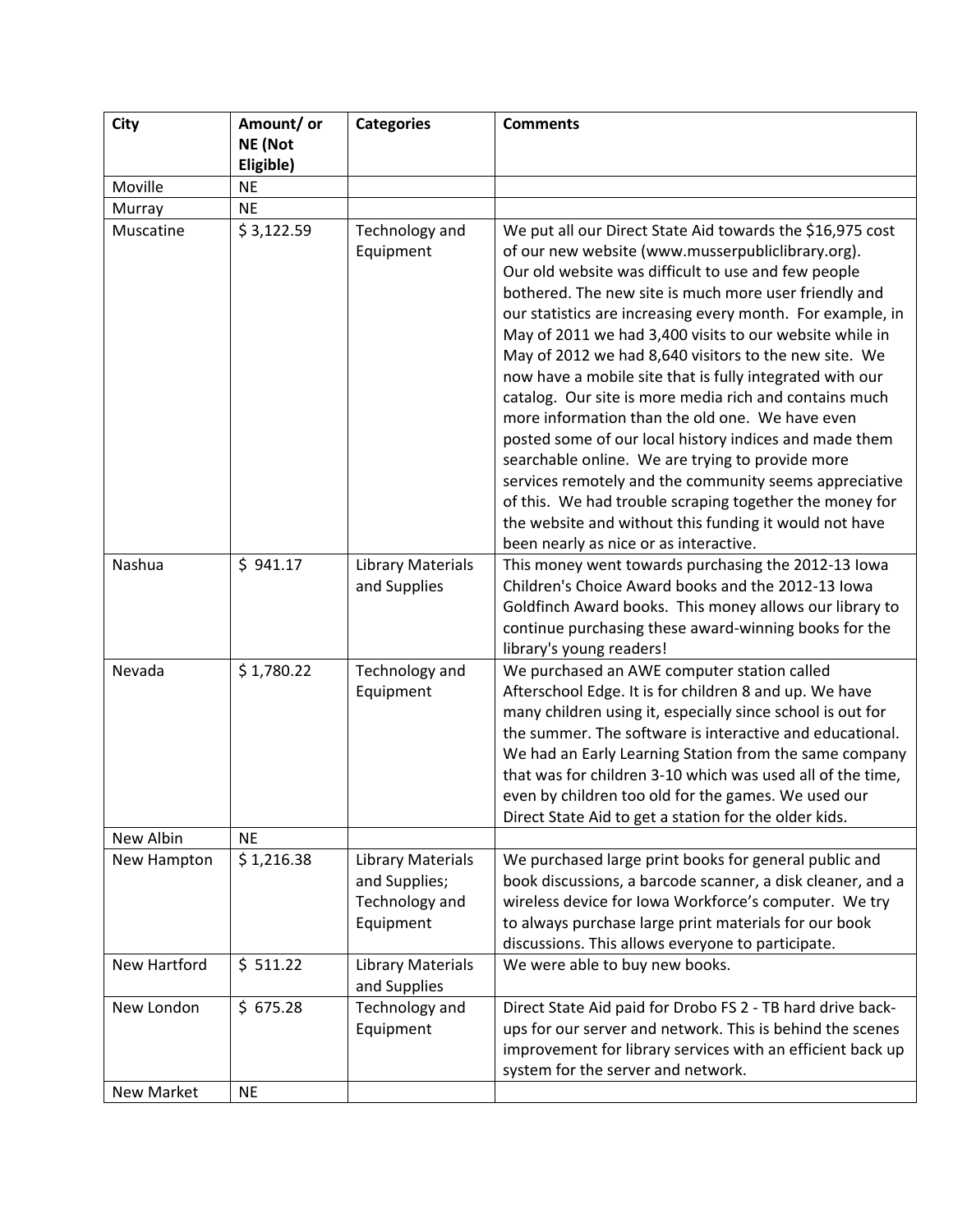| <b>City</b>   | Amount/ or | <b>Categories</b>        | <b>Comments</b>                                                                                                      |
|---------------|------------|--------------------------|----------------------------------------------------------------------------------------------------------------------|
|               | NE (Not    |                          |                                                                                                                      |
|               | Eligible)  |                          |                                                                                                                      |
| New Sharon    | <b>NE</b>  |                          |                                                                                                                      |
| New Virginia  | \$743.89   | Other                    | Our Direct State Aid funds were spent to defray the cost<br>of joining WILBOR. The Library is able to provide e-book |
|               |            |                          | and audiobook downloads because the state provided                                                                   |
|               |            |                          | this money. This is a service that our budget would not                                                              |
|               |            |                          | support without help. WILBOR service will keep us                                                                    |
|               |            |                          | current in the technology field.                                                                                     |
| Newell        | \$795.39   | Technology and           | All of the local newspaper archives were transferred to                                                              |
|               |            | Equipment                | digital access from old microfilm using these funds. Our                                                             |
|               |            |                          | patrons are now able to access old copies from the late                                                              |
|               |            |                          | 1800's-on via the computer. Previously, because our film                                                             |
|               |            |                          | viewer was not repairable, our patrons had to take the                                                               |
|               |            |                          | film (at the risk of loss) and travel to a neighboring library                                                       |
|               |            |                          | to scan the old films. It was an expense and risk the<br>library and patrons did not find convenient at all. The     |
|               |            |                          | Direct State Aid funding allowed us to pursue the                                                                    |
|               |            |                          | digitization project by cutting the cost by about 1/5. Now                                                           |
|               |            |                          | we have seen an increase in genealogy requests and                                                                   |
|               |            |                          | interest in the newspapers for personal research by at                                                               |
|               |            |                          | least 10 fold over the microfilm.                                                                                    |
| Newhall       | \$783.37   | Personnel                | We continue to use this money to help maintain our                                                                   |
|               |            |                          | extended hours.                                                                                                      |
| Newton        | \$3,025.78 | <b>Library Materials</b> | We are in the process of replacing our more popular                                                                  |
|               |            | and Supplies;            | videos with DVDs, and Direct State Aid money is helping                                                              |
|               |            | Technology and           | us accomplish that goal. We used the bulk of our Direct                                                              |
|               |            | Equipment                | State Aid for the base subscription to the EBSCOhost                                                                 |
|               |            |                          | database and to add the AutoRepair Reference Center                                                                  |
|               |            |                          | and Novelist databases for our readers.                                                                              |
| Nora Springs  | \$905.56   | Personnel                | Direct State Aid pays for a custodian.                                                                               |
| North English | \$861.35   | <b>Library Materials</b> | Children's books, CDs, current titles and best sellers for                                                           |
|               |            | and Supplies             | the adult collection were all purchased with Direct State                                                            |
|               |            |                          | Aid. Again we spent some of the money for our children's<br>program and also some of the money went to purchase      |
|               |            |                          | new children's books as well as adult titles on CDs that we                                                          |
|               |            |                          | would have had a hard time providing our patrons.                                                                    |
| North Liberty | \$2,545.79 | Library Materials        | We used the funds to help purchase a database from                                                                   |
|               |            | and Supplies             | Recorded Books called One Click Digital. This is a                                                                   |
|               |            |                          | database of downloadable audios. We purchased the                                                                    |
|               |            |                          | databases for adults, teens and children.                                                                            |
| Northwood     | \$681.17   | <b>Library Materials</b> | Audio books and large print books were purchased with                                                                |
|               |            | and Supplies             | this money. We are able to meet the ever increasing                                                                  |
|               |            |                          | demand of our patrons who can no longer read regular                                                                 |
|               |            |                          | print or just prefer the large print or the ability to listen to                                                     |
|               |            |                          | books on CD. Thank you so much.                                                                                      |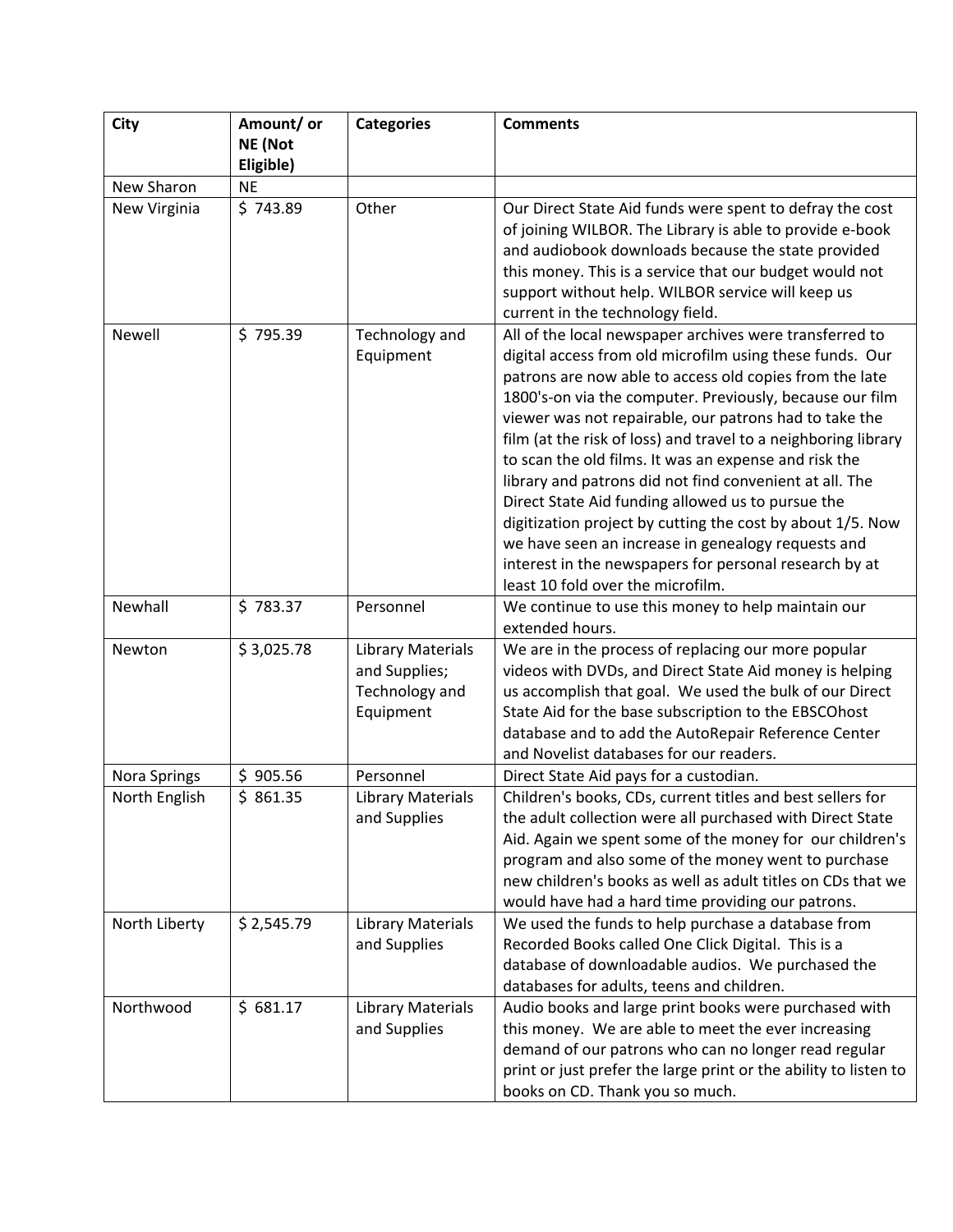| <b>City</b> | Amount/ or | <b>Categories</b>        | <b>Comments</b>                                                                                                     |
|-------------|------------|--------------------------|---------------------------------------------------------------------------------------------------------------------|
|             | NE (Not    |                          |                                                                                                                     |
|             | Eligible)  |                          |                                                                                                                     |
| Norwalk     | \$1,904.99 | <b>Library Materials</b> | We increased our adult programing over the last year and                                                            |
|             |            | and Supplies             | therefore used the Direct State Aid to purchase the<br>materials and supplies needed for these programs,            |
|             |            |                          | including growing our Novel Year Book Club. We are able                                                             |
|             |            |                          | to purchase all of the books. The extra funding allows us                                                           |
|             |            |                          | to provide more programs and events for our library                                                                 |
|             |            |                          | users, helping us to become more of a community center.                                                             |
| Norway      | <b>NE</b>  |                          |                                                                                                                     |
| Oakland     | \$988.48   | <b>Library Programs</b>  | With this money we purchased prizes to be given to our                                                              |
|             |            |                          | Summer Reading Program participants. It continues to                                                                |
|             |            |                          | bring new families into the library.                                                                                |
| Ocheyedan   | \$528.06   | <b>Library Materials</b> | Additions to the adult fiction, easy reader collection and                                                          |
|             |            | and Supplies             | DVDs were bought with these funds, which we could not                                                               |
|             | \$847.73   |                          | otherwise afford on our limited budget.                                                                             |
| Odebolt     |            | Personnel                | The director is paid \$12.24 per hour and thus it paid for<br>69 1/4 hours of work. Our doors are open on Wednesday |
|             |            |                          | mornings from 10 a.m. to noon. Prior to receiving this                                                              |
|             |            |                          | money there was no morning hours. This has worked out                                                               |
|             |            |                          | well because the morning preschool comes each week                                                                  |
|             |            |                          | and our local physician's assistant is only at the doctor's                                                         |
|             |            |                          | office on Wednesdays, so the elderly patrons stop at the                                                            |
|             |            |                          | library after getting blood drawn at the office.                                                                    |
| Oelwein     | \$609.60   | Technology and           | Our Direct State Aid money went towards purchasing a                                                                |
|             |            | Equipment                | replacement server. Without our server, our patron                                                                  |
|             |            |                          | computers would not run efficiently.                                                                                |
| Ogden       | <b>NE</b>  |                          |                                                                                                                     |
| Olin        | \$796.64   | Technology and           | Our computers were in bad need of replacement, so                                                                   |
|             |            | Equipment                | these funds went towards purchasing two "all in one"                                                                |
|             |            |                          | computers.                                                                                                          |
| Onawa       | \$1,085.79 | Technology and           | We purchased a new barcode scanner from Book Systems                                                                |
|             |            | Equipment                | using Direct State Aid. Our other one didn't want to work                                                           |
|             |            |                          | any more when we upgraded the computer. We<br>purchased a refurbished typewriter from Office Systems                |
|             |            |                          | because ours was completely unrepairable. I hate to                                                                 |
|             |            |                          | sound cliché, but we really have come to rely on some                                                               |
|             |            |                          | kind of funding that we can use at our discretion. We                                                               |
|             |            |                          | truly hope to make an impact on how essential our library                                                           |
|             |            |                          | is to our community and continue to provide quality                                                                 |
|             |            |                          | service to our patrons.                                                                                             |
| Orange City | \$1,588.24 | Technology and           | Direct State Aid went towards new computers to enhance                                                              |
|             |            | Equipment                | the early learning center in the children's room.                                                                   |
| Orient      | \$254.36   | <b>Library Materials</b> | We used this money for a subscription to large print                                                                |
|             |            | and Supplies             | books. I select the desired books and they are shipped to                                                           |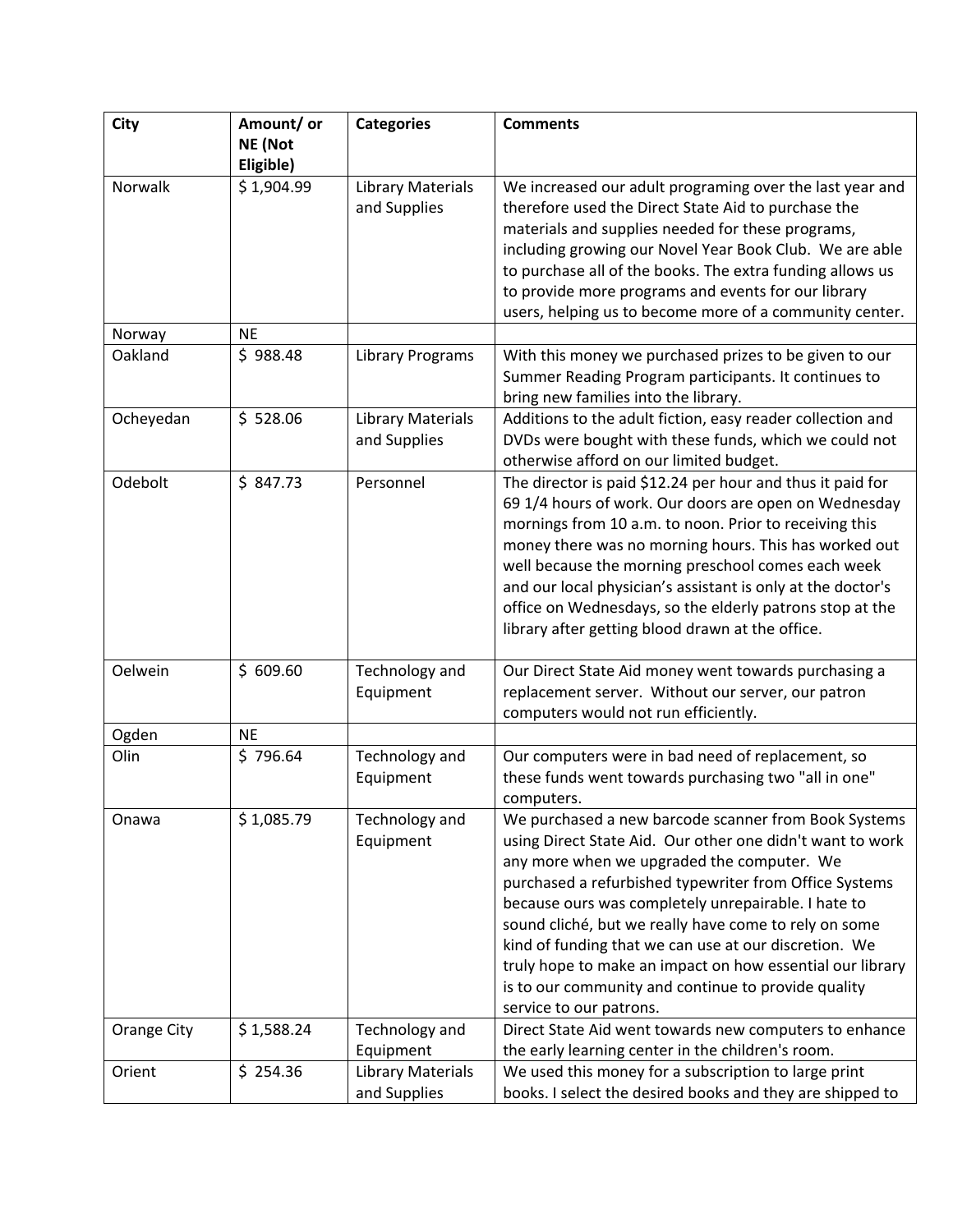| <b>City</b> | Amount/ or<br>NE (Not | <b>Categories</b>                        | <b>Comments</b>                                                                                                     |
|-------------|-----------------------|------------------------------------------|---------------------------------------------------------------------------------------------------------------------|
|             | Eligible)             |                                          |                                                                                                                     |
|             |                       |                                          | us at a discounted price. Large print books are in great                                                            |
|             |                       |                                          | demand at our library.                                                                                              |
| Osage       | \$1,321.11            | <b>Library Materials</b>                 | The money went towards buying 20,000 14-digit                                                                       |
|             |                       | and Supplies;<br>Technology and          | barcodes, one receipt printer and one barcode scanner.                                                              |
|             |                       | Equipment                                |                                                                                                                     |
| Osceola     | \$1,302.89            | Technology and                           | The money was used to help with a new server, computer                                                              |
|             |                       | Equipment                                | and computer consultant.                                                                                            |
| Oskaloosa   | \$2,461.41            | <b>Library Materials</b>                 | We expanded the large print collection with this money.                                                             |
|             |                       | and Supplies                             |                                                                                                                     |
| Ossian      | \$833.74              | Personnel;                               | Direct State Aid went towards increasing the number of                                                              |
|             |                       | <b>Library Materials</b>                 | large print books in the Library. The money also was used                                                           |
|             |                       | and Supplies;                            | to help maintain an audio book lease plan and for crafts                                                            |
|             |                       | <b>Library Programs</b>                  | for the Summer Reading Program. We pay staff to run                                                                 |
|             |                       |                                          | five weeks of the Teen Summer Reading Program.                                                                      |
|             |                       |                                          |                                                                                                                     |
| Ottumwa     | \$2,677.05            | <b>Library Materials</b><br>and Supplies | We used the Direct State Aid money on WILBOR this past<br>year. We joined at the beginning of the fiscal year 2011- |
|             |                       |                                          | 2012 and therefore had our renewal due in June, 2012 at                                                             |
|             |                       |                                          | the end of the fiscal year. We paid \$1,417 to join and                                                             |
|             |                       |                                          | \$2,552 to remain. By providing a WILBOR subscription to                                                            |
|             |                       |                                          | our community we are able to open up a new world of                                                                 |
|             |                       |                                          | downloadable e-books and audio books to our patrons.                                                                |
|             |                       |                                          | We are so pleased that people are using this service and                                                            |
|             |                       |                                          | are happy with the small amount, in the grand scheme of                                                             |
|             |                       |                                          | things, that this program costs us. Without Direct State                                                            |
|             |                       |                                          | Aid we likely would not have risked joining.                                                                        |
| Oxford      | \$290.14              | <b>Library Materials</b>                 | We spent this money on the children's collection, adding                                                            |
|             |                       | and Supplies                             | new titles before the Summer Reading Program started.                                                               |
|             |                       |                                          | This year we focused on easy beginning chapter books                                                                |
|             |                       |                                          | with some picture books. Next year I hope to use it to add                                                          |
|             |                       |                                          | additional titles to our non-fiction collection. The                                                                |
|             |                       |                                          | children's collection has been undergoing a<br>reorganization and we really noticed a lot of the easy               |
|             |                       |                                          | beginning chapter books were worn and dated. This has                                                               |
|             |                       |                                          | really spruced up the area and allowed us to replace                                                                |
|             |                       |                                          | some that were really past the point of needing to go.                                                              |
| Oxford      | \$771.00              | Capital                                  | Direct State Aid went towards updating the lighting in the                                                          |
| Junction    |                       | Improvements                             | back room and caulking some of the major cracks in the                                                              |
|             |                       |                                          | outer bricks. The lighting was considered "antique" by our                                                          |
|             |                       |                                          | electrician. With the new lights you can see so much                                                                |
|             |                       |                                          | better. When the rain came in from the north it would                                                               |
|             |                       |                                          | leak through the brick and trickle down through our                                                                 |
|             |                       |                                          | windows.                                                                                                            |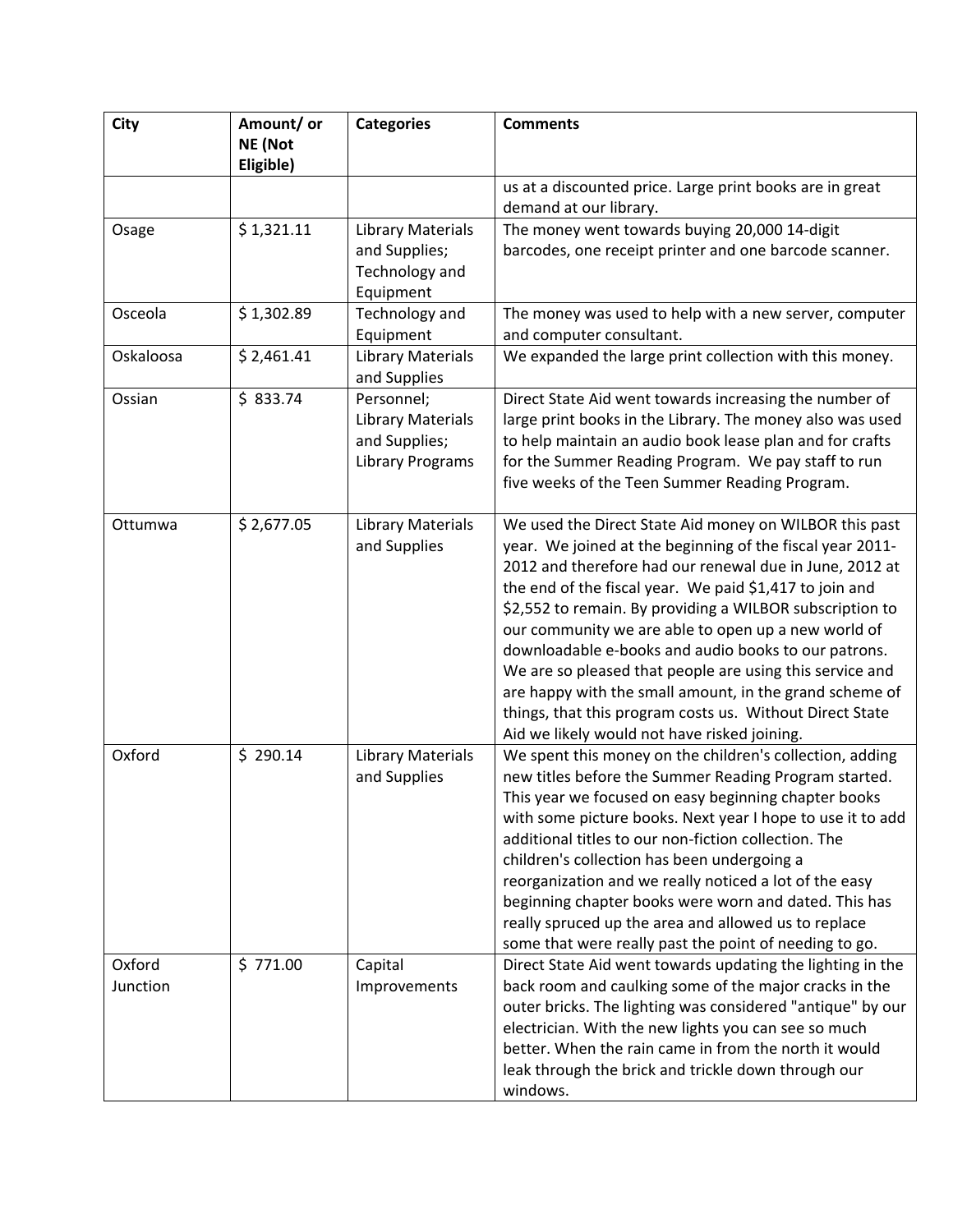| <b>City</b> | Amount/ or | <b>Categories</b>                                                        | <b>Comments</b>                                                                                                                                                                                                                                                                                                                                                                                                                                                                                                                                                                              |
|-------------|------------|--------------------------------------------------------------------------|----------------------------------------------------------------------------------------------------------------------------------------------------------------------------------------------------------------------------------------------------------------------------------------------------------------------------------------------------------------------------------------------------------------------------------------------------------------------------------------------------------------------------------------------------------------------------------------------|
|             | NE (Not    |                                                                          |                                                                                                                                                                                                                                                                                                                                                                                                                                                                                                                                                                                              |
|             | Eligible)  |                                                                          |                                                                                                                                                                                                                                                                                                                                                                                                                                                                                                                                                                                              |
| Palmer      | \$261.86   | Technology and<br>Equipment                                              | This year we used our funds to help purchase a much<br>needed new computer for our patrons to use. Our other<br>computers are very out dated and freeze up all the time.<br>We are still in need of several more computers but this<br>one is getting used every day. This funding goes along<br>way to helping our library provide books, Internet, and<br>other various programs to our community. The amount of<br>money we received is not nearly enough to cover the<br>increasing cost. All amounts are greatly appreciated and<br>used towards all aspects of running and funding the |
|             |            |                                                                          | library.                                                                                                                                                                                                                                                                                                                                                                                                                                                                                                                                                                                     |
| Panora      | \$888.04   | Technology and<br>Equipment                                              | This money was used for a new computer at one of our<br>work stations.                                                                                                                                                                                                                                                                                                                                                                                                                                                                                                                       |
| Parkersburg | \$920.18   | Capital<br>Improvements                                                  | We have completed our library renovation/expansion<br>project as of April 2012. We used the money we received<br>to help pay for changes and additions that were made to<br>the construction project. Because of the increase in<br>construction costs we had to exclude the loft from the<br>project, which was one of our focal points. Direct State<br>Aid helped make the difference in moving forward with<br>putting the loft back into our plans.                                                                                                                                     |
| Paton       | \$715.78   | Personnel;<br><b>Library Materials</b><br>and Supplies                   | We spent this money on new books and DVDs. Direct<br>State Aid is the only budget we have for adult books and<br>DVDs. Without the money, we wouldn't have either.<br>I was paid for some of my mileage and fees for Public<br>Library Management classes and PLOW classes using<br>Direct State Aid.                                                                                                                                                                                                                                                                                        |
| Paullina    | \$805.87   | <b>Library Materials</b><br>and Supplies                                 | Many of our patrons have e-readers and are very happy<br>to have access to e-books through our subscription to<br>WILBOR, which was paid for with this money. Patrons are<br>also enjoying the access to audio books to download to<br>MP3 players.                                                                                                                                                                                                                                                                                                                                          |
| Pella       | \$2,165.91 | <b>Library Materials</b><br>and Supplies;<br>Technology and<br>Equipment | Direct State Aid paid for e-books and downloadable audio<br>books. It also helped pay part of an installment payment<br>on the server we share with the Central College library.<br>We have seen huge increases in the use of downloadable<br>audio books and e-books. We would not have the<br>funding for this service without Direct State Aid.                                                                                                                                                                                                                                           |
| Perry       | \$1,728.83 | Technology and<br>Equipment                                              | We were able to buy two computers and two monitors.<br>Our library has 31 computers. We have a five-year<br>retirement system in place for these computers. Just in<br>the last year, more and more patrons are coming into the<br>library for our public access computers and Wi-Fi. In order<br>to maintain quality computer services to our patrons, we                                                                                                                                                                                                                                   |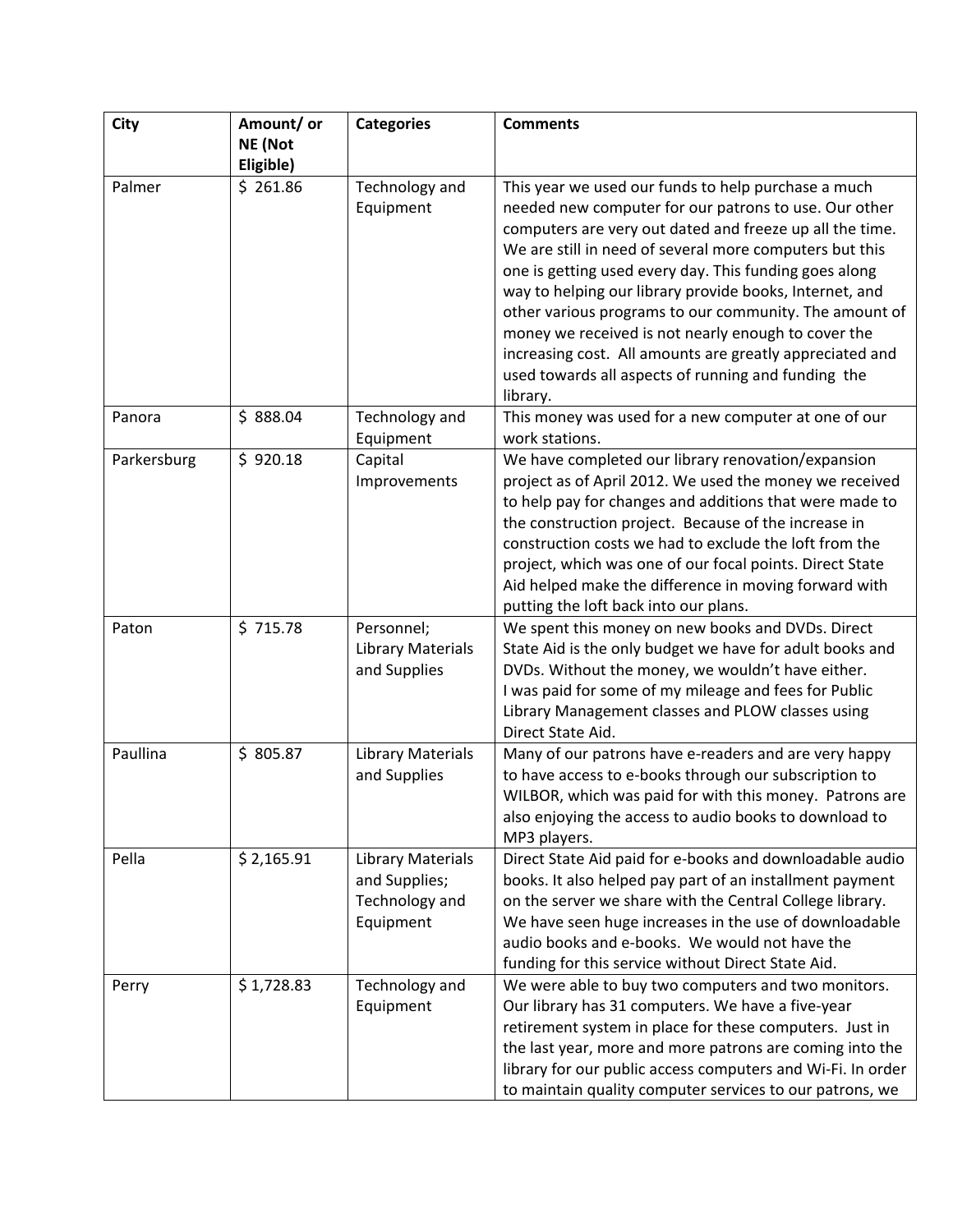| <b>City</b>   | Amount/ or | <b>Categories</b>        | <b>Comments</b>                                                                             |
|---------------|------------|--------------------------|---------------------------------------------------------------------------------------------|
|               | NE (Not    |                          |                                                                                             |
|               | Eligible)  |                          |                                                                                             |
|               |            |                          | must have machines that are reliable and in peak                                            |
|               |            |                          | condition because of the use they receive. We are also                                      |
|               |            |                          | experimenting in lending out laptops for patron use in the                                  |
|               |            |                          | library. One of the 22" monitors that was purchased with                                    |
|               |            |                          | the Direct State Aid is used as an electronic bulletin board                                |
|               |            |                          | which announces programs, city news, other city                                             |
|               |            |                          | department news, and general library information                                            |
|               |            |                          | (hours). This is an effort to cut down on flyers on the front                               |
|               |            |                          | desk and be more helpful on a city-wide, inter-                                             |
|               |            |                          | department basis.                                                                           |
| Peterson      | \$491.47   | Personnel;               | We bought new books, and also used the money for                                            |
|               |            | <b>Library Materials</b> | Summer Reading Program promotion, supplies and                                              |
|               |            | and Supplies;            | snacks. With this funding we are able to have a Summer                                      |
|               |            | <b>Library Programs</b>  | Reading Program and to pay staff to assist with it.                                         |
| Plainfield    | \$783.02   | <b>Library Materials</b> | Direct State Aid helped us buy new books and videos.                                        |
| Pleasant Hill |            | and Supplies             |                                                                                             |
|               | \$1,973.43 | Technology and           | The money we receive is important in providing better                                       |
|               |            | Equipment                | computer access for our patrons. Internet access is                                         |
|               |            |                          | improved by having more up-to date-computers which                                          |
|               |            |                          | provide a faster connection. Updated software including                                     |
|               |            |                          | Microsoft Word, Excel and PowerPoint also provide<br>better service to our library patrons. |
| Pleasantville | <b>NE</b>  |                          |                                                                                             |
| Plover        | \$253.56   | Personnel;               | This money was used for children's books, to help                                           |
|               |            | <b>Library Materials</b> | purchase a new computer and a set of speakers for the                                       |
|               |            | and Supplies;            | public to use, and for the Summer Reading Program, adult                                    |
|               |            | Technology and           | programs, and monthly kids programs. The money helped                                       |
|               |            | Equipment;               | in many ways to set up programs than we have never                                          |
|               |            | <b>Library Programs</b>  | tried before. We also paid for extra staff for the Summer                                   |
|               |            |                          | Library Program.                                                                            |
| Pocahontas    | \$926.76   | <b>Library Programs</b>  | The funding has been spent on adult and children's                                          |
|               |            |                          | programs. It is used to bring in speakers, purchase crafts                                  |
|               |            |                          | and supplies, and to help defray the cost of the Summer                                     |
|               |            |                          | Reading Program for both adults and children. This                                          |
|               |            |                          | quality programming to our community would not have                                         |
|               |            |                          | been possible without Direct State Aid.                                                     |
| Polk City     | \$1,160.70 | Technology and           | We spent Direct State Aid for web hosting.                                                  |
|               |            | Equipment                |                                                                                             |
| Pomeroy       | \$574.35   | <b>Library Materials</b> | Pomeroy has an aging population and more and more of                                        |
|               |            | and Supplies             | our readers require large print reading materials. We also                                  |
|               |            |                          | have a growing number of patrons who like to read                                           |
|               |            |                          | Christian material (inspired fiction). We were able to                                      |
|               |            |                          | purchase 23 hard cover, large print books and over                                          |
|               |            |                          | \$200.00 worth of insired reading - both fiction and non-                                   |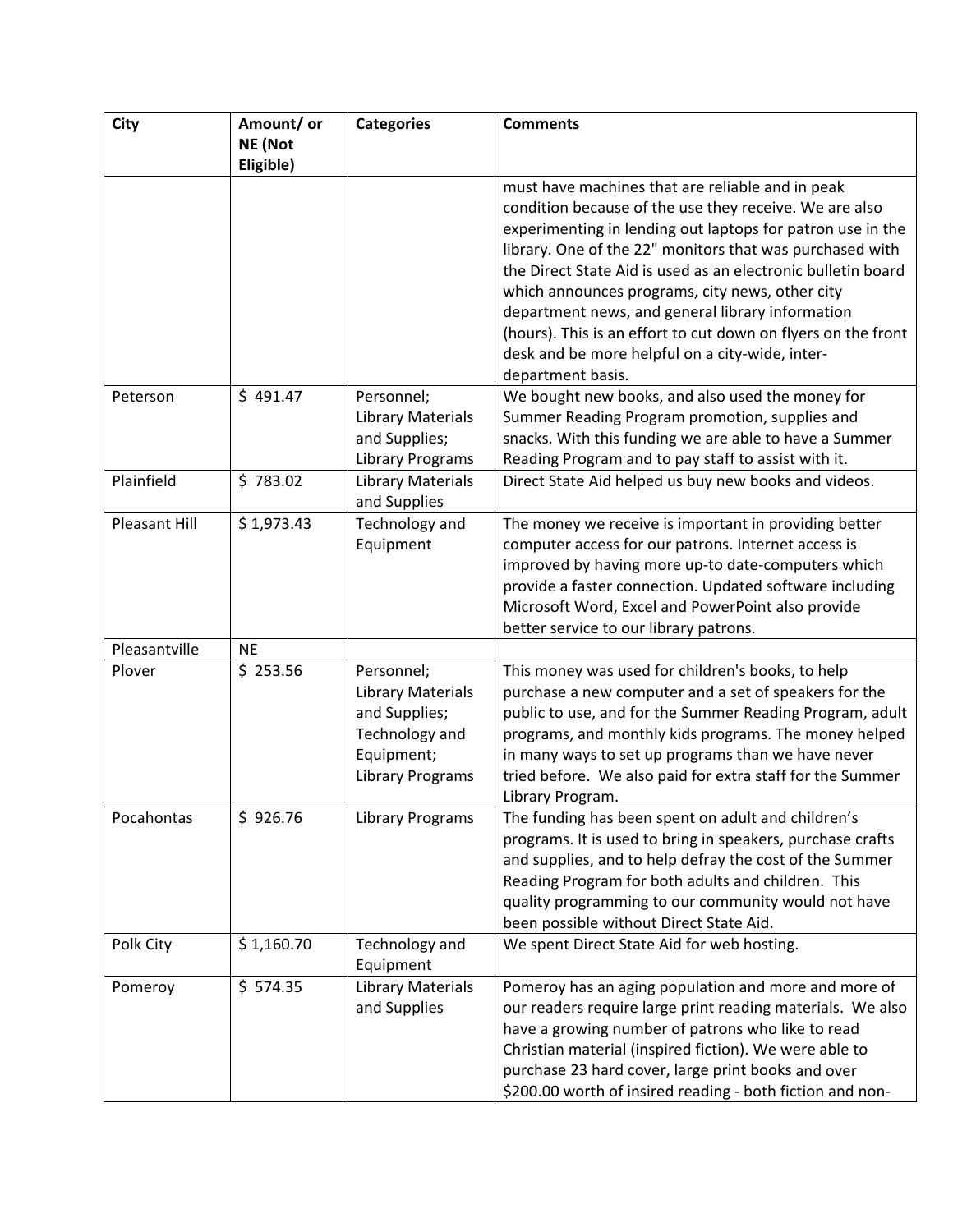| <b>City</b>         | Amount/ or | <b>Categories</b>        | <b>Comments</b>                                                                                                 |
|---------------------|------------|--------------------------|-----------------------------------------------------------------------------------------------------------------|
|                     | NE (Not    |                          |                                                                                                                 |
|                     | Eligible)  |                          |                                                                                                                 |
|                     |            |                          | fiction titles. It is so nice to get these materials in the                                                     |
|                     |            |                          | hands of our patrons and we have several patrons that                                                           |
|                     |            |                          | now visit our library from out-of-town to use our library                                                       |
| Postville           | \$1,041.14 | <b>Library Materials</b> | because they appreciate our selection.<br>This money was spent on audio books. We have many                     |
|                     |            | and Supplies             | people who drive out/into Postville for work. They stop at                                                      |
|                     |            |                          | the library for audio books. We try to get the best sellers                                                     |
|                     |            |                          | and keep them up-to-date.                                                                                       |
| <b>Prairie City</b> | \$305.90   | Library Materials        | This money was used to help offset the cost of our                                                              |
|                     |            | and Supplies;            | participation in the WILBOR program. Our patrons love it.                                                       |
|                     |            | <b>Library Programs</b>  | The funds were used to supplement the Summer Reading                                                            |
|                     |            |                          | Program and was used to help pay the fees for our                                                               |
|                     |            |                          | programs. This year we had the Blank Park Zoo, Rick                                                             |
|                     |            |                          | Eugene the Magician, Sparkle HoopDance and the Des                                                              |
|                     |            |                          | Moines Astronomical Society. The kids in the community                                                          |
|                     |            |                          | really look forward to our Summer Reading Programs.                                                             |
|                     |            |                          | Being a small town, the city offers some recreational                                                           |
|                     |            |                          | programs during the summer, but the library programs                                                            |
|                     |            |                          | are well attended and enjoyed, as well.                                                                         |
| Prescott            | <b>NE</b>  |                          |                                                                                                                 |
| Preston             | \$848.17   | <b>Library Materials</b> | With Direct State Aid, we added materials like audio,                                                           |
|                     |            | and Supplies             | DVDs, and books to the collection. The city is currently                                                        |
|                     |            |                          | looking at money saving measures and the library has<br>been its primary source to cut. It has been viewed as a |
|                     |            |                          | luxury and not a necessity. Having the extra funds has                                                          |
|                     |            |                          | helped to supplement in this area of loss.                                                                      |
| Primghar            | \$787.21   | <b>Library Materials</b> | We used our funds to purchase new books and DVDs for                                                            |
|                     |            | and Supplies             | our children, young adults and adults. This money allows                                                        |
|                     |            |                          | us to purchase more quality materials for our collection.                                                       |
| Quimby              | \$493.28   | <b>Library Materials</b> | Direct State Aid paid for new books, magazine                                                                   |
|                     |            | and Supplies;            | subscriptions, audio books, computers and a new library                                                         |
|                     |            | Technology and           | sign.                                                                                                           |
|                     |            | Equipment;               |                                                                                                                 |
|                     |            | Capital                  |                                                                                                                 |
|                     |            | Improvements             |                                                                                                                 |
| Radcliffe           | \$791.37   | Furniture                | This year the amount received was used to purchase four                                                         |
|                     |            |                          | saucer chairs for the video viewing/reading area. The size                                                      |
|                     |            |                          | is suitable for our preschool story group; and fitting also                                                     |
|                     |            |                          | for our young adults. The library has been used to offer                                                        |
|                     |            |                          | movies and treats on Friday afternoons during the<br>summer, and with the addition of the new chairs, new       |
|                     |            |                          | interest in the program has taken place. With the high                                                          |
|                     |            |                          | temperatures, the air conditioning and pleasant                                                                 |
|                     |            |                          | surroundings, the library is a popular place to visit each                                                      |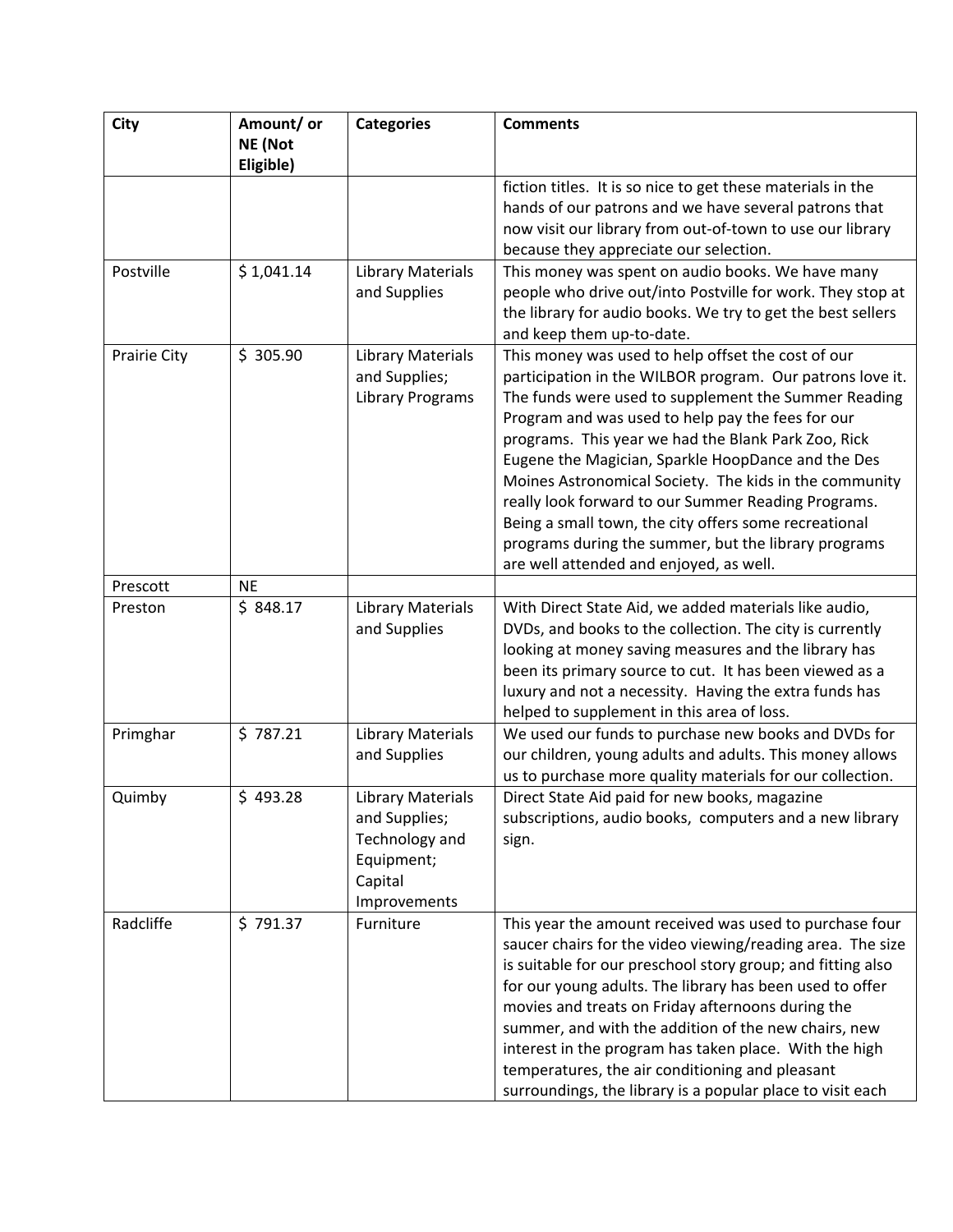| <b>City</b>    | Amount/ or | <b>Categories</b>        | <b>Comments</b>                                                                                                    |
|----------------|------------|--------------------------|--------------------------------------------------------------------------------------------------------------------|
|                | NE (Not    |                          |                                                                                                                    |
|                | Eligible)  |                          | afternoon.                                                                                                         |
| Rake           | <b>NE</b>  |                          |                                                                                                                    |
| Randolph       | <b>NE</b>  |                          |                                                                                                                    |
| Readlyn        | \$851.50   | <b>Library Materials</b> | We were able to purchase Deep Freeze X 5, Microsoft                                                                |
|                |            | and Supplies;            | Office 2010 X, a paper shredder, a discounted LG 42" TV,                                                           |
|                |            | Technology and           | and expenditures for the parade float. These "extras"                                                              |
|                |            | Equipment;               | would not have been possible without the help of the                                                               |
|                |            | Other                    | Direct State Aid program. Thank you for all you do!                                                                |
| <b>Red Oak</b> | \$1,466.99 | Other                    | With Direct State Aid, we hired a consultant to set up and                                                         |
|                |            |                          | produce an electronic survey, a hard copy survey, a paper                                                          |
|                |            |                          | survey, tallies of the survey after it was completed and                                                           |
|                |            |                          | several computer changes to our website, including links                                                           |
|                |            |                          | to the surveys. We have been wanting the community's<br>opinions and suggestions, especially since our             |
|                |            |                          | construction project. We value what the public thinks and                                                          |
|                |            |                          | use their suggestions to provide them with the services                                                            |
|                |            |                          | they want. We wanted a survey we could use and update                                                              |
|                |            |                          | over the years to help with our accreditation process.                                                             |
| Redfield       | \$547.01   | Furniture                | We used this money for new shelving to replace some                                                                |
|                |            |                          | that is falling apart.                                                                                             |
| Reinbeck       | \$988.98   | Technology and           | Direct State Aid went towards a wireless computer and                                                              |
|                |            | Equipment;               | the Summer Library Program. We had Mike Anderson, the                                                              |
|                |            | <b>Library Programs</b>  | Dulcimer Guy - a new experience for our kids, who                                                                  |
|                |            |                          | learned a lot about musical instruments. The program                                                               |
|                |            |                          | was very well received by the reading program                                                                      |
|                |            |                          | participants. I have had requests to have him back. The<br>wireless computer for staff is faster than the previous |
|                |            |                          | one, and does not take up as much room, freeing up                                                                 |
|                |            |                          | much needed counter space.                                                                                         |
| Rembrandt      | \$489.81   | Personnel                | Because of this money, we are open Saturday which is                                                               |
|                |            |                          | helpful to our patrons who cannot get to the library                                                               |
|                |            |                          | during the week. A lot of our Saturday visitors need the                                                           |
|                |            |                          | computers and also check out materials.                                                                            |
| Remsen         | \$633.67   | <b>Library Materials</b> | This funding allows us to purchase large print books.                                                              |
| Renwick        | \$740.12   | Technology and           | We bought a lap top for the library with Direct State Aid.                                                         |
|                |            | Equipment;               | We have six story time programs through out the year<br>and we use the money for projects. We also had a a         |
|                |            | <b>Library Programs</b>  | special Summer Reading Program and bought supplies for                                                             |
|                |            |                          | that also. We are able to do more fun things for the kids                                                          |
|                |            |                          | around the holidays and can do more for the Summer                                                                 |
|                |            |                          | Reading Program because of these funds.                                                                            |
| Riceville      | \$860.33   | <b>Library Materials</b> | A majority of this money was spent to build our junior                                                             |
|                |            | and Supplies;            | fiction collection. We are constantly trying to increase                                                           |
|                |            | <b>Library Programs</b>  | the circulation and popularity of those books. Money was                                                           |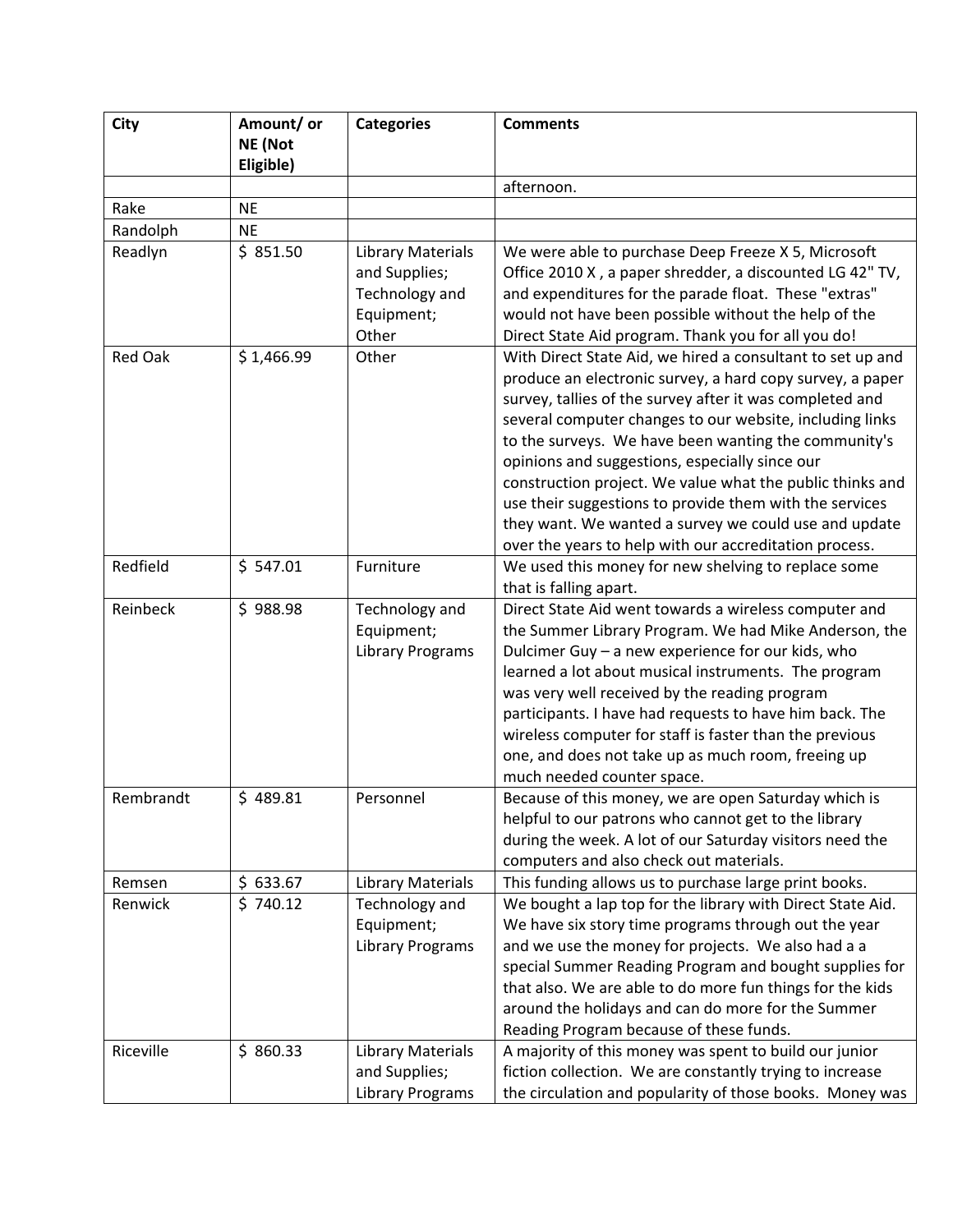| City                 | Amount/ or<br>NE (Not | <b>Categories</b>        | <b>Comments</b>                                                                                                     |
|----------------------|-----------------------|--------------------------|---------------------------------------------------------------------------------------------------------------------|
|                      | Eligible)             |                          |                                                                                                                     |
|                      |                       |                          | also spent to increase our adult fiction collection as well.                                                        |
|                      |                       |                          | In an effort to give the youth of our community a place to                                                          |
|                      |                       |                          | go on early-out school days, we have started a movie                                                                |
|                      |                       |                          | once a month. The money has been put towards those,                                                                 |
|                      |                       |                          | too. The money given to the library through Direct State                                                            |
|                      |                       |                          | Aid helps with our collection development as well as                                                                |
|                      |                       |                          | creating programs for our youth and adults. By providing                                                            |
|                      |                       |                          | these funds we are able to reach out to our community.                                                              |
| Richland             | \$740.58              | <b>Library Materials</b> | New books for our adult, teen and juvenile collections                                                              |
|                      |                       | and Supplies             | and movies were bought with this money. We were                                                                     |
|                      |                       |                          | better able to meet the reading and viewing demands of<br>our patrons. With tight budgets, we aren't always able to |
|                      |                       |                          | fulfill the patron's requests for library books and movies.                                                         |
|                      |                       |                          | This helped us purchase more requested items.                                                                       |
| Ringsted             | \$481.37              | Capital                  | These funds were put towards a new water heater, new                                                                |
|                      |                       | Improvements;            | computer chair mats, and the Summer Library Program.                                                                |
|                      |                       | Furniture;               | We were also able to buy a new vacuum, hold a Christmas                                                             |
|                      |                       | Library Programs;        | Open House, and advertise our "Lights of Love" Memorial                                                             |
|                      |                       | Other                    | Tree which served as a fund raiser for the library.                                                                 |
| Rippey               | <b>NE</b>             |                          |                                                                                                                     |
| <b>Rock Rapids</b>   | \$745.22              | <b>Library Materials</b> | With these funds we purchased new audio books and pay                                                               |
|                      |                       | and Supplies;            | for computer service.                                                                                               |
|                      |                       | Technology and           |                                                                                                                     |
|                      |                       | Equipment                |                                                                                                                     |
| <b>Rock Valley</b>   | \$1,223.93            | Furniture                | We purchased a table and eight chairs.                                                                              |
| Rockford             | \$825.15              | Technology and           | This money helped to purchase three new computers for                                                               |
|                      |                       | Equipment                | public use. Without this money, we would have still been<br>trying to figure out how to replace our old public      |
|                      |                       |                          | computers. We had sought a private grant but were only                                                              |
|                      |                       |                          | partially funded. Direct State Aid allowed us to provide                                                            |
|                      |                       |                          | the public with newer and faster computers.                                                                         |
| Rockwell             | \$928.12              | Technology and           | Direct State Aid helped us buy a new computer to replace                                                            |
|                      |                       | Equipment                | one that was 8 years old and quit working. We have many                                                             |
|                      |                       |                          | children that use our computers, especially after school.                                                           |
| <b>Rockwell City</b> | \$1,020.28            | <b>Library Materials</b> | This year the Rockwell City Public Library decided to use                                                           |
|                      |                       | and Supplies             | our Direct State Aid money to purchase children's books.                                                            |
|                      |                       |                          | We wanted to update our children's non-fiction section --                                                           |
|                      |                       |                          | especially our state and science books. The children's                                                              |
|                      |                       |                          | non-fiction section is very popular with our patrons and is                                                         |
|                      |                       |                          | used often, but many of our books are old and some are                                                              |
|                      |                       |                          | outdated. The combination of our new purchases along                                                                |
|                      |                       |                          | with some gentle weeding, improved the look and use of                                                              |
|                      |                       |                          | this section immediately. We are very happy with the                                                                |
|                      |                       |                          | increase in our circulation of these materials.                                                                     |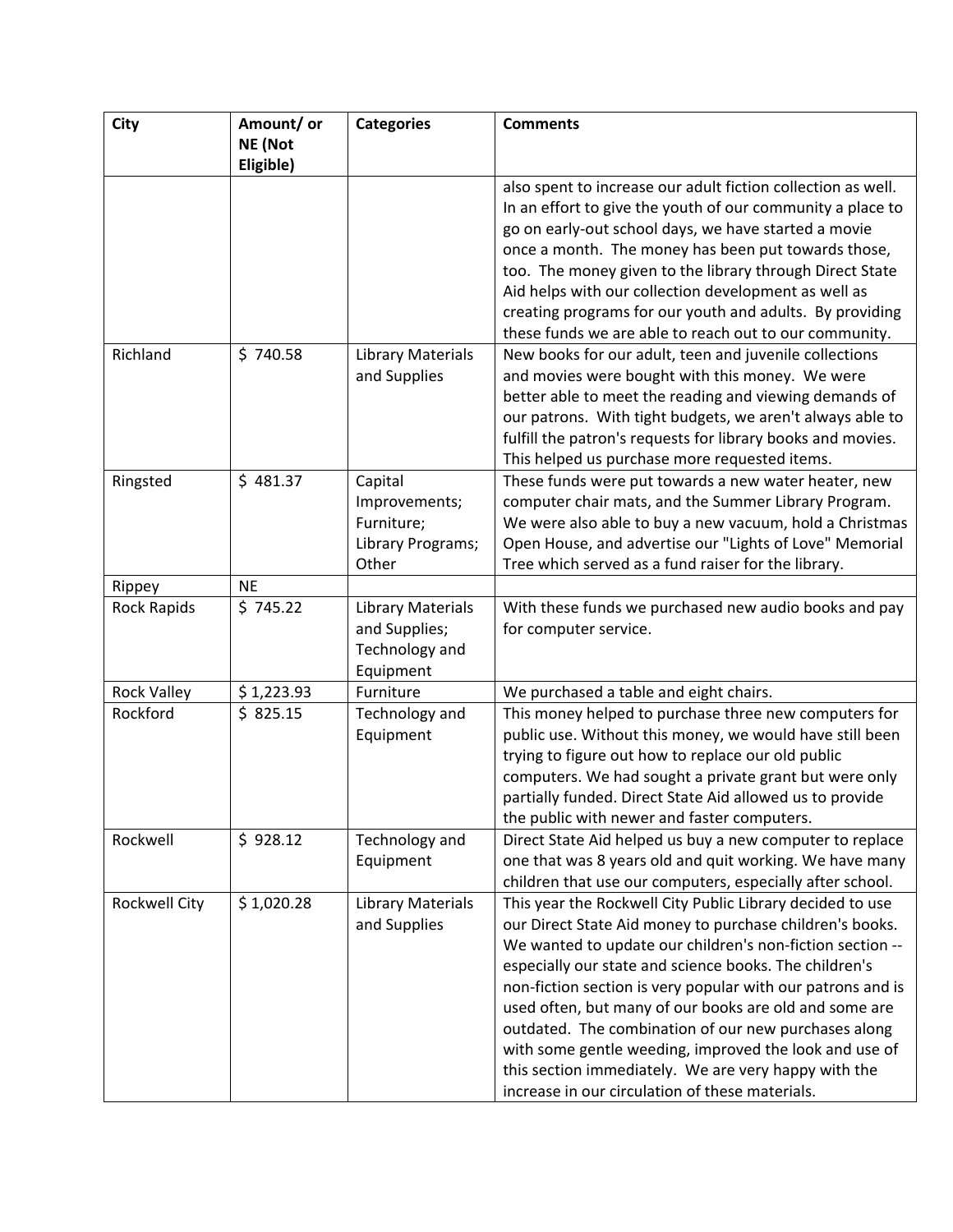| <b>City</b> | Amount/ or | <b>Categories</b>        | <b>Comments</b>                                                                                                         |
|-------------|------------|--------------------------|-------------------------------------------------------------------------------------------------------------------------|
|             | NE (Not    |                          |                                                                                                                         |
|             | Eligible)  |                          |                                                                                                                         |
| Roland      | \$915.76   | <b>Library Materials</b> | Direct State Aid paid for our subscription to WILBOR and                                                                |
|             |            | and Supplies             | the purchase of new DVDs.                                                                                               |
| Rolfe       | \$758.33   | Personnel;               | These funds were used for a variety of things, including a                                                              |
|             |            | <b>Library Materials</b> | library address stamp, mailing tape, an "Iowa History"                                                                  |
|             |            | and Supplies;            | magazine subscription, two copies of Microsoft Office,                                                                  |
|             |            | Technology and           | two copies of antivirus for two months for two new                                                                      |
|             |            | Equipment;               | computers, two surge protectors and 10 pair of computer                                                                 |
|             |            | Other                    | headphones. Our facility is used by all manner of groups.                                                               |
|             |            |                          | But in the nine years in this location, the carpet had never<br>been cleaned. We negotiated with a local contractor who |
|             |            |                          | not only made us look respectable again, but donated                                                                    |
|             |            |                          | Scotch guarding. The funds were also put toward staff                                                                   |
|             |            |                          | time for an unexpected meeting requiring our attendance                                                                 |
|             |            |                          | for a planned grant application which ultimately resulted                                                               |
|             |            |                          | in receiving the grant to purchase a new staff computer                                                                 |
|             |            |                          | and a new laptop. Although we budgeted the promised                                                                     |
|             |            |                          | 25% matching funds for this grant, we did not have                                                                      |
|             |            |                          | money for the software and surge protectors. In addition,                                                               |
|             |            |                          | our original computer headphones were no longer                                                                         |
|             |            |                          | repairable, so we invested in extras of a less expensive                                                                |
|             |            |                          | model.                                                                                                                  |
| Rowan       | \$776.57   | <b>Library Materials</b> | With this money we were able to buy new books, audio                                                                    |
|             |            | and Supplies             | books, DVDs and processing supplies.                                                                                    |
| Royal       | <b>NE</b>  |                          |                                                                                                                         |
| Rudd        | \$529.08   | <b>Library Materials</b> | Direct State Aid was put towards books and magazines.                                                                   |
|             |            | and Supplies             | This extra funding allows us to offer a larger variety of<br>books, movies, and magazines for the community, which      |
|             |            |                          | is important since there is no other place in our town to                                                               |
|             |            |                          | get them.                                                                                                               |
| Runnells    | \$211.56   | <b>Library Programs</b>  | We would not be able to have a Summer Library Program                                                                   |
|             |            |                          | without this money. The program introduces young                                                                        |
|             |            |                          | children to reading by using incentives (prizes) for how                                                                |
|             |            |                          | much they read. They also get to do book-related crafts.                                                                |
| Ruthven     | \$790.50   | Technology and           | This money was used to buy one uninterruptible power                                                                    |
|             |            | Equipment                | supply and six public access computer management                                                                        |
|             |            |                          | software licenses. The library was able to purchase a UPS                                                               |
|             |            |                          | (back-up power supply) for our server after the old                                                                     |
|             |            |                          | machine's battery quit. We were also able to purchase                                                                   |
|             |            |                          | management software for our new public access                                                                           |
|             |            |                          | computers that enable remote administration and allow                                                                   |
|             |            |                          | automatic updating. We are a very small library and do                                                                  |
|             |            |                          | not employ an IT professional, so this software is very                                                                 |
|             |            |                          | essential to the administration of the library's computers                                                              |
|             |            |                          | and part of our preventative maintenance program to                                                                     |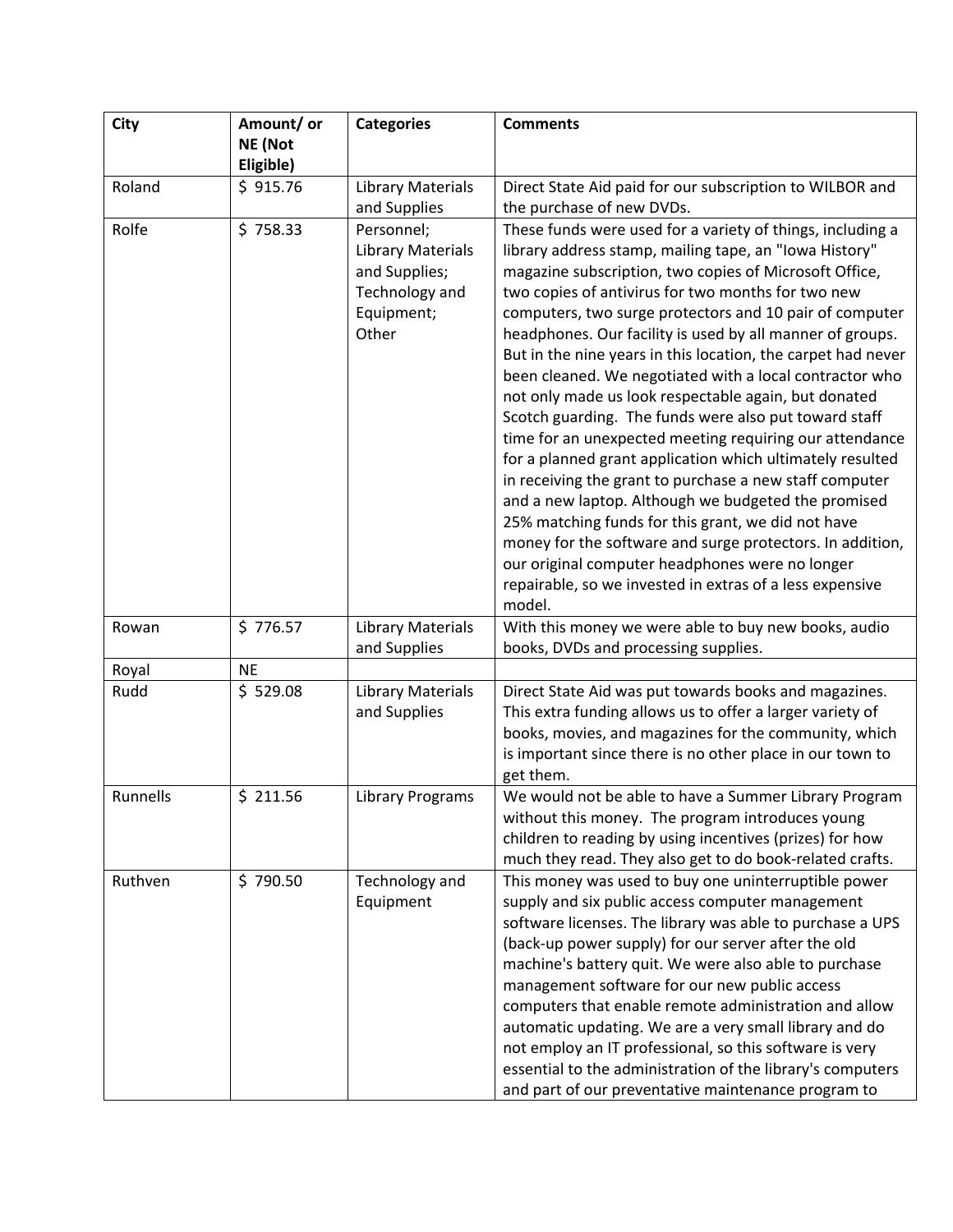| <b>City</b> | Amount/ or<br>NE (Not<br>Eligible) | <b>Categories</b>                                                                      | <b>Comments</b>                                                                                                                                                                                                                                                                                                                                                                                                                                                                                                                                                                                                                                                                                                                                                                                                                                                                                                                                                                                                                                                                                                                                                                                                                                                                                                                                          |
|-------------|------------------------------------|----------------------------------------------------------------------------------------|----------------------------------------------------------------------------------------------------------------------------------------------------------------------------------------------------------------------------------------------------------------------------------------------------------------------------------------------------------------------------------------------------------------------------------------------------------------------------------------------------------------------------------------------------------------------------------------------------------------------------------------------------------------------------------------------------------------------------------------------------------------------------------------------------------------------------------------------------------------------------------------------------------------------------------------------------------------------------------------------------------------------------------------------------------------------------------------------------------------------------------------------------------------------------------------------------------------------------------------------------------------------------------------------------------------------------------------------------------|
|             |                                    |                                                                                        | avoid having to pay for the expense of a visit from an IT<br>professional.                                                                                                                                                                                                                                                                                                                                                                                                                                                                                                                                                                                                                                                                                                                                                                                                                                                                                                                                                                                                                                                                                                                                                                                                                                                                               |
| Sabula      | \$765.72                           | <b>Library Materials</b><br>and Supplies                                               | These funds were used to buy new books and DVDs.                                                                                                                                                                                                                                                                                                                                                                                                                                                                                                                                                                                                                                                                                                                                                                                                                                                                                                                                                                                                                                                                                                                                                                                                                                                                                                         |
| Sac City    | \$1,000.94                         | <b>Library Materials</b><br>and Supplies;<br>Technology and<br>Equipment               | The balance of our Direct State Aid was spent with our<br>book wholesaler, Baker & Taylor for books in the amount<br>of \$35.64. The majority of our Direct State Aid funds were<br>earmarked for technology and equipment including<br>subscription fees for our electronic databases and a new<br>wireless router and antivirus protection license fees for<br>staff computers. The money also went twoards FY2012<br>WILBOR Consortium fees. With the Direct State Aid that<br>was received this year by the Sac City Library, we were<br>able to continue participating in the WILBOR Consortium<br>and offer our patrons access to EBSCOhost. This year we<br>were also able to protect library equipment by replacing a<br>bad Internet router and upgrade the anti-virus protection<br>on staff computers to ensure the continued safe<br>operation of our library catalog that patrons can access<br>both inside and outside the library. The impact these<br>purchases had on our library this year was critical.<br>Without support from the State, small libraries like Sac<br>City have to rely on a budget that is increasingly spread<br>too thin and programs and services have to be cut if we<br>can't find outside sources for support. Thank you for<br>continuing to see the value that libraries provide to<br>communities in Iowa. |
| Salem       | \$737.38                           | <b>Library Materials</b><br>and Supplies                                               | These funds were used to purchase Hooked on Phonics so<br>we can offer help with reading. We also purchased more<br>early reader books.                                                                                                                                                                                                                                                                                                                                                                                                                                                                                                                                                                                                                                                                                                                                                                                                                                                                                                                                                                                                                                                                                                                                                                                                                  |
| Sanborn     | \$850.04                           | Technology and<br>Equipment                                                            | With this money we bought a Nook, a Kindle and the rest<br>we applied towards a new check-out computer. We are<br>working towards getting e-books for the library so we felt<br>it would be great to have a Nook & Kindle so that we can<br>help people use them. It will also help as we begin the<br>process of getting e-books in the library. We also had to<br>purchase a new computer for checking out books.                                                                                                                                                                                                                                                                                                                                                                                                                                                                                                                                                                                                                                                                                                                                                                                                                                                                                                                                      |
| Schaller    | \$572.91                           | <b>Library Materials</b><br>and Supplies;<br>Technology and<br>Equipment;<br>Furniture | This money goes to our "Books for Babies" program<br>where we welcome newborns to the town and library.<br>We also used the money for one new computer and<br>monitor and the Deep Freeze system to guard public<br>computers. We needed a new, big table for meetings,<br>homework, etc. Someone donated a big kitchen table but<br>no chairs, so we ordered six (and got a great deal) from                                                                                                                                                                                                                                                                                                                                                                                                                                                                                                                                                                                                                                                                                                                                                                                                                                                                                                                                                            |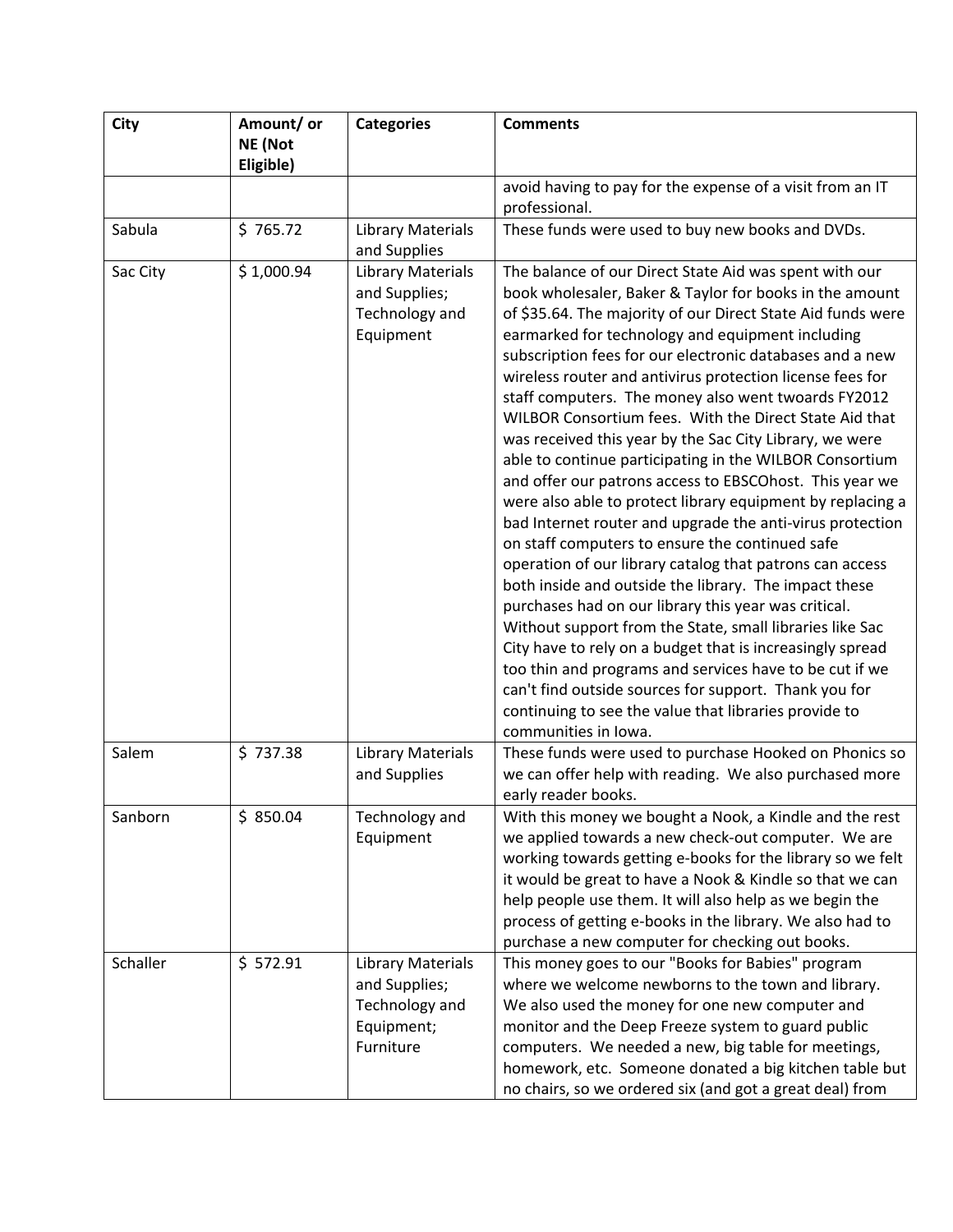| <b>City</b>           | Amount/ or<br>NE (Not<br>Eligible) | <b>Categories</b>                                                                                    | <b>Comments</b>                                                                                                                                                                                                                                                                                                                                                                                                                                                                                                                                                                                                                                                                                                                                                                                                                                                                                                                                                                                           |
|-----------------------|------------------------------------|------------------------------------------------------------------------------------------------------|-----------------------------------------------------------------------------------------------------------------------------------------------------------------------------------------------------------------------------------------------------------------------------------------------------------------------------------------------------------------------------------------------------------------------------------------------------------------------------------------------------------------------------------------------------------------------------------------------------------------------------------------------------------------------------------------------------------------------------------------------------------------------------------------------------------------------------------------------------------------------------------------------------------------------------------------------------------------------------------------------------------|
|                       |                                    |                                                                                                      | Staples. The table and chairs are so nice and we're not                                                                                                                                                                                                                                                                                                                                                                                                                                                                                                                                                                                                                                                                                                                                                                                                                                                                                                                                                   |
|                       | <b>NE</b>                          |                                                                                                      | having to glue the chairs back together every month!                                                                                                                                                                                                                                                                                                                                                                                                                                                                                                                                                                                                                                                                                                                                                                                                                                                                                                                                                      |
| Schleswig<br>Scranton | \$754.56                           | Personnel;                                                                                           |                                                                                                                                                                                                                                                                                                                                                                                                                                                                                                                                                                                                                                                                                                                                                                                                                                                                                                                                                                                                           |
|                       |                                    | Technology and<br>Equipment;<br>Furniture                                                            | We used this money to pay fees for the WILBOR<br>consortium and purchased two rotor stands for children's<br>DVDs. This funding also allowed us to train our new<br>employee. She has improved the programs for the<br>children and youth of the community.                                                                                                                                                                                                                                                                                                                                                                                                                                                                                                                                                                                                                                                                                                                                               |
| Sergeant Bluff        | <b>NE</b>                          |                                                                                                      |                                                                                                                                                                                                                                                                                                                                                                                                                                                                                                                                                                                                                                                                                                                                                                                                                                                                                                                                                                                                           |
| Seymour               | <b>NE</b>                          |                                                                                                      |                                                                                                                                                                                                                                                                                                                                                                                                                                                                                                                                                                                                                                                                                                                                                                                                                                                                                                                                                                                                           |
| Sheffield             | \$960.79                           | <b>Library Materials</b><br>and Supplies;<br>Technology and<br>Equipment;<br><b>Library Programs</b> | We purchased audio books---we had really let this<br>collection slip, so were able to beef it up a little with the<br>extra money given through Direct State Aid. Money also<br>went towards a barcode scanner and the Summer<br>Reading Program. It is easy for me to see the impact this<br>funding has in improving our community. We always host<br>the Summer Reading Program, so the funds we receive<br>truly help us reach out to kids during the summer<br>months. We are able to provide crafts, special programs,<br>and books that can be used to help us with the theme.<br>The other area is in our audio book selection. We were<br>able to purchase audio books for a lagging collection.<br>Since our elderly population is a growing demographic,<br>large print and audio books are in high demand here.<br>Direct State Aid helps fill in the gaps in these areas. We<br>were also in need of another barcode scanner since we<br>went to the new TLC software in the Beacon Project. |
| Sheldon               | \$1,330.37                         | Furniture                                                                                            | We bought two book kiosks for the children's section of<br>the library. That was made possible by a combination of<br>Direct State Aid funds and memorial money from two<br>families. We have had a similar kiosk in the adult section<br>of the library for several years and our patrons really<br>appreciate it. We have also had positive comments on<br>the new displays for children.                                                                                                                                                                                                                                                                                                                                                                                                                                                                                                                                                                                                               |
| <b>Shell Rock</b>     | \$847.32                           | Capital<br>Improvements                                                                              | We had a magazine rack built with the money. It actually<br>cost over \$1000, which is more than we received, but<br>were able to get another donation for the rest of the cost.<br>Without this funding, we wouldn't be able to make<br>improvements as we just did. There is no money in the<br>budget for any thing like shelving, so this money helped<br>tremendously.                                                                                                                                                                                                                                                                                                                                                                                                                                                                                                                                                                                                                               |
| Shellsburg            | \$808.89                           | <b>Library Materials</b><br>and Supplies                                                             | We purchased new books, movies, audio books, and<br>office and children's supplies. With this money we were<br>able to increase our book and movie collection, keeping it                                                                                                                                                                                                                                                                                                                                                                                                                                                                                                                                                                                                                                                                                                                                                                                                                                 |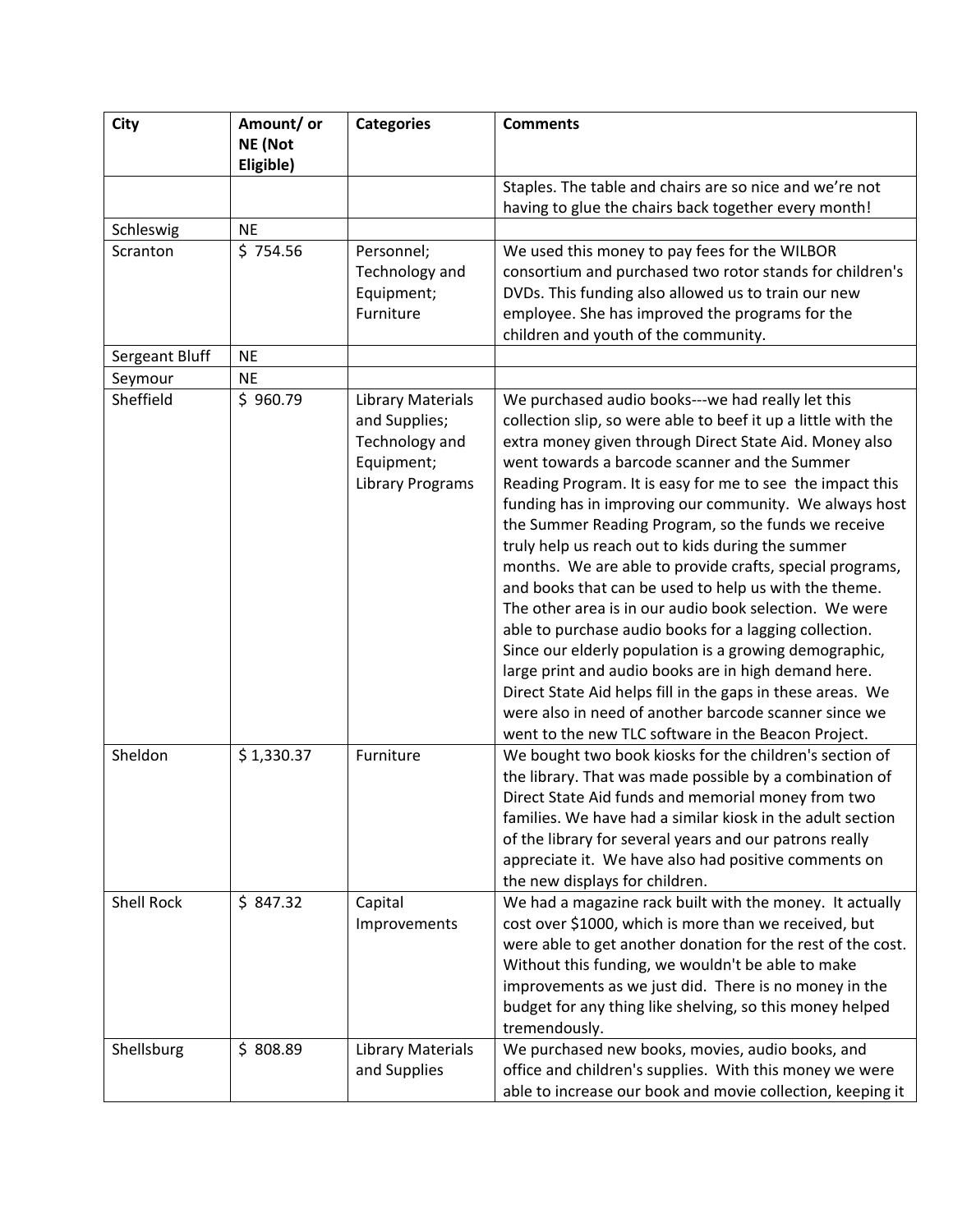| <b>City</b>        | Amount/ or | <b>Categories</b>                                                                  | <b>Comments</b>                                                                                                                                                                                                                                                                                                                                                                                                                                                                                                                                                                                                                              |
|--------------------|------------|------------------------------------------------------------------------------------|----------------------------------------------------------------------------------------------------------------------------------------------------------------------------------------------------------------------------------------------------------------------------------------------------------------------------------------------------------------------------------------------------------------------------------------------------------------------------------------------------------------------------------------------------------------------------------------------------------------------------------------------|
|                    | NE (Not    |                                                                                    |                                                                                                                                                                                                                                                                                                                                                                                                                                                                                                                                                                                                                                              |
|                    | Eligible)  |                                                                                    | current. With budget cuts becoming a regular thing, any<br>assistance is greatly appreciated. We have begun phasing<br>out our VCR collection and trying to replace them with<br>DVDs.                                                                                                                                                                                                                                                                                                                                                                                                                                                       |
| Shenandoah         | \$1,348.07 | <b>Library Materials</b><br>and Supplies;<br>Technology and<br>Equipment;<br>Other | From Tumbleweed Press, we purchased<br>TumbleReadables. We replaced dusty, construction-<br>weary CPUs. We had monthly ads in the local paper and<br>on local cable with pictures of the construction progress.                                                                                                                                                                                                                                                                                                                                                                                                                              |
| Sibley             | \$723.38   | <b>Library Materials</b><br>and Supplies                                           | We feel very fortunate to have the Direct State Aid<br>money to help fund our leasing agreement for audio<br>books. Landmark Audio Books was recently purchased by<br>TEI and our pricing may increase so it is even more<br>important to have this funding to be able to continue<br>providing our current level of service to our patrons.                                                                                                                                                                                                                                                                                                 |
| Sidney             | \$821.82   | Furniture;<br><b>Library Programs</b>                                              | This money was used for a young adult bookcase to<br>complete shelving of those books, and for Summer<br>Reading Program supplies.                                                                                                                                                                                                                                                                                                                                                                                                                                                                                                           |
| Sigourney          | \$899.23   | Technology and<br>Equipment                                                        | The Direct State Aid money was spent on a new and up-<br>to-date automation system. With many of our current<br>patrons using online services or their mobile devices for<br>just about everything, we felt that by upgrading our<br>automation system, this would better serve our patrons<br>and possibly encourage new ones.                                                                                                                                                                                                                                                                                                              |
| <b>Silver City</b> | \$262.33   | <b>Library Materials</b><br>and Supplies                                           | These funds went toward work supplies (printer drum,<br>etc.), and junior and adult fiction books and DVDs. Our<br>library is very small, serving a community of about 100<br>homes. Some of our young readers have read all of our<br>junior fiction books, and expanding that section is a top<br>priority. We also added classic titles to both adult and<br>youth sections, since we had almost none in the<br>collection by authors such as Hawthorne, Wells, Bronte,<br>Dickens, Melville, Wilde, Stoker, and Dostoyevsky.                                                                                                             |
| Sioux Center       | \$1,720.76 | Technology and<br>Equipment                                                        | We purchased a laptop for library use with additional<br>monitor and Office Pro and two additional wireless access<br>points. We were thrilled to have our access points in<br>place when RAGBRAI came through this past weekend.<br>We heard over and over how we accommodated all of<br>the riders' needs. We have seen less Internet problems<br>here as well - computers dropping, people not being able<br>to connect. When people can come in and find what they<br>need easily, that is key to keeping them coming back.<br>Technology is at the forefront right now and we want to<br>make sure we are too! Thank you for helping us |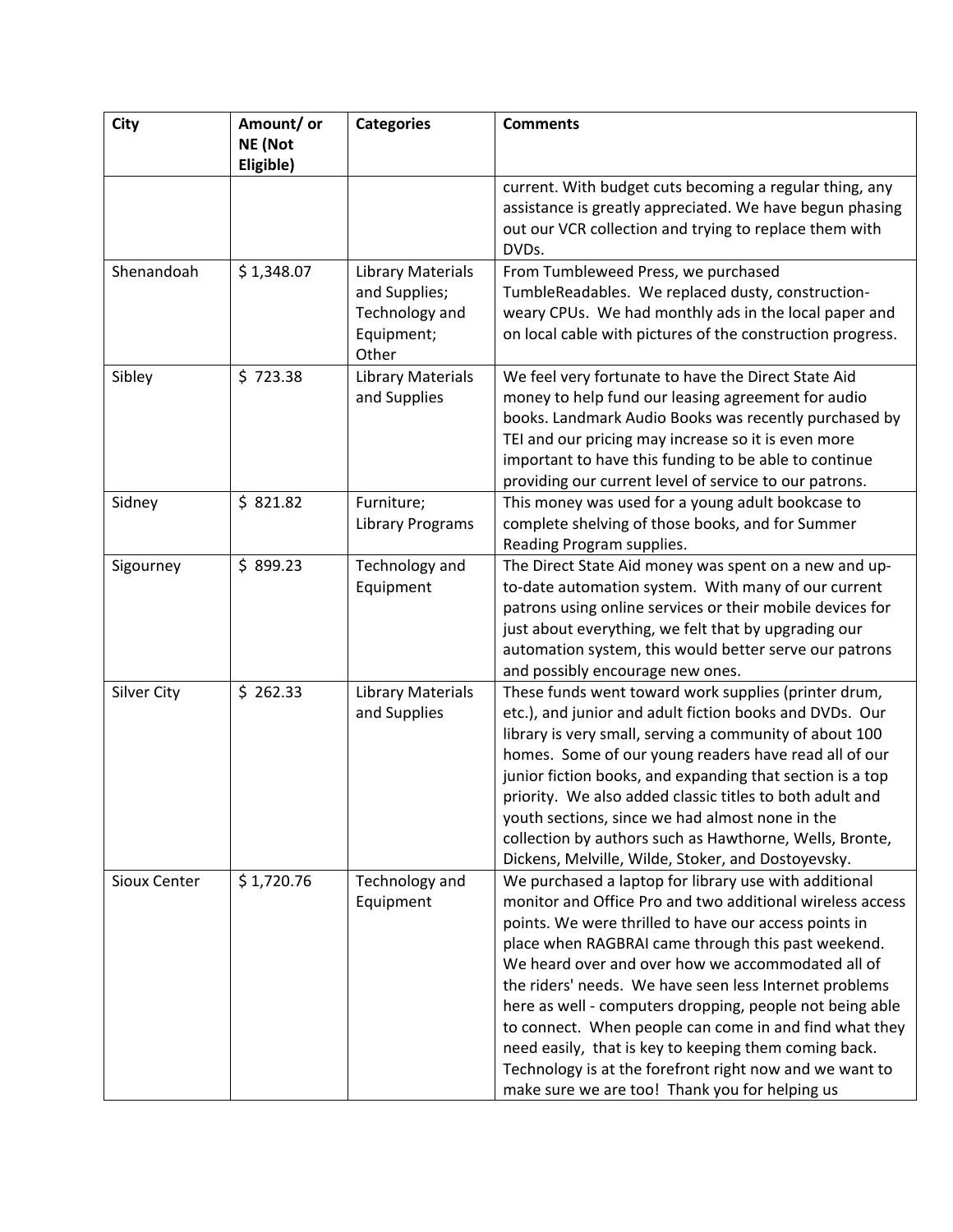| <b>City</b>  | Amount/ or  | <b>Categories</b>                                                                                    | <b>Comments</b>                                                                                                                                                                                                                                                                                                                                                                                                                                                                                                                                                                                                                                                                                                                                                                                                                                                                                                           |
|--------------|-------------|------------------------------------------------------------------------------------------------------|---------------------------------------------------------------------------------------------------------------------------------------------------------------------------------------------------------------------------------------------------------------------------------------------------------------------------------------------------------------------------------------------------------------------------------------------------------------------------------------------------------------------------------------------------------------------------------------------------------------------------------------------------------------------------------------------------------------------------------------------------------------------------------------------------------------------------------------------------------------------------------------------------------------------------|
|              | NE (Not     |                                                                                                      |                                                                                                                                                                                                                                                                                                                                                                                                                                                                                                                                                                                                                                                                                                                                                                                                                                                                                                                           |
|              | Eligible)   |                                                                                                      | accomplish this.                                                                                                                                                                                                                                                                                                                                                                                                                                                                                                                                                                                                                                                                                                                                                                                                                                                                                                          |
| Sioux City   | \$11,130.43 | Technology and<br>Equipment                                                                          | Direct State Aid went towards a Dell power edge R610<br>server with tape backup, installation of network<br>components on the Library's recently enhanced network,<br>and VMware integration within the storage attached<br>network. Sioux City Public Library often uses the Direct<br>State Aid funding for technology enhancements to serve<br>Sioux Cityans. With an extensive renovation to our Aalfs<br>Main Library building during the year, including upgrades<br>to the network systems, we were able to leverage the<br>state aid this fiscal year to complete network upgrades<br>and be able to efficiently maintain the enhanced virtual<br>network.                                                                                                                                                                                                                                                        |
| Sioux Rapids | \$534.26    | <b>Library Materials</b><br>and Supplies;<br><b>Library Programs</b>                                 | This money was spent for books and DVDs for adults and<br>children. We also bought two cases of copy paper with<br>this money. It was a great help to us. In addition, this<br>money was spent on our Summer Reading Program for<br>books, incentives and craft supplies. This is such a great<br>help to us with all the funding cuts going on now. It<br>enables us to do a little more for the children and get<br>them excited about the library, reading and all the things<br>we have to offer. As we are getting busier and busier, this<br>money helps so much. Our programs are getting larger<br>every year.                                                                                                                                                                                                                                                                                                    |
| Slater       | \$846.75    | <b>Library Materials</b><br>and Supplies;<br>Technology and<br>Equipment;<br><b>Library Programs</b> | We were able to purchase books for all ages, as well as<br>add to our children's audio collection. We purchased a<br>receipt printer for our work-room computer. We were<br>able to get a large parachute and music CD to use during<br>our children's programming. The funding we received<br>from the state has allowed us to improve the way we<br>serve our community and especially those patrons who<br>attend our programming. Our programming has grown<br>over the last year and one way we have been able to<br>serve people better is to install a second receipt printer in<br>our workroom, allowing us to check-out to patrons on<br>two computers at a time. This helps speed along the<br>process and shortens waiting time. We were also very<br>excited to purchase a new parachute for our children's<br>programming. This has been a big hit, and the kids look<br>forward to it each time they come. |
| Sloan        | \$546.27    | Technology and<br>Equipment                                                                          | We purchased a new computer to replace our last Gates<br>computer that was approximately 8-9 years old. The rest<br>of the money was used to partially fund the upgrade to<br>Microsoft 2010 Office Professional Suite purchased                                                                                                                                                                                                                                                                                                                                                                                                                                                                                                                                                                                                                                                                                          |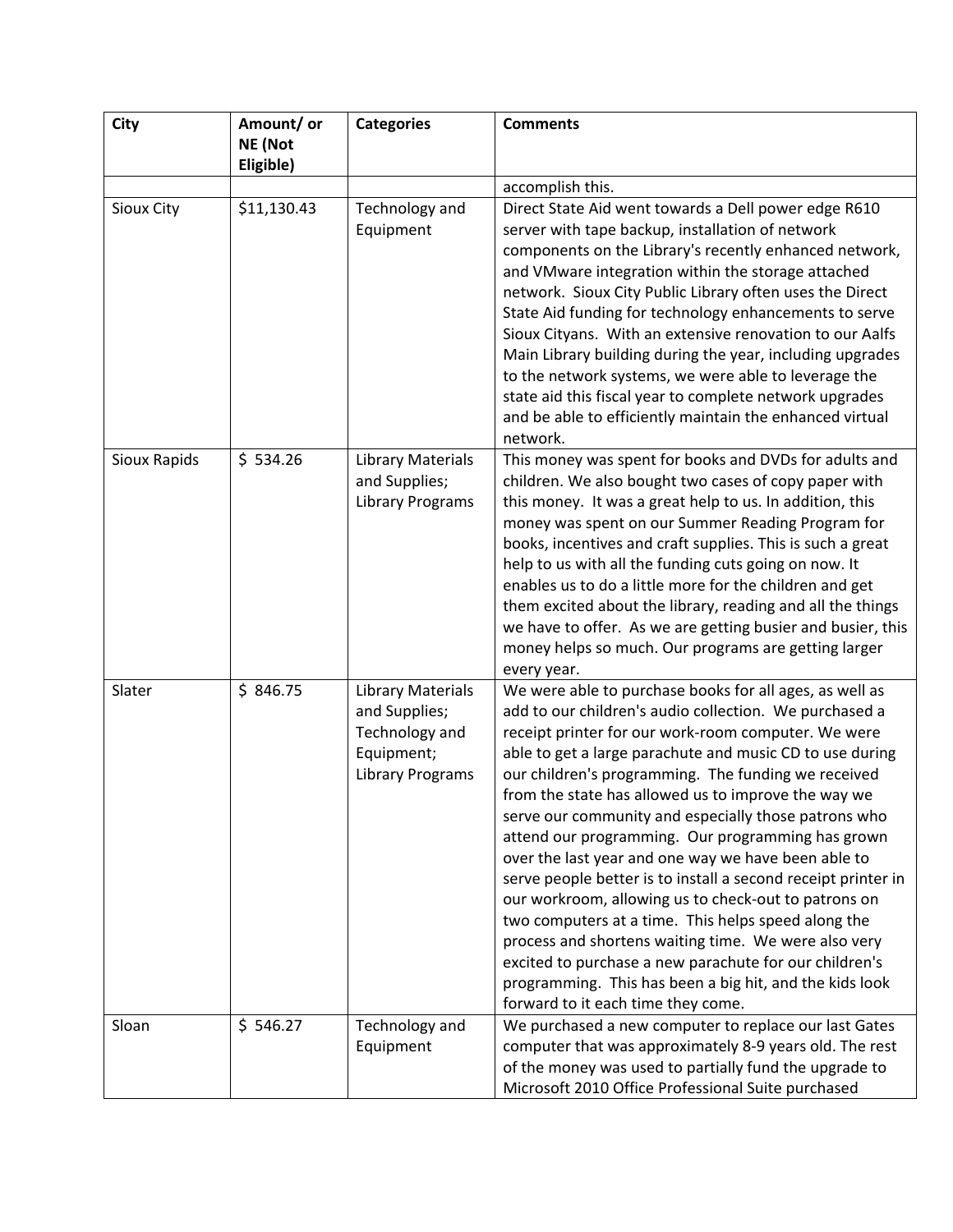| <b>City</b>   | Amount/ or | <b>Categories</b>        | <b>Comments</b>                                              |
|---------------|------------|--------------------------|--------------------------------------------------------------|
|               | NE (Not    |                          |                                                              |
|               | Eligible)  |                          |                                                              |
|               |            |                          | through Tech Soup. Our patrons have really appreciated       |
|               |            |                          | this new computer. They hesitated to even attempt to         |
|               |            |                          | use the old one because it was so temperamental.             |
|               |            |                          | Students did not like using it especially for their          |
|               |            |                          | homework because it would shut down in the middle of         |
|               |            |                          | an assignment. When our patrons come in to use the           |
|               |            |                          | public computers, they no longer have to wait around for     |
|               |            |                          | a "good" one. Each year we have replaced our computers       |
|               |            |                          | with Direct State Aid money and appreciate how this has      |
|               |            |                          | improved library service to our community.                   |
| Solon         | \$1,610.67 | Technology and           | We have set aside this funding to use this coming year, in   |
|               |            | Equipment                | combination with possible state funds that will be           |
|               |            |                          | received during the FY13 fiscal year. Our circulation        |
|               |            |                          | software has to be updated and this will be large expense    |
|               |            |                          | for us. We have 10 public computers and three work           |
|               |            |                          | computers for the staff. The repair and upgrades needed      |
|               |            |                          | for that equipment use the funds we have budgeted for        |
|               |            |                          | equipment/technology each year in our annual budget.         |
|               |            |                          | Our library has also grown so quickly over the last 10       |
|               |            |                          | years, that our city government has now set growth           |
|               |            |                          | restrictions of 5-6% per year as we approach future          |
|               |            |                          | budget cycles. These are just two reasons that make          |
|               |            |                          | planning and setting aside funds for larger technology       |
|               |            |                          | projects such a challenge. Thank you so much for the         |
|               |            |                          | support that we receive through the state. You are           |
|               |            |                          | helping us stay in step with the quality of service that     |
|               |            |                          | larger communities can offer to their patrons.               |
| Somers        | <b>NE</b>  |                          |                                                              |
| South English | \$221.23   | <b>Library Materials</b> | This money was used for new books and DVDs. We have          |
|               |            | and Supplies             | seen an increase in teen patronage since we made an          |
|               |            |                          | effort to purchase young adult materials.                    |
| Spencer       | \$2,175.08 | <b>Library Materials</b> | These funds went for McNaughton (book rental contract),      |
|               |            | and Supplies;            | World Books Encyclopedias, children's and adult books,       |
|               |            | Technology and           | and DVDs. These funds allowed us to update our               |
|               |            | Equipment                | reference collection and increase our online web             |
|               |            |                          | presence, making it easier to share our library's story with |
|               |            |                          | the community. It also permitted us to get get more bang     |
|               |            |                          | for the buck in our book budget.                             |
| Spillville    | \$747.62   | Capital                  | In the last year we have needed to replace two toilets and   |
|               |            | Improvements             | a sink in the restrooms of the building. Since having        |
|               |            |                          | working restrooms are vital areas, the money from the        |
|               |            |                          | state was very helpful. The new toilets also allow for       |
|               |            |                          | water savings since they use much less than the old ones     |
|               |            |                          | did, helping to conserve a vital natural resource. With the  |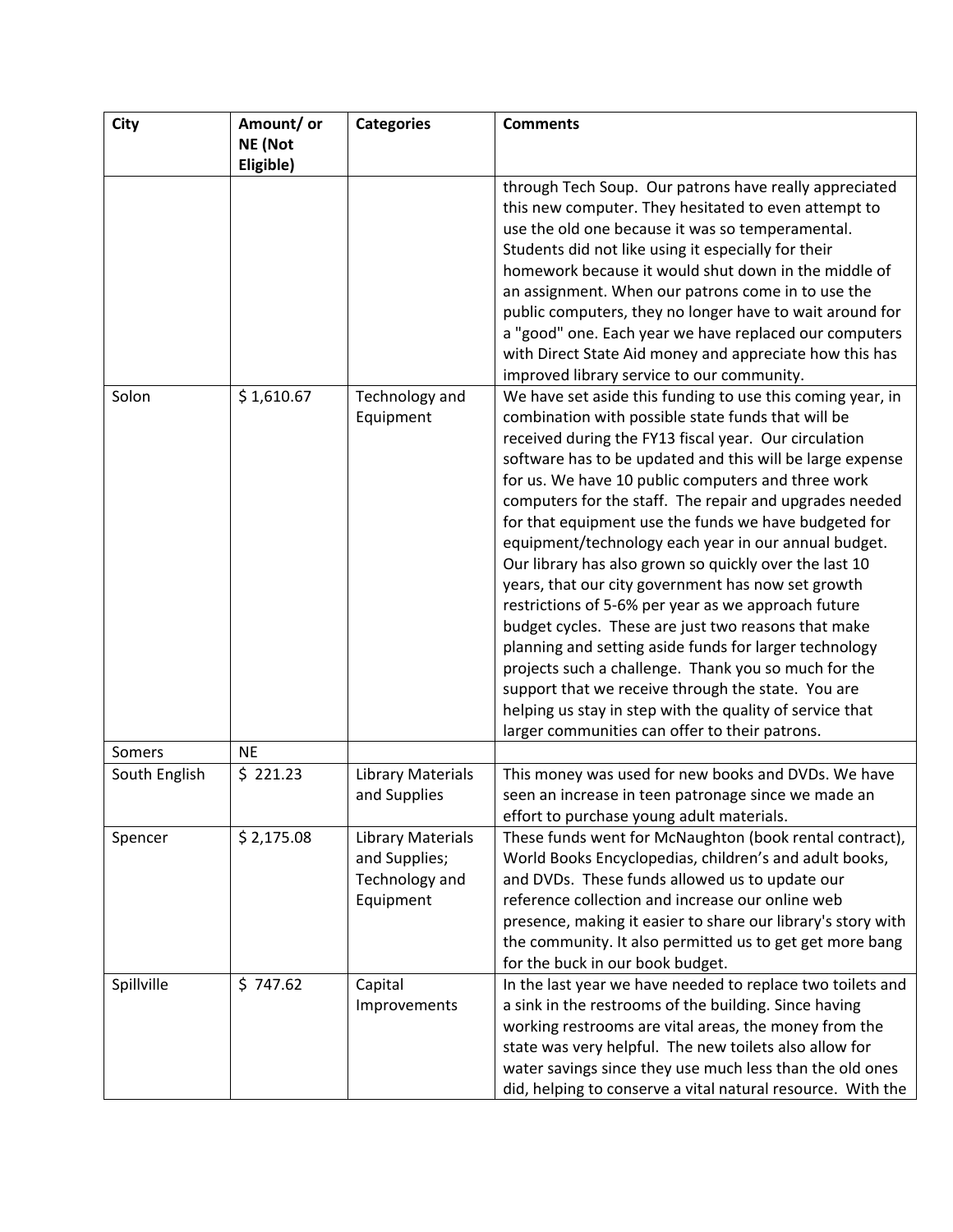| City        | Amount/ or<br>NE (Not | <b>Categories</b>        | <b>Comments</b>                                                                                                    |
|-------------|-----------------------|--------------------------|--------------------------------------------------------------------------------------------------------------------|
|             | Eligible)             |                          | community center being a part of the library building, the                                                         |
|             |                       |                          | restrooms tend to see heavy usage. A restroom is one of                                                            |
|             |                       |                          | the most important things to have in a building besides                                                            |
|             |                       |                          | the books in a library. There are several little children, as                                                      |
|             |                       |                          | well as adults, that are very glad the restrooms are there.                                                        |
| Spirit Lake | \$1,467.26            | Personnel                | Our library has a huge, well-attended Summer Reading                                                               |
|             |                       |                          | Program. In order to maintain it, we have to add extra                                                             |
|             |                       |                          | staff to focus exclusively on the children's area during                                                           |
|             |                       |                          | both the main Summer Reading Program and the                                                                       |
|             |                       |                          | extended Summer Reading Program. Local funding                                                                     |
|             |                       |                          | provides the building, books, and administration, our                                                              |
|             |                       |                          | Friends group covers the materials used through                                                                    |
|             |                       |                          | donations and Direct State Aid helps with covering the                                                             |
|             |                       |                          | staff needs. It's a great example of cooperative funding!                                                          |
| Springville | \$911.62              | <b>Library Materials</b> | The Springville Memorial Library chose to use the Direct                                                           |
|             |                       | and Supplies             | State Aid money for books and library materials. Books on                                                          |
|             |                       |                          | CD were purchased, as well as updating our classic                                                                 |
|             |                       |                          | collection and children's non-fiction. Receiving this                                                              |
|             |                       |                          | funding is very important to our library. We are a small                                                           |
|             |                       |                          | town library and struggle to make ends meet and still                                                              |
|             |                       |                          | offer all we can to our patrons. This money goes to the                                                            |
|             |                       |                          | good of the library and is appreciated by our patrons one                                                          |
|             |                       |                          | and all.                                                                                                           |
| St. Ansgar  | \$949.41              | Capital                  | Direct State Aid helped us replace windows in the library                                                          |
|             |                       | Improvements             | which cost \$2,906.71 in labor and miscellaneous supplies.                                                         |
|             |                       |                          | Being able to reduce our utilities cost will be a big savings                                                      |
|             |                       |                          | to the library that can be used to add to our collection.                                                          |
| St. Charles | \$562.07              | Personnel;               | We acquired some young adult books to improve our                                                                  |
|             |                       | <b>Library Materials</b> | collection with these funds. We used this amount to fix                                                            |
|             |                       | and Supplies;            | one of the computers and the printer. We use some of                                                               |
|             |                       | Technology and           | the money for our Summer Reading Program. This                                                                     |
|             |                       | Equipment;               | funding is really important and helpful to our library. It                                                         |
|             |                       | <b>Library Programs</b>  | allows us to have better and more interesting programs                                                             |
|             |                       |                          | and it also helps with resources to keep the staff and the                                                         |
|             |                       |                          | computers updated.                                                                                                 |
| Stacyville  | \$838.84              | Personnel;               | We were able to purchase books for the Battle of the                                                               |
|             |                       | <b>Library Materials</b> | Books program that our local school district participates                                                          |
|             |                       | and Supplies;            | in. Our school team did very well in the competition                                                               |
|             |                       | Technology and           | thanks to the availability of these books at our library.                                                          |
|             |                       | Equipment                | We replaced our patron bank of four computers (\$4,500<br>project) with grant funding, a bequest and \$496.00 from |
|             |                       |                          |                                                                                                                    |
|             |                       |                          | Direct State Aid. This enabled us to hire a high school                                                            |
|             |                       |                          | employee to assist with the Summer Reading Program                                                                 |
|             |                       |                          | each week with prep work and the actual program time                                                               |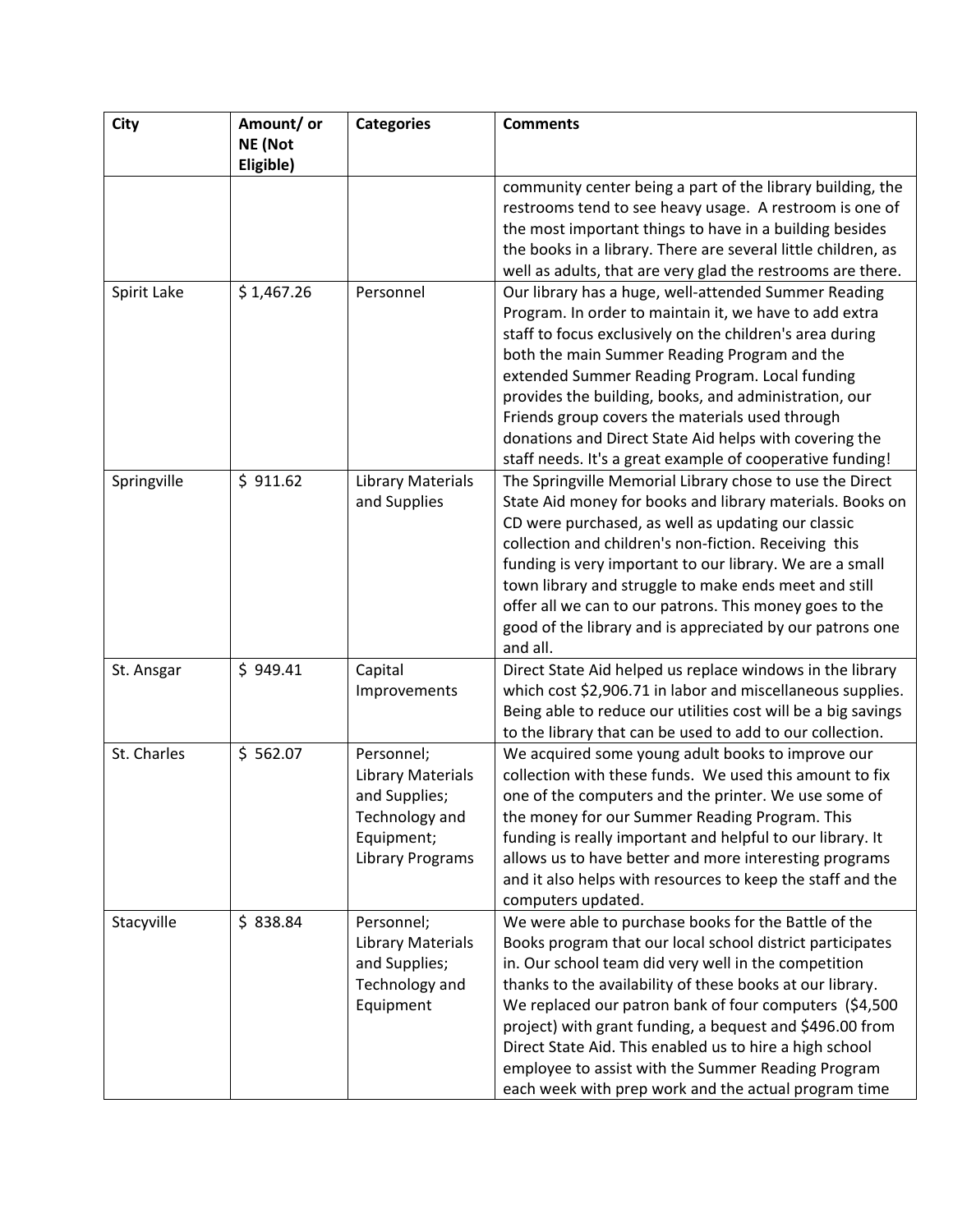| <b>City</b>         | Amount/ or<br>NE (Not | <b>Categories</b>                                                                                                  | <b>Comments</b>                                                                                                                                                                                                                                                                                                                                                                                                                                                                                                                                                                                          |
|---------------------|-----------------------|--------------------------------------------------------------------------------------------------------------------|----------------------------------------------------------------------------------------------------------------------------------------------------------------------------------------------------------------------------------------------------------------------------------------------------------------------------------------------------------------------------------------------------------------------------------------------------------------------------------------------------------------------------------------------------------------------------------------------------------|
|                     | Eligible)             |                                                                                                                    |                                                                                                                                                                                                                                                                                                                                                                                                                                                                                                                                                                                                          |
|                     |                       |                                                                                                                    | during which we averaged 60+ attendees each week.                                                                                                                                                                                                                                                                                                                                                                                                                                                                                                                                                        |
| Stanhope            | \$524.33              | <b>Library Materials</b><br>and Supplies;<br>Technology and<br>Equipment;<br>Furniture;<br><b>Library Programs</b> | Direct State Aid paid for new DVDs, children's books,<br>Internet security, a comfort bean bag chair for the teen<br>area, and spring and summer programs. Not only did<br>funding from the state help in implementing quality<br>programs, but it was also instrumental in adding a few<br>new items to our new library. The support and funding<br>we receive from this great state of Iowa is necessary if we<br>wish to continue to cultivate life-long learning and<br>continue to enhance the quality of life for our entire<br>community.                                                         |
| Stanton             | \$752.45              | Personnel;<br>Library Programs;<br>Other                                                                           | The Summer Reading Program materials and items<br>needed for our Apollo Automation System were paid for<br>with this money. These funds also allow us to continue<br>our extended library hours                                                                                                                                                                                                                                                                                                                                                                                                          |
| Stanwood            | \$755.34              | Technology and<br>Equipment                                                                                        | We used this money to update and purchase new<br>computers for our library. We also worked on updating<br>some of the software our library uses.                                                                                                                                                                                                                                                                                                                                                                                                                                                         |
| <b>State Center</b> | \$573.36              | <b>Library Materials</b><br>and Supplies                                                                           | Our library used the funds on new children's and young<br>adult books.                                                                                                                                                                                                                                                                                                                                                                                                                                                                                                                                   |
| Steamboat<br>Rock   | \$514.25              | Furniture                                                                                                          | We replaced chairs that had been in the library over 35<br>years. We appreciate the opportunity to use this money<br>to purchase them.                                                                                                                                                                                                                                                                                                                                                                                                                                                                   |
| Stockport           | <b>NE</b>             |                                                                                                                    |                                                                                                                                                                                                                                                                                                                                                                                                                                                                                                                                                                                                          |
| Storm Lake          | \$2,128.75            | Personnel;<br>Technology and<br>Equipment                                                                          | We used this money to purchase a laptop to include in a<br>laptop lab purchased in conjunction with a grant this year.<br>With Direct State Aid, grant funds, and a little help from<br>our Friends group, we were able to purchase a 12-laptop<br>portable lab. We also use Direct State Aid to allow for a<br>trustee to attend the Iowa Library Association Conference<br>and we were also able to send a staff member to Public<br>Library Management classes.                                                                                                                                       |
| <b>Story City</b>   | \$1,127.18            | Capital<br>Improvements;                                                                                           | Direct State Aid helped us upgrade the toilets in our<br>building to commercial grade. The library is a second<br>home to some families in our community, but we still<br>maintain a relatively small staff, even though we are open<br>seven days a week in the school year, and three evenings<br>a week. One of the services we provide are our public<br>restrooms, a necessity in every library. We don't think of<br>this as a service connected to reading, but mothers and<br>fathers alike bring very young children here when they<br>might not stop in other public facilities, read to their |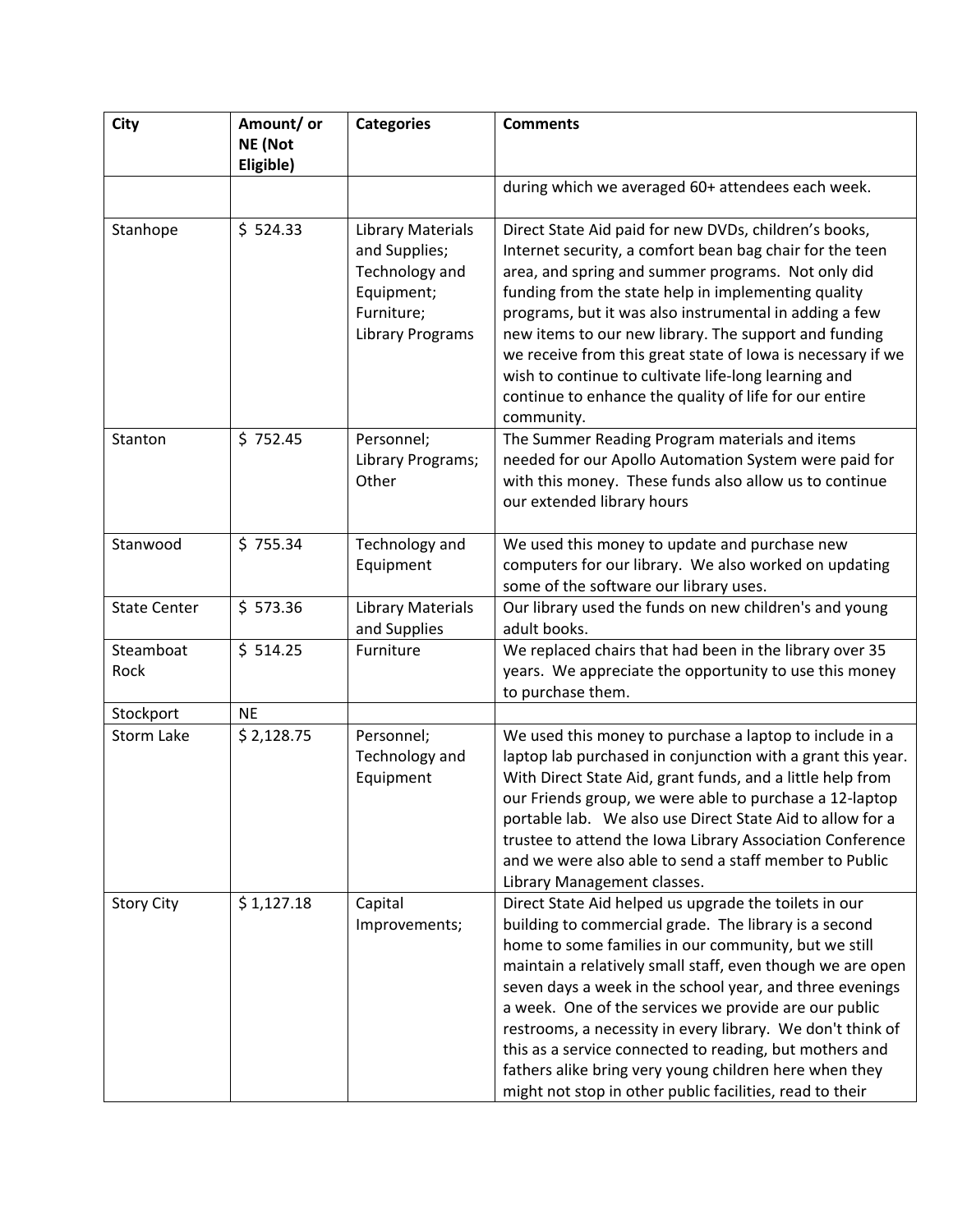| <b>City</b> | Amount/ or           | <b>Categories</b>        | <b>Comments</b>                                                                                              |
|-------------|----------------------|--------------------------|--------------------------------------------------------------------------------------------------------------|
|             | NE (Not<br>Eligible) |                          |                                                                                                              |
|             |                      |                          | children, discover books, and have a comfortable, clean                                                      |
|             |                      |                          | setting with adequate bathroom facilities.                                                                   |
| Stratford   | \$779.08             | Capital                  | We replaced our 20-year-old carpet. Without this funding                                                     |
|             |                      | Improvements             | we wouldn't be able to make any improvements in our                                                          |
|             |                      |                          | building. Every year we are able to replace or take on                                                       |
|             |                      |                          | bigger projects that are beyond our budget to make sure                                                      |
|             |                      |                          | we are able to serve the patrons.                                                                            |
| Strawberry  | \$896.84             | Furniture;               | We bought a Duplo Lego table for the children's area, a                                                      |
| Point       |                      | Other                    | brightly colored rug, Duplo blocks, a large floor puzzle,                                                    |
|             |                      |                          | two other block-type puzzles, and a puppet tree and                                                          |
|             |                      |                          | puppets for the children's area. The children's corner is                                                    |
|             |                      |                          | so much brighter and many children come in to play.                                                          |
|             |                      |                          | There are more activities for them to do, and children                                                       |
|             |                      |                          | that have never visited the library have now come in.                                                        |
| Stuart      | \$947.97             | Technology and           | We used some of this money on computer maintenance                                                           |
|             |                      | Equipment;               | to keep our public access computers up and running.                                                          |
|             |                      | <b>Library Programs</b>  | We also spent funds for our Summer Library Programs for                                                      |
|             |                      |                          | kids, a book discussion group, and adult programming.                                                        |
|             |                      |                          | Having Direct State Aid funding guaranteed that we could                                                     |
|             |                      |                          | hire a computer tech that would fix the more complex<br>problems encountered by the public access computers. |
|             |                      |                          | Because the computers are always in good working order,                                                      |
|             |                      |                          | patrons are guaranteed access so they can apply for jobs,                                                    |
|             |                      |                          | do research, read their e-mail, take proctored tests, and                                                    |
|             |                      |                          | the various and sundry things patrons use computers and                                                      |
|             |                      |                          | the Internet for.                                                                                            |
| Sully       | \$915.48             | <b>Library Materials</b> | Direct State Aid went towards a new printer, mouse,                                                          |
|             |                      | and Supplies;            | sound bar and monitor. We also used it to pay our                                                            |
|             |                      | Technology and           | WILBOR e-book consortium fees. We also purchased a                                                           |
|             |                      | Equipment;               | Kindle as a gift for our community Christmas open house.                                                     |
|             |                      | <b>Library Programs</b>  | It was a huge success.                                                                                       |
| Sumner      | \$1,041.13           | <b>Library Programs</b>  | The money was used to purchase a movie license to                                                            |
|             |                      |                          | enable us to show movies at the library; flip cameras and                                                    |
|             |                      |                          | battery packs to aid in programs; children's books to                                                        |
|             |                      |                          | teach about the library and the proper care of books; and                                                    |
|             |                      |                          | supplies for the Summer Reading Program. With the                                                            |
|             |                      |                          | added funds from Direct State Aid we were able to                                                            |
|             |                      |                          | provide more programming for our community. The                                                              |
|             |                      |                          | Summer Reading Program was expanded to include lap                                                           |
|             |                      |                          | readers/family reading as well as programs for adults.                                                       |
|             |                      |                          | Without these added funds, we would not be able to                                                           |
|             |                      |                          | provide all of the materials and services our community                                                      |
|             |                      |                          | needs.                                                                                                       |
| Sutherland  | \$754.20             | <b>Library Materials</b> | We purchased large print books, DVDs, books, and                                                             |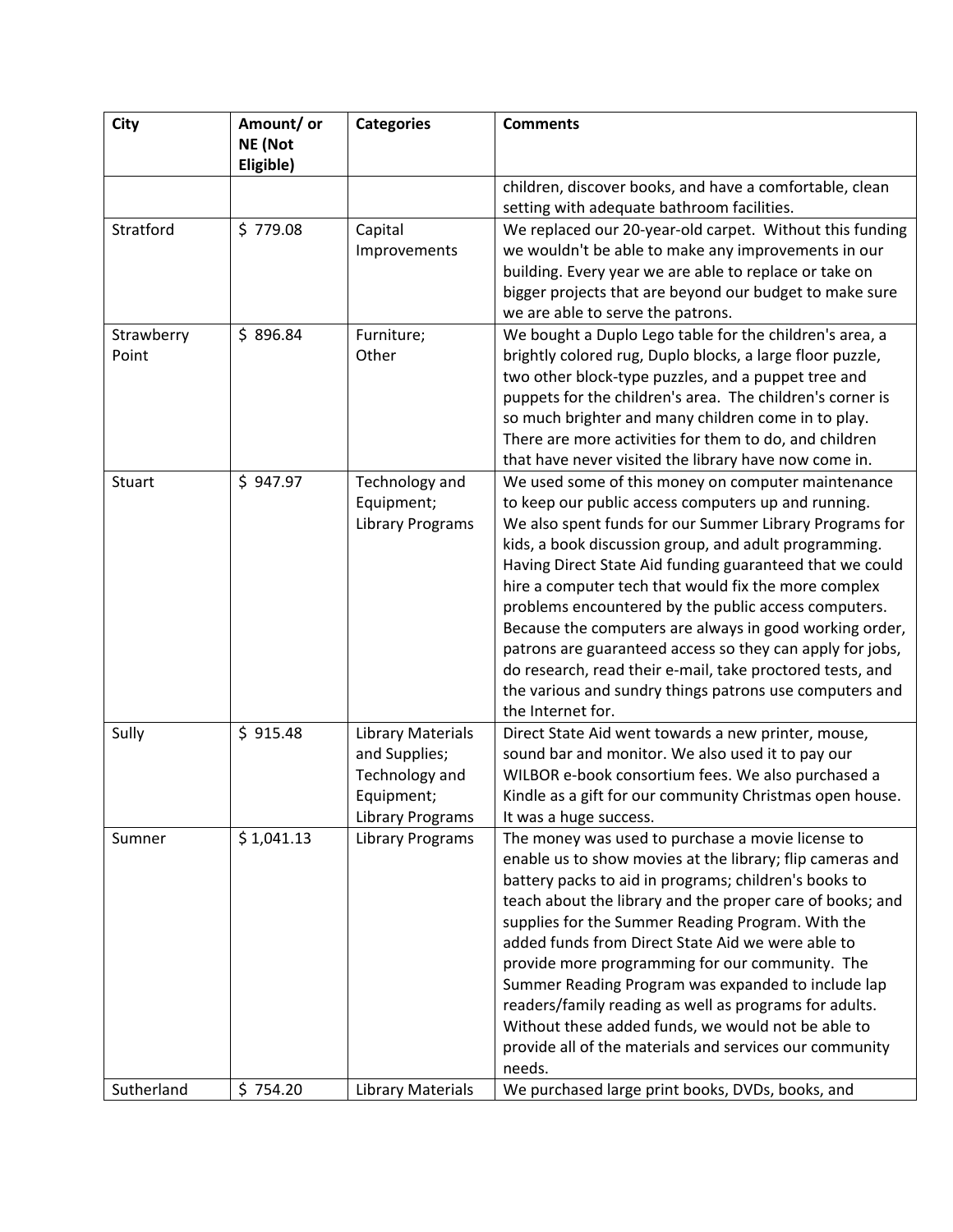| City      | Amount/ or<br>NE (Not | <b>Categories</b>                         | <b>Comments</b>                                                                                                     |
|-----------|-----------------------|-------------------------------------------|---------------------------------------------------------------------------------------------------------------------|
|           | Eligible)             |                                           |                                                                                                                     |
|           |                       | and Supplies                              | periodicals that otherwise would have been impossible to<br>buy.                                                    |
| Swaledale | \$704.73              | Capital                                   | We replaced two windows in the library with this money.                                                             |
|           |                       | Improvements                              | Our large picture window had a crack in it that ran from                                                            |
|           |                       |                                           | top to bottom. The city council and the library board                                                               |
|           |                       |                                           | members and myself were concerned that the large pane                                                               |
|           |                       |                                           | of glass would fall out, possibly hurting someone.                                                                  |
|           |                       |                                           | With the replacement of our two windows, our library is                                                             |
|           |                       |                                           | safer, more attractive and warmer place to visit. Without                                                           |
|           |                       |                                           | your funding we wouldn't be able to address the larger                                                              |
|           |                       |                                           | dollar issues that seem to hit us unannounced. When we                                                              |
|           |                       |                                           | have a year that doesn't involve unexpected expense, I'd<br>love to use this funding for books and programs.        |
| Swea City | \$794.00              | Personnel;                                | This money was used to purchase DVDs for our collection                                                             |
|           |                       | <b>Library Materials</b>                  | and supplies for programing at the library. Our collection                                                          |
|           |                       | and Supplies;                             | is now searchable online. The money was also used for                                                               |
|           |                       | <b>Library Programs</b>                   | mileage and staff time to visit libraries that are Dewey-                                                           |
|           |                       |                                           | less and to change our collection so it's easier to search.                                                         |
|           |                       |                                           |                                                                                                                     |
| Swisher   | <b>NE</b>             |                                           |                                                                                                                     |
| Tabor     | \$563.61              | <b>Library Materials</b><br>and Supplies; | We purchased Penworthy children's books. We are on an<br>automatically yours list for adult books, but we don't get |
|           |                       | <b>Library Programs</b>                   | too many children's books because of budget restraints.                                                             |
|           |                       |                                           | We decided to put all this year's state funding toward                                                              |
|           |                       |                                           | children's books from the Penworthy company. We                                                                     |
|           |                       |                                           | added some donated money plus Direct State Aid for the                                                              |
|           |                       |                                           | Summer Library Programs and bought some books for                                                                   |
|           |                       |                                           | those programs. As our library is in the lowest percentile                                                          |
|           |                       |                                           | for the amount of funding we get from our city, this state                                                          |
|           |                       |                                           | aid funding is such a valuable asset to our community.                                                              |
| Tama      | \$1,054.09            | Technology and                            | Direct State Aid went towards Tumble-books, our                                                                     |
|           |                       | Equipment;<br>Furniture                   | NEIBORS e-book consortium, a camera, software, and a                                                                |
|           |                       |                                           | No IP-Internet static address. We also got a multi-media<br>cart, a projector and document camera (purchased with   |
|           |                       |                                           | grant funds).                                                                                                       |
| Terril    | \$509.36              | Furniture                                 | The Direct State Aid money was used to buy replacement                                                              |
|           |                       |                                           | arms and reupholstering for four arm chairs. All the arm                                                            |
|           |                       |                                           | chairs in our meeting room needed to be reupholstered.                                                              |
|           |                       |                                           | The room is more pleasant to the eye now that the                                                                   |
|           |                       |                                           | stained & broken chairs are repaired.                                                                               |
| Thompson  | \$560.81              | <b>Library Materials</b>                  | Direct State Aid went towards new magazine                                                                          |
|           |                       | and Supplies;                             | subscriptions, seasonal crafting magazines, our NEIBORS                                                             |
|           |                       | Technology and                            | e-book subscription, a digital camera, case and memory                                                              |
|           |                       | Equipment;                                | card, flash drives and a Kindle. We also bought new                                                                 |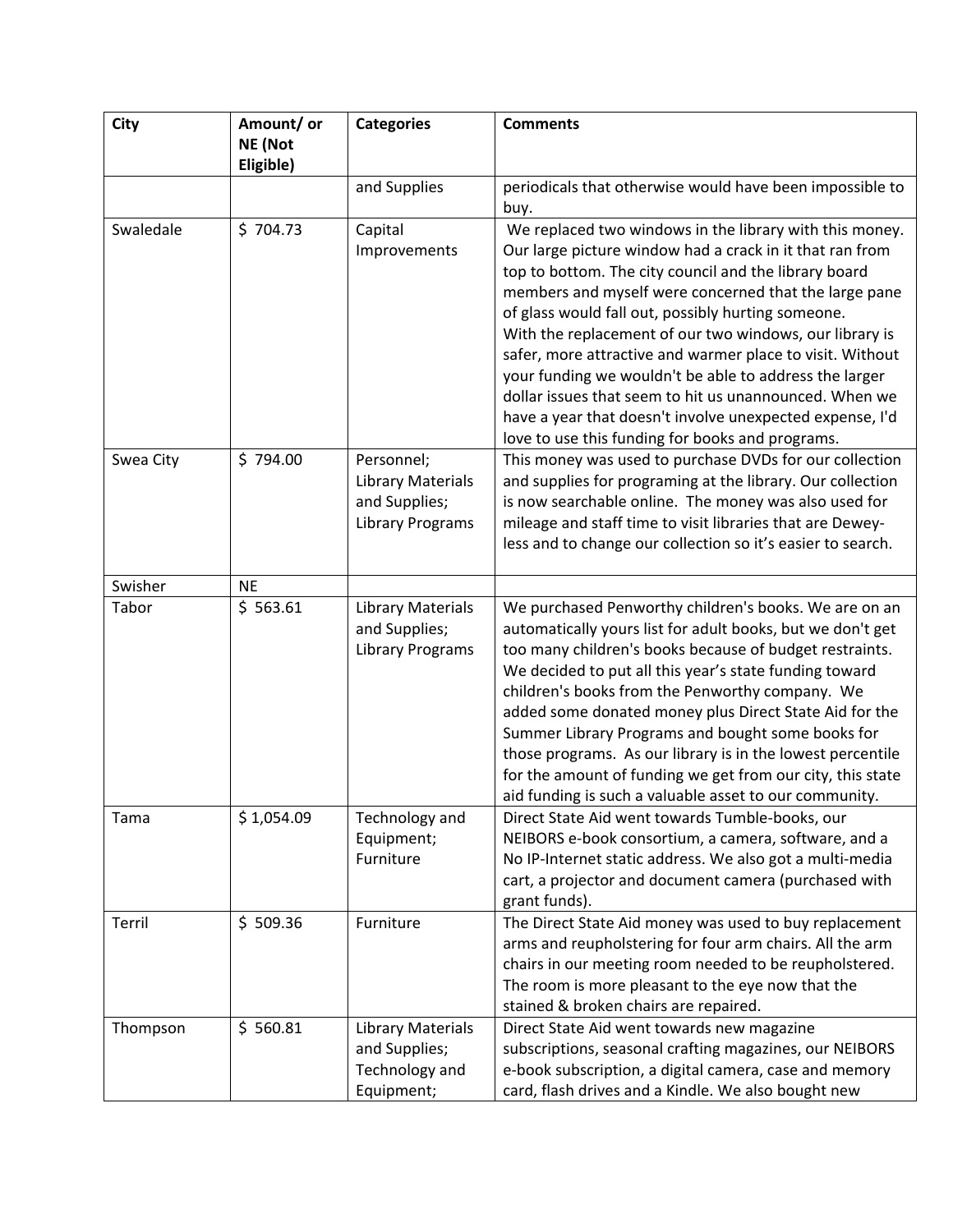| City     | Amount/ or | <b>Categories</b>        | <b>Comments</b>                                                                                                 |
|----------|------------|--------------------------|-----------------------------------------------------------------------------------------------------------------|
|          | NE (Not    |                          |                                                                                                                 |
|          | Eligible)  |                          |                                                                                                                 |
|          |            | Other                    | children's puzzles and toys for use in the library. Fiscal                                                      |
|          |            |                          | year 2012 was the first year that the library was eligible                                                      |
|          |            |                          | for Direct State Aid. The board of trustees felt one of the                                                     |
|          |            |                          | best ways to use the funding was joining NEIBORS. We                                                            |
|          |            |                          | have increased the patron count since doing so.                                                                 |
| Thornton | \$541.35   | Capitol                  | We purchased two oak bookcases from DEMCO for our                                                               |
|          |            | Improvements             | library. Now we will be able to expand our collection of                                                        |
|          |            |                          | inspirational fiction.                                                                                          |
| Tiffin   | \$599.44   | Personnel                | All this funding is spent to pay staff for extra hours.                                                         |
| Tipton   | \$1,143.57 | Capital                  | We installed two new windows and lowered the ceiling in                                                         |
|          |            | Improvements             | the workroom to increase our energy efficiency using this                                                       |
|          |            |                          | money.                                                                                                          |
| Titonka  | \$784.54   | <b>Library Materials</b> | Direct State Aid paid for new books on CD, books and                                                            |
|          |            | and Supplies;            | children books. We also bought a new student computer                                                           |
|          |            | Furniture                | desk, and a rug. Without this funding we would have not                                                         |
|          |            |                          | been able to serve some of the needs of our patrons.                                                            |
|          |            |                          | Thank you very much for the funding.                                                                            |
| Toledo   | \$976.25   | <b>Library Materials</b> | We purchased a Sentimental Productions DVD set, a                                                               |
|          |            | and Supplies;            | county library association audio share annual payment,                                                          |
|          |            | Technology and           | and a Baker and Taylor contract for audio books. It was                                                         |
|          |            | Equipment                | also spent on Overdrive Renewal and EBSCOhost renewal.<br>We are very fortunate at the Toledo Library to have a |
|          |            |                          | community that appreciates our library and its services.                                                        |
|          |            |                          | Everyone is grateful for the services and materials that we                                                     |
|          |            |                          | offer. The public knows that currently things are hard                                                          |
|          |            |                          | everywhere. We are, like many libraries and cities, facing                                                      |
|          |            |                          | some hard financial times. Materials budgets have been                                                          |
|          |            |                          | gradually cut, leaving us to be very careful and creative                                                       |
|          |            |                          | with our funding. When it comes to purchasing anything                                                          |
|          |            |                          | besides physical items, those tend to get put on the wish                                                       |
|          |            |                          | list. As a librarian, I realize that databases are a vital                                                      |
|          |            |                          | growing service to our community so our state funding is                                                        |
|          |            |                          | geared towards renewing our database subscriptions. It                                                          |
|          |            |                          | is nice for us as librarians to be able to say "yes" to a                                                       |
|          |            |                          | patron when they are requesting the use of a certain                                                            |
|          |            |                          | database. We want to provide the most current and                                                               |
|          |            |                          | helpful services to our community. When our Tama                                                                |
|          |            |                          | County Association purchases audio books as a group,                                                            |
|          |            |                          | they are rotated quarterly. Our patrons look forward to                                                         |
|          |            |                          | the audio exchange. Our library delivers outreach to local                                                      |
|          |            |                          | nursing homes and many of the items are the TCLA audio                                                          |
|          |            |                          | selections. Being able to purchase these extra audios                                                           |
|          |            |                          | helps greatly in getting new selections into the hands of                                                       |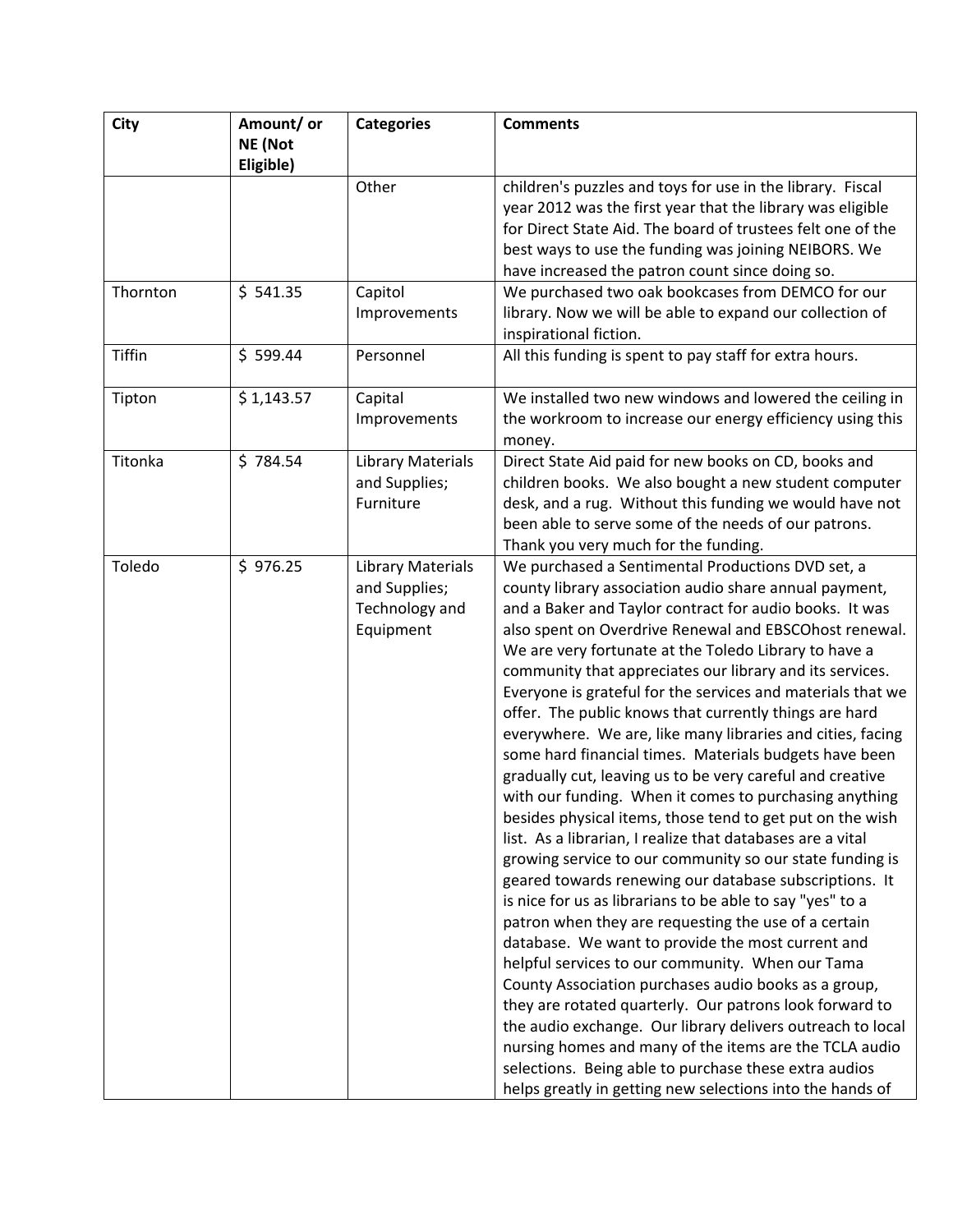| City      | Amount/ or<br>NE (Not | <b>Categories</b>        | <b>Comments</b>                                              |
|-----------|-----------------------|--------------------------|--------------------------------------------------------------|
|           | Eligible)             |                          |                                                              |
|           |                       |                          | our outreach residents. Our Direct State Aid contributes     |
|           |                       |                          | greatly to the services and materials that the Toledo        |
|           |                       |                          | Library provides. Thank you!                                 |
| Traer     | \$909.73              | <b>Library Materials</b> | We used the money for children's books. We replaced          |
|           |                       | and Supplies             | some of the well worn children's books and we purchased      |
|           |                       |                          | books that will be used with the STEM (Science,              |
|           |                       |                          | Technology, Engineering and Mathematics) program.            |
| Tripoli   | \$925.22              | Personnel;               | With these funds we were able to add some additional         |
|           |                       | <b>Library Materials</b> | books to our children's collection. We were able to use      |
|           |                       | and Supplies;            | the remaining funds to help with the continuation of         |
|           |                       | Capital                  | updating our aging lighting. I now have adults who enjoy     |
|           |                       | Improvements             | staying longer at the library with the improved lighting. I  |
|           |                       |                          | also have the daycare children coming in and looking         |
|           |                       |                          | forward to checking out the new materials for them.          |
|           |                       |                          | With these funds we were able to pay staff who worked        |
|           |                       |                          | longer hours for National Library Week activities. We        |
|           |                       |                          | were also able to attend the E-Rate workshops and staff      |
|           |                       |                          | additional help for the Summer Reading Program.              |
| Truro     | \$781.07              | <b>Library Materials</b> | We purchased new DVDs, toner for the copier, ink             |
|           |                       | and Supplies;            | cartridges, typewriter ribbons, Summer Reading Program       |
|           |                       | Technology and           | supplies, a movie license, a Wildlife Rehab Program, and a   |
|           |                       | Equipment;               | TV payment. We reached some children in the Summer           |
|           |                       | Library Programs;        | Reading Program who do not come to the library on a          |
|           |                       | Other                    | regular basis.                                               |
| Union     | \$818.81              | Personnel;               | With Direct State Aid, we purchased large print books,       |
|           |                       | <b>Library Materials</b> | updated computer programs for patron computers, a new        |
|           |                       | and Supplies;            | adult wooden rocker and a lounge chair for the children's    |
|           |                       | Technology and           | area. We also purchased craft items for the Summer           |
|           |                       | Equipment;               | Reading Program. Our library started an updating project     |
|           |                       | Furniture;               | in fall 2011. We never had an open space for the             |
|           |                       | Library Programs         | children's area, so it was created for parents to sit in the |
|           |                       |                          | rocker and read to their little ones. The soft furniture     |
|           |                       |                          | piece is bright blue and welcomes preschoolers to relax      |
|           |                       |                          | while looking at their picture book! Large print books       |
|           |                       |                          | were purchased since this is a community of primarily        |
|           |                       |                          | retired folks. We also used this money for staff to take     |
|           |                       |                          | Public Library Management classes.                           |
| Urbandale | \$6,421.50            | Technology and           | We hired a firm to make additions and improvements to        |
|           |                       | Equipment                | the library's website.                                       |
| Ute       | <b>NE</b>             |                          |                                                              |
| Van Horne | \$758.36              | <b>Library Materials</b> | DVDs, large print books, and children's books were           |
|           |                       | and Supplies             | purchased with Direct State Aid. We always have a            |
|           |                       |                          | shortfall in our budget for materials. More and more         |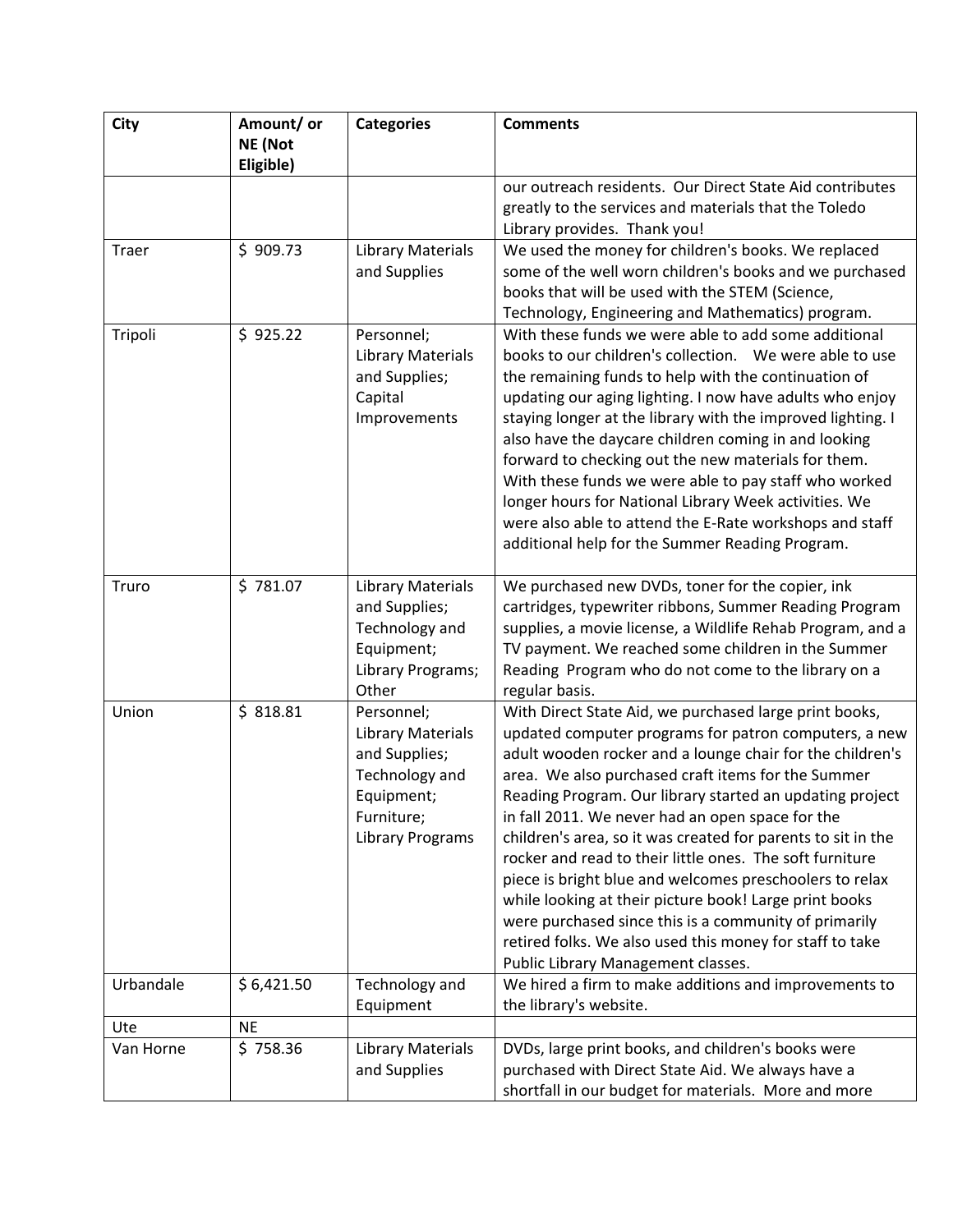| <b>City</b> | Amount/ or | <b>Categories</b>        | <b>Comments</b>                                                                                                 |
|-------------|------------|--------------------------|-----------------------------------------------------------------------------------------------------------------|
|             | NE (Not    |                          |                                                                                                                 |
|             | Eligible)  |                          |                                                                                                                 |
|             |            |                          | patrons are requesting other formats than just books. As                                                        |
|             |            |                          | we try to keep up with the demand, it seems that prices                                                         |
|             |            |                          | for materials just keep increasing and more formats of                                                          |
|             |            |                          | materials are introduced. Being a small community, this                                                         |
|             |            |                          | funding is essential to us!!!                                                                                   |
| Van Meter   | \$275.05   | Other                    | The money we receive goes directly to our IPAIT account.                                                        |
|             |            |                          | Then it is used for either the budget balance or books. I<br>always feel no matter the amount of the check, the |
|             |            |                          | impact is great. We have a small library at this time and                                                       |
|             |            |                          | this is a lot of money towards books if spent with the                                                          |
|             |            |                          | whole picture in mind. Thank You!                                                                               |
| Varina      | <b>NE</b>  |                          |                                                                                                                 |
| Ventura     | \$825.16   | <b>Library Materials</b> | The money was used to increase our DVD collection.                                                              |
|             |            | and Supplies             | Being a very small town, a lot of patrons have                                                                  |
|             |            |                          | commented on how they love the fact that we have                                                                |
|             |            |                          | movies to check out. Otherwise it's a commute to the                                                            |
|             |            |                          | bigger town. And of course the fact that they don't have                                                        |
|             |            |                          | to pay for them is a big plus.                                                                                  |
| Victor      | \$842.88   | Technology and           | We purchased two new public computers. Our computers                                                            |
|             |            | Equipment                | were extremely outdated and slow. We were able to                                                               |
|             |            |                          | replace two of them so that our patrons can now access                                                          |
|             |            |                          | sites that require more RAM and speed.                                                                          |
| Villisca    | \$836.25   | Personnel;               | We received a grant to install replacement windows on                                                           |
|             |            | Capital                  | the north side of the library. There were six windows                                                           |
|             |            | Improvements             | replaced on the first floor of the library. The grant was                                                       |
|             |            |                          | for \$2,500.00 and it cost us \$2,840.00. This money                                                            |
|             |            |                          | helped pay the balance. The new windows have helped                                                             |
|             |            |                          | with our heating bill. Our air conditioner quit working for                                                     |
|             |            |                          | 4 days this summer, and it was nice to be able to open                                                          |
|             |            |                          | the windows. We couldn't get the old windows open. As<br>far as the cleaning company we used this money for, it |
|             |            |                          | was impossible to clean the library with the amount of                                                          |
|             |            |                          | hours that our staff is paid. Just having the library get a                                                     |
|             |            |                          | good cleaning twice a month has made the library look                                                           |
|             |            |                          | more attractive.                                                                                                |
| Vinton      | \$1,396.64 | <b>Library Materials</b> | Using Direct State Aid money and a couple of donations,                                                         |
|             |            |                          | we were able to consider and implement a core                                                                   |
|             |            |                          | collection of e-books for our patrons. While we belong to                                                       |
|             |            |                          | NEIBORS, an e-book consortium, so many of our patrons                                                           |
|             |            |                          | were having difficulty finding books to read it seemed                                                          |
|             |            |                          | good to purchase some. The money allowed us to                                                                  |
|             |            |                          | provide a very necessary service to our patrons. Many                                                           |
|             |            |                          | people who received e-readers were not library patrons                                                          |
|             |            |                          | in the past. In order to better serve this group it was                                                         |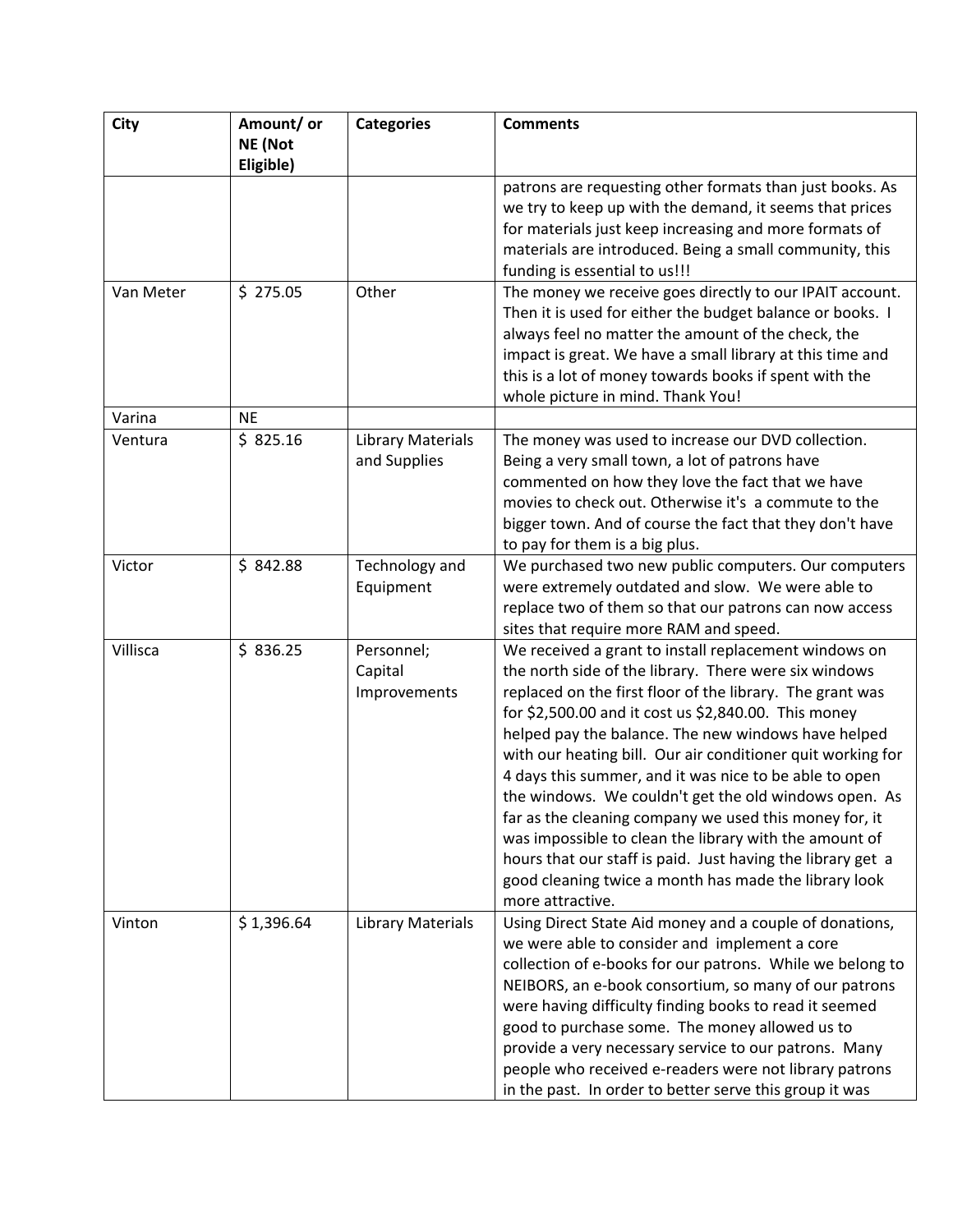| City      | Amount/ or | <b>Categories</b>                        | <b>Comments</b>                                                                                                      |
|-----------|------------|------------------------------------------|----------------------------------------------------------------------------------------------------------------------|
|           | NE (Not    |                                          |                                                                                                                      |
|           | Eligible)  |                                          |                                                                                                                      |
|           |            |                                          | decided that a collection of e-books exclusively for<br>Vintonians, and rural patrons of Benton County would         |
|           |            |                                          | best serve this population. The Direct State Aid was a                                                               |
|           |            |                                          | nice bit of seed money for the project.                                                                              |
| Volga     | \$473.99   | <b>Library Materials</b>                 | This amount was used for ink cartridges for printers and                                                             |
|           |            | and Supplies;                            | also for books on CD. We added quite a few of the Janet                                                              |
|           |            | <b>Library Programs</b>                  | Evanovich books on CD this year because of this amount                                                               |
|           |            |                                          | from Direct State Aid. I ordered items from Upstart for                                                              |
|           |            |                                          | the "Dream Big READ" Summer Reading Program such as                                                                  |
|           |            |                                          | notepads, reading records, stickers, window clings, plastic                                                          |
|           |            |                                          | drawstring bags, etc. The kids really enjoyed having these                                                           |
|           |            |                                          | items and it would not have been possible to order                                                                   |
|           |            |                                          | without these funds. The last several years I have not                                                               |
|           |            |                                          | been able to afford these extras for the Summer Reading                                                              |
|           |            |                                          | Program. I decided this year I needed to use some of the                                                             |
|           |            |                                          | Direct State Aid funds for this program. I am certainly                                                              |
| Wadena    | \$247.99   |                                          | glad that I did when I saw how excited the children were.                                                            |
|           |            | <b>Library Materials</b><br>and Supplies | I spent my money buying new books for my children's and<br>adult fiction sections. I was also able to build my audio |
|           |            |                                          | and video library. Since we are always in need of supplies                                                           |
|           |            |                                          | some money went for those. These new materials have                                                                  |
|           |            |                                          | really kept up the interest in the library, especially in the                                                        |
|           |            |                                          | kids and young teens in town. They often come in and ask                                                             |
|           |            |                                          | for certain authors and this money has helped me keep                                                                |
|           |            |                                          | them coming through the doors. This has been a tough                                                                 |
|           |            |                                          | age group to get into the library and I feel that I am                                                               |
|           |            |                                          | making progress.                                                                                                     |
| Wall Lake | \$823.10   | <b>Library Materials</b>                 | We used Direct State Aid for the WILBOR e-books                                                                      |
|           |            | and Supplies;                            | consortium and for audio books. We also purchased Deep                                                               |
|           |            | Technology and                           | Freeze Standard Edition for three computers and paid for                                                             |
|           |            | Equipment;                               | the labor to clean up the computers and install it. We also                                                          |
|           |            | <b>Library Programs</b>                  | purchased supplies for afterschool programs, and a movie                                                             |
|           |            |                                          | License for one year. We were also able to purchase<br>magnets to advertise the library hours and website.           |
| Walnut    | \$536.39   | <b>Library Materials</b>                 | We bought large print books. We serve a large number of                                                              |
|           |            | and Supplies                             | elderly people who require large print books for ease of                                                             |
|           |            |                                          | reading. This money enabled us to add large print books                                                              |
|           |            |                                          | to our collection which our regular budget would not                                                                 |
|           |            |                                          | have covered. We are now able to offer a wider variety                                                               |
|           |            |                                          | of large print materials.                                                                                            |
| Wapello   | \$975.77   | Capital                                  | Direct State Aid funds were used toward remodeling of                                                                |
|           |            | Improvements                             | the library's front entrance. The project included                                                                   |
|           |            |                                          | replacing the sidewalk and adding a portico to the front                                                             |
|           |            |                                          | entrance. The improvements to the front made the                                                                     |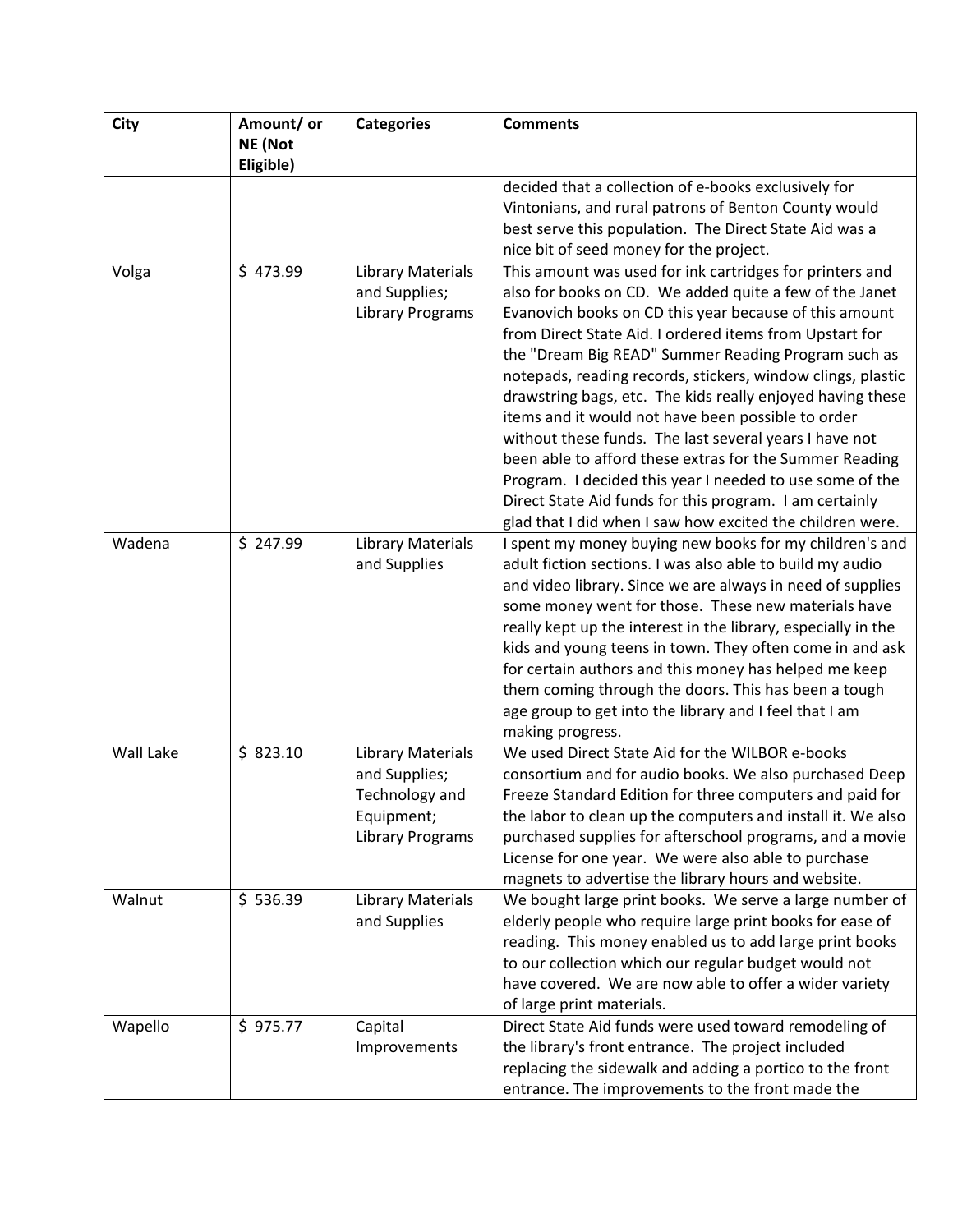| City       | Amount/ or           | <b>Categories</b>                         | <b>Comments</b>                                                                                                       |
|------------|----------------------|-------------------------------------------|-----------------------------------------------------------------------------------------------------------------------|
|            | NE (Not<br>Eligible) |                                           |                                                                                                                       |
|            |                      |                                           | library more accessible. The portico added an updated                                                                 |
|            |                      |                                           | look to the library while offering patrons protection from                                                            |
|            |                      |                                           | the elements.                                                                                                         |
| Washington | \$1,462.82           | <b>Library Materials</b>                  | We used this money toward our leased audio book                                                                       |
|            |                      | and Supplies;                             | collection. We also bought a new color HP printer for                                                                 |
|            |                      | Technology and                            | staff and public use. Our audio book users have been                                                                  |
|            |                      | Equipment                                 | incredibly happy with our leased audio books program as                                                               |
|            |                      |                                           | they are able to read the newest bestsellers and we are                                                               |
| Washta     | \$709.33             |                                           | not committed to storing them indefinitely.<br>Direct State Aid went towards new books, audio books,                  |
|            |                      | <b>Library Materials</b><br>and Supplies; | DVDs, office supplies, and a rug for the children's area.                                                             |
|            |                      | Other                                     | Without this funding, we would not have been able to                                                                  |
|            |                      |                                           | make these purchase.                                                                                                  |
| Waterloo   | \$9,756.88           | Personnel                                 | Residents who are no longer capable of traveling to the                                                               |
|            |                      |                                           | library have collections brought to them. Whether or not                                                              |
|            |                      |                                           | they still have ties to friends or family in the community,                                                           |
|            |                      |                                           | they are given an opportunity to get together and talk                                                                |
|            |                      |                                           | about books, helping stimulate intellect, memories, and                                                               |
|            |                      |                                           | socialization. Our library provides funding for most of the                                                           |
|            |                      |                                           | materials used in the program. We purchase multiple<br>copies of large-type books for the book discussion groups,     |
|            |                      |                                           | and these sets are also listed on the state's multiple                                                                |
|            |                      |                                           | copies list and made available to other libraries. This                                                               |
|            |                      |                                           | money pays the for the staff to run the program.                                                                      |
| Waterville | \$247.00             | <b>Library Materials</b>                  | Direct State Aid paid for book processing supplies, an                                                                |
|            |                      | and Supplies;                             | outdoor banner listing library hours and our website                                                                  |
|            |                      | Capital                                   | address. It also paid for materials for a Christmas wreath                                                            |
|            |                      | Improvements;                             | workshop.                                                                                                             |
|            |                      | Library Programs                          |                                                                                                                       |
| Waucoma    | \$680.42             | Technology and<br>Equipment;              | Direct State Aid paid for Internet access, a new color<br>printer, and a good learning experience for our kids in the |
|            |                      | <b>Library Programs</b>                   | Summer Reading Program. The funding made a big                                                                        |
|            |                      |                                           | difference for unemployed people this past year by                                                                    |
|            |                      |                                           | enabling them to work on computers to look for another                                                                |
|            |                      |                                           | job.                                                                                                                  |
| Waukee     | \$2,466.16           | <b>Library Materials</b>                  | We purchased new DVDs and CDs with this money.                                                                        |
|            |                      | and Supplies                              |                                                                                                                       |
| Waukon     | \$1,348.06           | <b>Library Materials</b>                  | This money went towards new DVDs, one Simple Touch                                                                    |
|            |                      | and Supplies;                             | Nook, one Sony E-Reader, one Kindle, one power adapter,                                                               |
|            |                      | Technology and                            | and an extended warranty. It also paid for two summer                                                                 |
|            |                      | Equipment;<br>Library Programs            | programs: Snakes Alive and Mad Science of Iowa which<br>had positive educational value.                               |
| Waverly    | \$2,197.32           | Library Materials                         | Direct State Aid paid for books to go with Play-Away                                                                  |
|            |                      | and Supplies;                             | audio books for young people, replaced two old switches                                                               |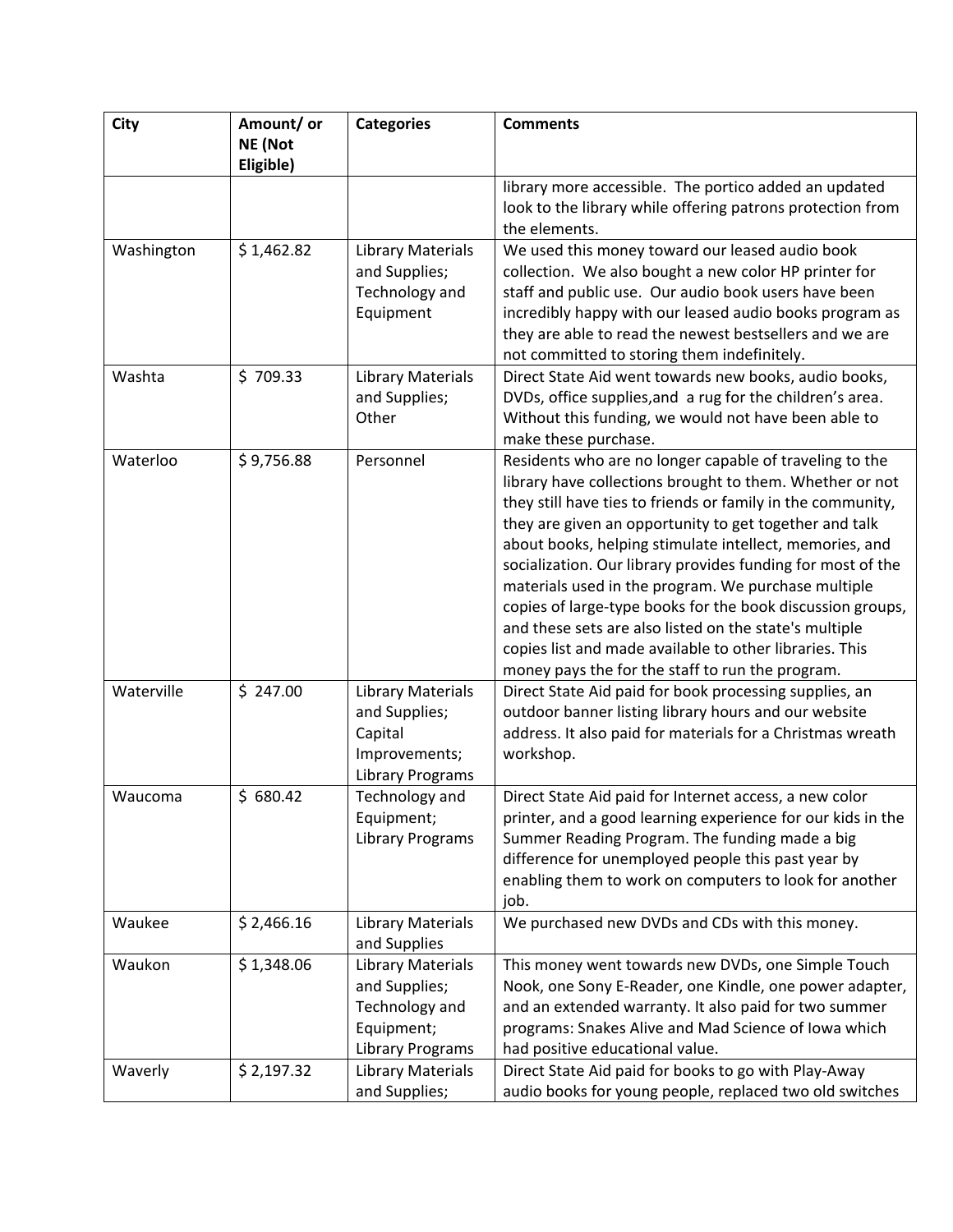| City                | Amount/ or | <b>Categories</b>        | <b>Comments</b>                                             |
|---------------------|------------|--------------------------|-------------------------------------------------------------|
|                     | NE (Not    |                          |                                                             |
|                     | Eligible)  |                          |                                                             |
|                     |            | Technology and           | to improve reliability of our computer network, and a       |
|                     |            | Equipment;               | Halloween storytelling program for children. Over the       |
|                     |            | Library Programs         | years we have often spent Direct State Aid funds on         |
|                     |            |                          | computer equipment, and I believe having this stream of     |
|                     |            |                          | funding has helped us to stay on a steady replacement       |
|                     |            |                          | schedule and to begin to work these vital services          |
|                     |            |                          | (computers for the public) into a prominent place in our    |
|                     |            |                          | operating budget.                                           |
| Webb                | \$466.55   | <b>Library Materials</b> | Books and supplies for children's programs and              |
|                     |            | and Supplies;            | equipment were purchased with these funds. It enables       |
|                     |            | Technology and           | us to do more for our patrons.                              |
|                     |            | Equipment;               |                                                             |
|                     |            | <b>Library Programs</b>  |                                                             |
| <b>Webster City</b> | \$1,786.11 | <b>Library Materials</b> | Kendall Young Library uses the Direct State Aid financial   |
|                     |            | and Supplies             | support to partially pay for the Baker & Taylor leasing     |
|                     |            |                          | service. The money makes it possible to order multiple      |
|                     |            |                          | copies of bestsellers through the lease program.            |
| Wellman             | \$944.89   | <b>Library Materials</b> | We bought plastic tubs, heavy-duty DVD sleeves, labels      |
|                     |            | and Supplies;            | and label protectors for a DVD reorganization project that  |
|                     |            | Technology and           | includes History Channel, non-fiction DVD's for the         |
|                     |            | Equipment                | collection. We also replaced the assistant director's       |
|                     |            |                          | computer.                                                   |
| Wellsburg           | \$845.37   | <b>Library Materials</b> | These funds helped us purchase meeting room supplies, a     |
|                     |            | and Supplies;            | vacuum, children's furniture, a Summer Library Program      |
|                     |            | Technology and           | reading speaker, and National Library Week activities.      |
|                     |            | Equipment;               |                                                             |
|                     |            | Furniture;               |                                                             |
|                     |            | <b>Library Programs</b>  |                                                             |
| Wesley              | \$758.49   | <b>Library Materials</b> | With this money we bought junior fiction books, audio       |
|                     |            | and Supplies             | books, and large pring adult fiction books.                 |
| West Bend           | \$837.47   | Technology and           | We used the money to help fund the purchase of new          |
|                     |            | Equipment                | public use laptops. Were able to finish a technology        |
|                     |            |                          | upgrade which enables our patrons to use and become         |
|                     |            |                          | familiar with the latest computer operating system and      |
|                     |            |                          | software. This is an important skill to have in today's job |
|                     |            |                          | market.                                                     |
| West Branch         | \$1,011.61 | Personnel                | In 2008, the library elevated the youth librarian position  |
|                     |            |                          | to full time from a 25-hour per week position to account    |
|                     |            |                          | for increasing program attendance. Programming has          |
|                     |            |                          | become even more widely attended increasing                 |
|                     |            |                          | approximately 300% over the past 4 years.                   |
| West Des            | \$7,911.62 | Technology and           | Due to the changeover in administration (Ray Vignovich      |
| Moines              |            | Equipment                | retired as director, Darryl Eschete was hired to replace    |
|                     |            |                          | him), there appears to have been an oversight with Direct   |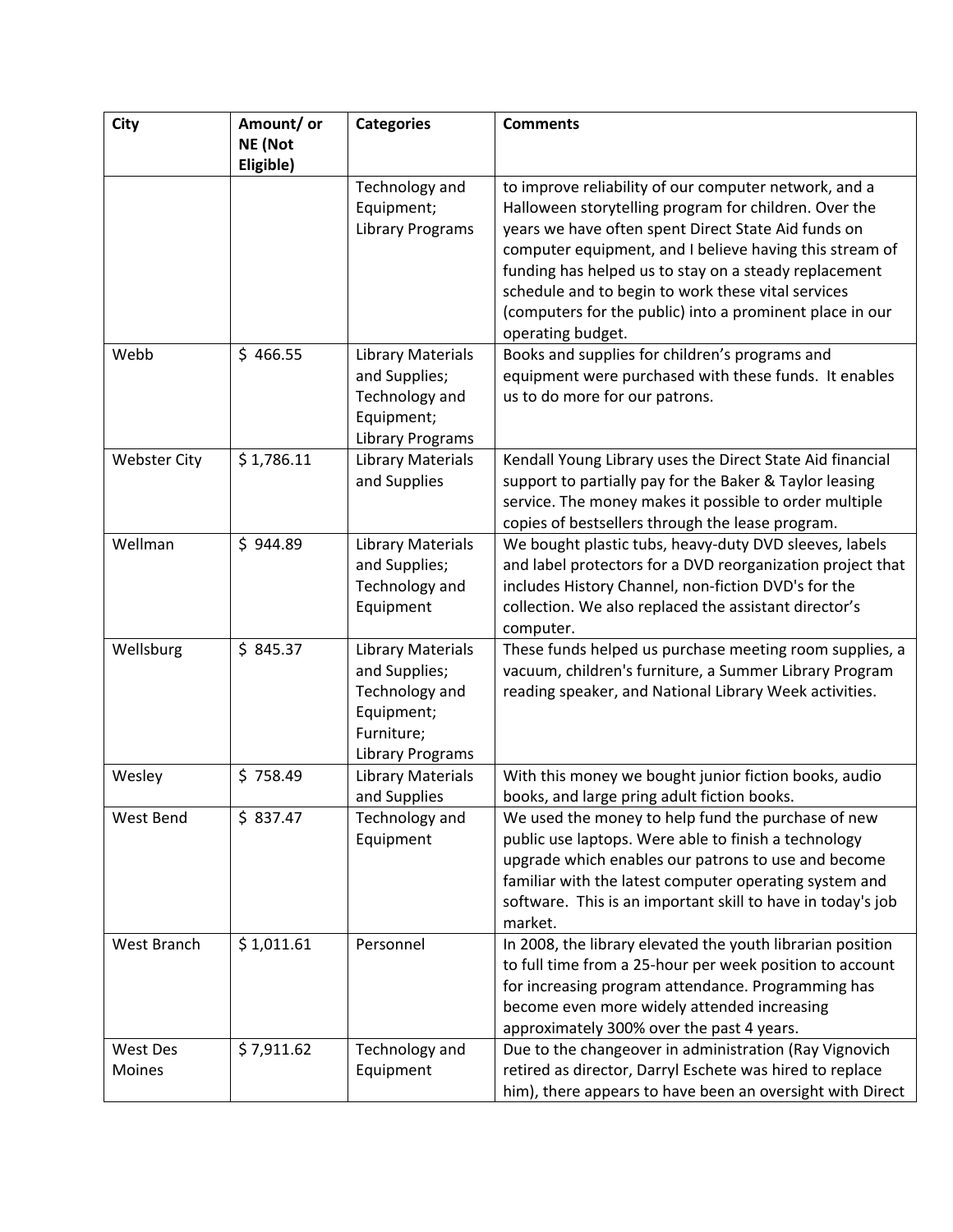| <b>City</b>       | Amount/ or | <b>Categories</b>        | <b>Comments</b>                                                                                                     |
|-------------------|------------|--------------------------|---------------------------------------------------------------------------------------------------------------------|
|                   | NE (Not    |                          |                                                                                                                     |
|                   | Eligible)  |                          |                                                                                                                     |
|                   |            |                          | State Aid not being spent by June 30th, 2012. However,<br>the money will be used to pay a portion of the costs of a |
|                   |            |                          | new integrated library system (purchased in fall, 2012),                                                            |
|                   |            |                          | due to be installed and functional in early 2013.                                                                   |
| West Liberty      | \$1,194.61 | <b>Library Materials</b> | We use the money to supplement our Spanish collections.                                                             |
|                   |            | and Supplies             | This allows use to purchase more materials than our                                                                 |
|                   |            |                          | budget would have allowed.                                                                                          |
| <b>West Point</b> | \$805.04   | Technology and           | We used these funds for a new Linksys Wireless N Router                                                             |
|                   |            | Equipment                | E1500, and AVG anti-virus for 10 computers for two                                                                  |
|                   |            |                          | years, plus labor.                                                                                                  |
| <b>West Union</b> | \$1,011.80 | <b>Library Materials</b> | Direct State Aid money was spent on library materials for                                                           |
|                   |            | and Supplies             | our patrons. They are enjoying new audio books and                                                                  |
|                   |            |                          | inspirational fiction books.                                                                                        |
| Westgate          | \$466.18   | Personnel;               | This amount paid our expenses for the EBSCOHost                                                                     |
|                   |            | <b>Library Materials</b> | database. This database allows us to extend our magazine                                                            |
|                   |            | and Supplies;            | and newspaper collection for a small amount and                                                                     |
|                   |            | Technology and           | increase resources for our patrons. We also used \$299 to                                                           |
|                   |            | Equipment                | pay for our Mitinet subscription which allows us to get                                                             |
|                   |            |                          | MARC records for our books that are uploaded into SILO                                                              |
|                   |            |                          | to comply with interlibrary loan. And it also makes cards                                                           |
|                   |            |                          | for books that do not come processed. Since we are not<br>an automated library, this funding helps our library to   |
|                   |            |                          | maintain a clean MARC record for our books that are                                                                 |
|                   |            |                          | uploaded into SILO. Our funding also allows us to provide                                                           |
|                   |            |                          | broader resources for the community and to keep the                                                                 |
|                   |            |                          | staff trained and current with what is needed to maintain                                                           |
|                   |            |                          | a relevant and viable library for our patrons.                                                                      |
| Westside          | <b>NE</b>  |                          |                                                                                                                     |
| What Cheer        | \$505.05   | <b>Library Materials</b> | Adult and children's non-fiction and fiction books, along                                                           |
|                   |            | and Supplies             | with DVDs were purchased using this money.                                                                          |
| Wheatland         | \$748.95   | <b>Library Materials</b> | We are switching from VHS to DVD and this money was                                                                 |
|                   |            | and Supplies             | very important to help us do it. Every year we purchase                                                             |
|                   |            |                          | the Children's Choice collection and recently we have                                                               |
|                   |            |                          | added the Teen Choice collection. We inform the local                                                               |
|                   |            |                          | school librarian when they are ready to be checked out.                                                             |
|                   |            |                          | Our local school orders two sets of these, too. This is a                                                           |
|                   |            |                          | huge help when the school children are reading for the                                                              |
|                   |            |                          | Battle of the Books contest.                                                                                        |
| Whiting           | \$755.15   | Personnel                | When Direct State Aid funds first became available, the                                                             |
|                   |            |                          | Whiting Library used the money to increase library hours                                                            |
|                   |            |                          | by four per week, making opening times consistent and                                                               |
|                   |            |                          | responding to patron requests for additional hours. The                                                             |
|                   |            |                          | budget was already stretched to the maximum, and                                                                    |
|                   |            |                          | Direct State Aid funds were the only means to                                                                       |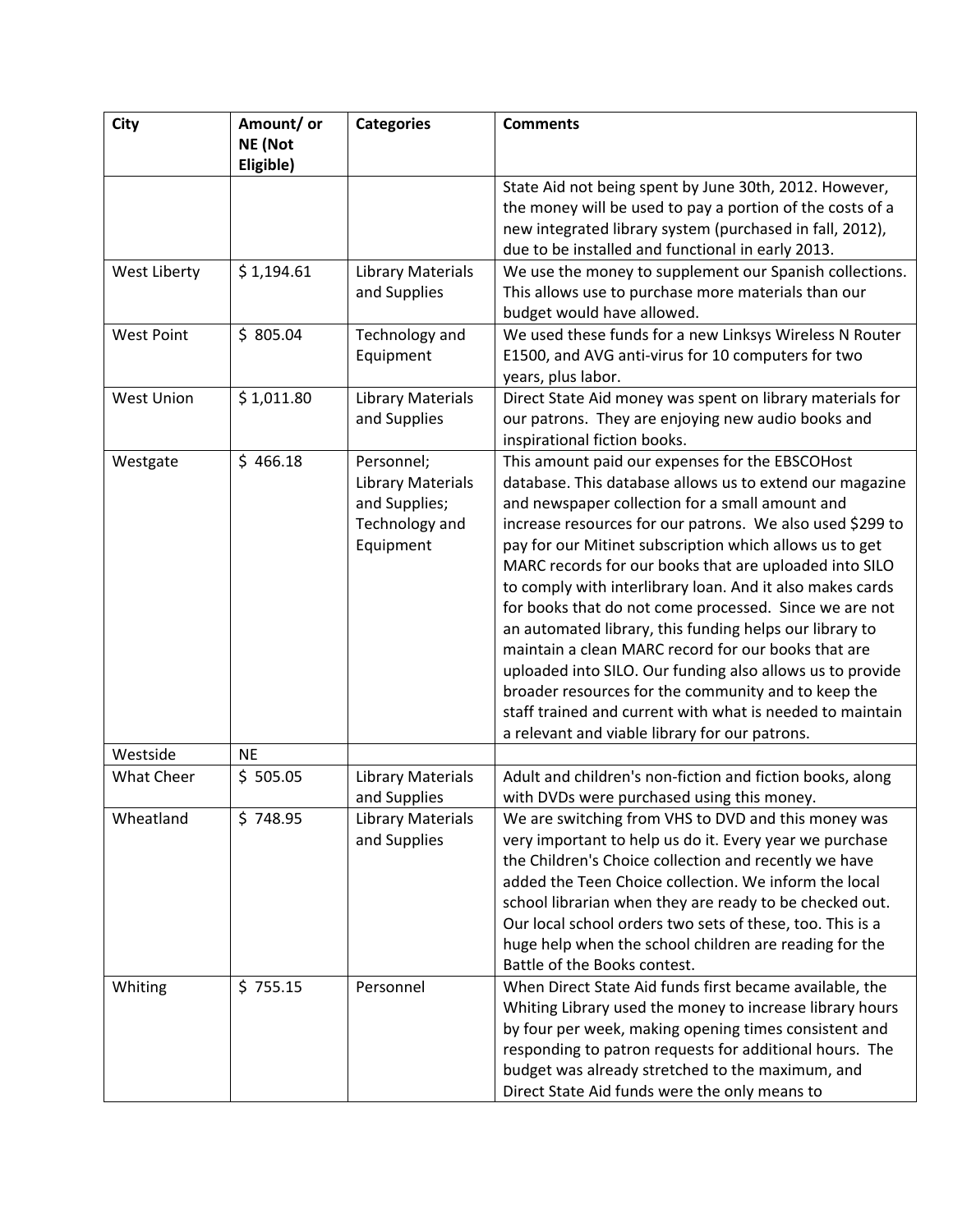| <b>City</b>  | Amount/ or | <b>Categories</b>                                                                                    | <b>Comments</b>                                                                                                                                                                                                                                                                                                                                                                                                                                                                                                                                                                                                                                                                                                                                                                                                                                                                               |
|--------------|------------|------------------------------------------------------------------------------------------------------|-----------------------------------------------------------------------------------------------------------------------------------------------------------------------------------------------------------------------------------------------------------------------------------------------------------------------------------------------------------------------------------------------------------------------------------------------------------------------------------------------------------------------------------------------------------------------------------------------------------------------------------------------------------------------------------------------------------------------------------------------------------------------------------------------------------------------------------------------------------------------------------------------|
|              | NE (Not    |                                                                                                      |                                                                                                                                                                                                                                                                                                                                                                                                                                                                                                                                                                                                                                                                                                                                                                                                                                                                                               |
|              | Eligible)  |                                                                                                      | accommodate community needs. With drastic cuts in this<br>funding, we have seen this amount shrink more each<br>year. This year it covered less than half of the cost of<br>those four extra hours per week. We are still committed<br>to providing the best possible service to the community                                                                                                                                                                                                                                                                                                                                                                                                                                                                                                                                                                                                |
|              |            |                                                                                                      | and maintaining those open hours, so it means we have<br>to make major cuts in other areas of the budget. Patrons<br>are so grateful for the additional hours open that we will<br>do all that we can to keep them.                                                                                                                                                                                                                                                                                                                                                                                                                                                                                                                                                                                                                                                                           |
| Whittemore   | \$774.96   | <b>Library Materials</b><br>and Supplies;<br>Technology and<br>Equipment                             | Children's books were purchased that went along with<br>the Summer Reading Program theme. This was used to<br>purchase a much needed new office computer.<br>Children always get excited when new books appear on<br>the shelves                                                                                                                                                                                                                                                                                                                                                                                                                                                                                                                                                                                                                                                              |
| Williams     | \$764.03   | <b>Library Materials</b><br>and Supplies;<br>Technology and<br>Equipment;<br><b>Library Programs</b> | We focused on new bilingual board books and early<br>readers. We also purchased large print books in adult<br>fiction, and recommended young adult books. A portion<br>of this amount was used for e-books for the library Kindle.<br>This money helped provide Smart Shield security software<br>for our network and helped fund the Summer Reading<br>Program, providing craft materials, new books, and two<br>programs. We had the Science Center of Iowa come, and<br>a magician to entertain and amaze us at our finale, which<br>was an overnight at the library. This money provided our<br>library with things that otherwise would have had to wait<br>for a grant or donation. Our network is secure,<br>eliminating unwanted downloads by patrons and<br>reducing the time our IT person spends on repairing the<br>system, thus reducing the cost of maintaining the<br>network. |
| Williamsburg | \$802.24   | <b>Library Materials</b><br>and Supplies                                                             | We supplemented our materials budget with money from<br>Direct State Aid. The materials budget is always the place<br>where additional funds can be put to the best use in our<br>library. Our patrons are always eager for new books -<br>both print and audio. With the opening of our new<br>building, the demand for materials has jumped. Our<br>circulation has risen dramatically and we need to keep up<br>with the demand.                                                                                                                                                                                                                                                                                                                                                                                                                                                           |
| Wilton       | \$1,075.36 | Technology and<br>Equipment                                                                          | Wilton has been upgrading our computer system. We<br>used the money to purchase a new computer for the card<br>catalog for patron use. Last year, we changed to a new<br>circulation system - Apollo/Biblionix. Our patrons really<br>like using the card catalog that goes with the program.<br>The larger monitor with the computer also provides a                                                                                                                                                                                                                                                                                                                                                                                                                                                                                                                                         |